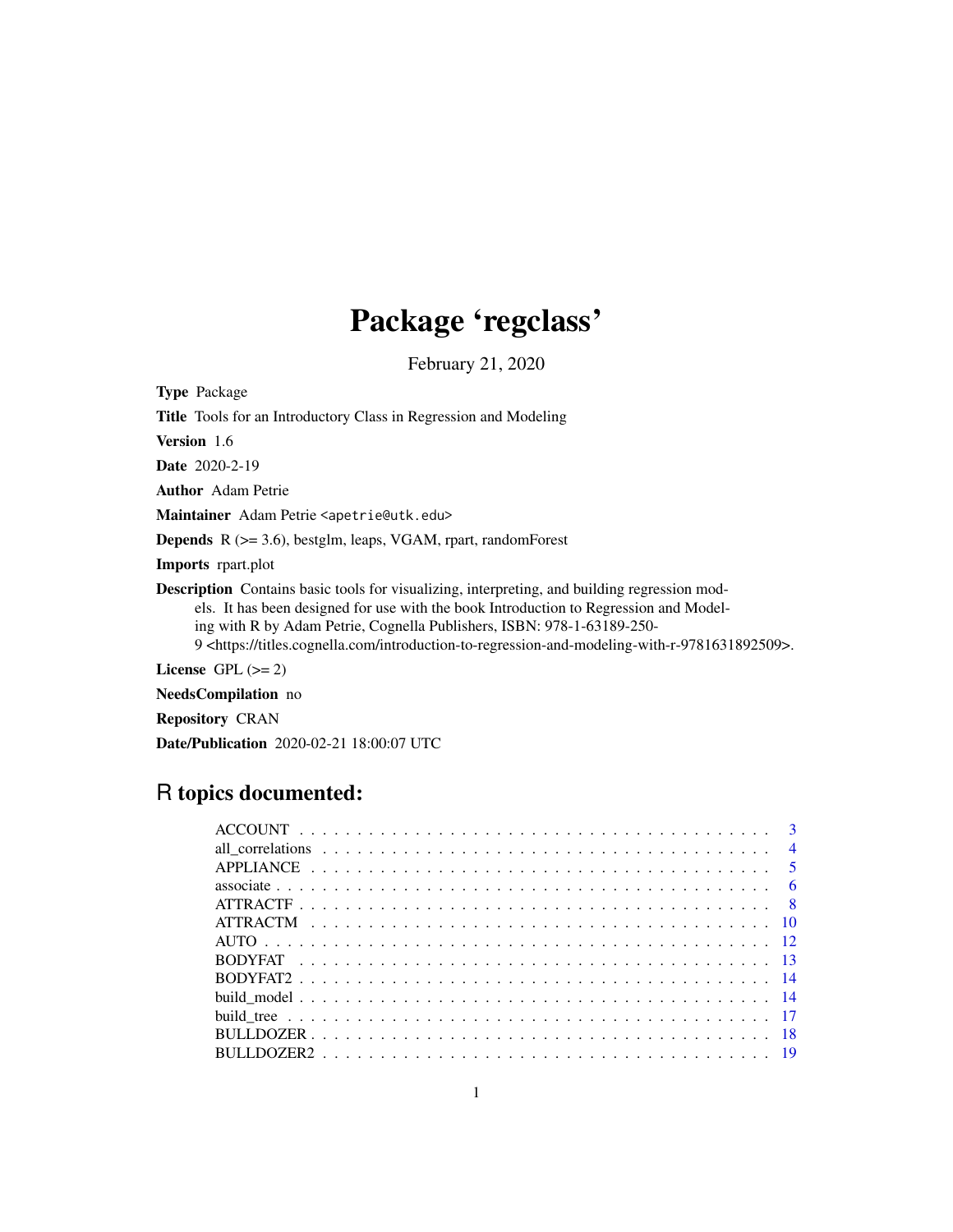| <b>CALLS</b>                                                                                           | <b>20</b>     |
|--------------------------------------------------------------------------------------------------------|---------------|
|                                                                                                        | 20            |
|                                                                                                        | 22            |
|                                                                                                        | 23            |
|                                                                                                        | 24            |
|                                                                                                        | 26            |
|                                                                                                        | 28            |
|                                                                                                        | 29            |
|                                                                                                        | <sup>30</sup> |
|                                                                                                        | 31            |
|                                                                                                        | 32            |
| <b>CUSTCHURN</b>                                                                                       | 33            |
|                                                                                                        | -34           |
|                                                                                                        | 35            |
|                                                                                                        | -36           |
| <b>DIET</b>                                                                                            |               |
|                                                                                                        | -37           |
|                                                                                                        | 40            |
|                                                                                                        | 41            |
| EX2.TIPS                                                                                               | 42            |
|                                                                                                        | 43            |
|                                                                                                        | 44            |
|                                                                                                        | 44            |
|                                                                                                        | 45            |
|                                                                                                        | 49            |
| $EX4.STOCKPREDICT \ldots \ldots \ldots \ldots \ldots \ldots \ldots \ldots \ldots \ldots \ldots \ldots$ | -50           |
|                                                                                                        | 52            |
|                                                                                                        | -53           |
|                                                                                                        | -55           |
|                                                                                                        | 56            |
|                                                                                                        | 57            |
| EX6.WINE                                                                                               | 58            |
|                                                                                                        | 59            |
|                                                                                                        | 59            |
|                                                                                                        | 60            |
| EX9.NFL                                                                                                | 61            |
| EX9.STORE                                                                                              | 62            |
|                                                                                                        | 65            |
| find transformations                                                                                   | 66            |
|                                                                                                        | 67            |
| <b>FUMBLES</b>                                                                                         | 68            |
|                                                                                                        | 68            |
|                                                                                                        | 70            |
|                                                                                                        | 71            |
| <b>JUNK</b>                                                                                            | 72            |
|                                                                                                        | 75            |
|                                                                                                        | 75            |
|                                                                                                        | 87            |
|                                                                                                        |               |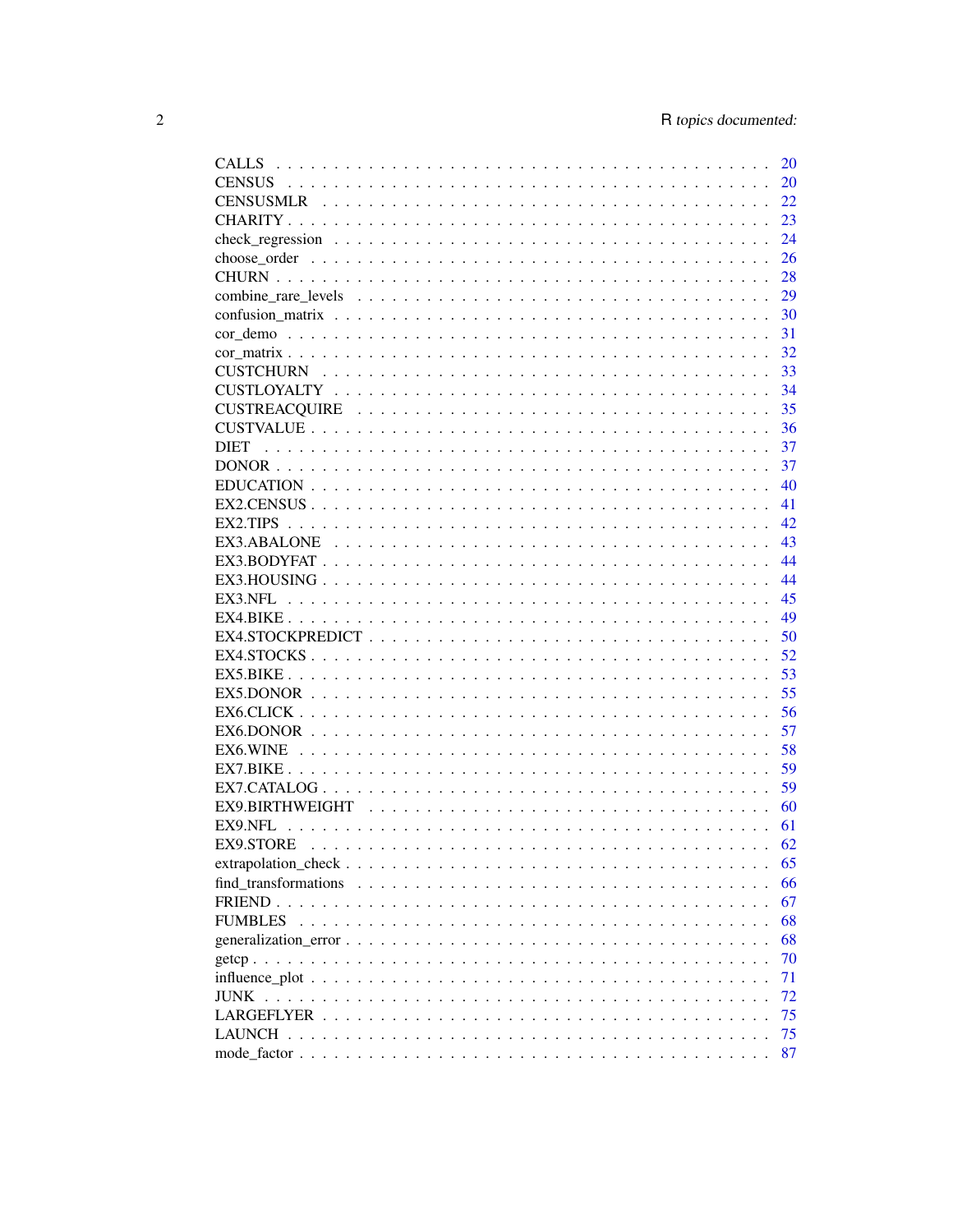# <span id="page-2-0"></span>ACCOUNT 3

|              | 88  |
|--------------|-----|
|              | 89  |
|              | 90  |
|              | 94  |
|              | 94  |
|              | 95  |
|              | 96  |
|              | 97  |
|              | 98  |
|              |     |
|              |     |
|              |     |
|              |     |
|              |     |
|              |     |
|              |     |
|              |     |
|              |     |
| <b>SPEED</b> |     |
|              |     |
|              |     |
|              |     |
|              |     |
|              |     |
|              |     |
|              |     |
| VIF.         |     |
|              |     |
|              |     |
|              |     |
|              |     |
|              | 127 |

ACCOUNT *Predicting whether a customer will open a new kind of account*

# Description

Customers were marketed a new type of account at a bank. It is desired to model what factors seemed to be associated with the probability of opening the account to tune marketing strategy.

# Usage

data("ACCOUNT")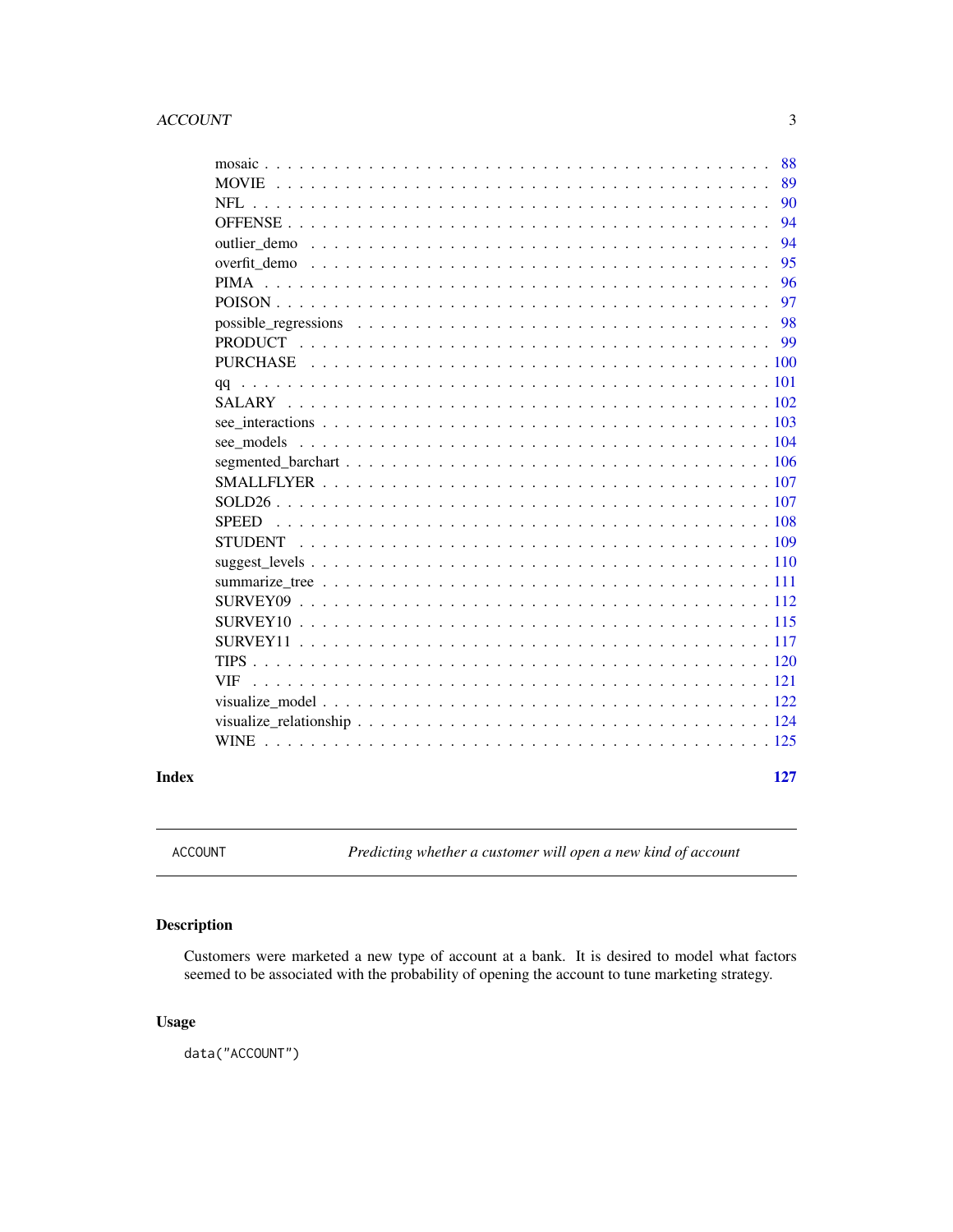#### <span id="page-3-0"></span>Format

A data frame with 24242 observations on the following 8 variables.

Purchase a factor with levels No Yes

Tenure a numeric vector, the number of years the customer has been with the bank

CheckingBalance a numeric vector, amount currently held in checking (may be negative if overdrafted)

SavingBalance a numeric vector, amount currently held in savings (0 or larger)

Income a numeric vector, yearly income in thousands of dollars

Homeowner a factor with levels No Yes

Age a numeric vector

Area.Classification a factor with levels R S U for rural, suburban, or urban

# **Details**

Who is more likely to open a new type of account that a bank wants to try to sell its customers? Try logistic regression or partition models to see if you can develop a model that accurately classifies purchasers vs. non-purchasers. Or, try to develop a model that does well in promoting to nearly all customers who would buy the account.

all\_correlations *Pairwise correlations between quantitative variables*

#### Description

This function gives a list of all pairwise correlations between quantitative variables in a dataframe. Alternatively, it can provide all pairwise correlations with just a particular variable.

# Usage

```
all_correlations(X,type="pearson",interest=NA,sorted="none")
```
# Arguments

| X        | A data frame                                                                                                                                                                                                                                                                                                                                                                                            |
|----------|---------------------------------------------------------------------------------------------------------------------------------------------------------------------------------------------------------------------------------------------------------------------------------------------------------------------------------------------------------------------------------------------------------|
| type     | Either pearson, spearman, or both. If pearson, the Pearson correlations are<br>returned. If spearman, the Spearman's rank correlations are returned.                                                                                                                                                                                                                                                    |
| interest | If specified, returns only pairwise correlations with this variable. Argument<br>should be in quotes and must give the exact name of the column of the variable<br>of interest.                                                                                                                                                                                                                         |
| sorted   | Either none, strength, significance, or magnitude. If strength, sorts the<br>list from most negative correlation to most positive (remember, correlations are<br>stronger the farther they are from $0$ (positive or negative). If significance,<br>sorts the list by p-value. If none, no sorting takes place. Note: if both is re-<br>quested, no sorting takes place and an error message is output. |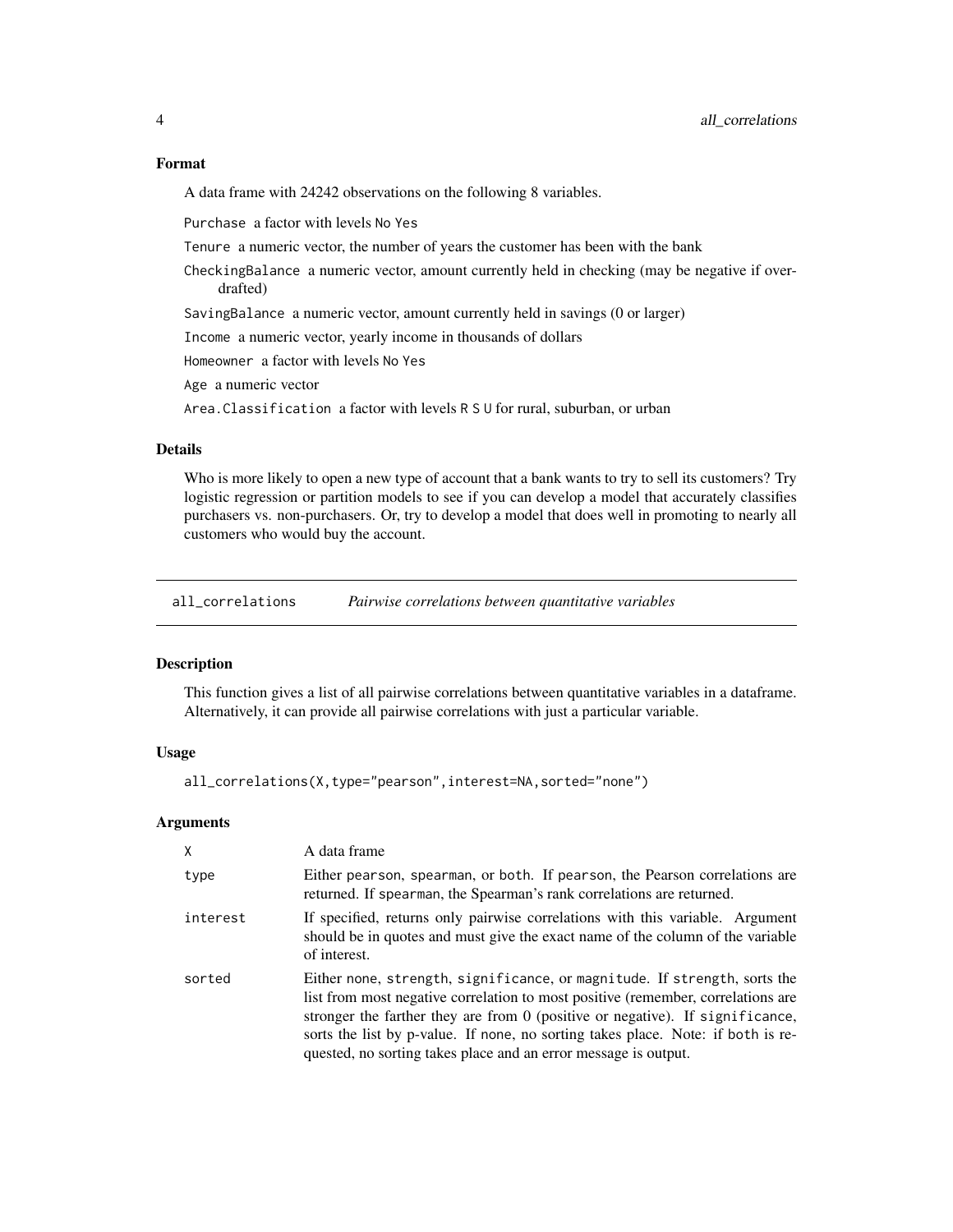# <span id="page-4-0"></span>APPLIANCE 5

# Details

This function filters out any non-numerical variables in the data frame and provides correlations only between quantitative variables. It is useful for quickly glancing at the size of the correlations between many pairs of variables or all correlations with a particular variable. Further analysis should be done on pairs of interest using [associate](#page-5-1).

Note: if Spearmans' rank correlations are computed, warnings message result indicating that the exact p-value cannot be computed with ties. Running associate will give you an approximate p-value using the permutation procedure.

#### Author(s)

Adam Petrie

# References

Introduction to Regression and Modeling

#### See Also

[cor](#page-0-0), [associate](#page-5-1)

#### Examples

```
#all pairwise (Pearson) correlations between all quantitative variables
data(STUDENT)
all_correlations(STUDENT)
#Spearman correlations between all quantitative variables and CollegeGPA, sorted by pvalue.
#Gives warnings due to ties
all_correlations(STUDENT,interest="CollegeGPA",type="spearman",sorted="significance")
```
APPLIANCE *Appliance shipments*

## Description

Appliance shipments from 1960 to 1985

# Usage

data("APPLIANCE")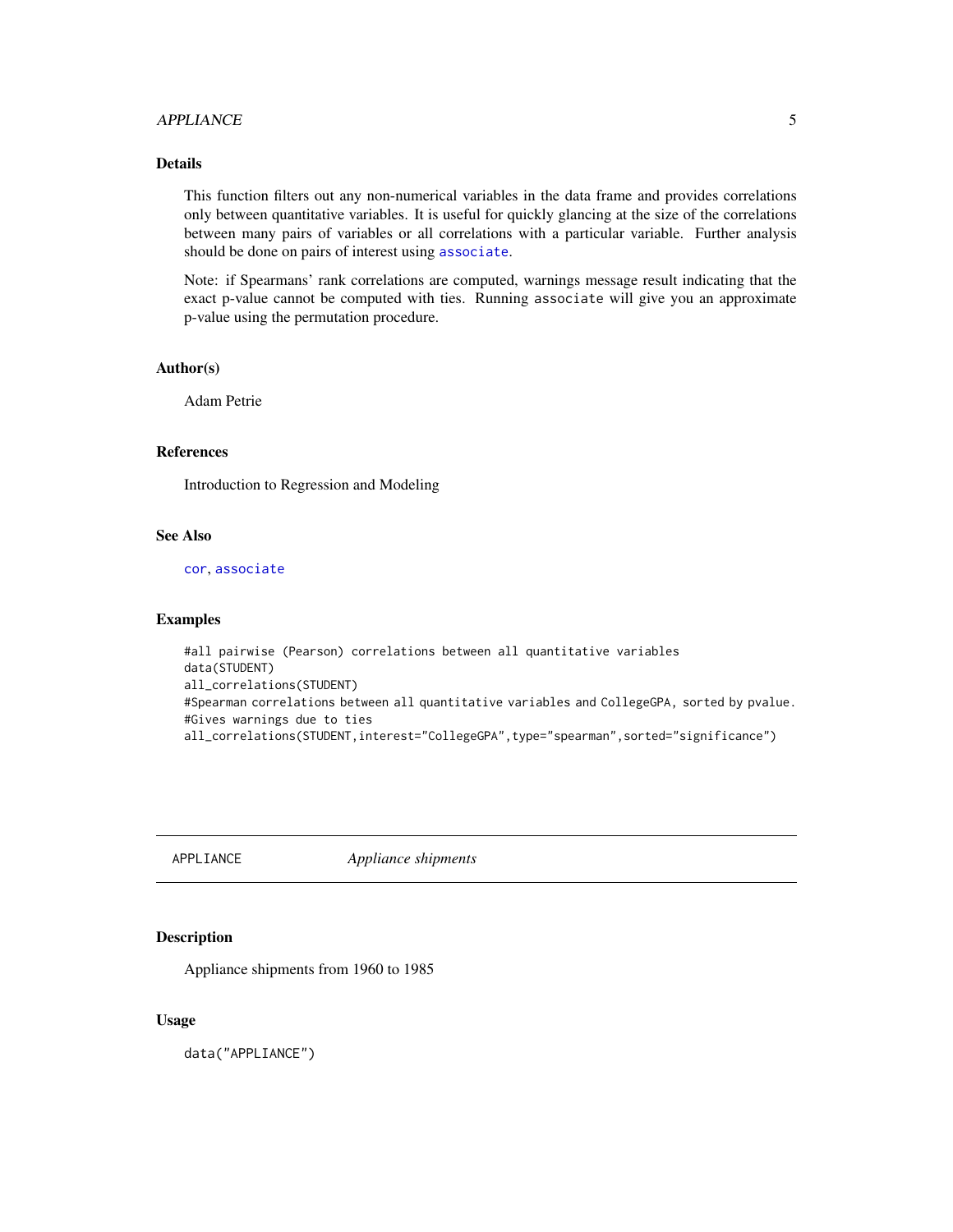#### <span id="page-5-0"></span>Format

A data frame with 26 observations on the following 7 variables.

Year a numeric vector

Dishwasher a numeric vector, Factory shipments (domestic) of dishwashers (thousands) Disposal a numeric vector, Factory shipments (domestic) of disposers (thousands) Refrigerator a numeric vector, Factory shipments (domestic) of refrigerators (thousands) Washer a numeric vector, Factory shipments (domestic) of washing machines (thousands) DurableGoodsExp a numeric vector, Durable goods expenditures (billions of 1972 dollars) PrivateResInvest a numeric vector, Private residential investment (billions of 1972 dollars)

# Details

From the (former) Data and Story library.

The file gives unit shipments of dishwashers, disposers, refrigerators, and washers in the United States from 1960 to 1985. This and other data are published currently in the Department of Commerce's Survey of Current Business, and are summarized from time to time in their publication, Business Statistics. Also included in the file are durable goods expenditures and private residential investment in the United States.

<span id="page-5-1"></span>

associate *Association Analysis*

#### **Description**

This function takes two quantities and computes relevent numerical measures of association. The p-values of the associations are estimated via permutation tests. Plots for diagnostics are provided as well, with optional arguments that allow for classic tests.

#### Usage

```
associate(formula, data, permutations = 500, seed=NA, plot = TRUE, classic = FALSE,
  cex.leg=0.7, n.levels=NA,prompt=TRUE,color=TRUE,...)
```
#### **Arguments**

| formula      | A standard R formula written as $y \sim x$ , where y is the name of the variable playing<br>the role of y and x is the name of the variable playing the role of x.       |
|--------------|--------------------------------------------------------------------------------------------------------------------------------------------------------------------------|
| data         | An optional argument giving the name of the data frame that contains x and y. If<br>not specified, the function will use existing definitions in the parent environment. |
| permutations | The number of permutations for Monte Carlo estimation of the p-value. If 0,<br>function defaults to reporting classic results.                                           |
| seed         | An optional argument specifying the random number seed for permutations.                                                                                                 |
| plot         | TRUE or FALSE. Indicates whether the relevent plots are displayed.                                                                                                       |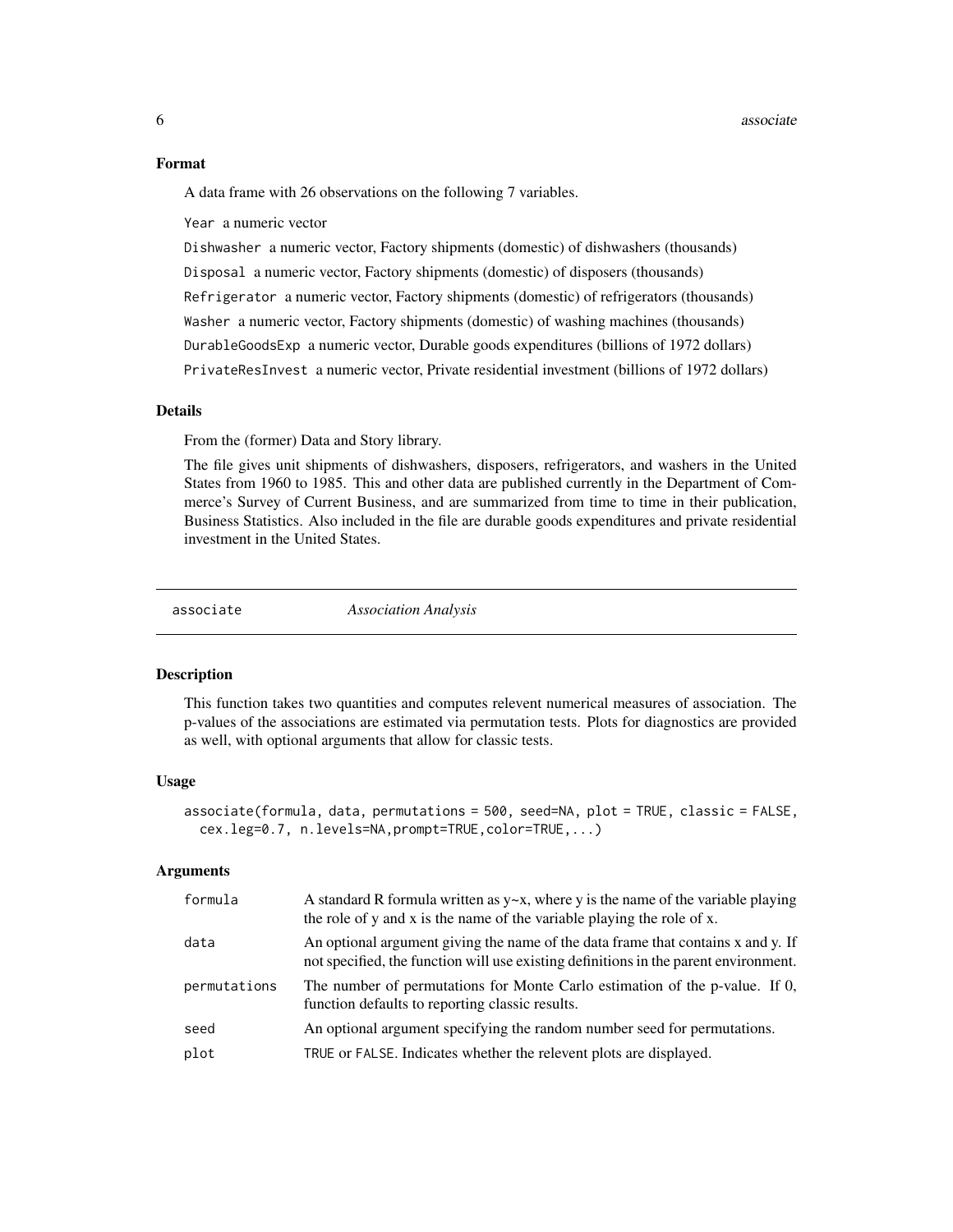#### associate 7 and 2012 12:00 and 2012 12:00 and 2012 12:00 and 2012 12:00 and 2012 12:00 and 2012 12:00 and 2012

| classic  | TRUE or FALSE. Indicates whether p-values should (also) be found using classic<br>approximations.                                                                                                                                                                                                                                                                                                                                                                                                              |
|----------|----------------------------------------------------------------------------------------------------------------------------------------------------------------------------------------------------------------------------------------------------------------------------------------------------------------------------------------------------------------------------------------------------------------------------------------------------------------------------------------------------------------|
| cex.leg  | Scale factor for the size of legends in plots. Larger values make legends bigger.                                                                                                                                                                                                                                                                                                                                                                                                                              |
| n.levels | An optional argument of interest only when y is categorical and x is quantitative.<br>It specifies the number of levels when converting x to a categorical variable<br>during the analysis. Each level will have the same number of cases. If this does<br>not work out evenly, some levels are randomly picked to have one more case<br>than the others. If unspecified, the default is to pick the number of levels so that<br>there are 10 cases per level or a maximum of 6 levels (whichever is smaller). |
| prompt   | TRUE or FALSE. If FALSE, function proceeds without prompting user when the<br>number of observations or number of permutation is large (5000 threshold for<br>each for a prompt). Usually only run with FALSE for documentation purposes.                                                                                                                                                                                                                                                                      |
| color    | TRUE or FALSE. Mostly used for mosaic plots. If FALSE, plots are presented in<br>greyscale. If TRUE, an intelligent color scheme is chosen to shade the plot.                                                                                                                                                                                                                                                                                                                                                  |
|          | Additional arguments related to plotting, e.g., pch, lty, lwd                                                                                                                                                                                                                                                                                                                                                                                                                                                  |

# Details

This function uses Monte Carlo simulation (permutation procedure) to approximate the p-value of an association. Only complete cases are considered in the analysis.

Valid formulas may include functions of the variable, e.g.  $y^2$ ,  $\log 10(x)$ , or more complicated functions like  $I(x1/(x2+x3))$ . In the latter case,  $I($ ) must surround the function of interest to be computed correctly.

When both x and y are quantitative variables, an analysis of Pearson's correlation and Spearman's rank correlation is provided. Scatterplots and histograms of the variables are provided. If classic is TRUE, the QQ-plots of the variables are provided along with tests of assumptions.

When x is categorical and y is quantitative, the averages (as well as mean ranks and medians) of y are compared between levels of x. The "discrepancy" is the F statistic for averages, Kruskal-Wallis statistic for mean ranks, and the chi-squared statistic for the median test. Side-by-side boxplots are also provided. If classic is TRUE, the QQ-plots of the distribution of y for each level of x are provided.

When x is quantitative and y is categorical, x is converted to a categorical variable with n. levels levels with equal numbers of cases. A chi-squared test is performed for the association. The classic approach assumes a multinomial logistic regression to check significance. A mosaic plot showing the distribution of y for each induced level of x is provided as well as a probability "curve". If classic is TRUE, the multinomial logistic curves for each level are provided versus x..

When both x and y are categorical, a chi-squared test is performed. The contingency table, table of expected counts, and conditional distributions are also reported along with a mosaic plot.

If the permutation procedure is used, the sampling distribution of the measure of association is displayed over the requested amount of permutations along with the observed value on the actual data (except when y is categorical with x quantitative).

If classic results are desired, then plots and tests to check assumptions are supplied. white.test from package bstats (version 1.1-11-5) and mshapiro.test from package mvnormtest (version 0.1-9) are built into the function to avoid directly referencing the libraries (which sometimes causes problems).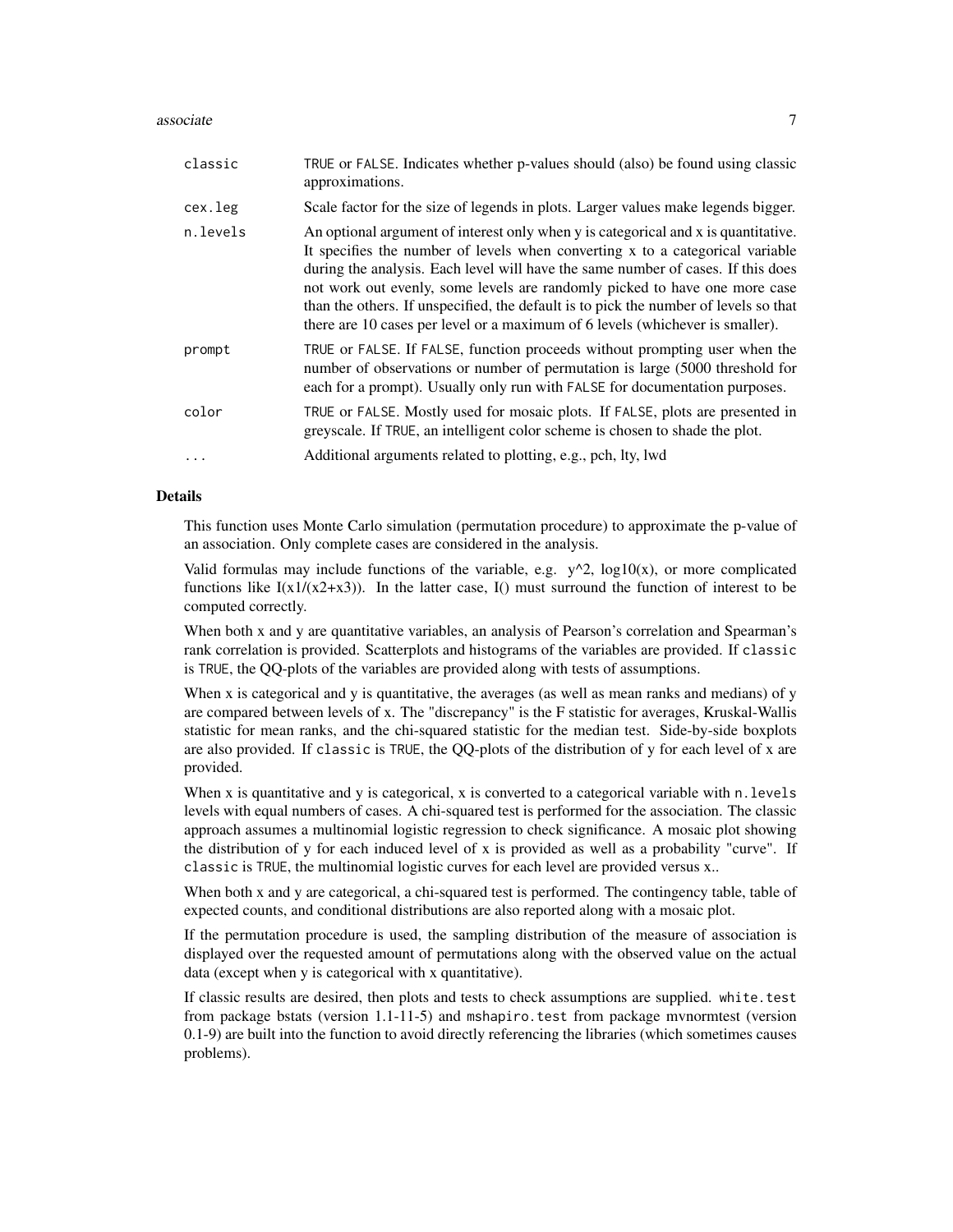# <span id="page-7-0"></span>Author(s)

Adam Petrie

# References

Introduction to Regression and Modeling

# See Also

[lm](#page-0-0), [glm](#page-0-0), [anova](#page-0-0), [cor](#page-0-0), [chisq.test](#page-0-0), [vglm](#page-0-0)

# Examples

```
#Two quantitative variables
 data(SALARY)
associate(Salary~Education,data=SALARY,permutations=1000)
```

```
#y is quantitative while x is categorical
data(SURVEY11)
associate(X07.GPA~X40.FavAlcohol,data=SURVEY11,permutations=0,classic=TRUE)
```

```
#y is categorical while x is quantitative
data(WINE)
associate(Quality~alcohol,data=WINE,classic=TRUE,n.levels=5)
 #Two categorical variables (many cases, turns off prompt asking for user input)
 data(ACCOUNT)
```

```
set.seed(320)
 #Work with a smaller subset
 SUBSET <- ACCOUNT[sample(nrow(ACCOUNT),1000),]
associate(Purchase~Area.Classification,data=SUBSET,classic=TRUE,prompt=FALSE)
```
ATTRACTF *Attractiveness Score (female)*

# Description

The average attractiveness scores of 70 females along with physical attributes

#### Usage

data("ATTRACTF")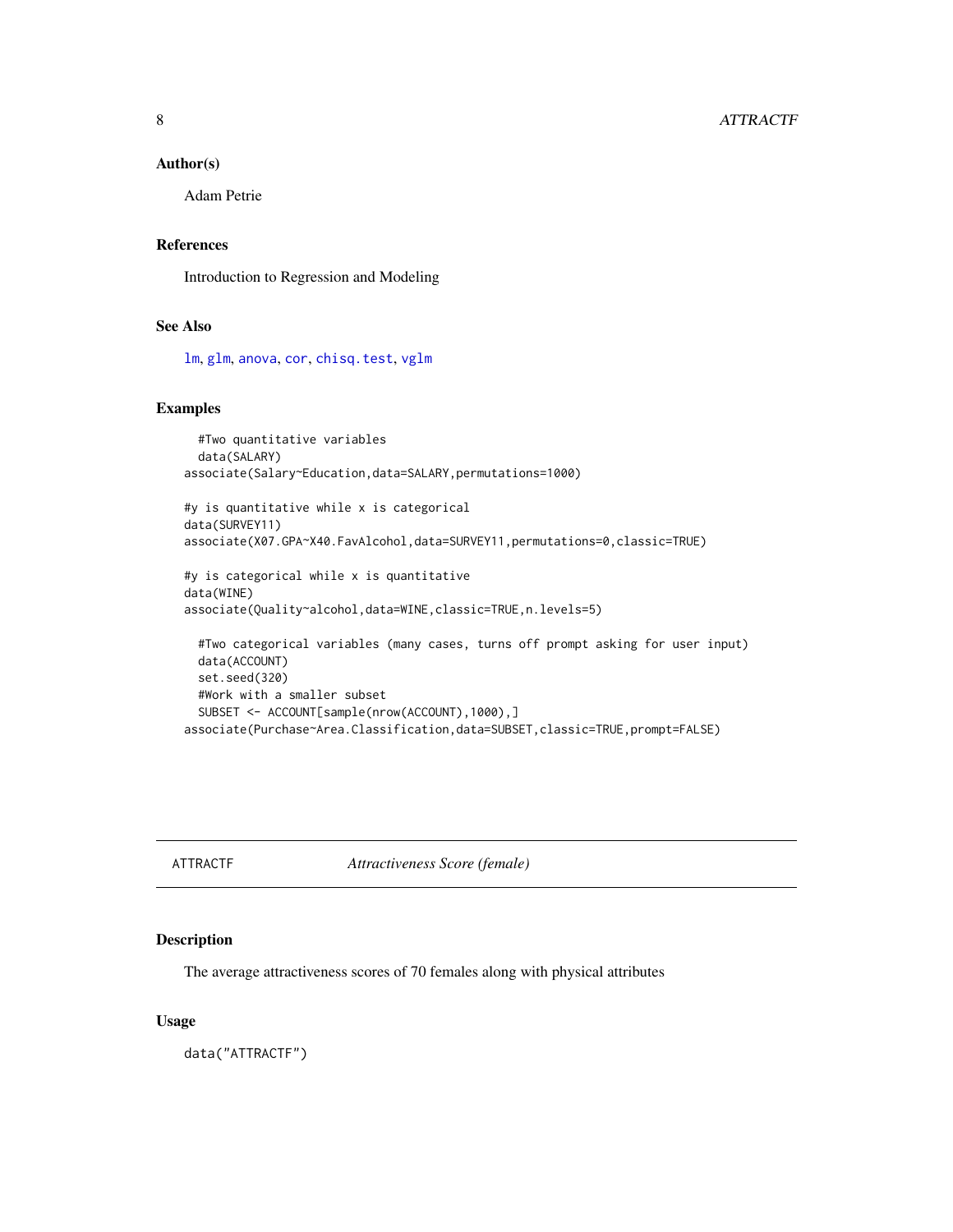#### ATTRACTF 9

#### Format

A data frame with 70 observations on the following 21 variables.

- Score a numeric vector giving the average attractivness score compiled after 100 student ratings
- Actual.Sexuality a factor with levels Gay Straight indicating the self-reported sexuality of the person in the picture
- ApparentRace a factor with levels black other white indicating the consensus regarding the apparent race of the person
- Chin a factor with levels pointed rounded indicating the consensus regarding the shape of the person's chin
- Cleavage a factor with levels no yes indicating the consensus regarding whether the pictured woman was prominently displaying cleavage
- ClothingStyle a factor with levels conservative revealing indicating the consensus regarding how the women was dressed
- FaceSymmetryScore a numeric vector indicating the number of people (out of 2) who agreed the woman's case was symmetric
- FashionScore a numeric vector indicating the number of people (out of 4) who agreed the woman was fashionable
- FitnessScore a numeric vector indicating the number of people (out of 4) who agreed the woman was physically fit
- GayScore a numeric vector indicating the number of people (out of 16) who agreed the woman was a lesbian
- Glasses a factor with levels Glasses No Glasses
- GroomedScore a numeric vector indicating the number of people (out of 4) who agreed the woman made a noticeable effort to look nice
- HairColor a factor with levels dark light indicating the consensus regarding the woman's hair color
- HairstyleUniquess a numeric vector indicating the number of people (out of 2) who agreed the woman had an unconventional haircut
- HappinessRating a numeric vector indicating the number of people (out of 2) who agreed the woman looked happy in her photo
- LookingAtCamera a factor with levels no yes
- MakeupScore a numeric vector indicating the number of people (out of 5) who agreed the woman was wearing a noticeable amount of makeup
- NoseOddScore a numeric vector indicating the number of people (out of 3) who agreed the woman had an unusually shaped nose
- Selfie a factor with levels no yes
- SkinClearScore a numeric vector indicating the number of people (out of 2) who agreed the woman's complexion was clear.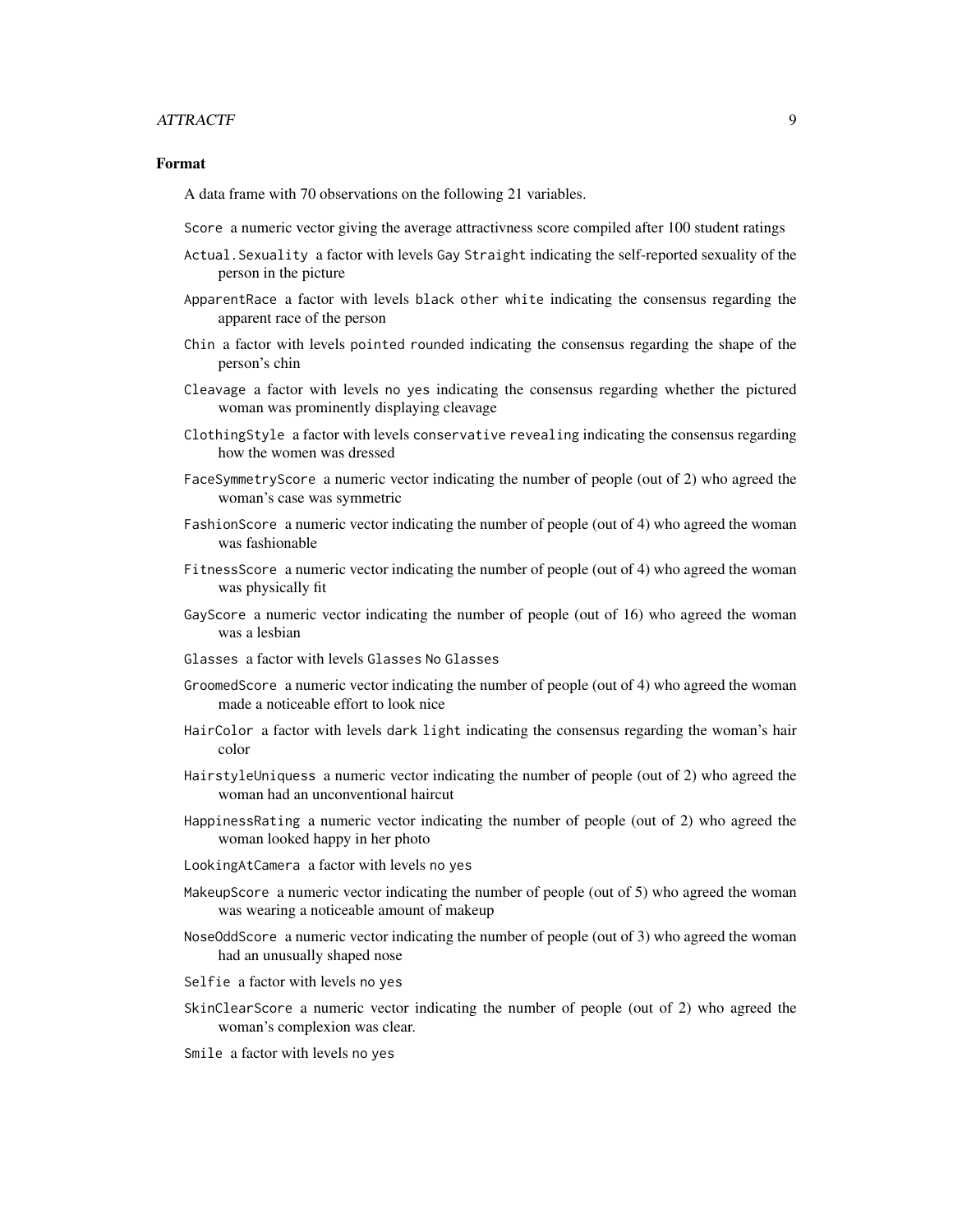#### Details

Students were asked to rate on a scale of 1 (very unattractive) to 5 (very attractive) the attractiveness of 70 college-aged women who had posted their photos on a dating website. Of the nearly 100 respondents, most were straight males. Score represents the average of these ratings.

In a separate survey, students (of both genders) were asked to rate characteristics of the woman by answering the questions: what is her race, is she displaying her cleavage prominently, is she a lesbian, is she physically fit, etc. The variables ending "Score" represent the number of students who answered Yes to the question. Other variables (such as Selfie, Smile) represent the consensus among the students. The only attribute taken from the woman's profile was Actual. Sexuality.

#### Source

Students in BAS 320 at the University of Tennessee from 2013-2015.

| ATTRACTM | Attractiveness Score (male) |  |
|----------|-----------------------------|--|
|----------|-----------------------------|--|

#### **Description**

The average attractiveness scores of 70 males along with physical attributes

#### Usage

data("ATTRACTM")

#### Format

A data frame with 70 observations on the following 23 variables.

Score a numeric vector giving the average attractivness score compiled after 60 student ratings

- Actual.Sexuality a factor with levels Gay Straight indicating the self-reported sexuality of the person in the picture
- ApparentRace a factor with levels black other white indicating the consensus regarding the apparent race of the person
- Chin a factor with levels pointed rounded indicating the consensus regarding the shape of the person's chin
- ClothingStyle a factor with levels conservative revealing indicating the consensus regarding how the man was dressed
- FaceSymmetryScore a numeric vector indicating the number of people (out of 7) who agreed the woman's case was symmetric
- FacialHair a factor with levels no yes indicating the consensus regarding whether the man appeared to maintain facial hair
- FashionScore a numeric vector indicating the number of people (out of 7) who agreed the woman was fashionable

<span id="page-9-0"></span>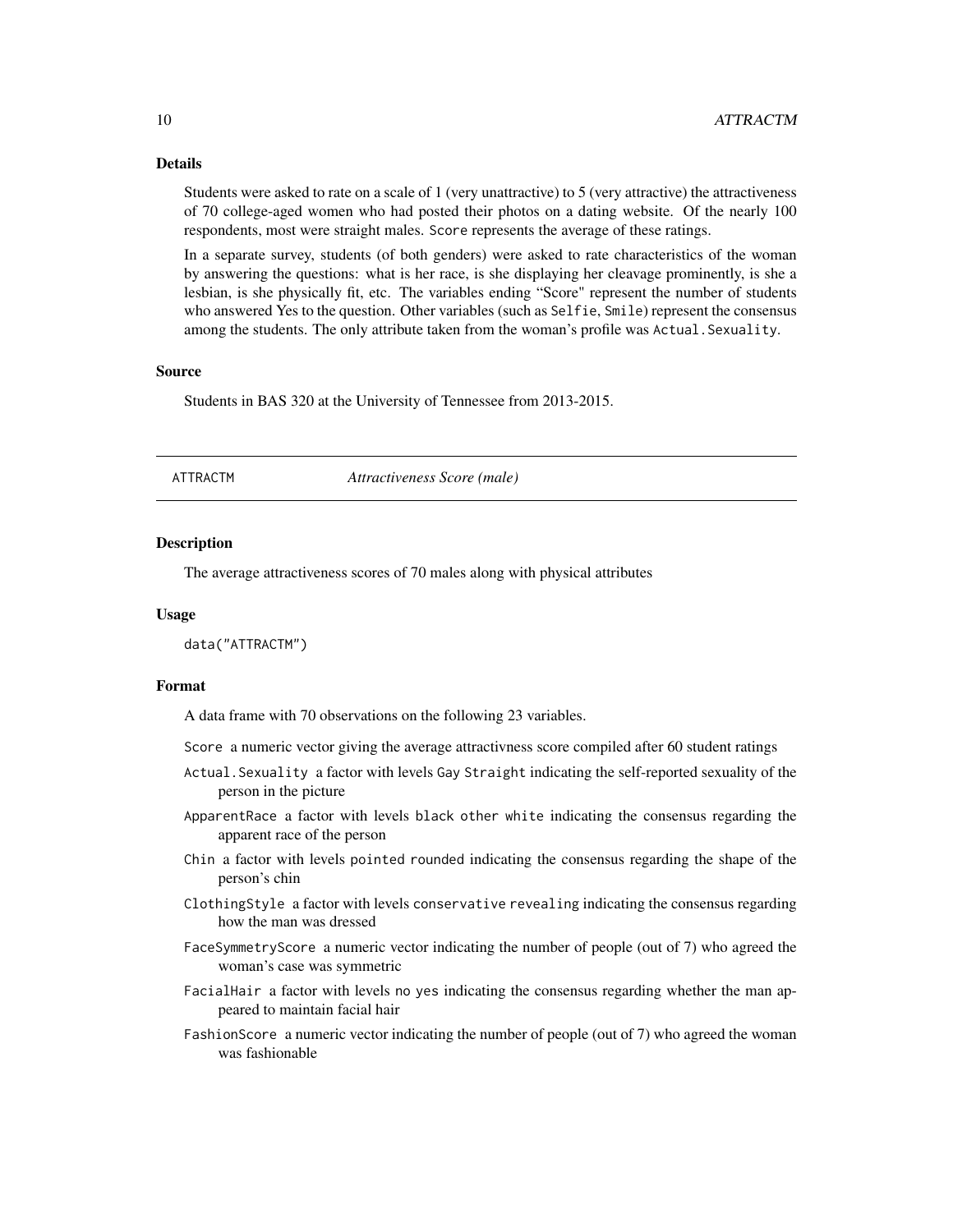- FitnessScore a numeric vector indicating the number of people (out of 8) who agreed the woman was physically fit
- GayScore a numeric vector indicating the number of people (out of 16) who agreed the man was gay
- Glasses a factor with levels no yes
- GroomedScore a numeric vector indicating the number of people (out of 6) who agreed the woman made a noticeable effort to look nice
- HairColor a factor with levels dark light unseen indicating the consensus regarding the man's hair color
- HairstyleUniquess a numeric vector indicating the number of people (out of 4) who agreed the woman had an unconventional haircut
- HappinessRating a numeric vector indicating the number of people (out of 6) who agreed the man looked happy in her photo
- Hat a factor with levels no yes
- LookingAtCamera a factor with levels no yes
- NoseOddScore a numeric vector indicating the number of people (out of 3) who agreed the woman had an unusually shaped nose
- Piercings a factor with levels no yes indicating whether the man had visible piercings
- Selfie a factor with levels no yes
- SkinClearScore a numeric vector indicating the number of people (out of 2) who agreed the woman's complexion was clear.
- Smile a factor with levels no yes
- Tattoo a factor with levels no yes

# **Details**

Students were asked to rate on a scale of 1 (very unattractive) to 5 (very attractive) the attractiveness of 70 college-aged men who had posted their photos on a dating website. Of the nearly 60 respondents, most were straight females. Score represents the average of these ratings.

In a separate survey, students (of both genders) were asked to rate characteristics of the man by answering the questions: what is his race, how symmetric does his face look, is he gay, is he physically fit, etc. The variables ending "Score" represent the number of students who answered Yes to the question. Other variables (such as Hat, Smile) represent the consensus among the students. The only attribute taken from the man's profile was Actual. Sexuality.

#### Source

Students in BAS 320 at the University of Tennessee from 2013-2015.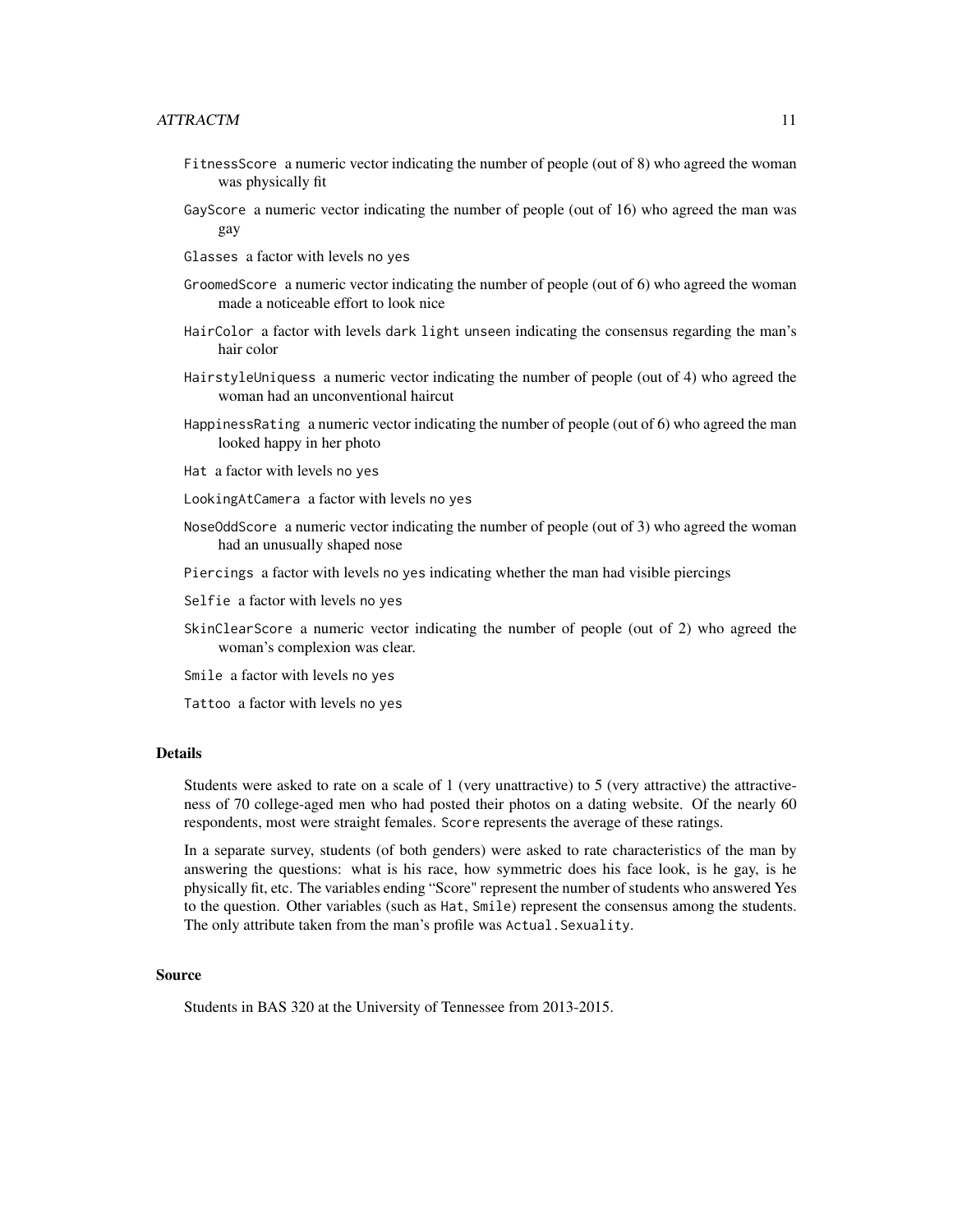<span id="page-11-0"></span>

Characteristics of cars from 1991

# Usage

data("AUTO")

# Format

A data frame with 82 observations on the following 5 variables.

CabVolume a numeric vector, cubic feet of cab space

Horsepower a numeric vector, engine horsepower

FuelEfficiency a numeric vector, average miles per gallon

TopSpeed a numeric vector, miles per hour

Weight a numeric vector, in units of 100 lbs

# Details

Although this is a popular dataset, there is some question as to the units of the fuel efficiency. The source claims it to be in miles per gallon, but the numbers reported seem unrealistic. However, the units do not appear to be in km/gallon or km/L.

#### Source

Data provided by the U.S. Environmental Protection Agency and obtained from the (former) Data and Story library

# References

R.M. Heavenrich, J.D. Murrell, and K.H. Hellman, Light Duty Automotive Technology and Fuel Economy Trends Through 1991, U.S. Environmental Protection Agency, 1991 (EPA/AA/CTAB/91- 02)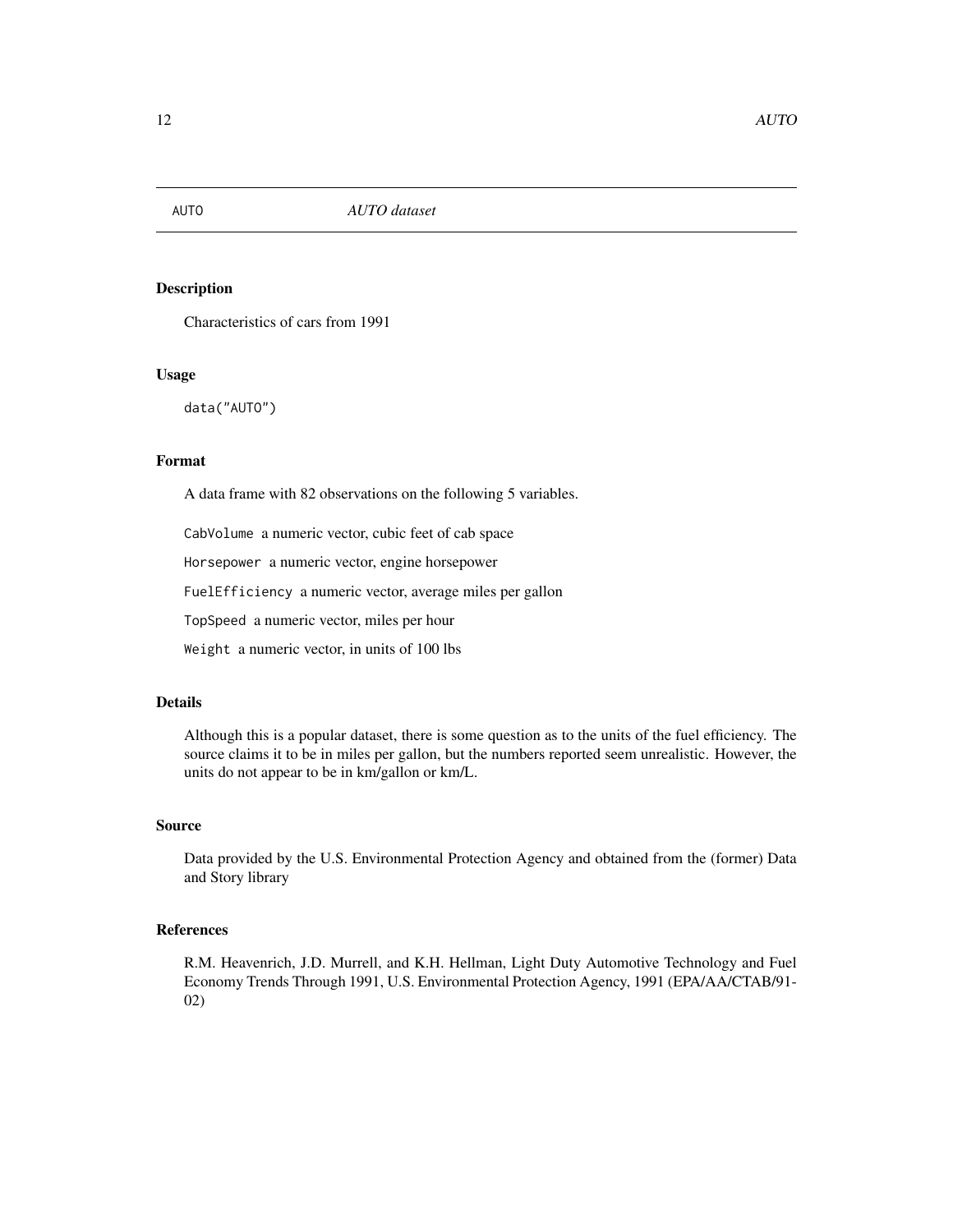<span id="page-12-0"></span>

Popular Bodyfat dataset

#### Usage

data("BODYFAT")

#### Format

A data frame with 252 observations on the following 14 variables.

BodyFat a numeric vector indicating the percentage body fat 0-100

Age a numeric vector, yrs Weight a numeric vector, lbs Height a numeric vector, inches Neck a numeric vector Chest a numeric vector Abdomen a numeric vector Hip a numeric vector Thigh a numeric vector Knee a numeric vector Ankle a numeric vector Biceps a numeric vector Forearm a numeric vector Wrist a numeric vector

# Details

Bodyfat can be accurately measured by the hydrostatic technique, where someone is submereged in a tank of water. It would be useful to be able to predict body fat from measurements that are simpler to obtain. Unless otherwise specified, all physical measurements are in centimeters.

# Source

This is a modified version of the data available in "Fitting Percentage of Body Fat to Simple Body Measurements" as appearing in Journal of Statistics Education v4 n1 (1996). [http://www.amstat.](http://www.amstat.org/publications/jse/v4n1/datasets.johnson.html) [org/publications/jse/v4n1/datasets.johnson.html](http://www.amstat.org/publications/jse/v4n1/datasets.johnson.html)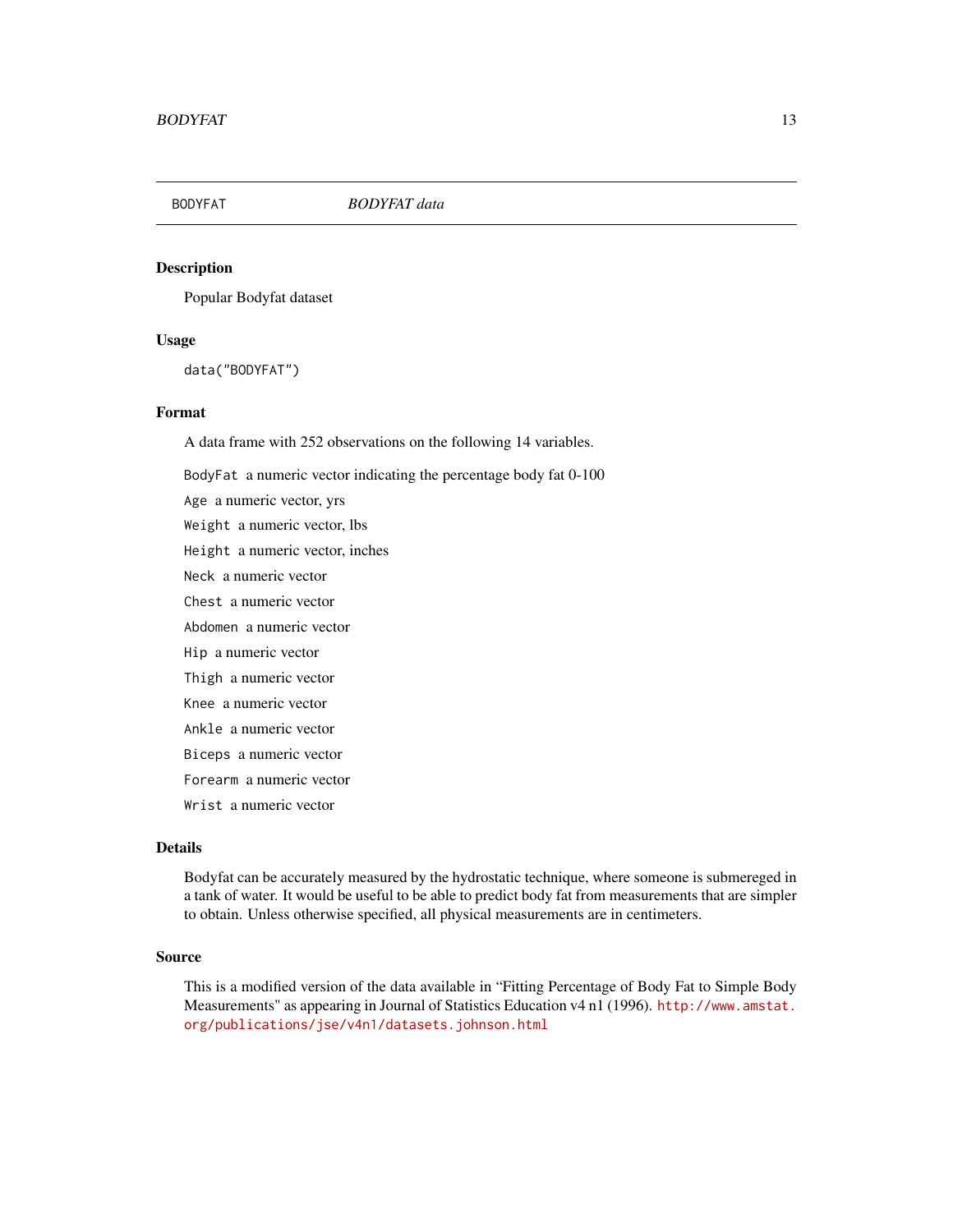<span id="page-13-0"></span>

Bodyfat dataset illustrating quirks of statistical significance

# Usage

data("BODYFAT2")

#### Format

A data frame with 20 observations on the following 4 variables.

Triceps a numeric vector, cm

Thigh a numeric vector, cm

Midarm a numeric vector, cm

BodyFat a numeric vector, 0-100 representing percent

#### Details

The physical measurements are circumferences of body parts of 25-34 year-old healthy females.

#### Source

This is a classic dataset found in many textbooks and in many places online. The original source may be Neter, Kutner, Nachtsheim, Wasserman, 1997, p. 261: Applied Statistical Models (4th Edition).

build\_model *Variable selection for descriptive or predictive linear and logistic regression models*

#### Description

This function uses [bestglm](#page-0-0) to consider an extensive array of models and makes recommendations on what set of variables is appropriate for the final model. Model hierarchy is not preserved. Interactions and multi-level categorical variables are allowed.

#### Usage

```
build_model(form,data,type="predictive",Kfold=5,repeats=10,
prompt=TRUE, seed=NA, holdout=NA, ...)
```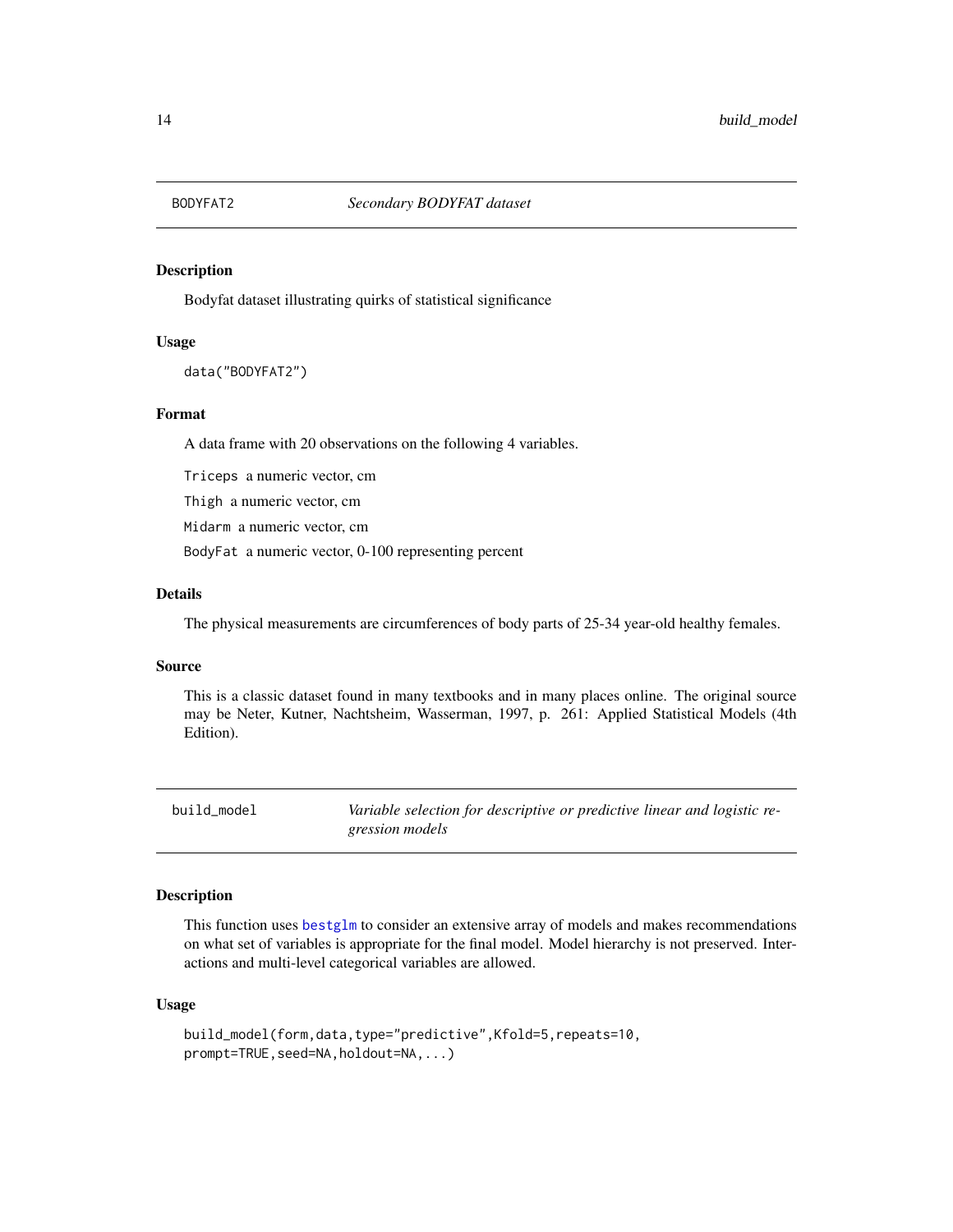# build\_model 15

#### Arguments

| form    | A model formula giving the most complex model to consider (often predicting<br>y from all variables $y \sim$ . or all variables including two-way interactions $y \sim$ . $\sim$ 2)                                                                              |
|---------|------------------------------------------------------------------------------------------------------------------------------------------------------------------------------------------------------------------------------------------------------------------|
| data    | Name of the data frame that contain all variables specifed by form                                                                                                                                                                                               |
| type    | Either "predictive" or "descriptive". If predictive, the procedure estimates the<br>generalization error of candidate models via repeated K-fold cross-validation. If<br>descriptive, the procedure calculates the AICs of models.                               |
| Kfold   | The number of folds for repeated K-fold cross-validation for predictive model<br>building                                                                                                                                                                        |
| repeats | The number of repeats for repeated K-fold cross-validation for predictive model<br>building                                                                                                                                                                      |
| seed    | If specified, the random number seed used to initialize the repeated K-fold cross-<br>validation procedure so that results can be reproduced.                                                                                                                    |
| prompt  | If FALSE, the procedure will not output a warning to the user if fitting the can-<br>didate set will take "long". Usually only run with FALSE for documentation<br>purposes.                                                                                     |
| holdout | A optional dataframe to serve as a holdout sample. The generalization error on<br>the holdout sample will be calculated and displayed for the best model at each<br>number of predictors.                                                                        |
| .       | Additional arguments to bestglm. This allows the procedure to do a search<br>rather than exhaustive enumeration or allows tweaking of the number of re-<br>ported models or maximum number of independent variables (nvmax), etc. See<br>bestglm and regsubsets. |

#### Details

This procedure takes the formula specified by form and the original dataframe and simply converts it into a form that [bestglm](#page-0-0) (which normally cannot do cross-validation when categorical variables are involved) can use by adding in columns to represent interactions and categorical variables.

One the dataframe has been generated, a warning is given to the user if the procedure may take too long (many rows or many potential predictors), and then [bestglm](#page-0-0) is run. A plot and table of models' performances is given, as well as a recommendation for a final set of variables (model with the lowest AIC/estimated generalization error, or a simpler model that is more or less equivalent).

The command returns a list with bestformula (the formula of the model with the lowest AIC or the model chosen by the one standard deviation rule), bestmodel (the fitted model that had the lowest AIC or the one chosen by the one standard deviation rule), predictors (a list giving the predictors that appeared in the best model with 1 predictor, with 2 predictors, etc).

If a descriptive model is sought, the last component of the returned list is AICtable (a data frame containing the number of predictors and the AIC of the best model with that number of predictors; a \* denotes the model with the lowest AIC while a + denotes the simplest model whose AIC is within 2 of the lowest).

If a predictive model is sought, the last component of the returned list is CVtable (a data frame containing the number of predictors and the estimated generalization error of the best model with that number of predictors along with the SD from repeated K-fold cross validation; a \* denotes the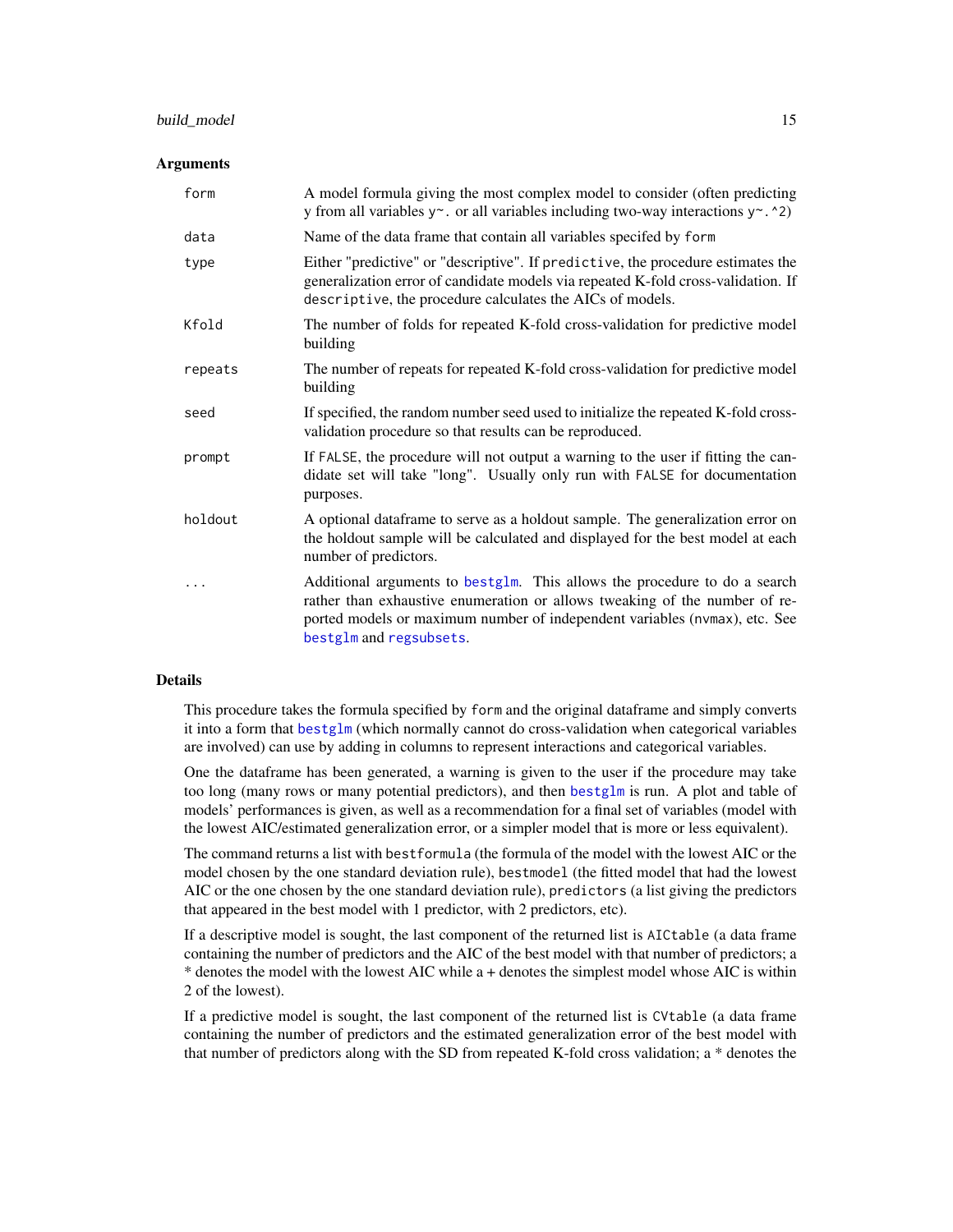model with the lowest error while the + denotes the model selected with the one standard deviation rule). Note that the generalization error in the second column of this table is the squared error if the response is quantitative and is another measure of error (not the misclassification rate) if the response is categorical. Additional columns are provided to give the root mean squared error or misclassification rate.

Note: bestmodel is the one selected by the one standard deviation rule or the simplest one whose AIC is no more than 2 above the model with the lowest AIC. Because the procedure does not respect model hierarchy and can include interactions, the formula returned may not be immediately useable if it involves a categorical variable since the variable returned is how R names indicator variables. You may have to manually fit the model based on the selected predictors.

If HOLDOUT is given a plot of the error on the holdout sample versus the number of predictors (for the best model at that number of predictors) is provided along with the estimated generalization error from the training set. This can be used to see if the models generalize well, but is in general not used to tune which model is selected.

#### Author(s)

Adam Petrie

#### References

Introduction to Regression and Modeling with R

# See Also

[bestglm](#page-0-0), [regsubsets](#page-0-0), [see.models](#page-103-1), [generalization.error](#page-67-1).

## Examples

```
#Descriptive model. Note: Tip and Bill should not be used simultaneously as
 #predictors of TipPercentage, so leave Tip out since it's not known ahead of time
 data(TIPS)
 MODELS <- build_model(TipPercentage~.-Tip,data=TIPS,type="descriptive")
 MODELS$AICtable
 MODELS$predictors[[1]] #Variable in best model with a single predictors
 MODELS$predictors[[2]] #Variables in best model with two predictors
 summary(MODELS$bestmodel) #Summary of best model, in this case with two predictors
 #Another descriptive model (large dataset so changing prompt=FALSE for documentation)
 data(PURCHASE)
 set.seed(320)
 #Take a subset of full dataframe for quick illustration
 SUBSET <- PURCHASE[sample(nrow(PURCHASE),500),]
 MODELS <- build_model(Purchase~.,data=SUBSET,type="descriptive",prompt=FALSE)
 MODELS$AICtable #Model with 1 or 2 variables look pretty good
 #Predict whether a purchase is made by # of previous visits and distance to store
MODELS$predictors[[2]]
```

```
#Predictive model.
data(SALARY)
```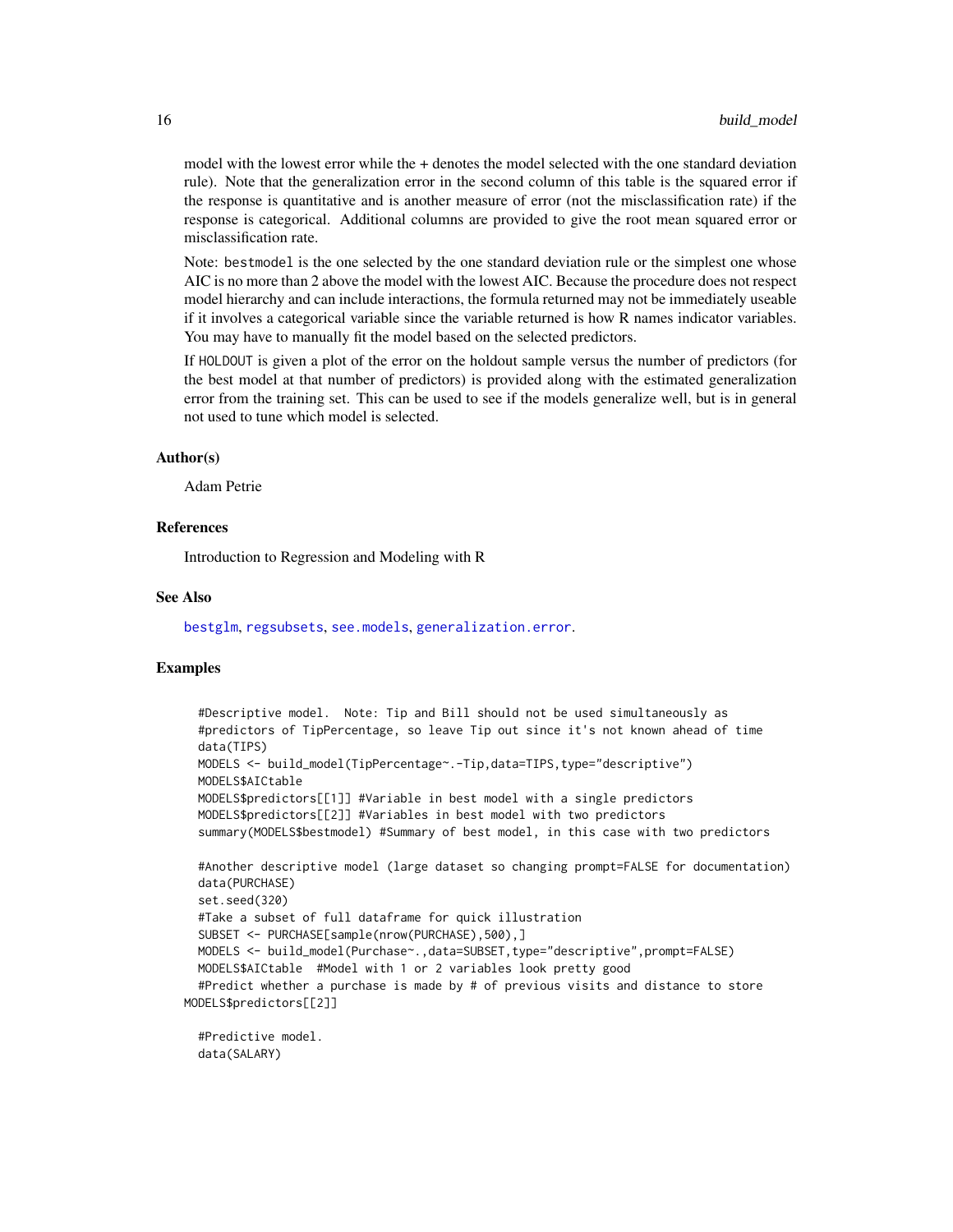#### <span id="page-16-0"></span>build\_tree 17

```
set.seed(2010)
train.rows <- sample(nrow(SALARY),0.7*nrow(SALARY),replace=TRUE)
TRAIN <- SALARY[train.rows,]
HOLDOUT <- SALARY[-train.rows,]
MODELS <- build_model(Salary~.^2,data=TRAIN,holdout=HOLDOUT)
summary(MODELS$bestmodel)
M <- lm(Salary~Gender+Education:Months,data=TRAIN)
generalization_error(M,HOLDOUT)
#Predictive model for WINE data, takes a while. Misclassification rate on holdout sample is 18%.
data(WINE)
set.seed(2010)
train.rows <- sample(nrow(WINE),0.7*nrow(WINE),replace=TRUE)
TRAIN <- WINE[train.rows,]
HOLDOUT <- WINE[-train.rows,]
## Not run: MODELS <- build_model(Quality~.,data=TRAIN,seed=1919,holdout=HOLDOUT)
## Not run: MODELS$CVtable
```
build\_tree *Exploratory building of partition models*

# Description

A tool to choose the "correct" complexity parameter of a tree

# Usage

```
build_tree(form, data, minbucket = 5, seed=NA, holdout, mincp=0)
```
#### Arguments

| form      | A formula describing the tree to be built                                                                                                                                     |
|-----------|-------------------------------------------------------------------------------------------------------------------------------------------------------------------------------|
| data      | Data frame containing the variables to build the tree                                                                                                                         |
| minbucket | The minimum number of cases allowed in any leaf in the tree                                                                                                                   |
| seed      | If given, specifies the random number seed so the crossvalidation error can be<br>reproduced.                                                                                 |
| holdout   | If given, the error on the holdout sample is calculated and given in the cp table.                                                                                            |
| mincp     | The cp parameter to which the tree will be grown. By default it is 0 (recom-<br>mended), but it can be changed for large datasets. A value of 0.0001 is likely<br>reasonable. |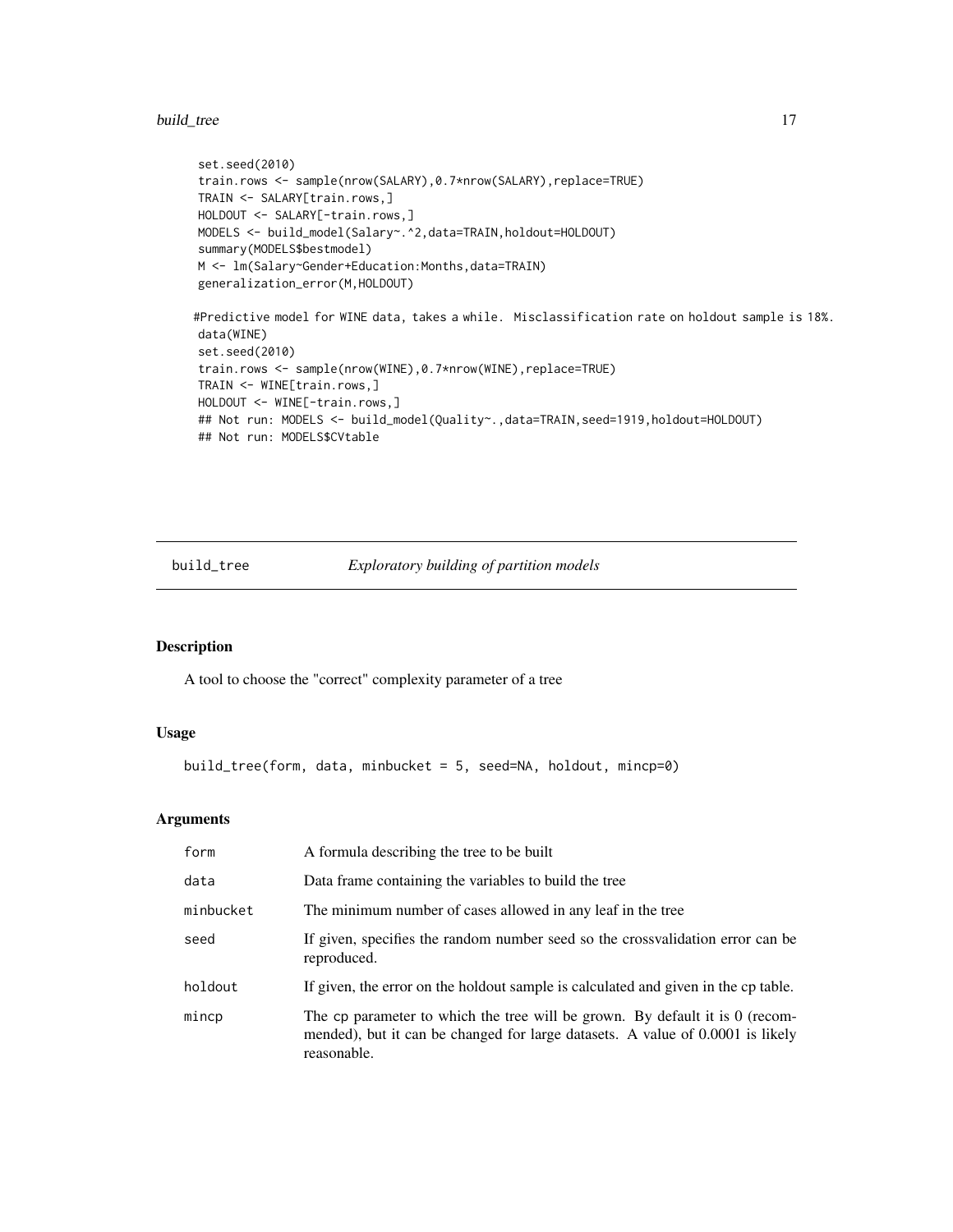# <span id="page-17-0"></span>Details

This command combines the action of building a tree to its maximum possible extent using rpart and looking at the results using getcp. A plot of the estimated relative generalization error (as determined by 10-fold cross validation) versus the number of splits is provided. In addition, the complexity parameter table giving the cp of the tree with the lowest error (and of the simplest tree with an error within one standard deviation of the lowest error) is reported.

If holdout is given, the RMSE/misclassification rate on the training and holdout samples are provided in the cp table.

# Author(s)

Adam Petrie

# References

Introduction to Regression and Modeling

# See Also

[rpart](#page-0-0), [getcp](#page-69-1)

#### Examples

```
data(JUNK)
build_tree(Junk~.,data=JUNK,seed=1337)
data(CENSUS)
build_tree(ResponseRate~.,data=CENSUS,seed=2017,mincp=0.001)
data(OFFENSE)
build_tree(Win~.,data=OFFENSE[1:200,],seed=2029,holdout=OFFENSE[201:352,])
```
BULLDOZER *BULLDOZER data*

# Description

Predicting the sales price of a bulldozer at auction

#### Usage

data("BULLDOZER")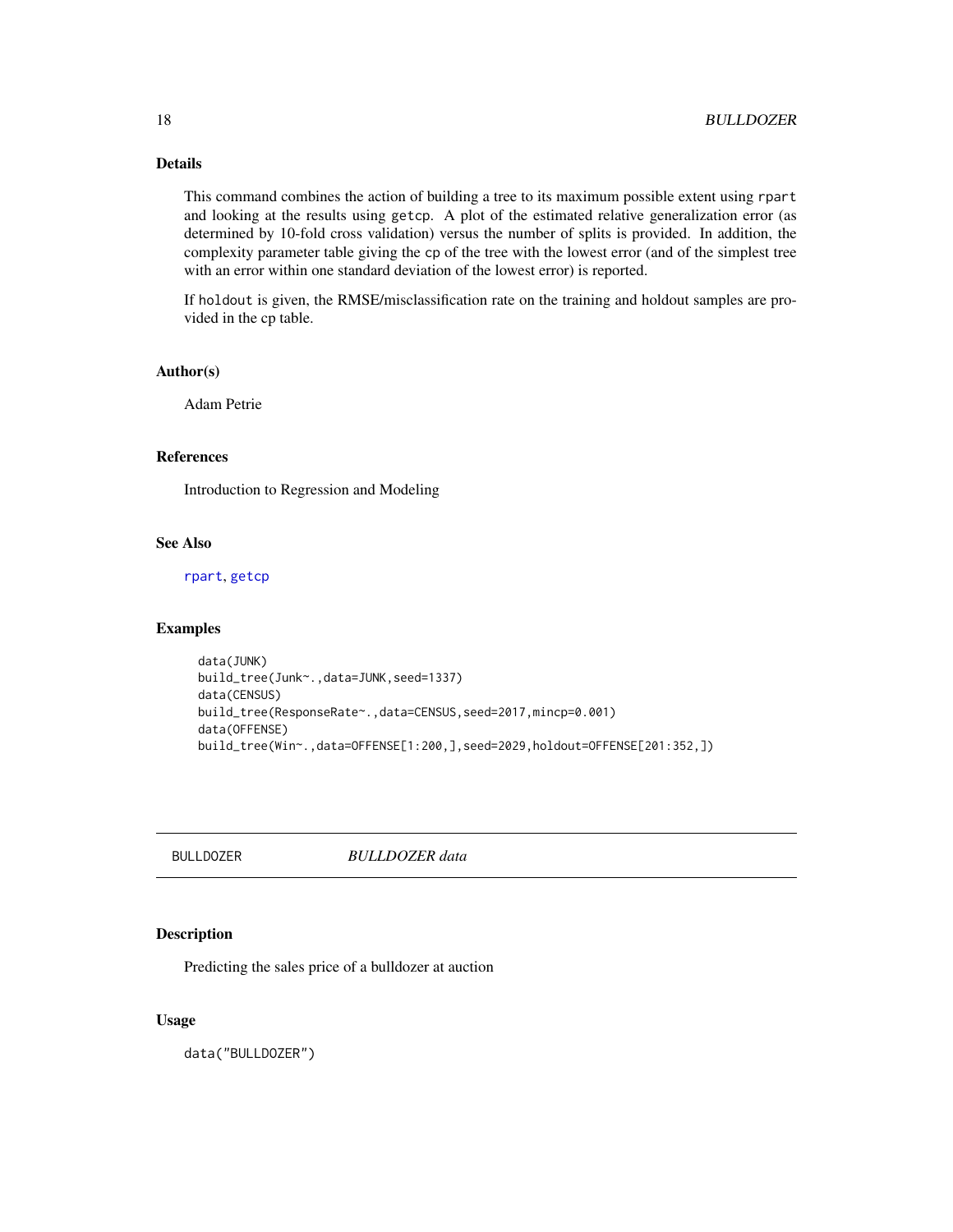# <span id="page-18-0"></span>BULLDOZER2 19

#### Format

A data frame with 924 observations on the following 6 variables.

SalePrice a numeric vector

YearsAgo a numeric vector, the number of years ago (before present) that the sale occurred

YearMade a numeric vector, year of manufacture of machine

Usage a numeric vector, hours of usage at time of sale

Blade a numeric vector, width of the bulldozer blade (feet)

Tire a numeric vector, size of primary tires

# Details

The goal is to predict the sale price of a particular piece of heavy equiment at auction based on its usage, equipment type, and configuration. The data represents a heavily modified version of competition data found on kaggle.com. See original source for actual dataset

# References

<https://www.kaggle.com/c/bluebook-for-bulldozers>

BULLDOZER2 *Modified BULLDOZER data*

#### Description

The BULLDOZER dataset but with the year the dozer was made as a categorical variable

#### Usage

data("BULLDOZER2")

# Format

A data frame with 924 observations on the following 6 variables.

Price a numeric vector

YearsAgo a numeric vector

Usage a numeric vector

Tire a numeric vector

Decade a factor with levels 1960s and 1970s 1980s 1990s 2000s

BladeSize a numeric vector

# Details

This is the BULLDOZER data except here YearMade has been coded into a four level categorical varaible called Decade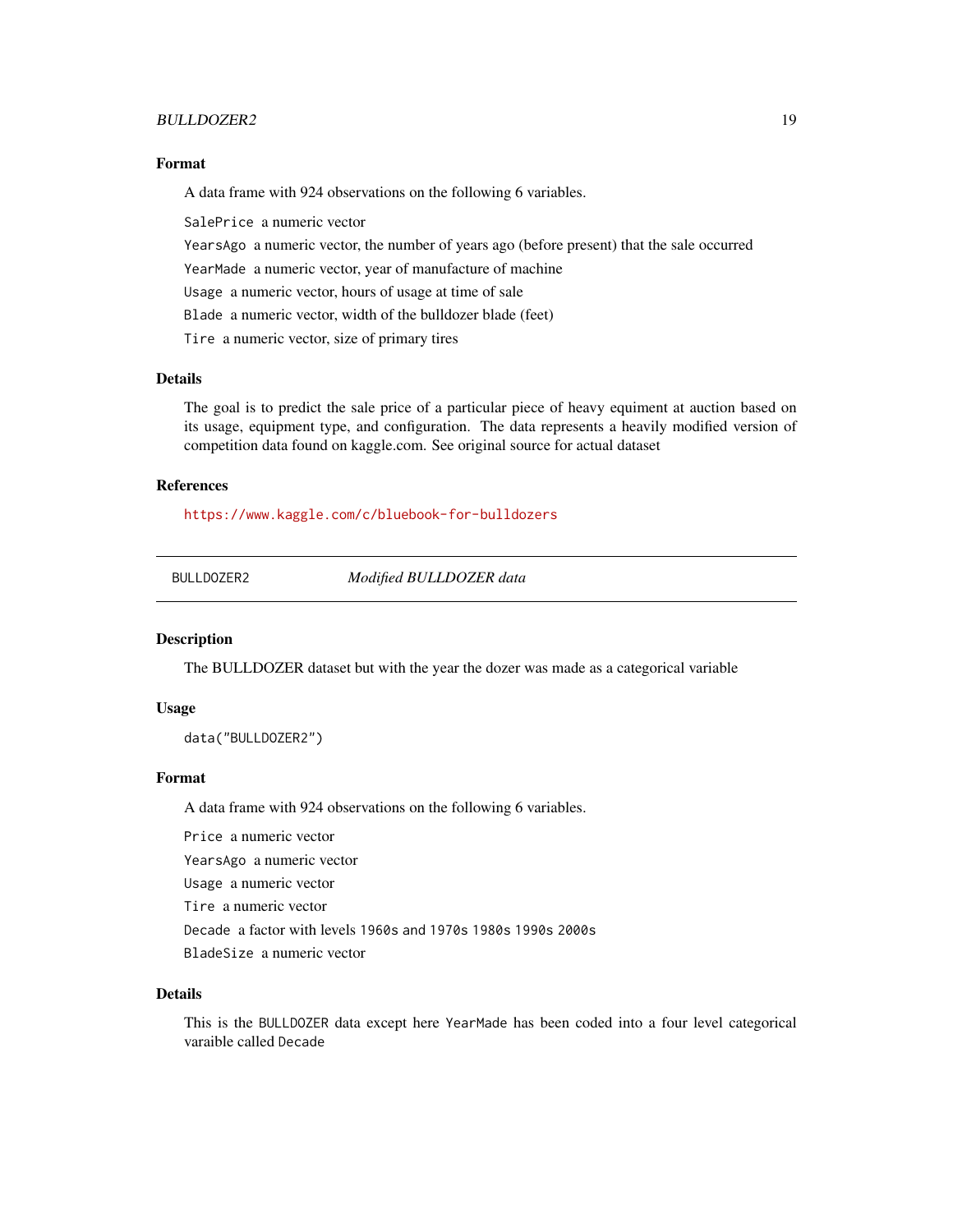<span id="page-19-0"></span>

Summary of students' cell phone providers and relative frequency of dropped calls

#### Usage

data("CALLS")

# Format

A data frame with 579 observations on the following 2 variables.

Provider a factor with levels ATT Sprint USCellular Verizon

DropCallFreq a factor with levels Occasionally Often Rarely

# Details

Data is self-reported by students. The dropped call frequency is based on individuals' perceptions and not any independent quantititatve measure. The data is a subset of SURVEY09.

# Source

Student survey from STAT 201, University of Tennessee Knoxville, Fall 2009

CENSUS *CENSUS data*

# Description

Information from the 2010 US Census

# Usage

data("CENSUS")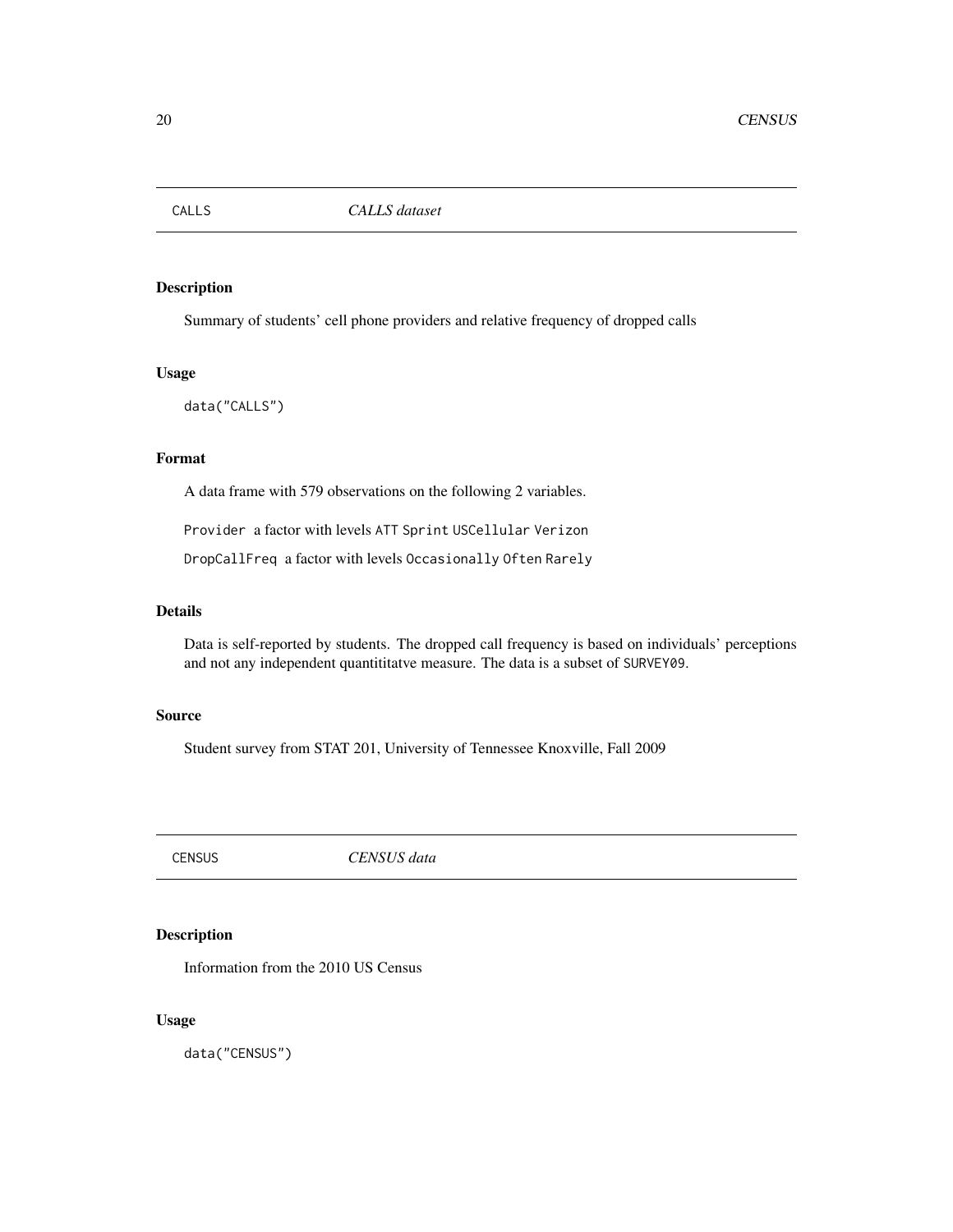#### CENSUS 21

#### Format

A data frame with 3534 observations on the following 39 variables.

ResponseRate a numeric vector, 0-100 representing the percentage of households in a block group that mailed in the form

Area a numeric vector, land area in square miles

Urban a numeric vector, percentage of block group in Urbanized area (50000 or greater)

Suburban a numeric vector, percentage of block group in an Urban Cluster area (2500 to 49999)

Rural a numeric vector, percentage of block group in an Urban Cluster area (2500 to 49999)

Male a numeric vector, percentage of males

AgeLess5 a numeric vector, percentage of individuals aged less than 5 years old

Age5to17 a numeric vector

Age18to24 a numeric vector

Age25to44 a numeric vector

Age45to64 a numeric vector

Age65plus a numeric vector

Hispanics a numeric vector, percentage of individuals who identify as Hispanic

Whites a numeric vector, percentage of individuals who identify as white (alone)

Blacks a numeric vector

NativeAmericans a numeric vector

Asians a numeric vector

Hawaiians a numeric vector

Other a numeric vector, percentage of individuals who identify as another ethnicity

- RelatedHH a numeric vector, percentage of households where at least 2 members are related by birth, marriage, or adoption; same-sex couple households with no relatives of the householder present are not included
- MarriedHH a numeric vector, percentage of households in which the householder and his or her spouse are listed as members of the same household; does not include same-sex married couples

NoSpouseHH a numeric vector, percentage of households with no spousal relationship present

- FemaleHH a numeric vector, percentage of households with a female householder and no husband of householder present
- AloneHH a numeric vector, percentage of households where householder is living alone
- WithKidHH a numeric vector, percentage of households which have at least one person under the age of 18

MedianHHIncomeBlock a numeric vector, median income of households in the block group (from American Community Survey)

MedianHHIncomeCity a numeric vector, median income of households in the tract

OccupiedUnits a numeric vector, percentage of housing units that are occupied

RentingHH a numeric vector, percentage of housing units occupied by renters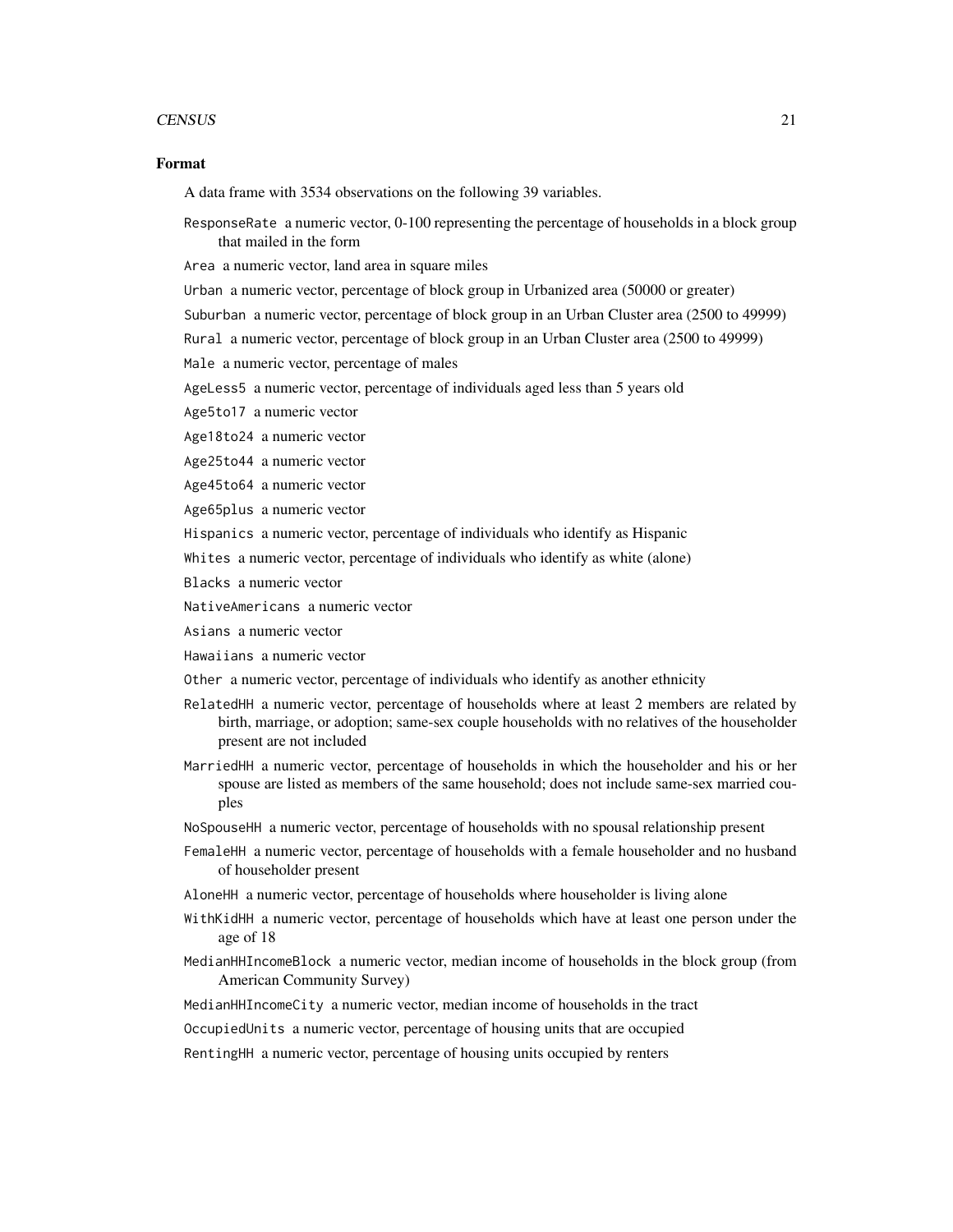<span id="page-21-0"></span>HomeownerHH a numeric vector, percentage of housing units occupied by the owner

- MobileHomeUnits a numeric vector, percentage of housing units that are mobile homes (from American Community Survey)
- CrowdedUnits a numeric vector, percentage of housing units with more than 1 person per room on average
- NoPhoneUnits a numeric vector, percentage of housing units without a landline

NoPlumbingUnits a numeric vector, percentage of housing units without active plumbing

NewUnits a numeric vector, percentage of housing units constructed in 2010 or later

Population a numeric vector, number of people in the block group

NumHH a numeric vector, number of households in the block group

NumUnits a numeric vector, number of housing units in the block group

logMedianHouseValue a numeric vector, the logarithm of the median home value in the block group

#### Details

The goal is to predict ResponseRate from the other predictors. ResponseRate is the percentage of households in a block group that mailed in the census forms. A block group is on average about 40 blocks, each typically bounded by streets, roads, or water. The number of block groups per county in the US is typically between about 5 and 165 with a median of about 20.

#### References

See [https://www2.census.gov/programs-surveys/research/guidance/planning-database](https://www2.census.gov/programs-surveys/research/guidance/planning-databases/2014/pdb-block-2014-11-20a.pdf)s/ [2014/pdb-block-2014-11-20a.pdf](https://www2.census.gov/programs-surveys/research/guidance/planning-databases/2014/pdb-block-2014-11-20a.pdf) for variable definitions.

CENSUSMLR *Subset of CENSUS data*

# Description

A portion of the CENSUS dataset used for illustration

#### Usage

data("CENSUSMLR")

#### Format

A data frame with 1000 observations on the following 7 variables.

Response a numeric vector, percentage 0-100 of household that mailed in the census form

Population a numeric vector, the number of people living in the census block based on 2010 census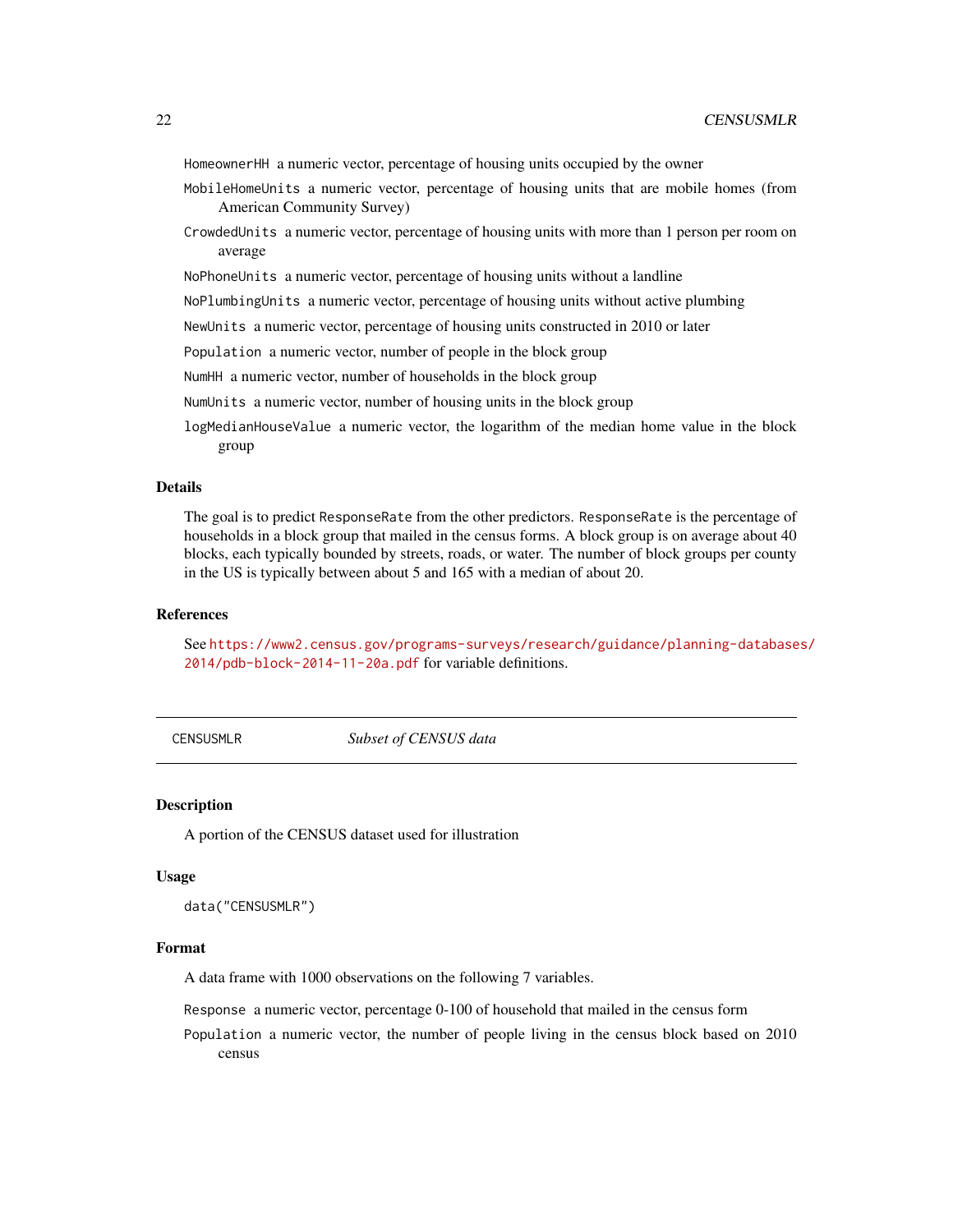#### <span id="page-22-0"></span>CHARITY 23

ACSPopulation a numeric vector, the number of people living in the census block based on 2010 census

Rural a numeric vector, the number of people living in a rural area (in that census block)

Males a numeric vector, the number of males living in the census block

Elderly a numeric vector, the number of people aged 65+ living in the census block

Hispanic a numeric vector, the number of people who self-identify as Hispanic in the census block

# Details

See CENSUS data for more information.

| CHARITY | CHARITY dataset |  |
|---------|-----------------|--|
|         |                 |  |

#### Description

Charity data (adapted from a small section of a charity's donor database)

#### Usage

data("CHARITY")

# Format

A data frame with 15283 observations on the following 11 variables.

Donate a factor with levels Donate No

Homeowner a factor with levels No Yes

Gender a factor with levels F M

UnlistedPhone a factor with levels No Yes

ResponseProportion a numeric vector giving the fraction of solications that resulted in a donation NumResponses a numeric vector giving the number of past donations

CardResponseCount a numeric vector giving the number of past solicitations

MonthsSinceLastResponse a numeric vector giving the number of months since last response to solicitation (which may have been declining to give)

LastGiftAmount a numeric vector giving the amount of the last donation

MonthSinceLastGift a numeric vector giving the number of months since last donation

LogIncome a numeric vector giving the logarithm of a scaled and normalized yearly income

#### Details

This dataset is adapted from a real-world database of donors to a charity.

#### Source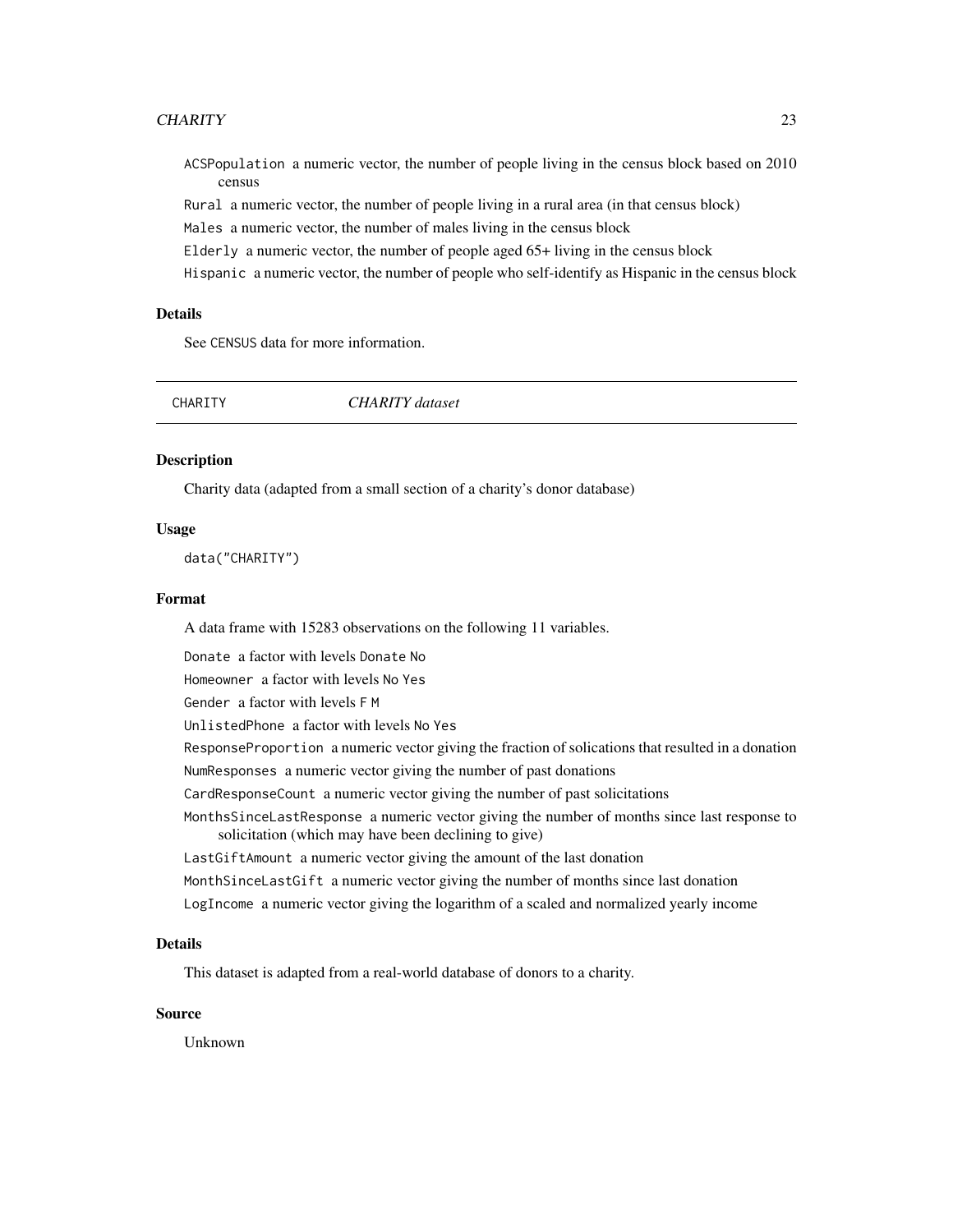<span id="page-23-0"></span>

If the model is a linear regression, obtain tests of linearity, equal spread, and Normality as well as relevant plots (residuals vs. fitted values, histogram of residuals, QQ plot of residuals, and predictor vs. residuals plots). If the model is a logistic regression model, a goodness of fit test is given.

#### Usage

check\_regression(M,extra=FALSE,tests=TRUE,simulations=500,n.cats=10,seed=NA,prompt=TRUE)

#### Arguments

| M           | A regression model fitted with either $\text{Im} \text{ or } \text{glm}$                                                                                                                                                             |
|-------------|--------------------------------------------------------------------------------------------------------------------------------------------------------------------------------------------------------------------------------------|
| extra       | If TRUE, allows user to generate the predictor vs. residual plots for linear regres-<br>sion models.                                                                                                                                 |
| tests       | If TRUE, performs statistical tests of assumptions. If FALSE, only visual diagnos-<br>tics are provided.                                                                                                                             |
| simulations | The number of artificial samples to generate for estimating the p-value of the<br>goodness of fit test for logistic regression models. These artificial samples are<br>generated assuming the fitted logistic regression is correct. |
| n.cats      | Number of (roughly) equal sized categories for the Hosmer-Lemeshow good-<br>ness of fit test for logistic regression models                                                                                                          |
| seed        | If specified, sets the random number seed before generation of artificial samples<br>in the goodness of fit tests for logistic regression models.                                                                                    |
| prompt      | For documentation only, if FALSE, skips prompting user for extra plots                                                                                                                                                               |

# Details

This function provides standard visual and statistical diagnostics for regression models.

For linear regression, tests of linearity, equal spread, and Normality are performed and residuals plots are generated.

The test for linearity (a goodness of fit test) is an F-test. A simple linear regression model predicting y from x is fit and compared to a model treating each value of the predictor as some level of a categorical variable. If this more sophisticated model does not offer a significant improvement in the sum of squared errors, the linearity assumption in that predictor is reasonable. If the p-value is larger 0.05, then statistically we can consider the relationship to be linear. If the p-value is smaller than 0.05, check the residuals plot and the predictor vs residuals plots for signs of obvious curvature (the test can be overly sensitive to inconsequential violations for larger sample sizes). The test can only be run if are two or more individuals that have a common value of x. A test of the model as a whole is run similarly if at least two individuals have identical combinations of all predictor variables.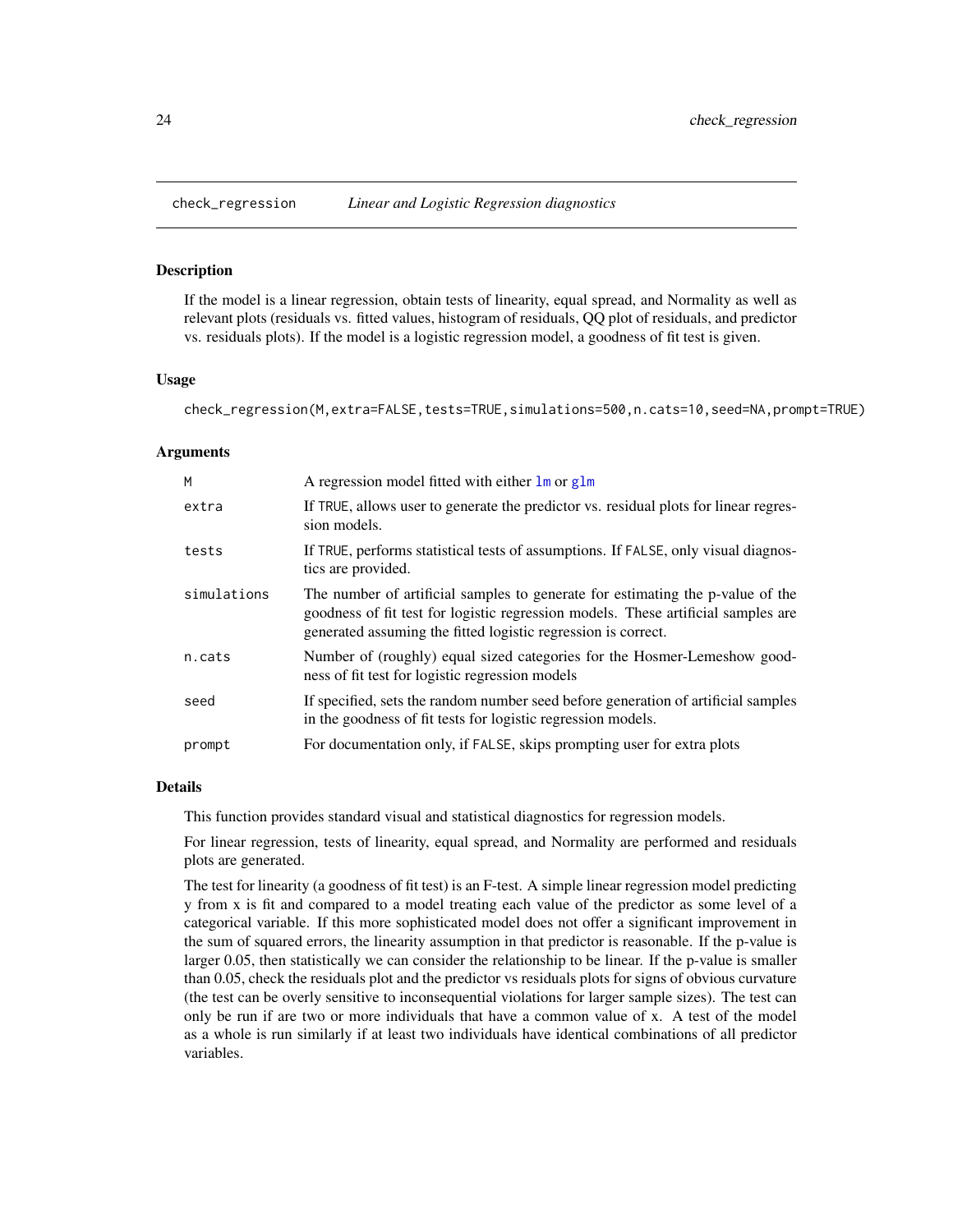#### check\_regression 25

Note: if categorical variables, interactions, polynomial terms, etc., are present in the model, the test for linearity is conducted for each term even when it does not necessarily make sense to do so.

The test for equal spread is the Breusch-Pagan test. If the p-value is larger 0.05, then statistically we can consider the residuals to have equal spread everywhere. If the p-value is smaller than 0.05, check the residuals plot for obvious signs of unequal spread (the test can be overly sensitive to inconsequential violations for larger sample sizes).

The test for Normality is the Shapiro-Wilk test when the sample size is smaller than 5000, or the KS-test for larger sample sizes. If the p-value is larger 0.05, then statistically we can consider the residuals to be Normally distributed. If the p-value is smaller than 0.05, check the histogram and QQ plot of residuals to look for obvious signs of non-Normality (e.g., skewness or outlier). The test can be overly sensitive to inconsequential violations for larger sample sizes.

The first three plots displayed are the residuals plot (residuals vs. fitted values), histogram of residuals, and QQ plot of residuals. The function gives the option of pressing Enter to display additional predictor vs. residual plots if extra=TRUE, or to terminate by typing 'q' in the console and pressing Enter. If polynomial or interactions terms are present in the model, a plot is provided for each term. If categorical predictors are present, plots are provided for each indicator variable.

For logistic regression, two goodness of fit tests are offered.

Method 1 is a crude test that assumes the fitted logistic regression is correct, then generates an artifical sample according the predicted probabilities. A chi-squared test is conducted that compares the observed levels to the predicted levels. The test is failed is the p-value is less than 0.05. The test is not sensitive to departures from the logistic curve unless the sample size is very large or the logistic curve is a really bad model.

Method 2 is a Hosmer-Lemeshow type goodness of fit test. The observations are put into 10 groups according to the probability predicted by the logistic regression model. For example, if there were 200 observations, the first group would have the cases with the 20 smallest predicted probabilities, the second group would have the cases with the 20 next smallest probabilities, etc. The number of cases with the level of interest is compared with the expected number given the fitted logistic regression model via a chi-squared test. The test is failed is the p-value is less than 0.05.

Note: for both methods, the p-values of the chi-squared tests are estimate via Monte Carlo simulation instead of any asymptotic results.

# Author(s)

Adam Petrie

#### References

Introduction to Regression and Modeling

# See Also

[lm](#page-0-0), [glm](#page-0-0), [shapiro.test](#page-0-0), [ks.test](#page-0-0), bptest (in package lmtest). The goodness of fit test for logistic regression is further detailed and implemented in package 'rms' using the commands lrm and residuals.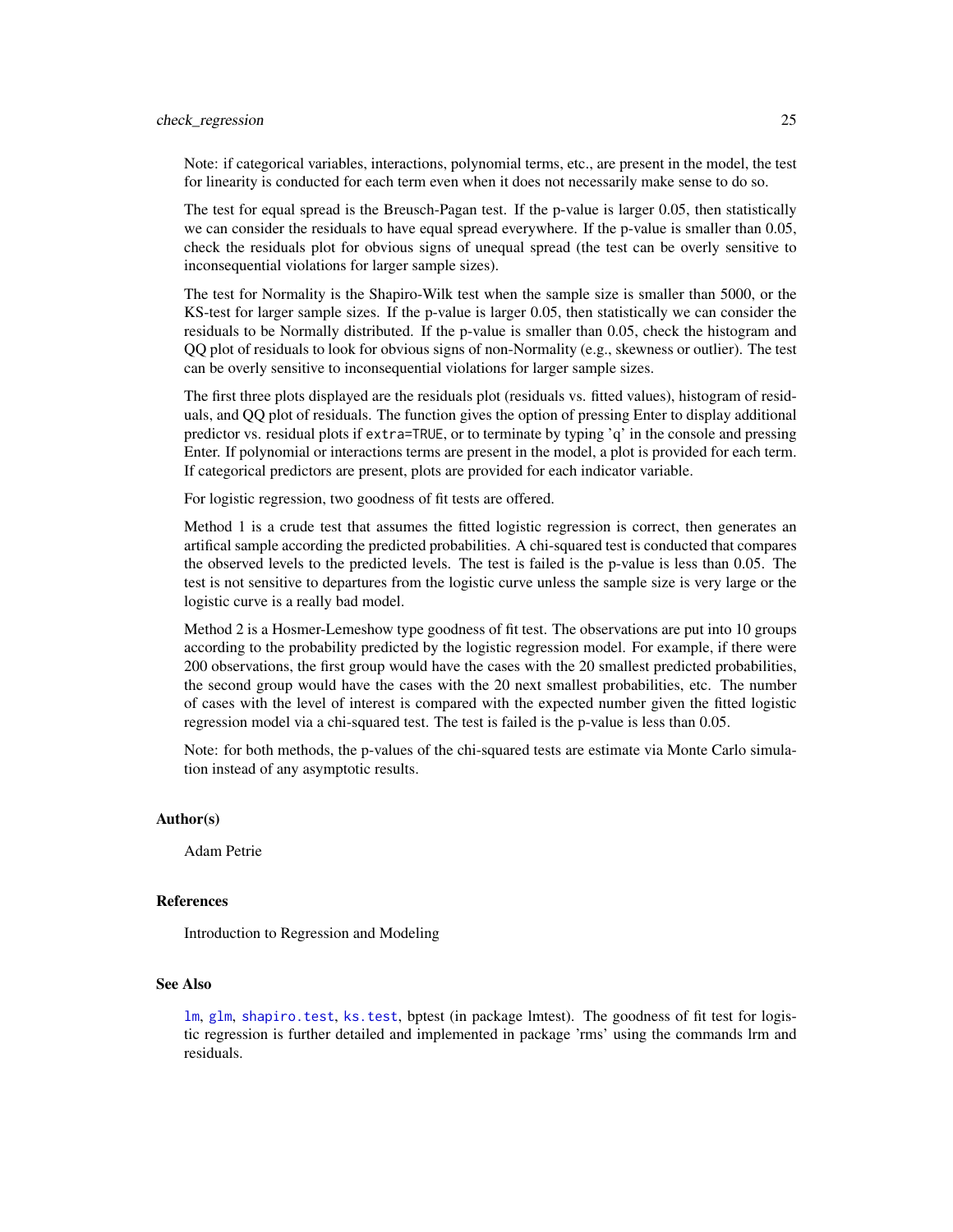# Examples

```
#Simple linear regression where everything looks good
 data(FRIEND)
 M <- lm(FriendshipPotential~Attractiveness,data=FRIEND)
 check_regression(M)
 #Multiple linear regression (prompt is FALSE only for documentation)
 data(AUTO)
 M <- lm(FuelEfficiency~.,data=AUTO)
 check_regression(M,extra=TRUE,prompt=FALSE)
 #Multiple linear regression with a categorical predictors and an interaction
 data(TIPS)
 M <- lm(TipPercentage~Bill*PartySize*Weekday,data=TIPS)
 check_regression(M)
 #Multiple linear regression with polynomial term (prompt is FALSE only for documentation)
 #Note: in this example only plots are provided
 data(BULLDOZER)
 M <- lm(SalePrice~.-YearMade+poly(YearMade,2),data=BULLDOZER)
 check_regression(M,extra=TRUE,tests=FALSE,prompt=FALSE)
 #Simple logistic regression. Use 8 categories since only 8 unique values of Dose
 data(POISON)
M <- glm(Outcome~Dose,data=POISON,family=binomial)
check_regression(M,n.cats=8,seed=892)
 #Multiple logistic regression
 data(WINE)
 M <- glm(Quality~.,data=WINE,family=binomial)
check_regression(M,seed=2010)
```

```
choose_order Choosing order of a polynomial model
```
#### Description

This function takes a simple linear regression model and displays the adjusted  $R^2$  and AICc for the original model (order 1) and for polynomial models up to a specified maximum order and plots the fitted models.

#### Usage

```
choose_order(M,max.order=6,sort=FALSE,loc="topleft",...)
```
<span id="page-25-0"></span>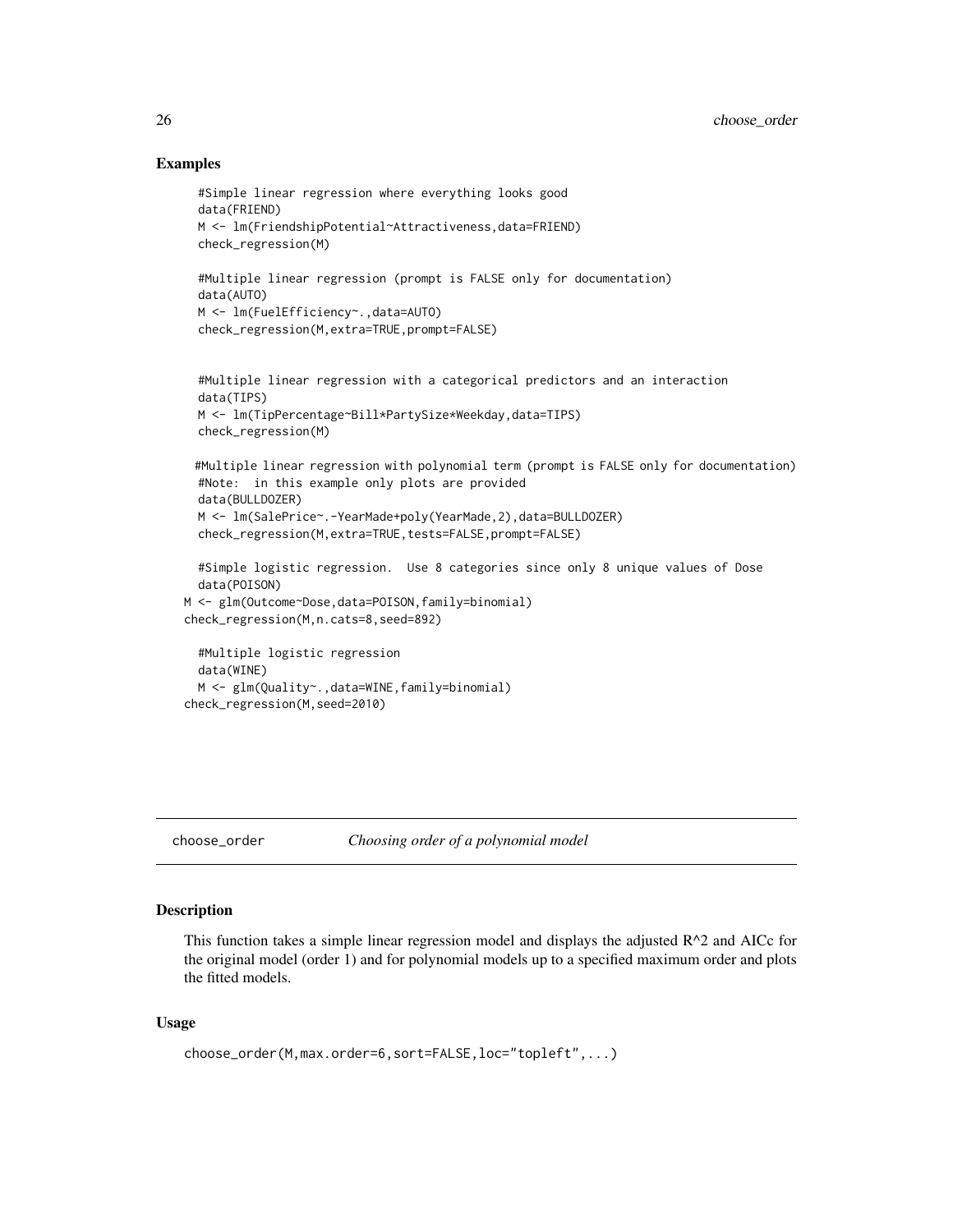# choose\_order 27

#### Arguments

| M         | A simple linear regression model fitted with lm()                                                                                                                |
|-----------|------------------------------------------------------------------------------------------------------------------------------------------------------------------|
| max.order | The maximum order of the polynomial model to consider.                                                                                                           |
| sort      | How to sort the results. If TRUE, "R2", "r2", "r2adj", or "R2adj", sorts from<br>highest to lowest adjusted R^2. If "AIC", "aic", "AICC", "AICc", sorts by AICc. |
| loc       | Location of the legend. Can also be "top", "topright", "bottomleft", "bottom",<br>"bottomright", "left", "right", "center"                                       |
|           | Additional arguments to plot(), e.g., pch                                                                                                                        |

# Details

The function outputs a table of the order of the polynomial and the according adjusted  $R^2$  and AICc. One strategy for picking the best order is to find the highest value of R^2 adjusted, then to choose the smallest order (simplest model) that has an  $R^2$  adjusted within 0.005. Another strategy is the find the lowest value of AICc, then to choose the smallest order that has an AICc no more than 2 higher.

The scatterplot of the data is provided and the fitted models are displayed as well.

# Author(s)

Adam Petrie

#### References

Introduction to Regression and Modeling

# Examples

```
data(BULLDOZER)
M <- lm(SalePrice~YearMade,data=BULLDOZER)
  #Unsorted list, messing with plot options to make it look alright
choose_order(M,pch=20,cex=.3)
```
#Sort by R2adj. A 10th order polynomial is highest, but this seems overly complex choose\_order(M,max.order=10,sort=TRUE)

#Sort by AICc. 4th order is lowest, but 2nd order is simpler and within 2 of lowest choose\_order(M,max.order=10,sort="aic")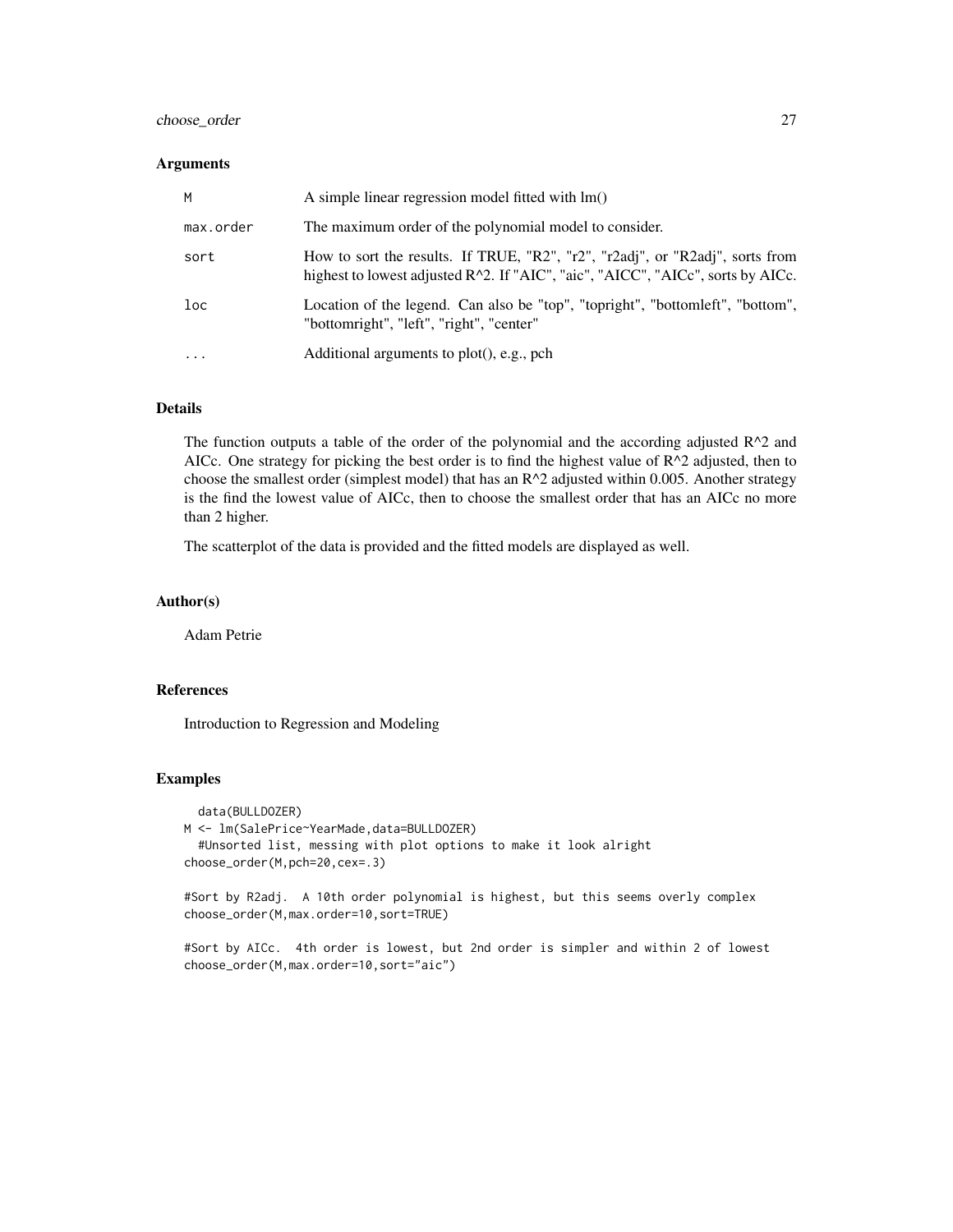<span id="page-27-0"></span>

Churn data (artificial based on claims similar to real world) from the UCI data repository

# Usage

data("CHURN")

# Format

A data frame with 5000 observations on the following 18 variables.

churn a factor with levels No Yes accountlength a numeric vector internationalplan a factor with levels no yes voicemailplan a factor with levels no yes numbervmailmessages a numeric vector totaldayminutes a numeric vector totaldaycalls a numeric vector totaldaycharge a numeric vector totaleveminutes a numeric vector totalevecalls a numeric vector totalevecharge a numeric vector totalnightminutes a numeric vector totalnightcalls a numeric vector totalnightcharge a numeric vector totalintlminutes a numeric vector totalintlcalls a numeric vector totalintlcharge a numeric vector numbercustomerservicecalls a numeric vector

#### Details

This dataset is modified from the one stored at the UCI data repository (namely, the area code and phone number have been deleted). This is artificial data similar to what is found in actual customer profiles. Charges are in dollars.

### Source

Though originally on the UCI data repository, actual data was obtained via [https://www.sgi.](https://www.sgi.com/tech/mlc/db/) [com/tech/mlc/db/](https://www.sgi.com/tech/mlc/db/)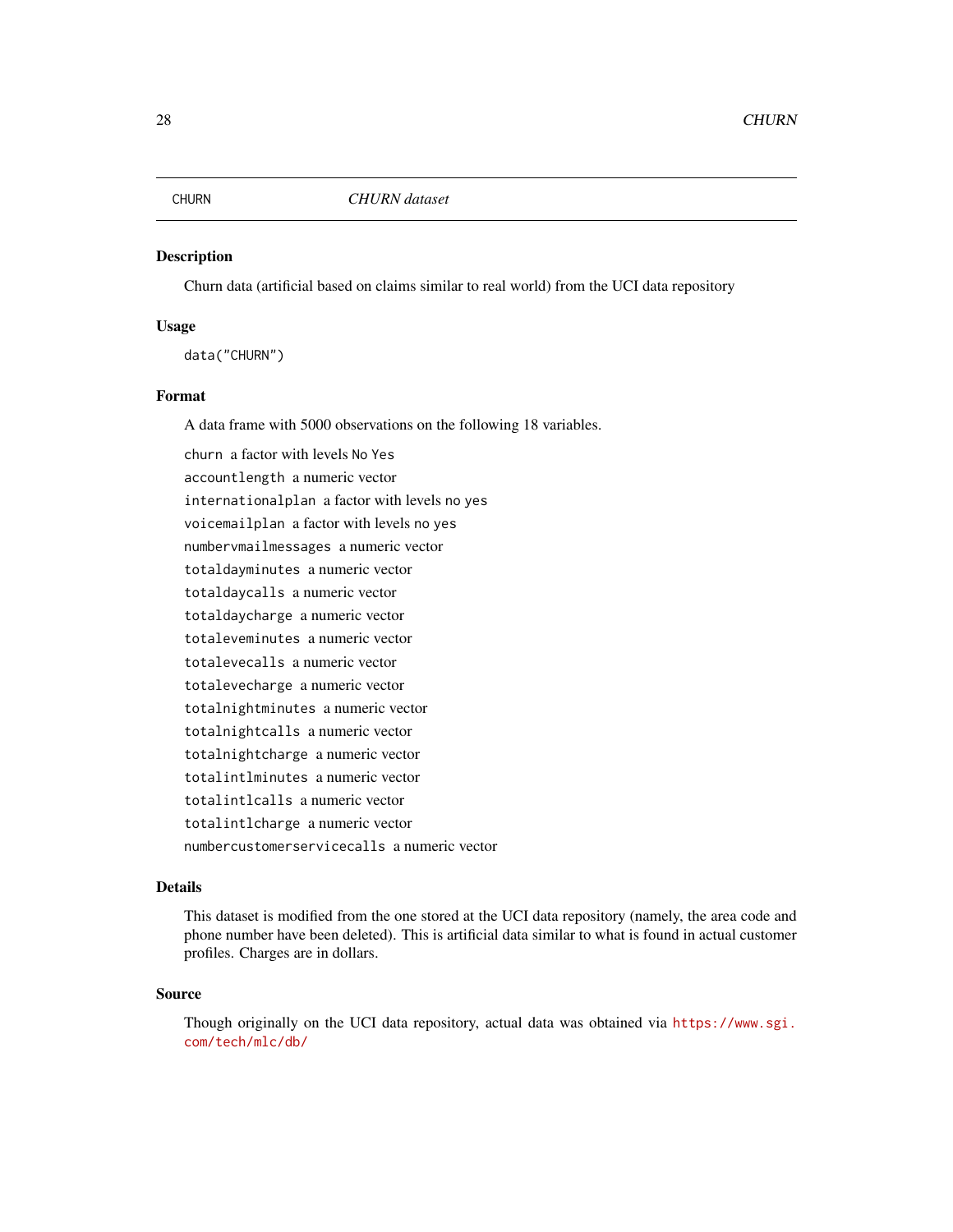<span id="page-28-0"></span>combine\_rare\_levels *Combines rare levels of a categorical variable*

#### Description

This function takes a categorical variable and combines all levels with frequencies less than a userspecified threshold named Combined

# Usage

combine\_rare\_levels(x,threshold=20,newname="Combined")

#### Arguments

|           | a vector of categorical values                                                                              |
|-----------|-------------------------------------------------------------------------------------------------------------|
| threshold | levels that appear a total of threshold times or fewer will be combined into a<br>new level called Combined |
| newname   | defaults to Combined, but give the option as to what this new level will be called                          |

#### Details

Returns a list of two objects:

values - The recoded values of the categorical variable. All levels which appeared threshold times or fewer are now known as Combined combined - The levels that have been combined together

If, after being combined, the newname level has threshold or fewer instances, the remaining level that appears least often is combined as well.

# Author(s)

Adam Petrie

### References

Introduction to Regression and Modeling

# Examples

```
data(EX6.CLICK)
x <- EX6.CLICK[,15]
table(x)
#Combine all levels which appear 700 or fewer times (AA, CC, DD)
y <- combine_rare_levels(x,700)
  table( y$values )
```
#Combine all levels which appear 1350 or fewer times. This forces BB (which #occurs 2422 times) into the Combined level since the three levels that appear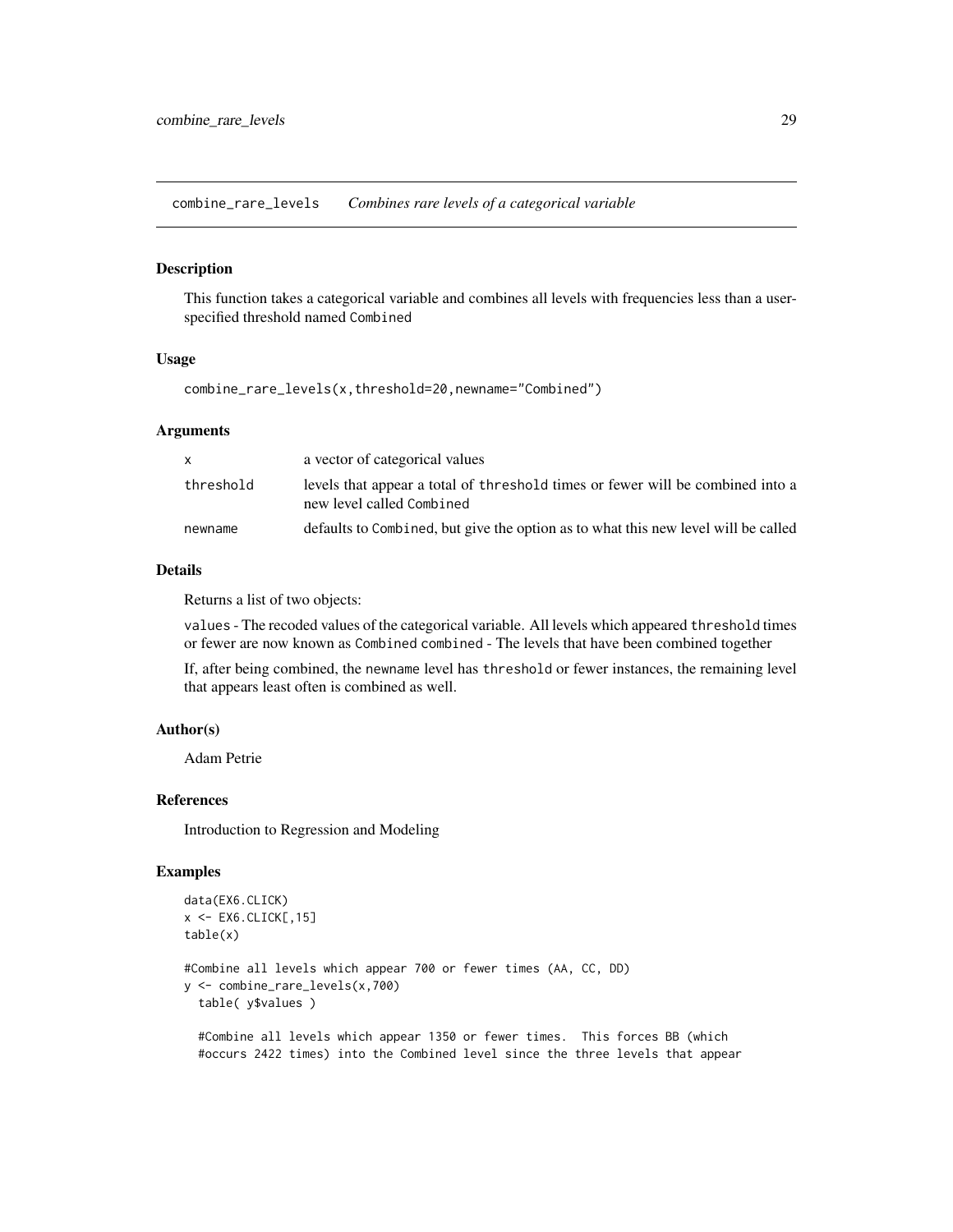```
#fewer than 1350 times do not appear more than 1350 times combined
y <- combine_rare_levels(x,1350)
  table( y$values )
```
confusion\_matrix *Confusion matrix for logistic regression models*

# Description

This function takes the output of a logistic regression created with glm and returns the confusion matrix.

# Usage

confusion\_matrix(M,DATA=NA)

#### Arguments

|      | A logistic regression model created with glm                                       |
|------|------------------------------------------------------------------------------------|
| DATA | A data frame on which the confusion matrix will be made. If omitted, the con-      |
|      | fusion matrix is on the data used in M. If specified, the data frame must have the |
|      | same column names as the data used to build the model in M.                        |

# Details

This function makes classifications on the data used to build a logistic regression model by predicting the "level of interest" (last alphabetically) when the predicted probability exceeds 50%.

# Author(s)

Adam Petrie

### See Also

[glm](#page-0-0)

# Examples

```
#On WINE data as a whole
data(WINE)
M <- glm(Quality~.,data=WINE,family=binomial)
confusion_matrix(M)
#Calculate generalization error using training/holdout
set.seed(1010)
train.rows <- sample(nrow(WINE),0.7*nrow(WINE),replace=TRUE)
TRAIN <- WINE[train.rows,]
```
<span id="page-29-0"></span>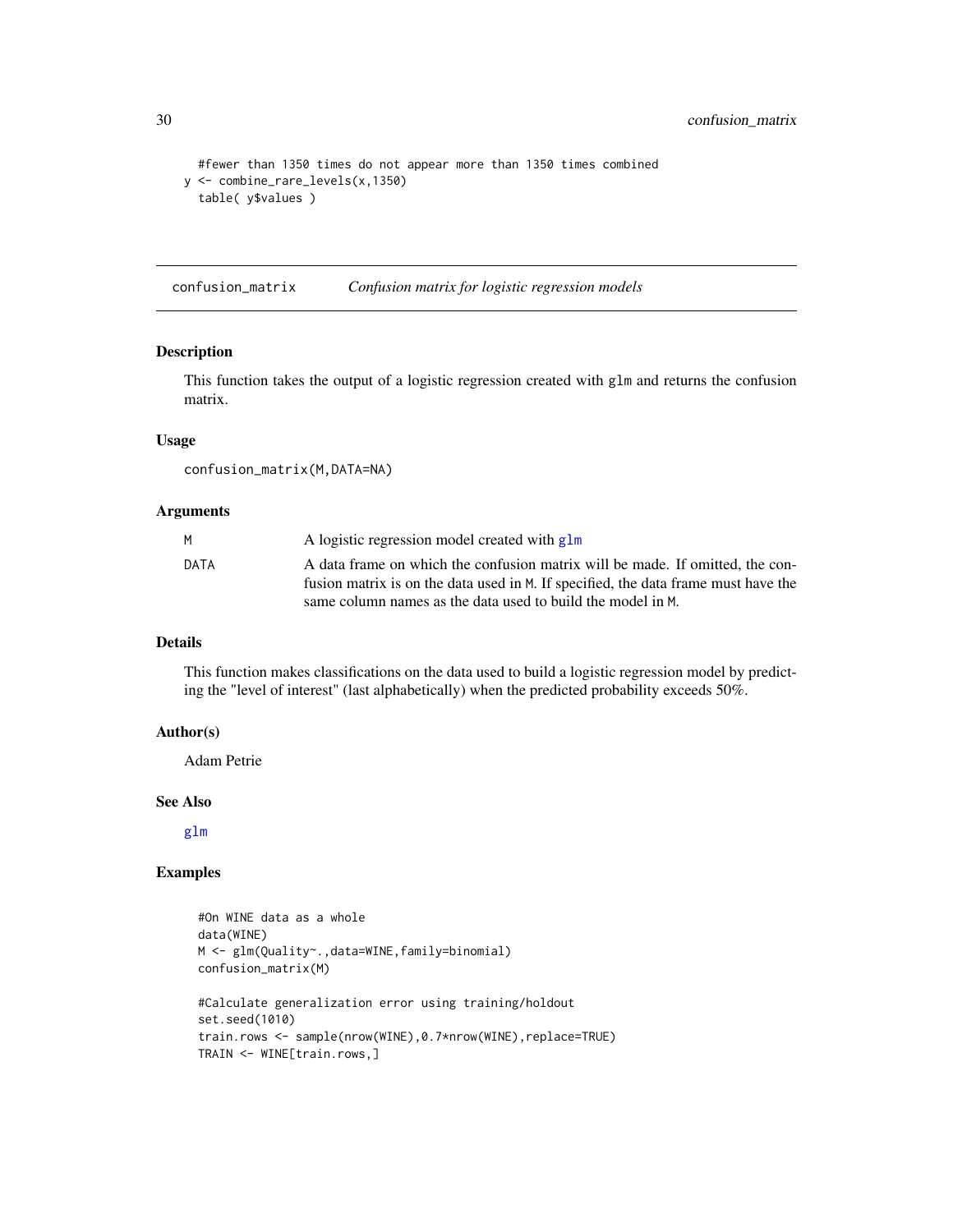```
HOLDOUT <- WINE[-train.rows,]
  M <- glm(Quality~.,data=TRAIN,family=binomial)
confusion_matrix(M,HOLDOUT)
#Predicting donation
#Model predicting from recent average gift amount is significant, but its
#classifications are the same as the naive model (majority rules)
data(DONOR)
M.naive <- glm(Donate~1,data=DONOR,family=binomial)
confusion_matrix(M.naive)
M <- glm(Donate~RECENT_AVG_GIFT_AMT,data=DONOR,family=binomial)
confusion_matrix(M)
```
cor\_demo *Correlation demo*

#### Description

This function shows the correlation and coefficient of determination as user interactively adds datapoints. Useful for seeing what different values of correlation look like and seeing the effect of outliers.

#### Usage

```
cor_demo(cex.leg=0.8)
```
#### Arguments

cex.leg A number specifying the magnification of legends inside the plot. Smaller numbers mean smaller font.

# Details

This function allows the user to generate data by click on a plot. Once two points are added, the correlation (r) and coefficient of determination  $(r^2)$  are displayed. When an additional point is added, these values are updated in the upper left with previous values being displayed in the upper right. The effect of outliers on the correlation and coefficient of determination can easily be illustrated. Pressing the red UNDO button on the plot will allow you to take away recently added points for further exploration.

Note: To end the demo, you MUST click on the red box labeled "End" (or press Escape, which will return an error)

#### Author(s)

Adam Petrie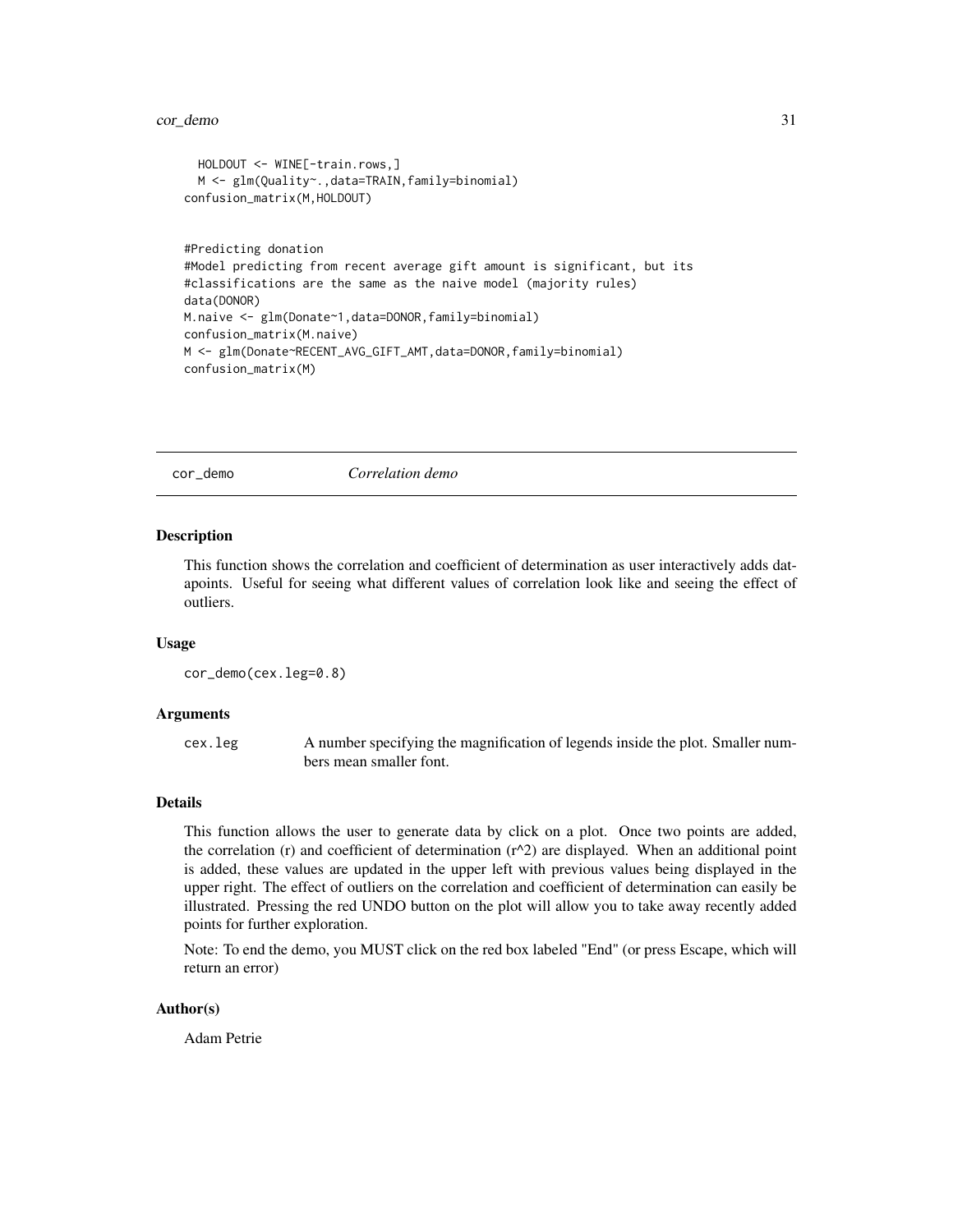<span id="page-31-0"></span>

This function produces the matrix of correlations between all quantitative variables in a dataframe.

# Usage

cor\_matrix(X,type="pearson")

## Arguments

| X.   | A data frame                                                                   |
|------|--------------------------------------------------------------------------------|
| type | Either pearson or spearman. If pearson, the Pearson correlations are returned. |
|      | If spearman, the Spearman's rank correlations are returned.                    |

# Details

This function filters out any non-numerical variables and provides correlations only between quantitative variables. Best for datasets with only a few variables. The correlation matrix is returned (with class matrix).

# Author(s)

Adam Petrie

#### References

Introduction to Regression and Modeling

# See Also

[cor](#page-0-0)

# Examples

```
data(TIPS)
cor_matrix(TIPS)
data(AUTO)
cor_matrix(AUTO,type="spearman")
```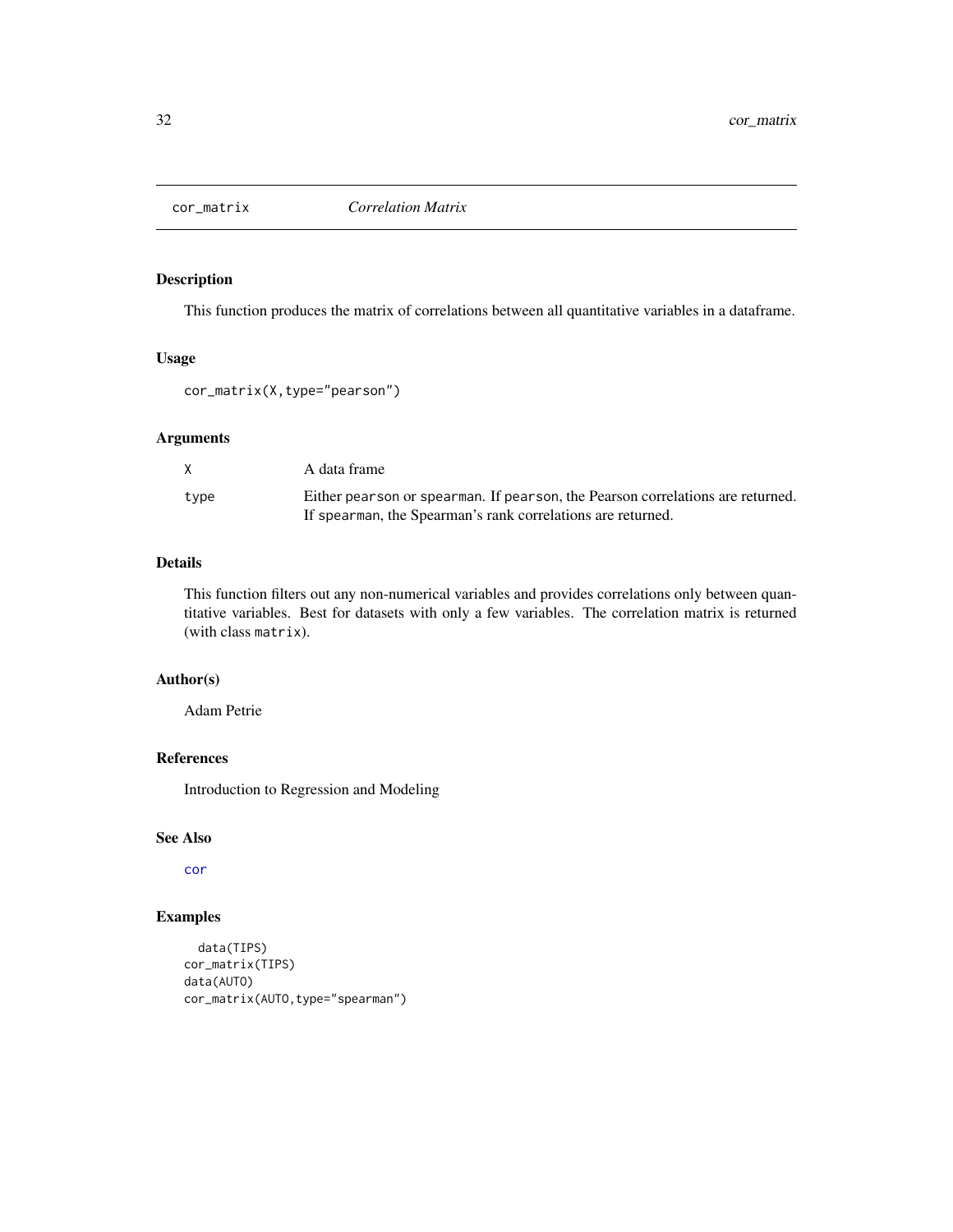<span id="page-32-0"></span>

Customer database describing customer churn (adapted from a former case study)

#### Usage

data("CUSTCHURN")

# Format

A data frame with 500 observations on the following 11 variables.

- Duration a numeric vector giving the days that the company was considered a customer. Note: censored at 730 days, which is the value for someone who is currently a customer (not churned)
- Churn a factor with levels N Y giving whether the customer has churned or not
- RetentionCost a numeric vector giving the average amount of money spent per year to retain the individual or company as a customer
- EBiz a factor with levels No Yes giving whether the customer was an e-business or not

CompanyRevenue a numeric vector giving the company's revenue

- CompanyEmployees a numeric vector giving the number of employees working for the company
- Categories a numeric vector giving the number of product categories from which customer made a purchase of their lifetime

NumPurchases a numeric vector giving the total amount of purchases over the customer's lifetime

# Details

Each row corresponds to a customer of a Fortune 500 company. These customers are businesses, which may or may not exclusively be an e-business. Whether a customer is still a customer (or has churned) after 730 days is recorded.

# Source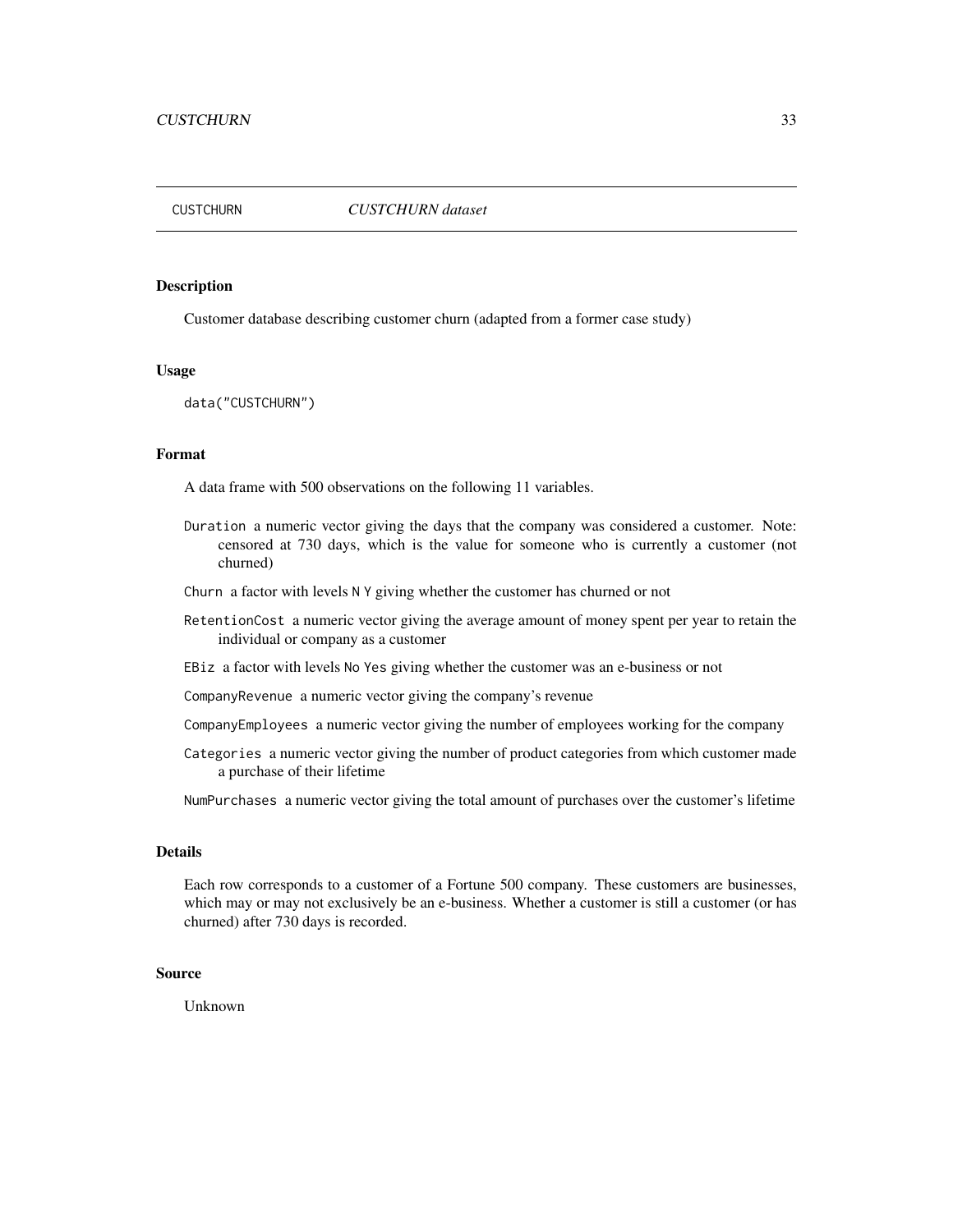<span id="page-33-0"></span>

Customer database describing customer value (adapted from a former case study) and whether they have a loyalty card

#### Usage

data("CUSTLOYALTY")

# Format

A data frame with 500 observations on the following 9 variables.

Gender a factor with levels Female Male giving the customer's gender

- Married a factor with levels Married Single giving the customer's marital status
- Income a factor with levels f0t30, f30t45, f45t60, f60t75, f75t90, f90toINF giving the approximate yearly income of the customer. The first level corresponds to 30K or less, the second level corresponds to 30K to 45K, and the last level corresponds to 90K or above
- FirstPurchase a numeric vector giving the amount of the customer's first purchase amount
- LoyaltyCard a factor with levels No Yes that gives whether the customer has a loyalty card for the store
- WalletShare a numeric vector giving the percentage from 0 to 100 of similar products that the customer makes at this store. A value of 100 means the customer uses this store exclusively for such purchases.
- CustomerLV a numeric vector giving the lifetime value of the customer and reflects the amount spent acquiring and retaining the customer along with the revenue brought in by the customer
- TotTransactions a numeric vector giving the total number of consecutive months the customer has made a transaction in the last year
- LastTransaction a numeric vector giving the total amount of months since the customers last transaction

## Details

Each row corresponds to a customer of a local chain. Does having a loyalty card increase the customer's value?

#### Source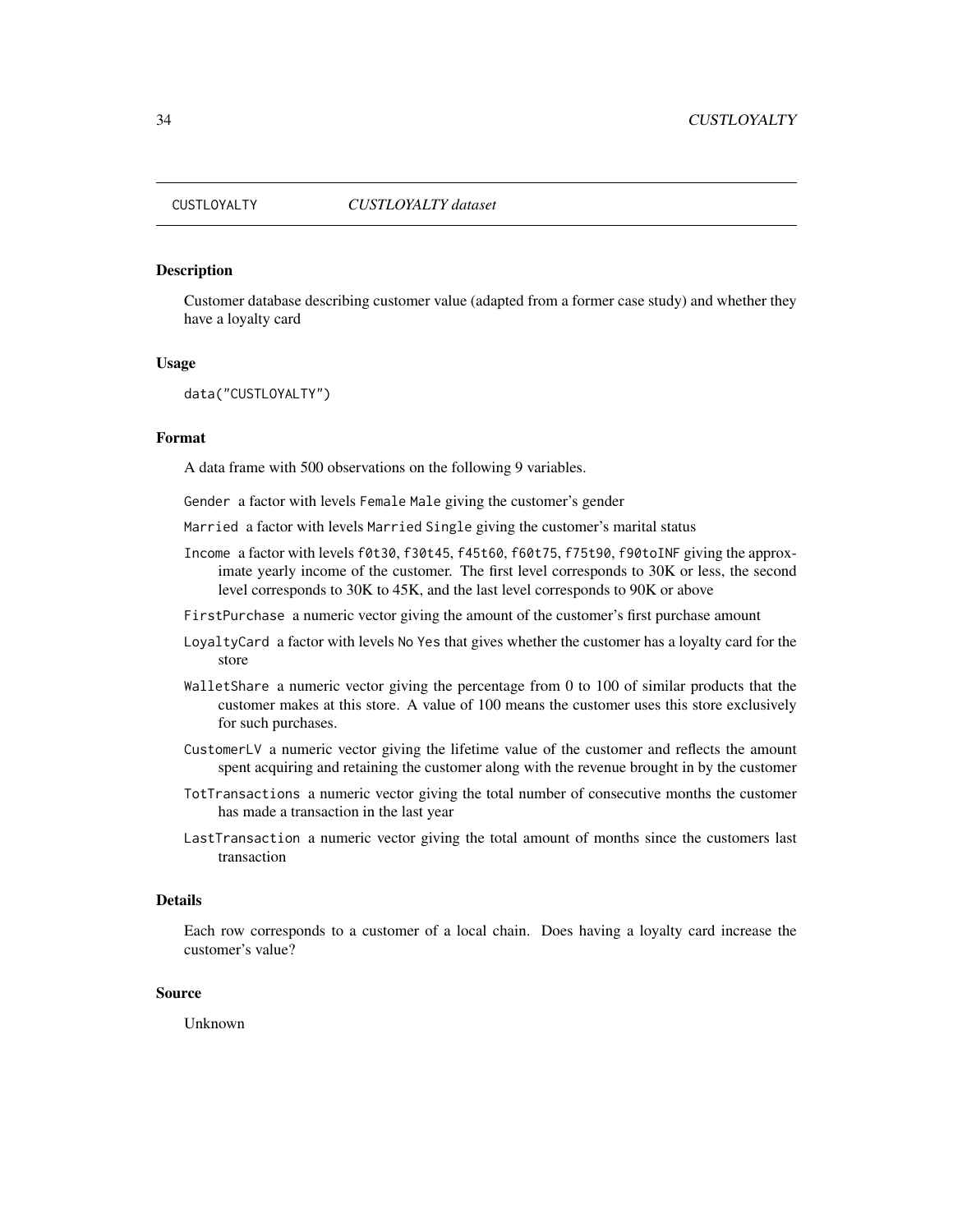#### <span id="page-34-0"></span>CUSTREACQUIRE *CUSTREACQUIRE dataset*

# Description

Customer reacquisition

#### Usage

data("CUSTREACQUIRE")

# Format

A data frame with 500 observations on the following 9 variables.

- Reacquire a factor with levels No Yes indicating whether a customer who has previously churned was reacquired
- Lifetime2 a numeric vector giving the days that the company was considered a customer
- Value2 a numeric vector giving the lifetime value of the customer (related to the amount of money spent on reacquisition and the revenue brought in by the customer; can be negative)
- Lifetime1 a numeric vector giving the days that the company was considered a customer before churning the first time
- OfferAmount a numeric vector giving the money equivalent of a special offer given to the former customer in an attempt to reacquire
- Lapse a numeric vector giving the number of days between the customer churning and the time of the offer
- PriceChange a numeric vector giving the percentage by which the typical product purchased by the customer has changed from the time they churned to the time the special offer was sent

Gender a factor with levels Female Male giving the gender of the customer

Age a numeric vector giving the age of the customer

# Details

A company kept records of its success in reacquiring customers that had previously churned. Data is based on a previous case study.

# Source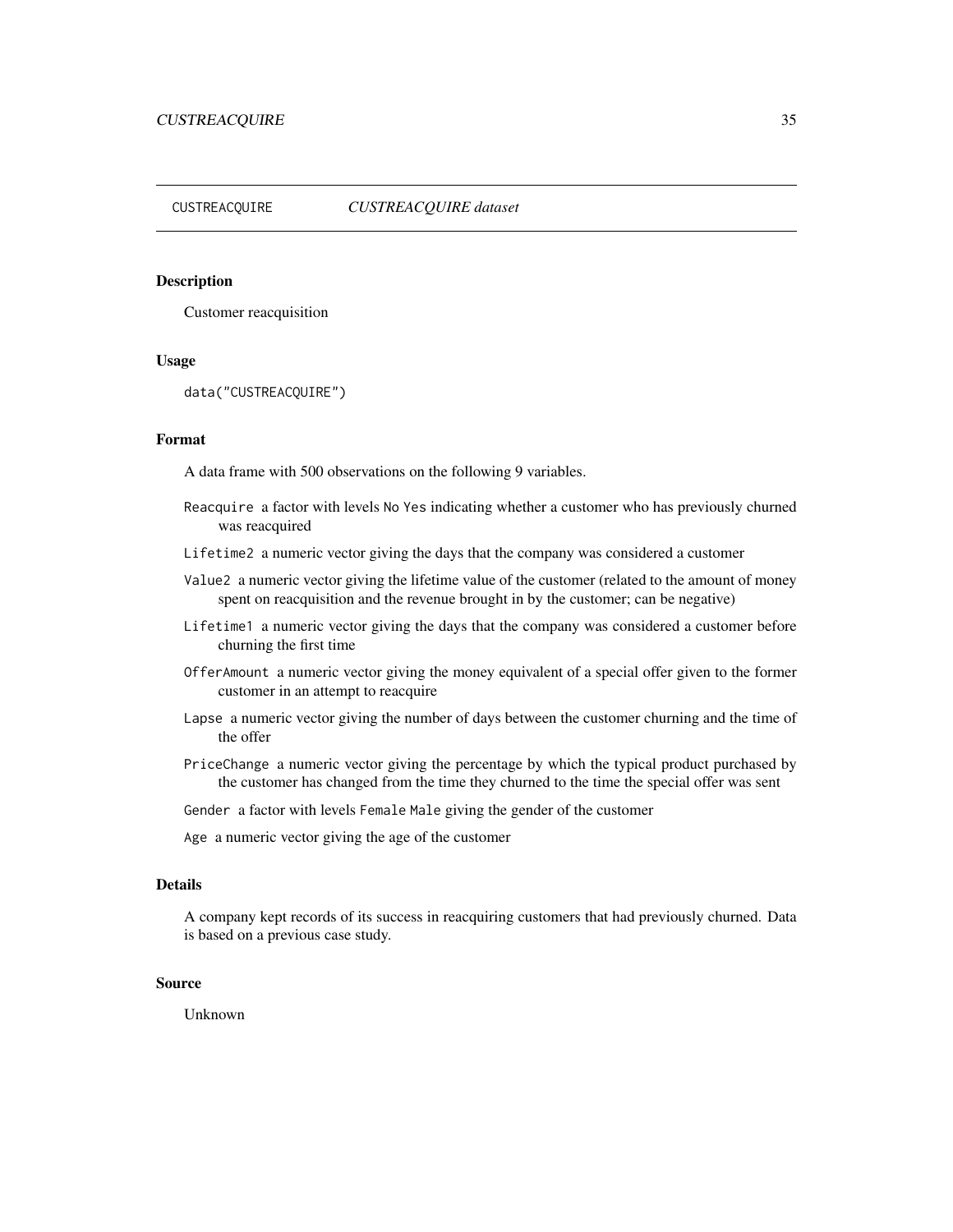<span id="page-35-0"></span>

Customer database describing customer value (adapted from a former case study)

#### Usage

data("CUSTVALUE")

#### Format

A data frame with 500 observations on the following 11 variables.

Acquired a factor with levels No Yes indicating whether a potential customer was acquired

- Duration a numeric vector giving the days that the company was considered a customer
- LifetimeValue a numeric vector giving the lifetime value of the customer (related to the amount of money spent on acquisition and the revenue brought in by the customer; can be negative)
- AcquisitionCost a numeric vector giving the amount of money spent attempting to acquire as a customer
- RetentionCost a numeric vector giving the average amount of money spent per year to retain the individual or company as a customer
- NumPurchases a numeric vector giving the total amount of purchases over the customer's lifetime
- Categories a numeric vector giving the number of product categories from which customer made a purchase of their lifetime
- WalletShare a numeric vector giving the percentage of purchases of similar products the customer makes with this company; a few values exceed 100 for some reason
- EBiz a factor with levels No Yes giving whether the customer was an e-business or not
- CompanyRevenue a numeric vector giving the company's revenue
- CompanyEmployees a numeric vector giving the number of employees working for the company

#### Details

Each row corresponds to a (potential) customer of a Fortune 500 company. These customers are businesses, which may or may not exclusively an e-business.

#### Source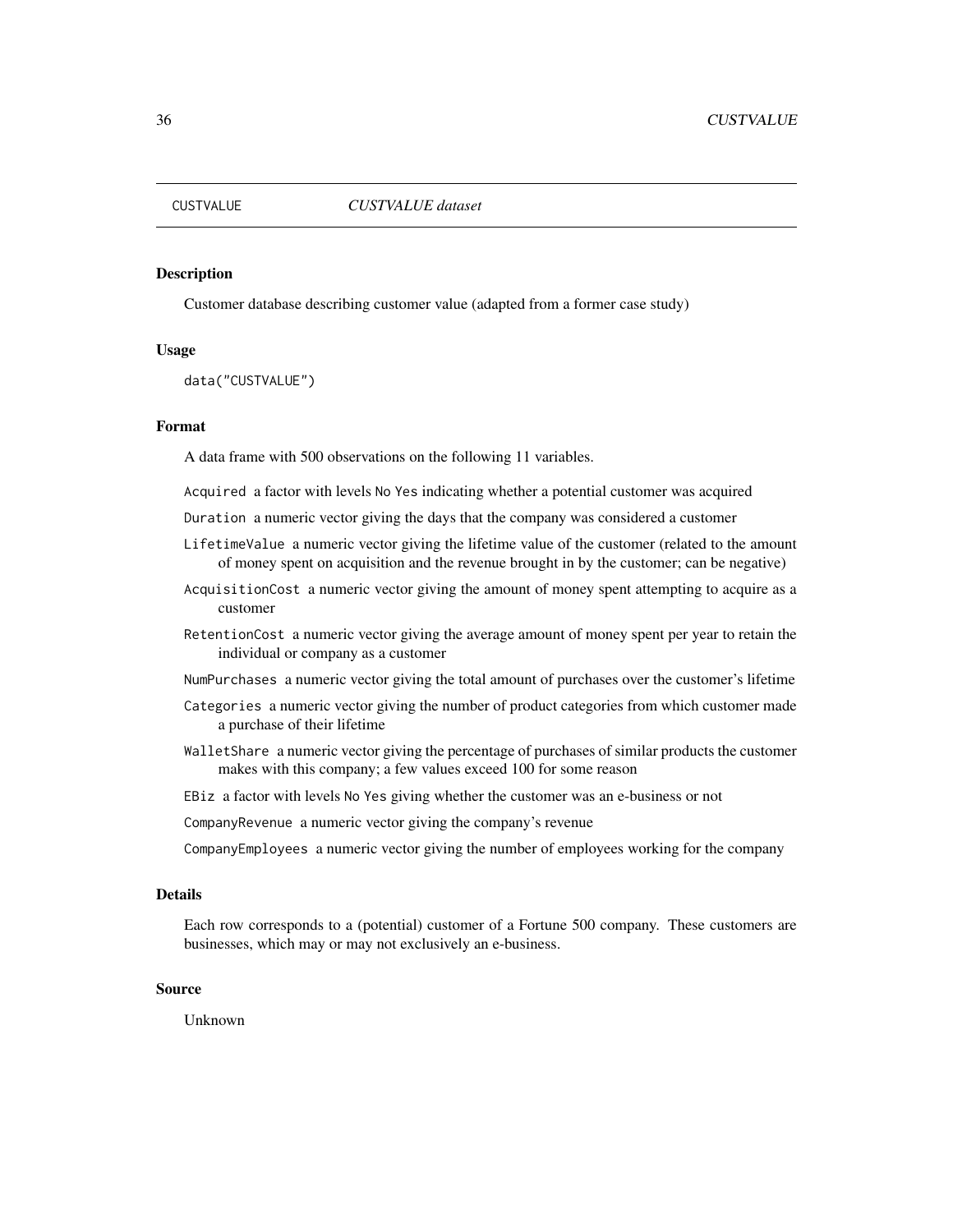The weight of a person over time who is dieting and exercising

## Usage

data("DIET")

# Format

A data frame with 35 observations on the following 2 variables.

Weight a numeric vector, lbs

Day a numeric vector, the number of days after the diet started

# Details

This data was collected by the author and consists of his weight measured first thing in the morning over the course of amount a month. The scale round to the nearest 0.2 lbs.

DONOR *DONOR dataset*

# Description

Adapted from the KDD-CUP-98 data set concerning data regarding donations made to a national veterans organization.

#### Usage

data("DONOR")

## Format

A data frame with 19372 observations on the following 50 variables.

Donate a factor with levels No Yes

Donation.Amount a numeric vector

ID a numeric vector

MONTHS\_SINCE\_ORIGIN a numeric vector, number of months donor has been in the database

DONOR\_AGE a numeric vector

IN\_HOUSE a numeric vector, 1 if person has donated to the charity's "In House" program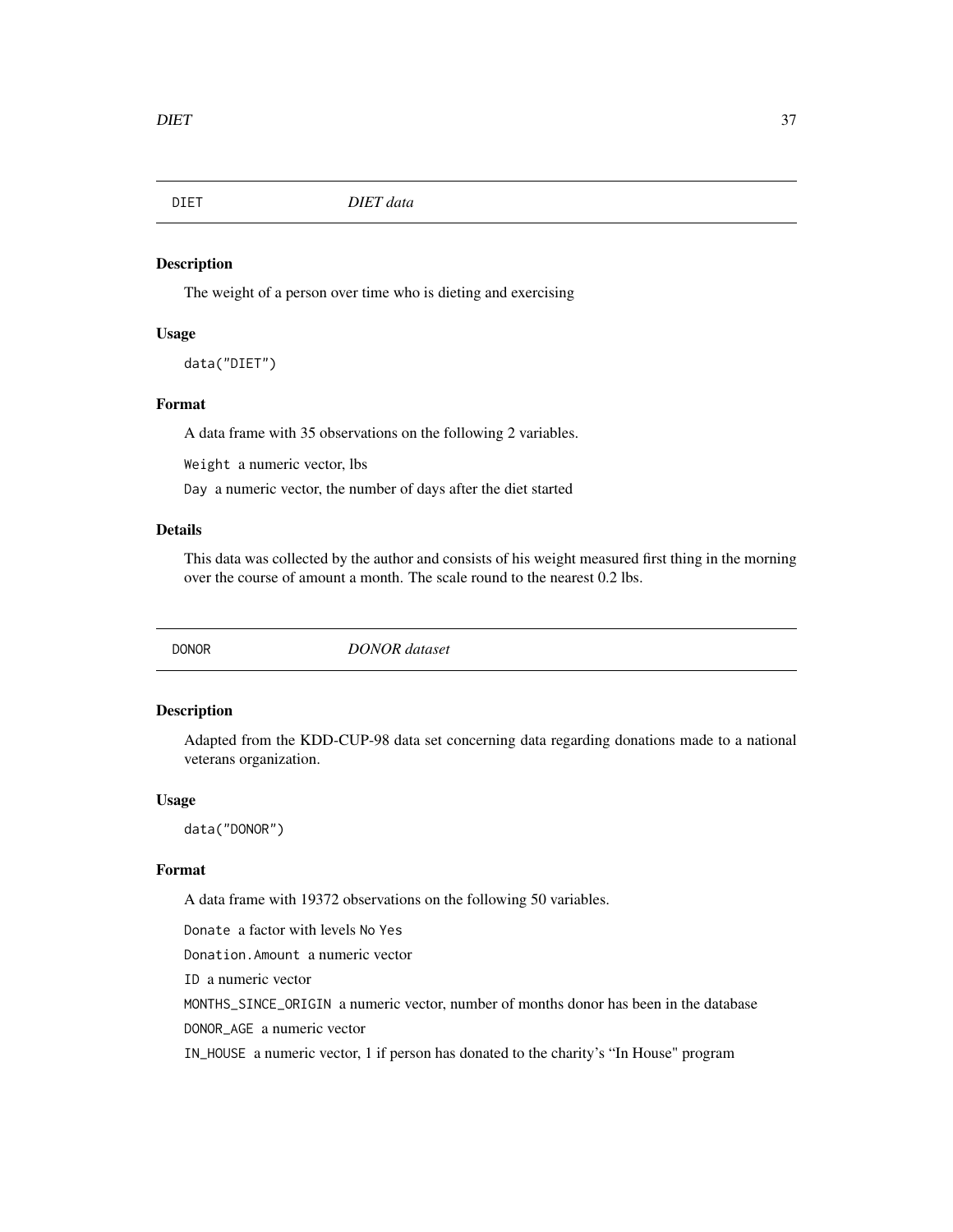- URBANICITY a factor with levels ? C R S T U
- SES a factor with levels ? 1 2 3 4, one of five possible codes indicating socioeconomic status
- CLUSTER\_CODE a factor with levels . 01 02 ... 53, one of 54 possible cluster codes, which are unique in terms of socioeconomic status, urbanicity, ethnicity, and other demographic characteristics
- HOME\_OWNER a factor with levels H U
- DONOR\_GENDER a factor with levels A F M U
- INCOME\_GROUP a numeric vector, but in reality one of 7 possible income groups inferred from demographics
- PUBLISHED\_PHONE a numeric vector, listed (1) vs not listed (0)
- OVERLAY\_SOURCE a factor with levels B M N P, source from which the donor was match; B is both sources and N is neither
- MOR\_HIT\_RATE a numeric vector, number of known times donor has responded to a mailed solicitation from a group other than the charity
- WEALTH\_RATING a numeric vector, but in reality one of 10 groups based on demographics
- MEDIAN\_HOME\_VALUE a numeric vector, inferred from other variables
- MEDIAN\_HOUSEHOLD\_INCOME a numeric vector, inferred from other variables
- PCT\_OWNER\_OCCUPIED a numeric vector, percent of owner-occupied housing near where person lives
- PER\_CAPITA\_INCOME a numeric vector, of neighborhood in which person lives
- PCT\_ATTRIBUTE1 a numeric vector, percent of residents in person's neighborhood that are male and active military
- PCT\_ATTRIBUTE2 a numeric vector, percent of residents in person's neighborhood that are male and veterans
- PCT\_ATTRIBUTE3 a numeric vector, percent of residents in person's neighborhood that are Vietnam veterans
- PCT\_ATTRIBUTE4 a numeric vector, percent of residents in person's neighborhood that are WW2 veterans
- PEP\_STAR a numeric vector, 1 if has achieved STAR donor status and 0 otherwise
- RECENT\_STAR\_STATUS a numeric vector, 1 if achieved STAR within last 4 years
- RECENCY\_STATUS\_96NK a factor with levels A (active) E (inactive) F (first time) L (lapsing)N (new) S (star donor) as of 1996.
- FREQUENCY\_STATUS\_97NK a numeric vector indicating number of times donated in last period (but period is determined by RECENCY STATUS 96NK)
- RECENT\_RESPONSE\_PROP a numeric vector, proportion of responses to the individual to the number of (card or other) solicitations from the charitable organization since four years ago
- RECENT\_AVG\_GIFT\_AMT a numeric vector, average donation from the individual to the charitable organization since four years ago
- RECENT\_CARD\_RESPONSE\_PROP a numeric vector, number of times the individual has responded to a card solicitation from the charitable organization since four years ago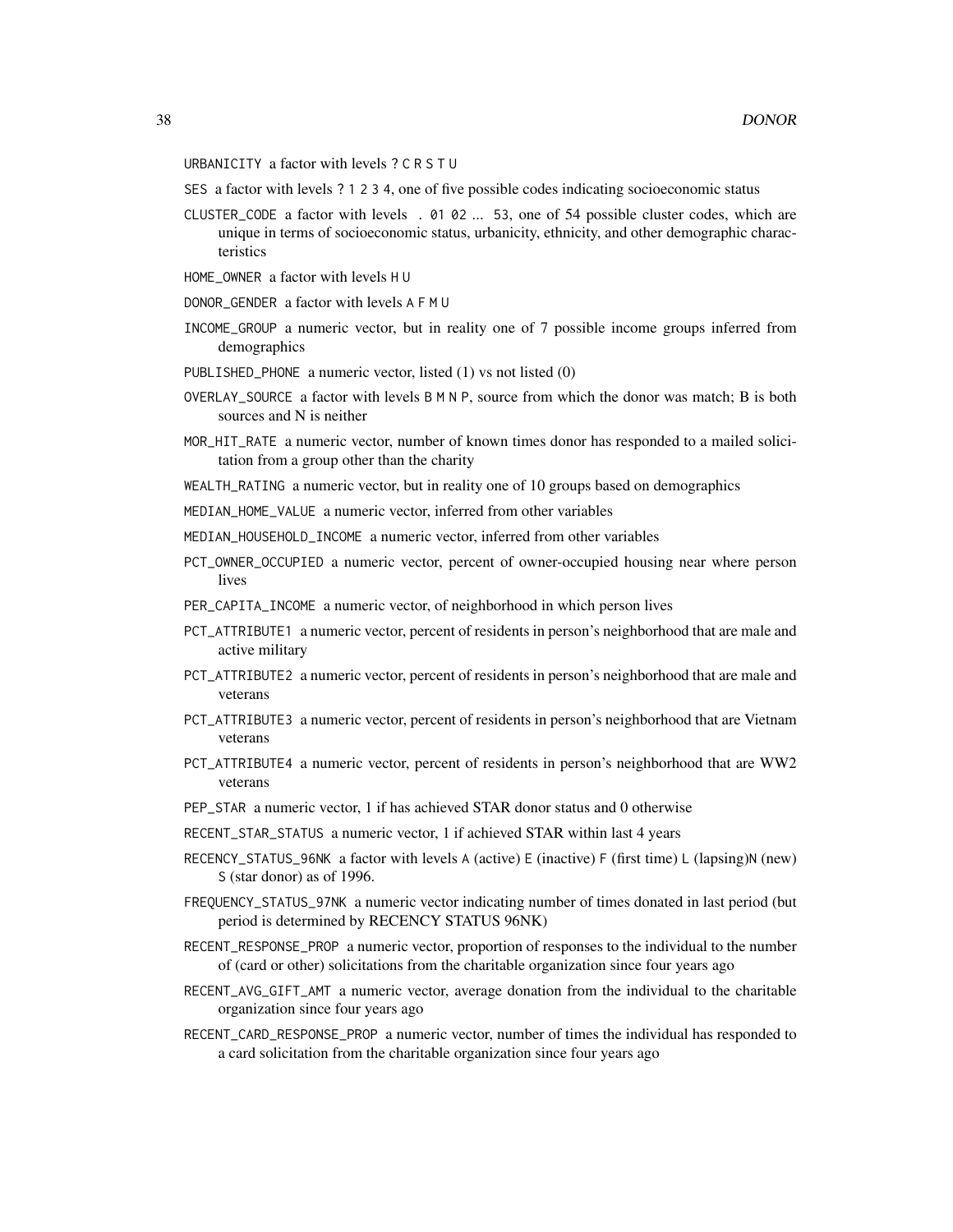- RECENT\_AVG\_CARD\_GIFT\_AMT a numeric vector, average donation from the individual in response to a card solicitation from the charitable organization since four years ago
- RECENT\_RESPONSE\_COUNT a numeric vector, number of times the individual has responded to a promotion (card or other) from the charitable organization since four years ago
- RECENT\_CARD\_RESPONSE\_COUNT a numeric vector, number of times the individual has responded to a card solicitation from the charitable organization since four years ago
- MONTHS\_SINCE\_LAST\_PROM\_RESP a numeric vector, number of months since the individual has responded to a promotion by the charitable organization
- LIFETIME\_CARD\_PROM a numeric vector, total number of card promotions sent to the individual by the charitable organization
- LIFETIME\_PROM a numeric vector, total number of promotions sent to the individual by the charitable organization
- LIFETIME\_GIFT\_AMOUNT a numeric vector, total lifetime donation amount from the individual to the charitable organization
- LIFETIME\_GIFT\_COUNT a numeric vector, total number of donations from the individual to the charitable organization
- LIFETIME\_AVG\_GIFT\_AMT a numeric vector, lifetime average donation from the individual to the charitable organization
- LIFETIME\_GIFT\_RANGE a numeric vector, difference between maximum and minimum donation amounts from the individual
- LIFETIME\_MAX\_GIFT\_AMT a numeric vector
- LIFETIME\_MIN\_GIFT\_AMT a numeric vector
- LAST\_GIFT\_AMT a numeric vector
- CARD\_PROM\_12 a numeric vector, number of card promotions sent to the individual by the charitable organization in the last 12 months
- NUMBER\_PROM\_12 a numeric vector, number of promotions (card or other) sent to the individual by the charitable organization in the last 12 months
- MONTHS\_SINCE\_LAST\_GIFT a numeric vector
- MONTHS\_SINCE\_FIRST\_GIFT a numeric vector
- FILE\_AVG\_GIFT a numeric vector, same as LIFETIME\_AVG\_GIFT\_AMT
- FILE\_CARD\_GIFT a numeric vector, lifetime average donation from the individual in response to all card solicitations from the charitable organization

## Details

Originally, this data was used with the 1998 KDD competition ([https://kdd.ics.uci.edu/databa](https://kdd.ics.uci.edu/databases/kddcup98/kddcup98.html)ses/ [kddcup98/kddcup98.html](https://kdd.ics.uci.edu/databases/kddcup98/kddcup98.html)). This particular version has been adapted from the version available in SAS Enterprise Miner ([http://support.sas.com/documentation/cdl/en/emgsj/61207/PDF/](http://support.sas.com/documentation/cdl/en/emgsj/61207/PDF/default/emgsj.pdf) [default/emgsj.pdf](http://support.sas.com/documentation/cdl/en/emgsj/61207/PDF/default/emgsj.pdf) Appendix 2 for descriptions of variable names). One goal is to determine whether a past donor donated in response to the 97NK mail solicitation and (if so), how much, based on age, gender, most recent donation amount, total gift amount, etc.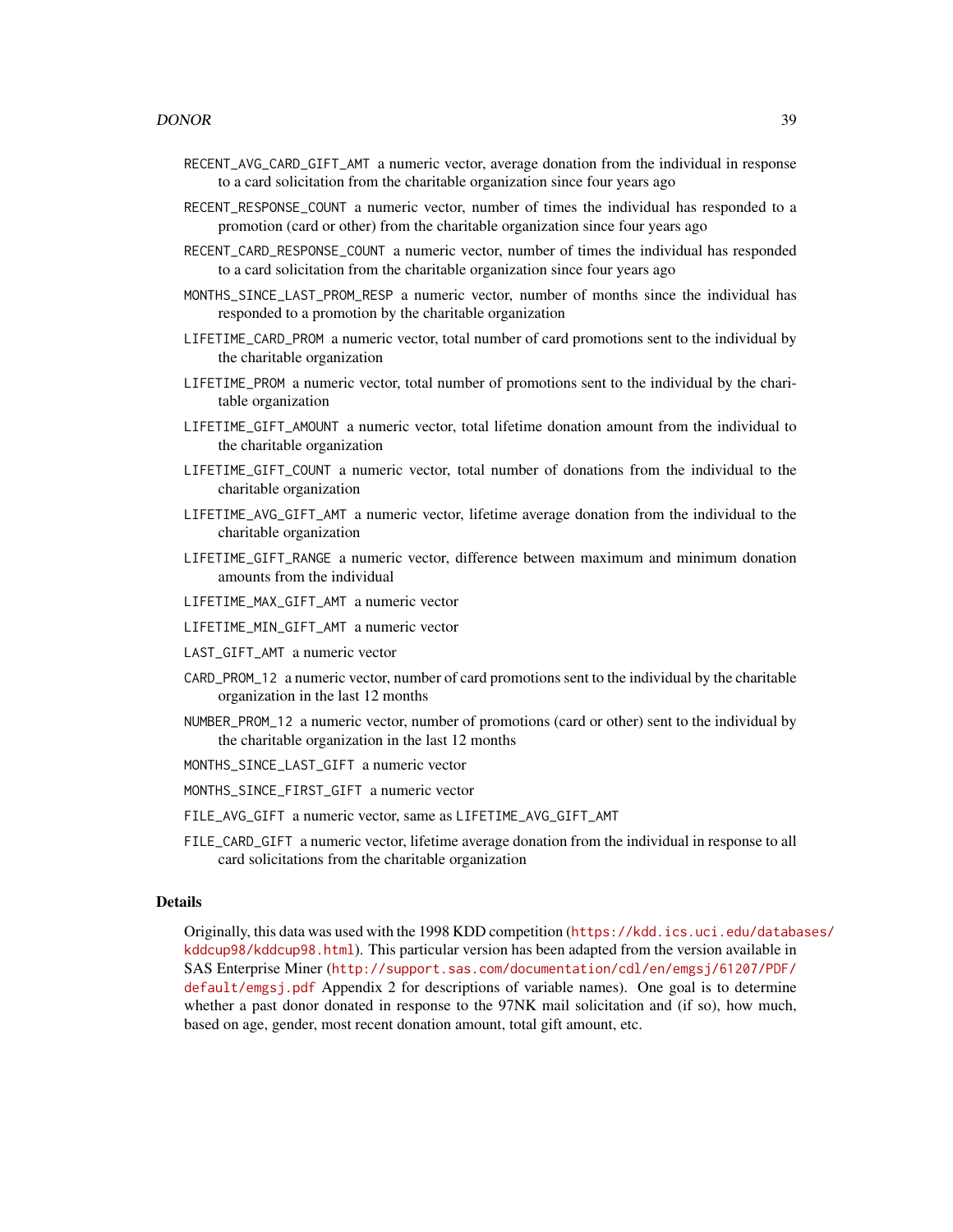Data on the College GPAs of students in an introductory statistics class

## Usage

data("EDUCATION")

### Format

A data frame with 607 observations on the following 18 variables.

CollegeGPA a numeric vector

Gender a factor with levels Female Male

HSGPA a numeric vector, can range up to 5 if the high school allowed it

ACT a numeric vector, ACT score

APHours a numeric vector, number of AP hours student took in HS

JobHours a numeric vector, number of hours student currently works on average

School a factor with levels Private Public, type of HS

LanguagesSpoken a numeric vector

HSHonorsClasses a numeric vector, number of honors classes taken in HS

SmokeInHS a factor with levels No Yes

PayCollegeNoLoans a factor with levels No Yes, can the student and his/her family pay for the University of Tennessee without taking out loans?

- ClubsInHS a numeric vector, number of clubs belonged to in HS
- JobInHS a factor with levels No Yes, whether the student maintained a job at some point while in HS

Churchgoer a factor with levels No Yes, answer to the question Do you regularly attend chruch?

Height a numeric vector (inches)

- Weight a numeric vector (lbs)
- Family what position they are in the family, a factor with levels Middle Child Oldest Child Only Child Youngest Child
- Pet favorite pet, a factor with levels Both Cat Dog Neither

#### Details

Responses are from students in an introductory statistics class at the University of Tennessee in 2010. One goal to try to predict someone's college GPA from some of the students' characteristics. What information about a high school student could a college admission's counselor use to anticipate that student's performance in college?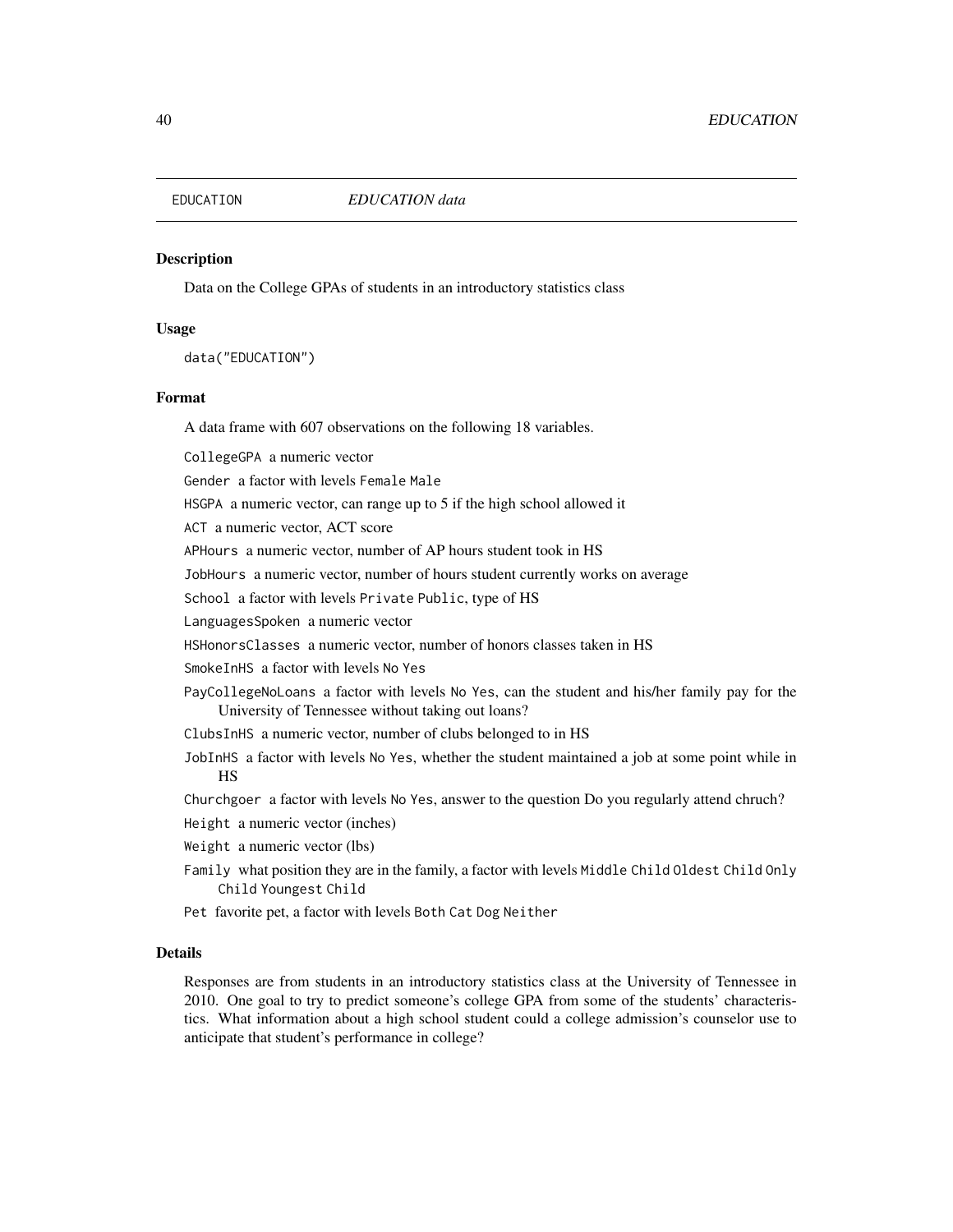CENSUS data for Exercise 5 in Chapter 2

## Usage

data("EX2.CENSUS")

# Format

A data frame with 3534 observations on the following 41 variables.

ResponseRate a numeric vector Area a numeric vector Urban a numeric vector Suburban a numeric vector Rural a numeric vector Male a numeric vector Female a numeric vector AgeLess5 a numeric vector Age5to17 a numeric vector Age18to24 a numeric vector Age25to44 a numeric vector Age45to64 a numeric vector Age65plus a numeric vector Hispanics a numeric vector Whites a numeric vector Blacks a numeric vector NativeAmericans a numeric vector Asians a numeric vector Hawaiians a numeric vector Other a numeric vector RelatedHH a numeric vector MarriedHH a numeric vector NoSpouseHH a numeric vector FemaleHH a numeric vector AloneHH a numeric vector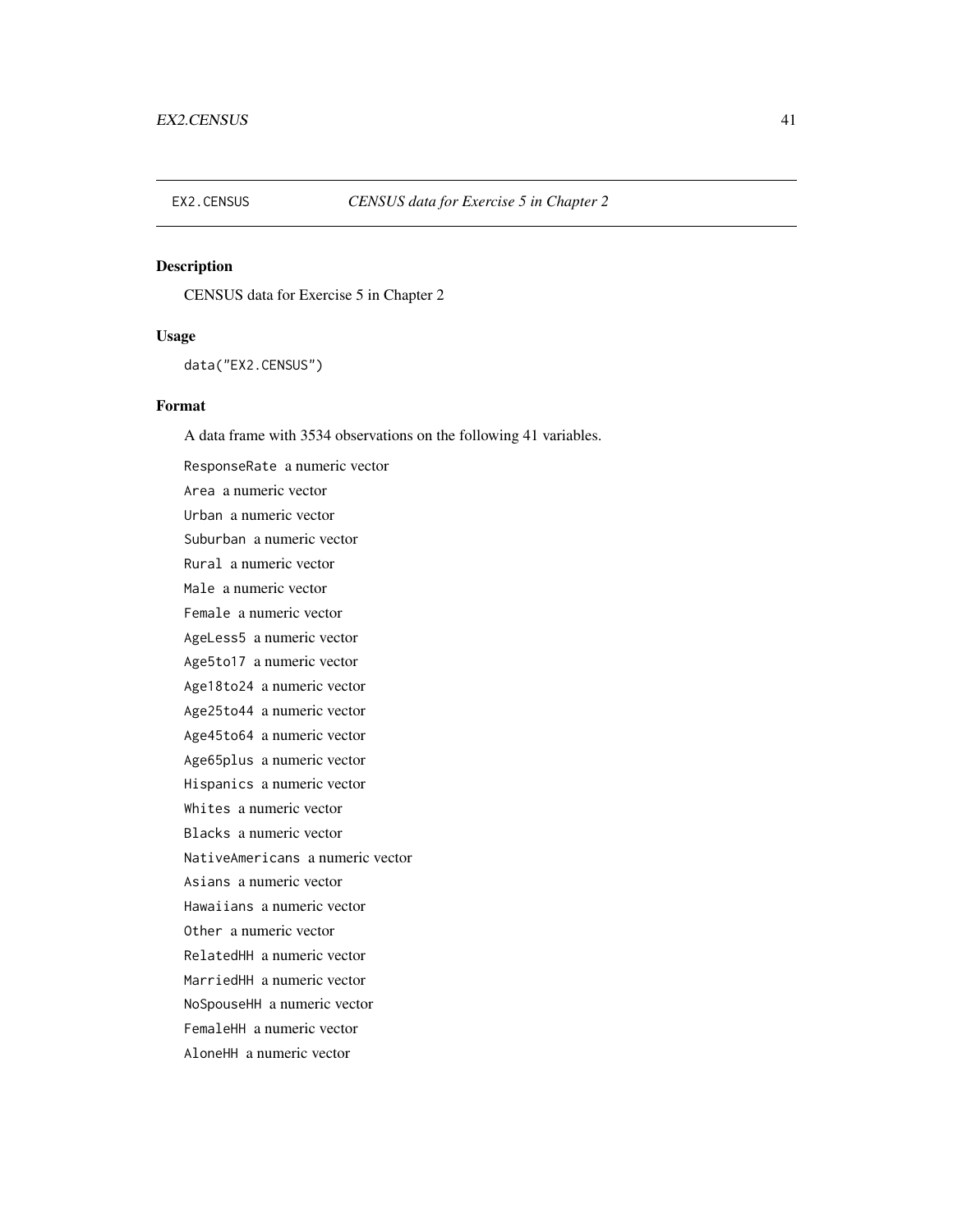WithKidHH a numeric vector MedianHHIncomeBlock a numeric vector MedianHHIncomeCity a numeric vector OccupiedUnits a numeric vector VacantUnits a numeric vector RentingHH a numeric vector HomeownerHH a numeric vector MobileHomeUnits a numeric vector CrowdedUnits a numeric vector NoPhoneUnits a numeric vector NoPlumbingUnits a numeric vector NewUnits a numeric vector Population a numeric vector NumHH a numeric vector NumUnits a numeric vector logMedianHouseValue a numeric vector

# Details

See CENSUS for variable descriptions (this data is nearly identical). The goal is to predict ResponseRate from the other predictors. ResponseRate is the percentage of households in a block group that mailed in the census forms. A block group is on average about 40 blocks, each typically bounded by streets, roads, or water. The number of block groups per county in the US is typically between about 5 and 165 with a median of about 20.

EX2.TIPS *TIPS data for Exercise 6 in Chapter 2*

## Description

TIPS data for Exercise 6 in Chapter 2

## Usage

data("EX2.TIPS")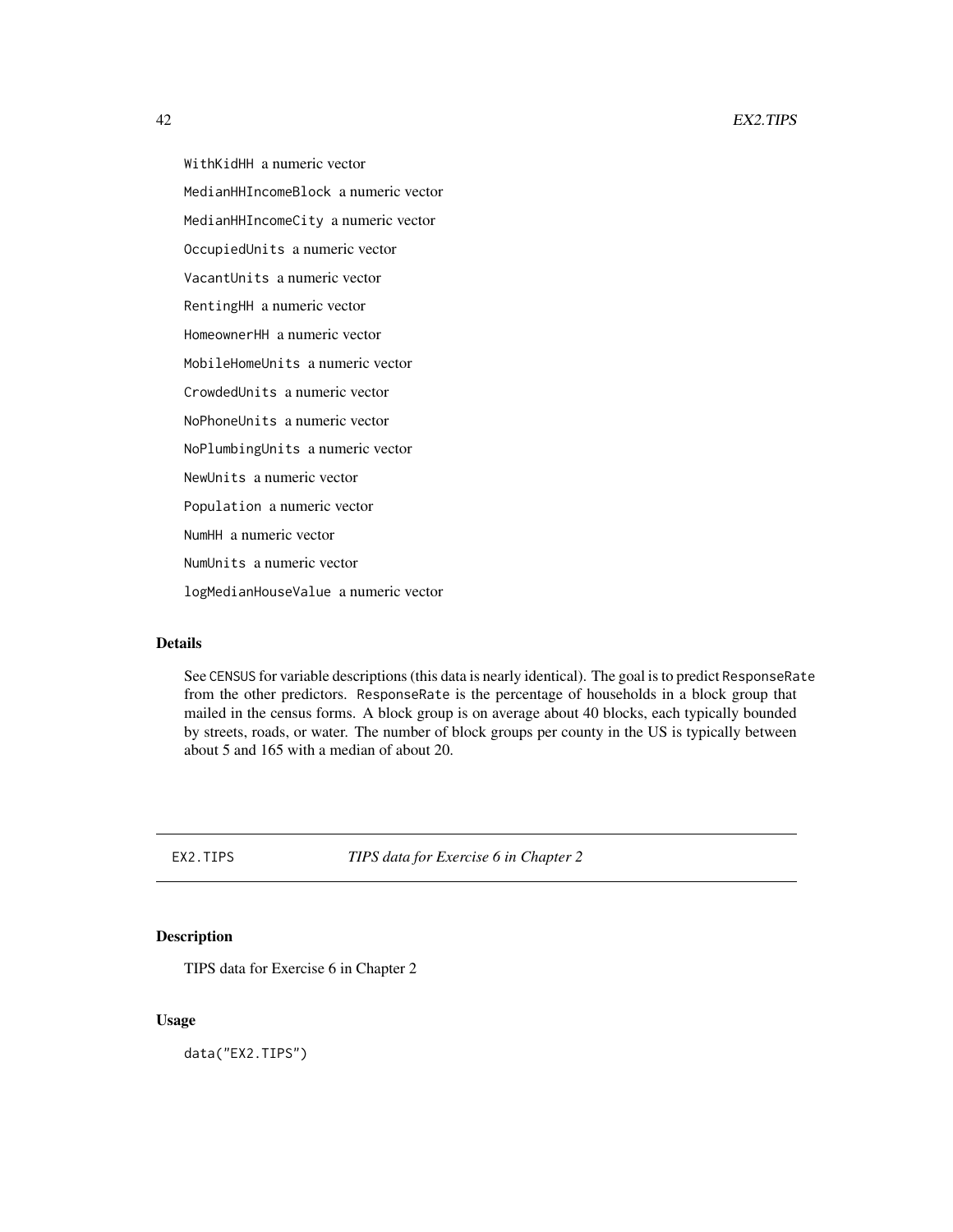# EX3.ABALONE 43

# Format

A data frame with 244 observations on the following 8 variables.

Tip.Percentage a numeric vector Bill\_in\_USD a numeric vector Tip\_in\_USD a numeric vector Gender a factor with levels Female Male Smoker a factor with levels No Yes Weekday a factor with levels Friday Saturday Sunday Thursday Day\_Night a factor with levels Day Night Size\_of\_Party a numeric vector

## Details

See TIPS for more details. This is the same dataset except that the names of the variables are different.

EX3.ABALONE *ABALONE dataset for Exercise D in Chapter 3*

# **Description**

ABALONE dataset for Exercise D in Chapter 3

#### Usage

data("EX3.ABALONE")

#### Format

A data frame with 1528 observations on the following 7 variables.

Length a numeric vector

Diameter a numeric vector

Height a numeric vector

Whole.Weight a numeric vector

Meat.Weight a numeric vector

Shell.Weight a numeric vector

Rings a numeric vector

## Details

Abalone are sea creatures that are considered a delicacy and have very pretty iridescent shells. See <https://en.wikipedia.org/wiki/Abalone>. Predicting the age of the abalone from physical measurements could be useful for harvesting purposes. Dimensions are in mm and weights are in grams. Rings is an indicator of the age of the abalone (Age is about 1.5 plus the number of rings).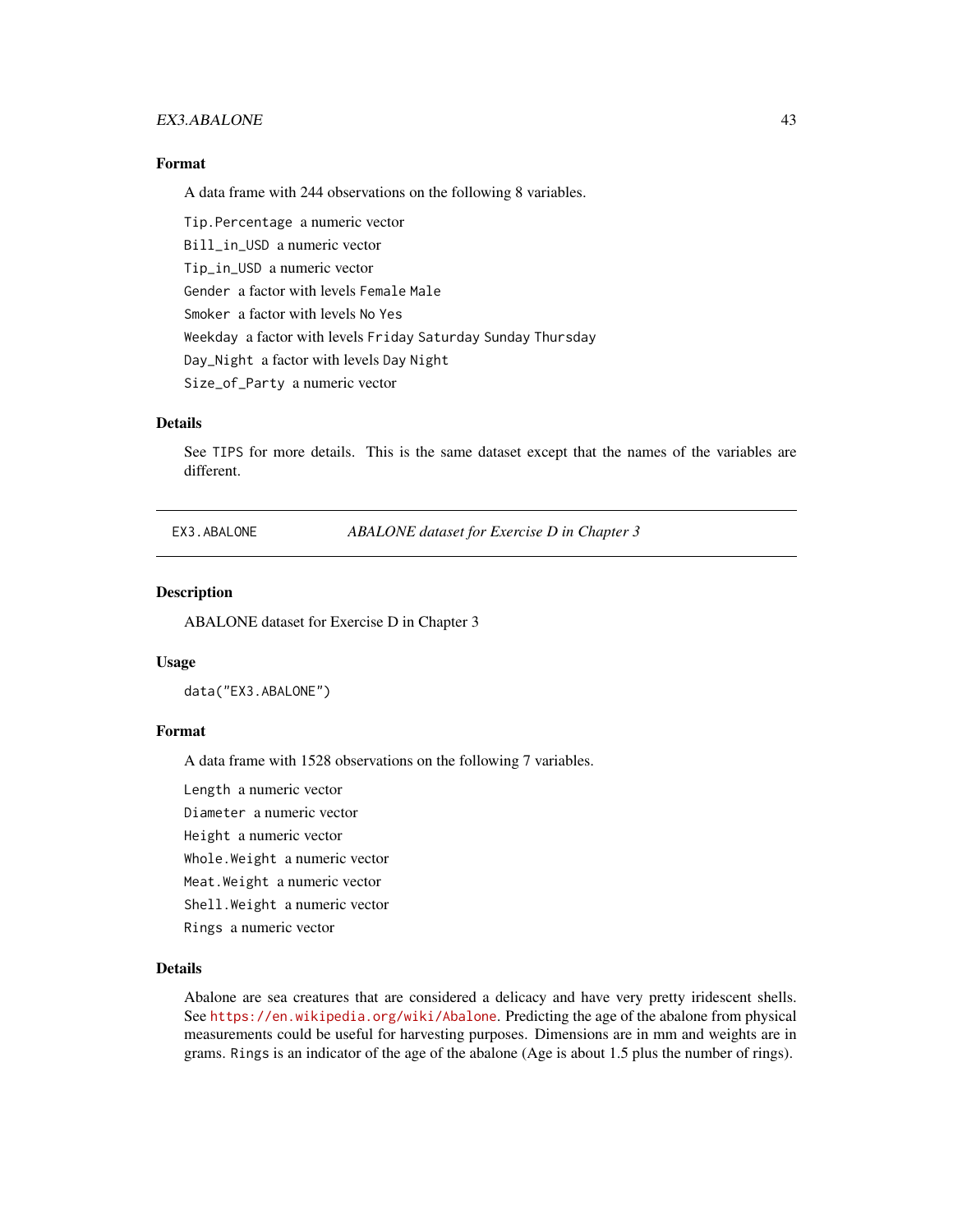# Source

Data is adapted from the abalone dataset on UCI Data Repository [https://archive.ics.uci.](https://archive.ics.uci.edu/ml/datasets/Abalone) [edu/ml/datasets/Abalone](https://archive.ics.uci.edu/ml/datasets/Abalone). Only the male abalone are represented in this dataset.

# References

See page on UCI for full details of owner and donor of this data.

EX3.BODYFAT *Bodyfat data for Exercise F in Chapter 3*

# Description

Bodyfat data for Exercise F in Chapter 3

## Usage

data("EX3.BODYFAT")

## Format

A data frame with 20 observations on the following 4 variables.

Triceps a numeric vector

Thigh a numeric vector

Midarm a numeric vector

Fat a numeric vector

## Details

Same data as BODYFAT2, which you can see for more details.

EX3.HOUSING *Housing data for Exercise E in Chapter 3*

# Description

Housing data for Exercise E in Chapter 3

## Usage

data("EX3.HOUSING")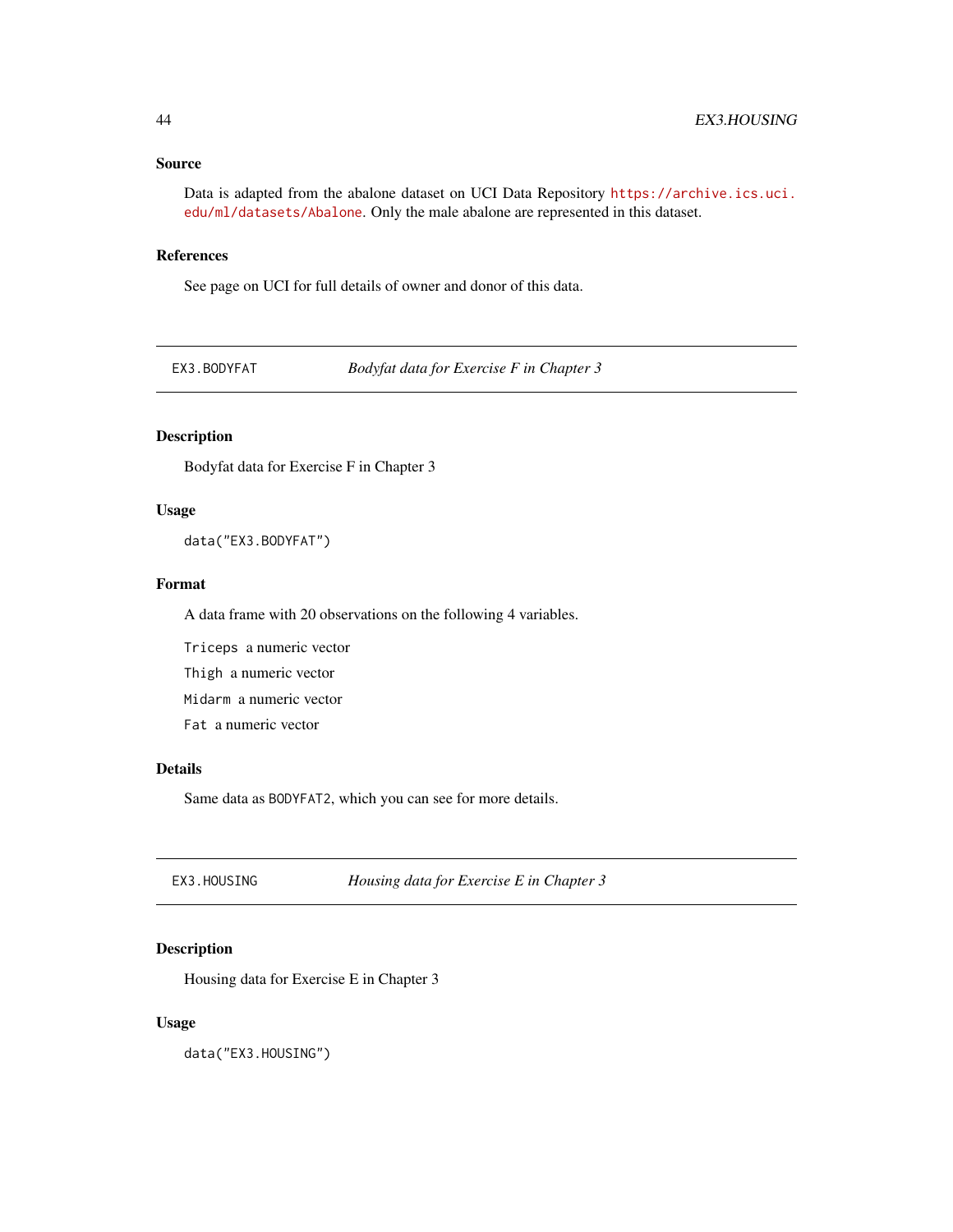#### EX3.NFL 45

# Format

A data frame with 522 observations on the following 2 variables.

AREA a numeric vector, square area of house

PRICE a numeric vector, selling price

## Details

Selling prices of houses (perhaps in the Boston area in Massachusettes).

## Source

Original source unknown, but it appears in many places around the internet, e.g., public. iastate.edu/~pdixon/stat500/d

EX3.NFL *NFL data for Exercise A in Chapter 3*

## Description

NFL data for Exercise A in Chapter 3

## Usage

data("EX3.NFL")

## Format

A data frame with 352 observations on the following 137 variables.

Year a numeric vector

Team a factor with levels Arizona Atlanta Baltimore Buffalo Carolina Chicago Cincinnati Cleveland Dallas Denver Detroit GreenBay Houston Indianapolis Jacksonville KansasCity Miami Minnesota NewEngland NewOrleans NYGiants NYJets Oakland Philadelphia Pittsburgh SanDiego SanFrancisco Seattle St.Louis TampaBay Tennessee Washington

Next.Years.Wins a numeric vector

# Wins a numeric vector

X1.Off.Tot.Yds a numeric vector

X2.Off.Tot.Plays a numeric vector

X3.Off.Tot.Yds.per.Ply a numeric vector

X4.Off.Tot.1st.Dwns a numeric vector

X5.Off.Pass.1st.Dwns a numeric vector

X6.Off.Rush.1st.Dwns a numeric vector

X7.Off.Tot.Turnovers a numeric vector

X8.Off.Fumbles.Lost a numeric vector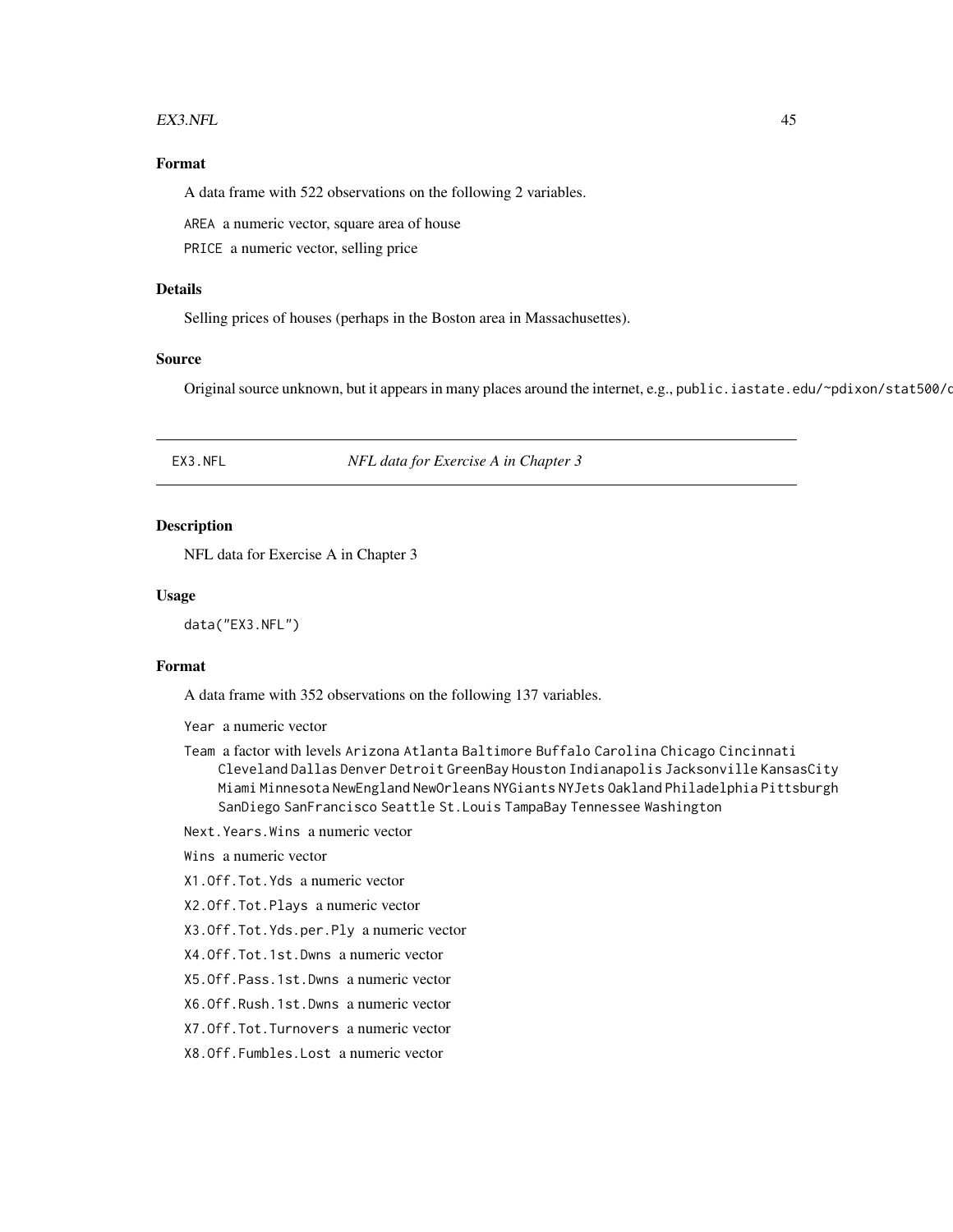- 
- X9.Off.1st.Dwns.by.Penalty a numeric vector
- X10.Off.Pass.Comp a numeric vector
- X11.Off.Pass.Comp. a numeric vector
- X12.Off.Pass.Yds a numeric vector
- X13.Off.Pass.Tds a numeric vector
- X14.Off.Pass.INTs a numeric vector
- X15.Off.Pass.INT. a numeric vector
- X16.Off.Pass.Longest a numeric vector
- X17.Off.Pass.Yds.per.Att a numeric vector
- X18.Off.Pass.Adj.Yds.per.Att a numeric vector
- X19.Off.Pass.Yds.per.Comp a numeric vector
- X20.Off.Pass.Yds.per.Game a numeric vector
- X21.Off.Passer.Rating a numeric vector
- X22.Off.Pass.Sacks.Alwd a numeric vector
- X23.Off.Pass.Sack.Yds a numeric vector
- X24.Off.Pass.Net.Yds.per.Att a numeric vector
- X25.Off.Pass.Adj.Net.Yds.per.Att a numeric vector
- X26.Off.Pass.Sack. a numeric vector
- X27.Off.Game.Winning.Drives a numeric vector
- X28.Off.Rush.Yds a numeric vector
- X29.Off.Rush.Tds a numeric vector
- X30.Off.Rush.Longest a numeric vector
- X31.Off.Rush.Yds.per.Att a numeric vector
- X32.Off.Rush.Yds.per.Game a numeric vector
- X33.Off.Fumbles a numeric vector
- X34.Off.Punt.Returns a numeric vector
- X35.Off.PR.Yds a numeric vector
- X36.Off.PR.Tds a numeric vector
- X37.Off.PR.Longest a numeric vector
- X38.Off.PR.Yds.per.Att a numeric vector
- X39.Off.Kick.Returns a numeric vector
- X40.Off.KR.Yds a numeric vector
- X41.Off.KR.Tds a numeric vector
- X42.Off.KR.Longest a numeric vector
- X43.Off.KR.Yds.per.Att a numeric vector
- X44.Off.All.Purpose.Yds a numeric vector
- X45.X1.19.yd.FG.Att a numeric vector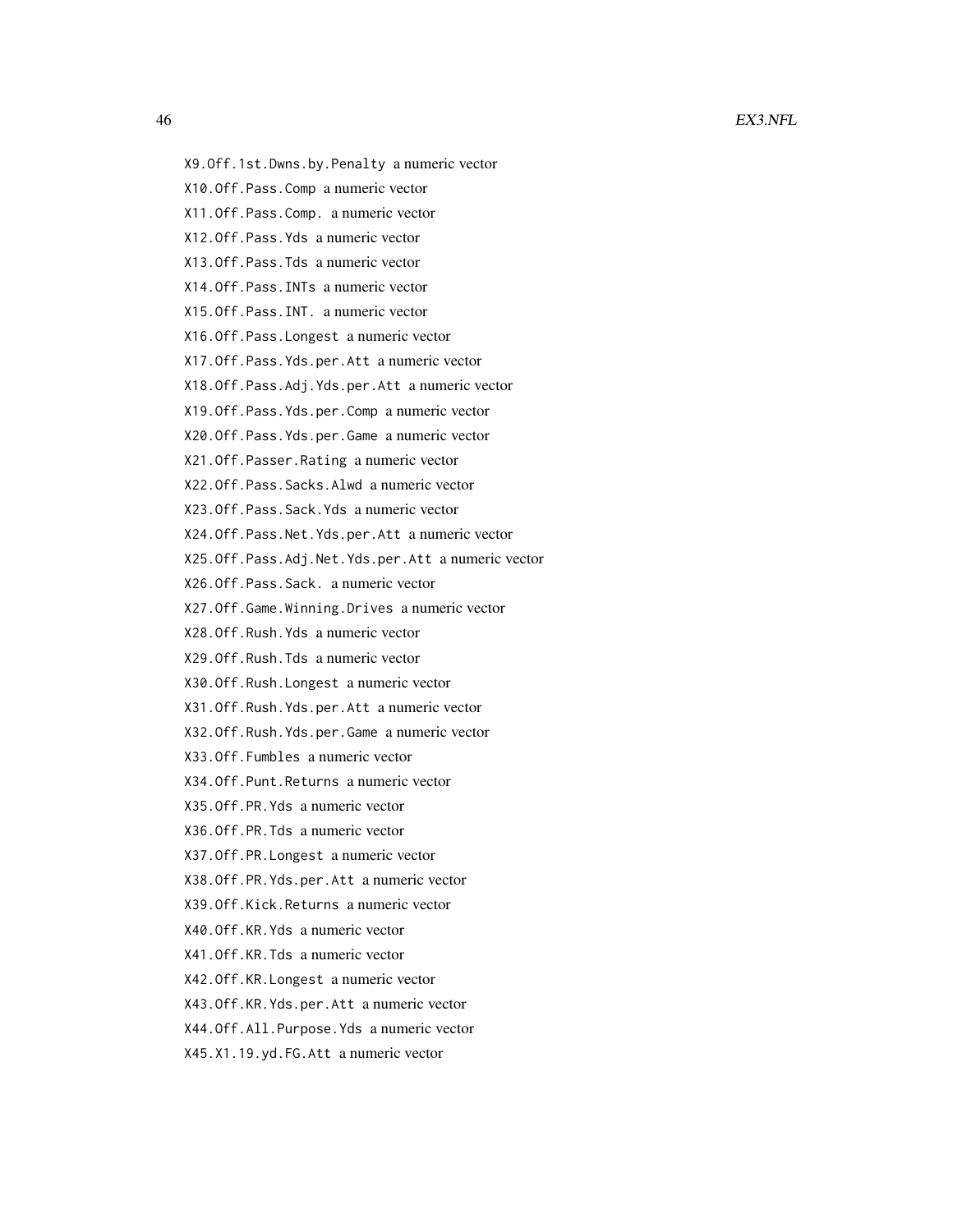#### EX3.NFL 47

- X46.X1.19.yd.FG.Made a numeric vector
- X47.X20.29.yd.FG.Att a numeric vector
- X48.X20.29.yd.FG.Made a numeric vector
- X49.X1.29.yd.FG. a numeric vector
- X50.X30.39.yd.FG.Att a numeric vector
- X51.X30.39.yd.FG.Made a numeric vector
- X52.X30.39.yd.FG. a numeric vector
- X53.X40.49.yd.FG.Att a numeric vector
- X54.X40.49.yd.FG.Made a numeric vector
- X55.X50yd.FG.Att a numeric vector
- X56.X50yd.FG.Made a numeric vector
- X57.X40yd.FG. a numeric vector
- X58.Total.FG.Att a numeric vector
- X59.Off.Tot.FG.Made a numeric vector
- X60.Off.Tot.FG. a numeric vector
- X61.Off.XP.Att a numeric vector
- X62.Off.XP.Made a numeric vector
- X63.Off.XP. a numeric vector
- X64.Off.Times.Punted a numeric vector
- X65.Off.Punt.Yards a numeric vector
- X66.Off.Longest.Punt a numeric vector
- X67.Off.Times.Had.Punt.Blocked a numeric vector
- X68.Off.Yards.Per.Punt a numeric vector
- X69.Fmbl.Tds a numeric vector
- X70.Def.INT.Tds.Scored a numeric vector
- X71.Blocked.Kick.or.Missed.FG.Ret.Tds a numeric vector
- X72.Total.Tds.Scored a numeric vector
- X73.Off.2pt.Conv.Made a numeric vector
- X74.Def.Safeties.Scored a numeric vector
- X75.Def.Tot.Yds.Alwd a numeric vector
- X76.Def.Tot.Plays.Alwd a numeric vector
- X77.Def.Tot.Yds.per.Play.Alwd a numeric vector
- X78.Def.Tot.1st.Dwns.Alwd a numeric vector
- X79.Def.Pass.1st.Dwns.Alwd a numeric vector
- X80.Def.Rush.1st.Dwns.Alwd a numeric vector
- X81.Def.Turnovers.Created a numeric vector
- X82.Def.Fumbles.Recovered a numeric vector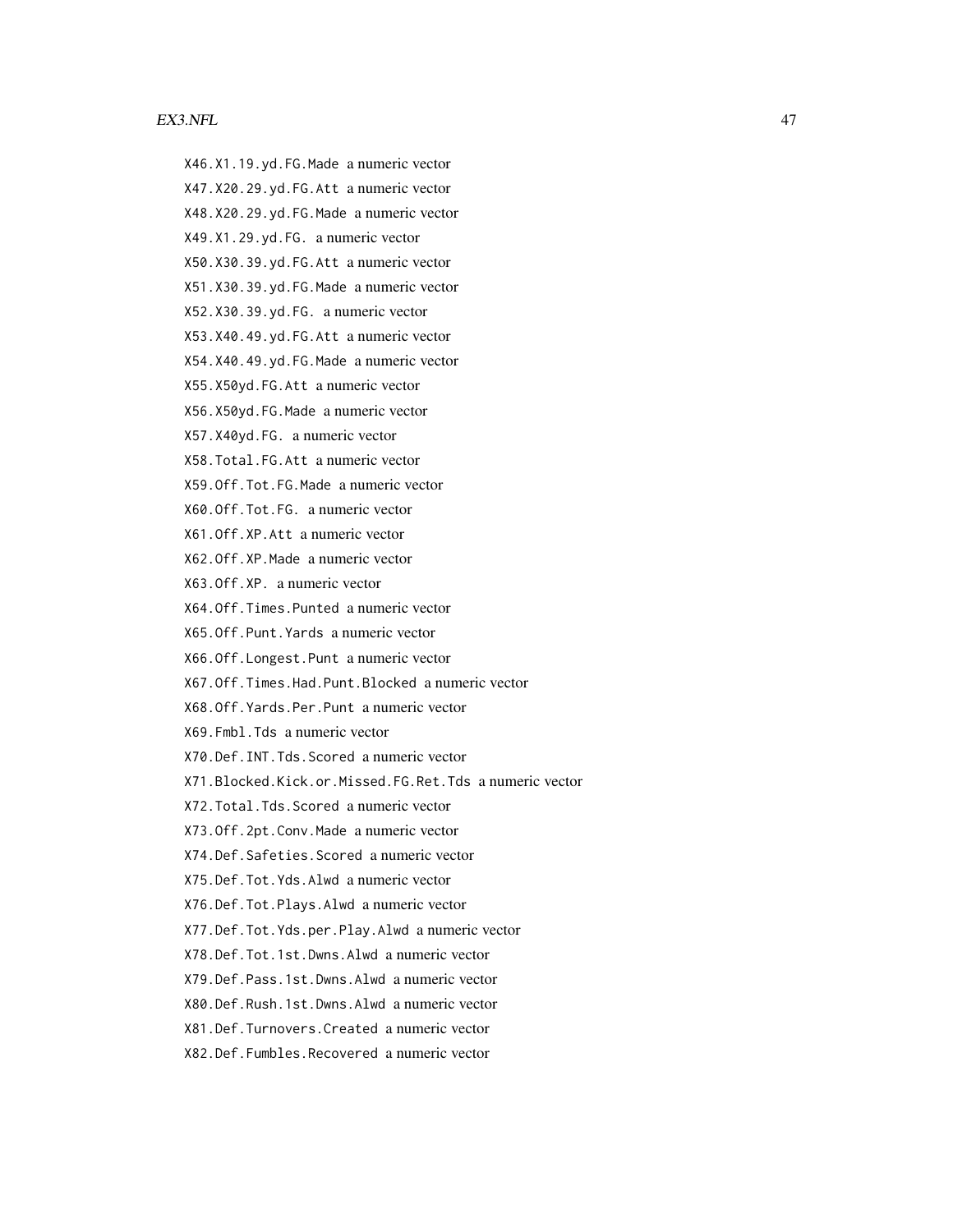- X83.Def.1st.Dwns.Alwd.by.Penalty a numeric vector
- X84.Def.Pass.Comp.Alwd a numeric vector
- X85.Def.Pass.Att.Alwd a numeric vector
- X86.Def.Pass.Comp..Alwd a numeric vector
- X87.Def.Pass.Yds.Alwd a numeric vector
- X88.Def.Pass.Tds.Alwd a numeric vector
- X89.Def.Pass.TDAlwd a numeric vector
- X90.Def.Pass.INTs a numeric vector
- X91.Def.Pass.INT. a numeric vector
- X92.Def.Pass.Yds.per.Att.Alwd a numeric vector
- X93.Def.Pass.Adj.Yds.per.Att.Alwd a numeric vector
- X94.Def.Pass.Yds.per.Comp.Alwd a numeric vector
- X95.Def.Pass.Yds.per.Game.Alwd a numeric vector
- X96.Def.Passer.Rating.Alwd a numeric vector
- X97.Def.Pass.Sacks a numeric vector
- X98.Def.Pass.Sack.Yds a numeric vector
- X99.Def.Pass.Net.Yds.per.Att.Alwd a numeric vector
- X100.Def.Pass.Adj.Net.Yds.per.Att.Alwd a numeric vector
- X101.Def.Pass.Sack. a numeric vector
- X102.Def.Rush.Yds.Alwd a numeric vector
- X103.Def.Rush.Tds.Alwd a numeric vector
- X104.Def.Rush.Yds.per.Att.Alwd a numeric vector
- X105.Def.Rush.Yds.per.Game.Alwd a numeric vector
- X106.Def.Punt.Returns.Alwd a numeric vector
- X107.Def.PR.Tds.Alwd a numeric vector
- X108.Def.Kick.Returns.Alwd a numeric vector
- X109.Def.KR.Yds.Alwd a numeric vector
- X110.Def.KR.Tds.Alwd a numeric vector
- X111.Def.KR.Yds.per.Att.Alwd a numeric vector
- X112.Def.Tot.FG.Att.Alwd a numeric vector
- X113.Def.Tot.FG.Made.Alwd a numeric vector
- X114.Def.Tot.FG..Alwd a numeric vector
- X115.Def.XP.Att.Alwd a numeric vector
- X116.Def.XP.Made.Alwd a numeric vector
- X117.Def.XP..Alwd a numeric vector
- X118.Def.Punts.Alwd a numeric vector
- X119.Def.Punt.Yds.Alwd a numeric vector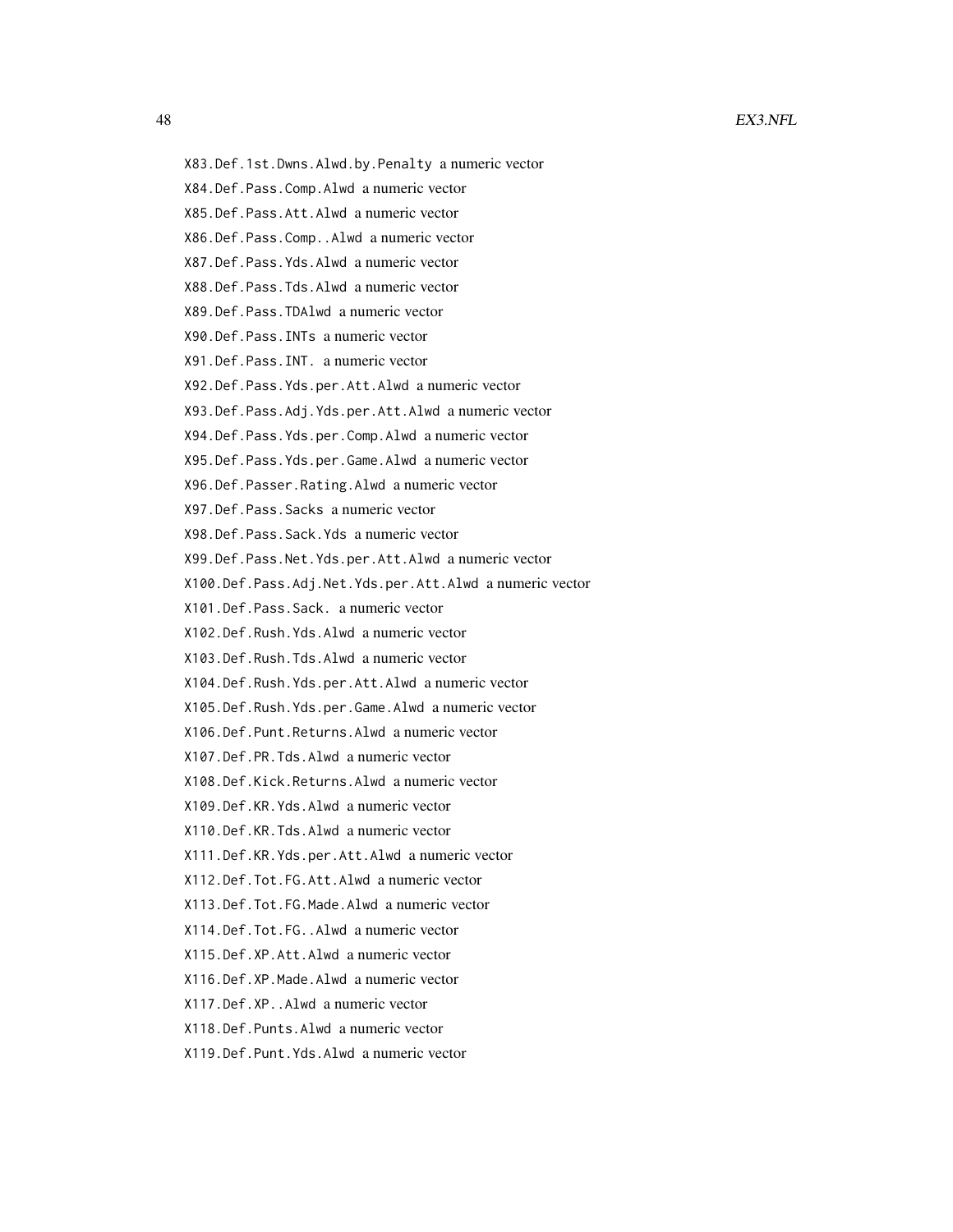#### EX4.BIKE 49

X120.Def.Punt.Yds.per.Att.Alwd a numeric vector

X121.Def.2pt.Conv.Alwd a numeric vector

X122.Off.Safeties a numeric vector

X123.Off.Rush.Success.Rate a numeric vector

X124.Head.Coach.Disturbance. a factor with levels No Yes

X125.QB.Disturbance a factor with levels No Yes

X126.RB.Disturbance a factor with levels ? No Yes

X127.Off.Run.Pass.Ratio a numeric vector

X128.Off.Pass.Ply. a numeric vector

X129.Off.Run.Ply. a numeric vector

X130.Off.Yds.Pt a numeric vector

X131.Def.Yds.Pt a numeric vector

X132.Off.Pass.Drop.rate a numeric vector

X133.Def.Pass.Drop.Rate a numeric vector

# Details

See NFL for more details. This dataset is actually a more complete version of NFL and contains additional variables such as the year, team, next year's wins of the team, etc., and could be used in place of the NFL data

EX4.BIKE *Bike data for Exercise 1 in Chapter 4*

## Description

Bike data for Exercise 1 in Chapter 4

## Usage

data("EX4.BIKE")

#### Format

A data frame with 414 observations on the following 5 variables.

Demand a numeric vector, total number of rental bikes

AvgTemp a numeric vector, average temperature of the day

EffectiveAvgTemp a numeric vector, average temperature it feels like (taking into account dewpoint) for the day

AvgHumidity a numeric vector, average humidity for the day

AvgWindspeed a numeric vector, average wind speed for the day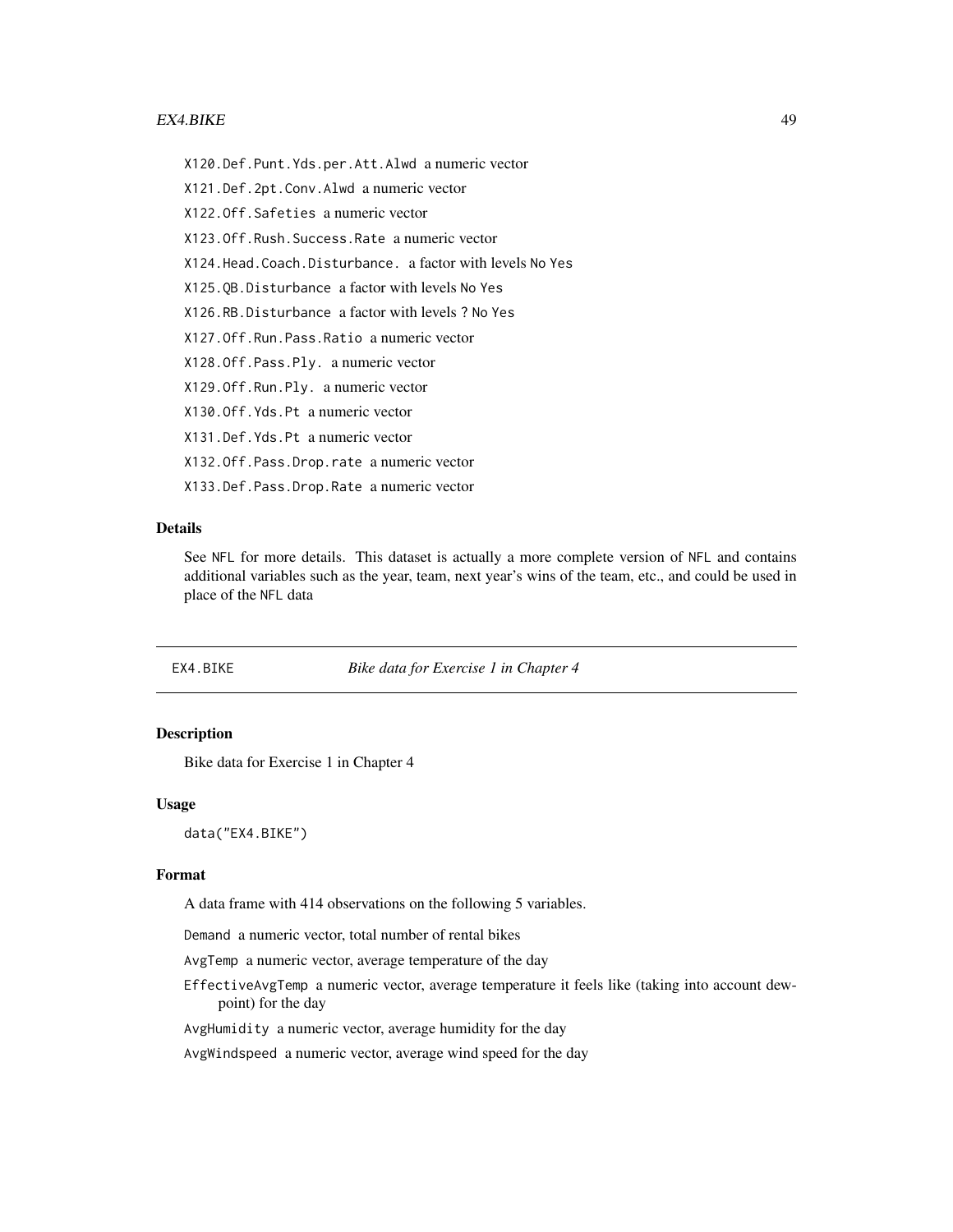## 50 EX4.STOCKPREDICT

#### Details

Adapted from the bike sharing dataset on the UCI data repository [http://archive.ics.uci.edu/](http://archive.ics.uci.edu/ml/datasets/Bike+Sharing+Dataset) [ml/datasets/Bike+Sharing+Dataset](http://archive.ics.uci.edu/ml/datasets/Bike+Sharing+Dataset). This concerns the demand for rental bikes in the DC area.

Bike sharing systems are new generation of traditional bike rentals where whole process from membership, rental and return back has become automatic. Through these systems, user is able to easily rent a bike from a particular position and return back at another position. Currently, there are about over 500 bike-sharing programs around the world which is composed of over 500 thousands bicycles. Today, there exists great interest in these systems due to their important role in traffic, environmental and health issues.

Apart from interesting real world applications of bike sharing systems, the characteristics of data being generated by these systems make them attractive for the research. Opposed to other transport services such as bus or subway, the duration of travel, departure and arrival position is explicitly recorded in these systems. This feature turns bike sharing system into a virtual sensor network that can be used for sensing mobility in the city. Hence, it is expected that most of important events in the city could be detected via monitoring these data.

## References

Fanaee-T, Hadi, and Gama, Joao, Event labeling combining ensemble detectors and background knowledge, Progress in Artificial Intelligence (2013): pp. 1-15, Springer Berlin Heidelberg.

EX4.STOCKPREDICT *Stock data for Exercise 2 in Chapter 4 (prediction set)*

## Description

Stock data for Exercise 2 in Chapter 4 (prediction set)

## Usage

```
data("EX4.STOCKPREDICT")
```
## Format

A data frame with 5 observations on the following 40 variables.

AAPLlag2 a numeric vector

AXPlag2 a numeric vector

BAlag2 a numeric vector

BAClag2 a numeric vector

CATlag2 a numeric vector

CSCOlag2 a numeric vector

CVXlag2 a numeric vector

DDlag2 a numeric vector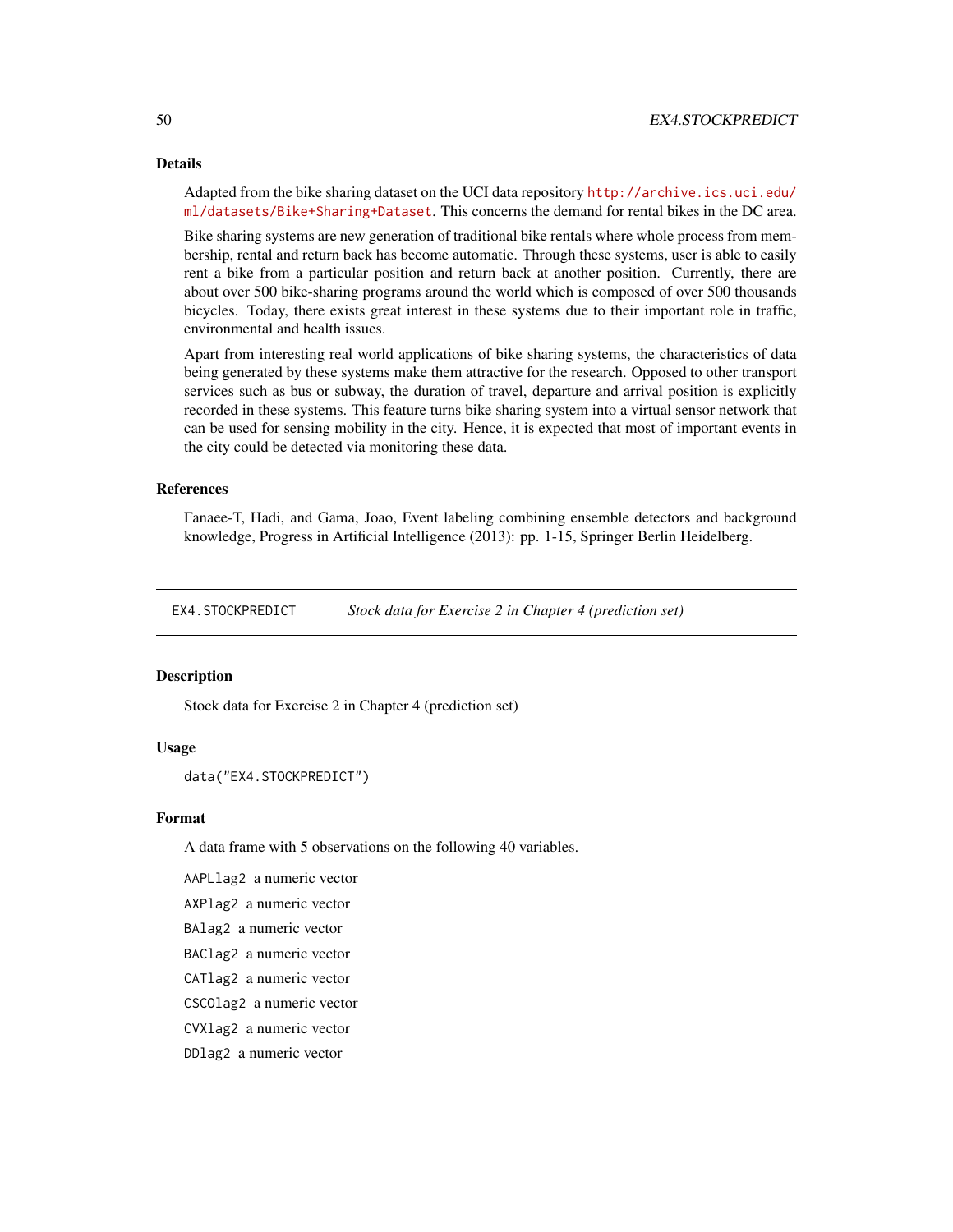DISlag2 a numeric vector GElag2 a numeric vector HDlag2 a numeric vector HPQlag2 a numeric vector IBMlag2 a numeric vector INTClag2 a numeric vector JNJlag2 a numeric vector JPMlag2 a numeric vector KOlag2 a numeric vector MCDlag2 a numeric vector MMMlag2 a numeric vector MRKlag2 a numeric vector MSFTlag2 a numeric vector PFElag2 a numeric vector PGlag2 a numeric vector Tlag2 a numeric vector TRVlag2 a numeric vector UNHlag2 a numeric vector VZlag2 a numeric vector WMTlag2 a numeric vector XOMlag2 a numeric vector Australialag2 a numeric vector Copperlag2 a numeric vector DollarIndexlag2 a numeric vector Europelag2 a numeric vector Exchangelag2 a numeric vector GlobalDowlag2 a numeric vector HongKonglag2 a numeric vector Indialag2 a numeric vector Japanlag2 a numeric vector Oillag2 a numeric vector Shanghailag2 a numeric vector

## Details

The data frame for which you are to predict the closing price of Alcoa stock based on the model built using EX4.STOCKS. The actual closing prices are not given.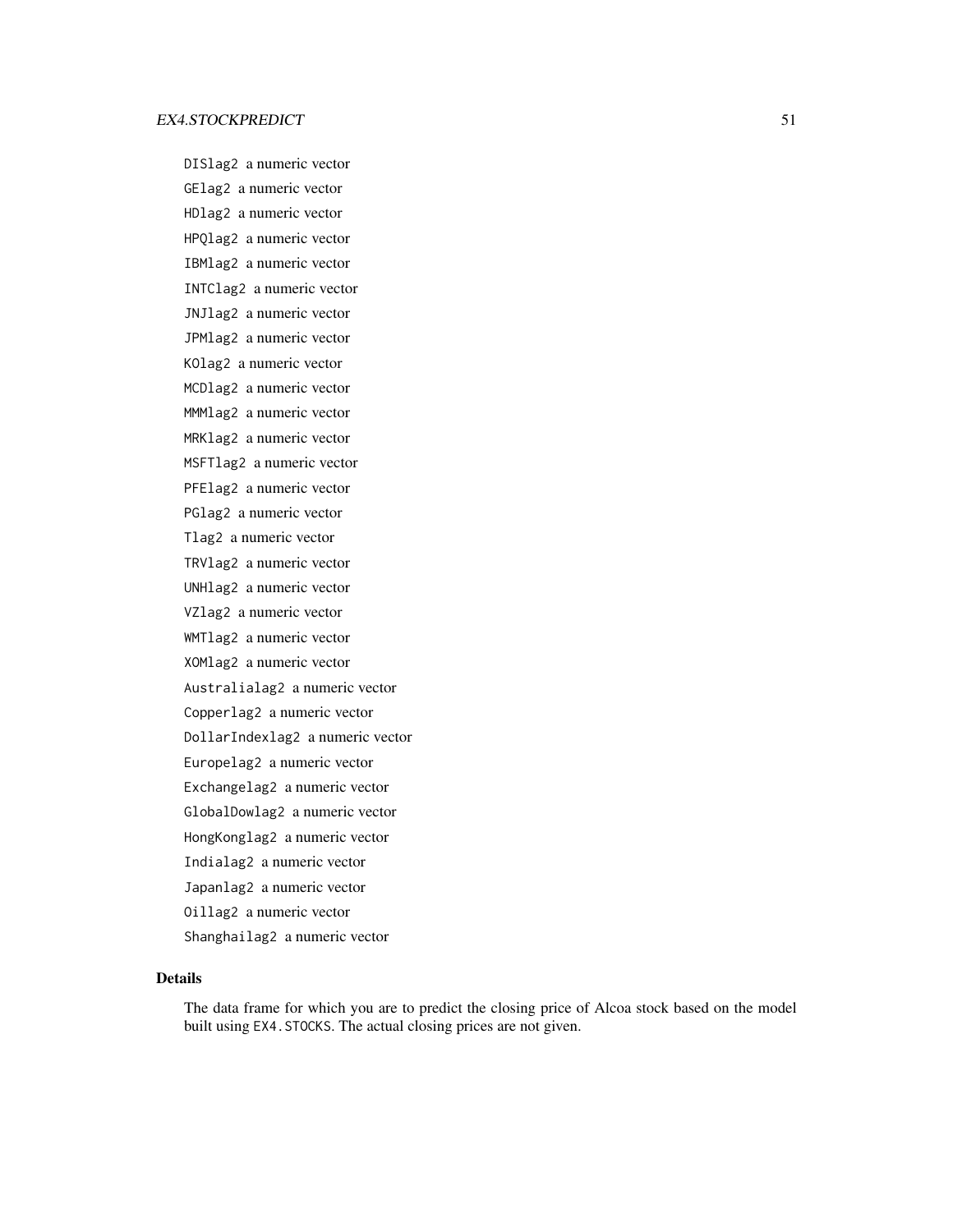Stock data for Exercise 2 in Chapter 4

## Usage

data("EX4.STOCKS")

# Format

A data frame with 216 observations on the following 41 variables.

AA a numeric vector AAPLlag2 a numeric vector AXPlag2 a numeric vector BAlag2 a numeric vector BAClag2 a numeric vector CATlag2 a numeric vector CSCOlag2 a numeric vector CVXlag2 a numeric vector DDlag2 a numeric vector DISlag2 a numeric vector GElag2 a numeric vector HDlag2 a numeric vector HPQlag2 a numeric vector IBMlag2 a numeric vector INTClag2 a numeric vector JNJlag2 a numeric vector JPMlag2 a numeric vector KOlag2 a numeric vector MCDlag2 a numeric vector MMMlag2 a numeric vector MRKlag2 a numeric vector MSFTlag2 a numeric vector PFElag2 a numeric vector PGlag2 a numeric vector Tlag2 a numeric vector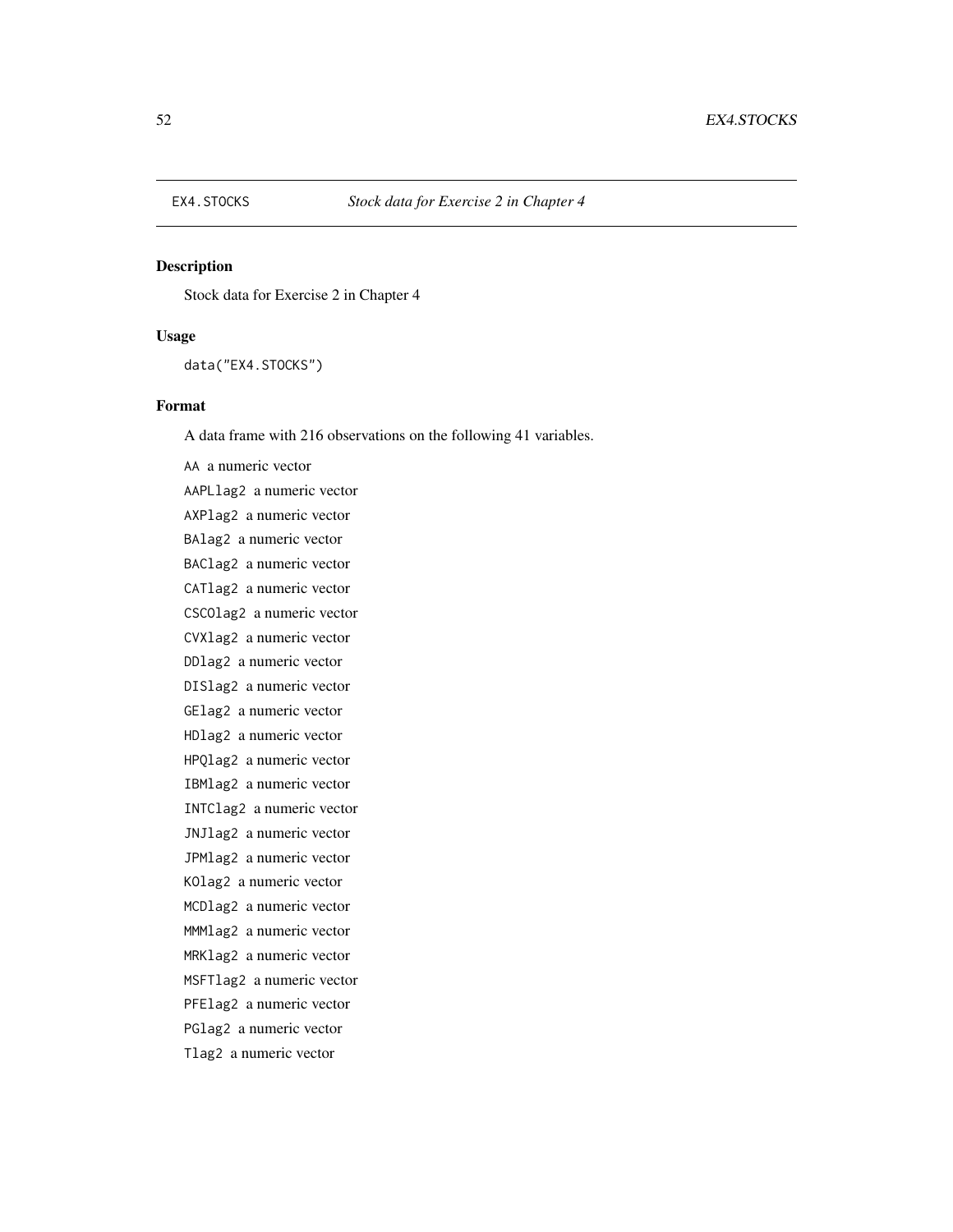#### $EX5.BIKE$  53

TRVlag2 a numeric vector UNHlag2 a numeric vector VZlag2 a numeric vector WMTlag2 a numeric vector XOMlag2 a numeric vector Australialag2 a numeric vector Copperlag2 a numeric vector DollarIndexlag2 a numeric vector Europelag2 a numeric vector Exchangelag2 a numeric vector GlobalDowlag2 a numeric vector HongKonglag2 a numeric vector Indialag2 a numeric vector Japanlag2 a numeric vector Oillag2 a numeric vector Shanghailag2 a numeric vector

## Details

The goal is to predict the closing price of Alcoa stock (AA) from the closing prices of other stocks and commodities two days prior (IMBlag2, HongKonglag2, etc.). If this were possible, and if the association between the prices continued into the future, it would be possible to use this information to make smart trades.

## Source

Compiled from various sources on the internet, e.g., Yahoo historical prices.

EX5.BIKE *BIKE dataset for Exercise 4 Chapter 5*

# Description

BIKE dataset for Exercise 4 Chapter 5

## Usage

data("EX5.BIKE")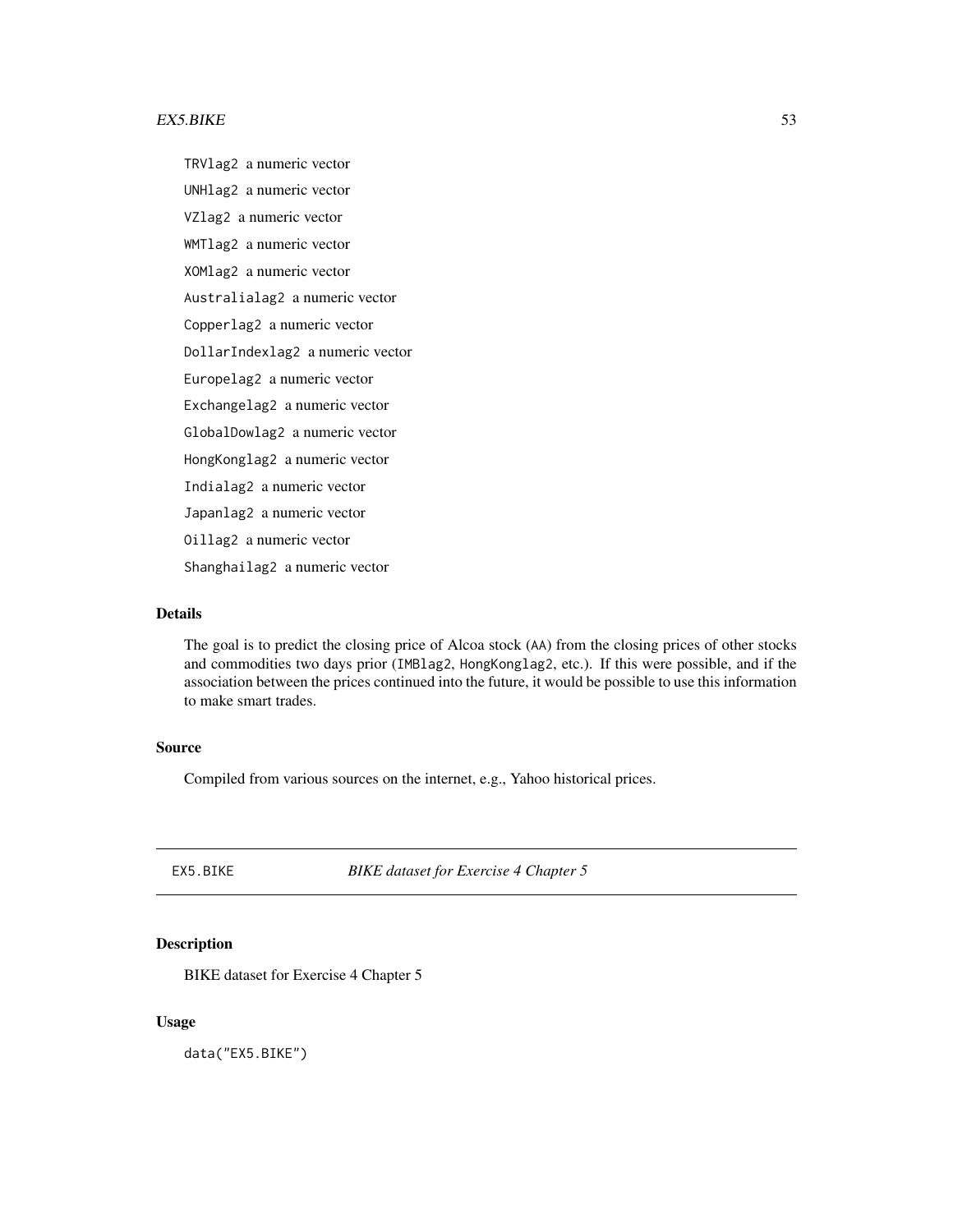## Format

A data frame with 413 observations on the following 9 variables.

Demand a numeric vector

Day a factor with levels Friday Monday Saturday Sunday Thursday Tuesday Wednesday

Workingday a factor with levels no yes

Holiday a factor with levels no yes

Weather a factor with levels No rain Rain

AvgTemp a numeric vector

EffectiveAvgTemp a numeric vector

AvgHumidity a numeric vector

AvgWindspeed a numeric vector

#### Details

Adapted from the bike sharing dataset on the UCI data repository [http://archive.ics.uci.edu/](http://archive.ics.uci.edu/ml/datasets/Bike+Sharing+Dataset) [ml/datasets/Bike+Sharing+Dataset](http://archive.ics.uci.edu/ml/datasets/Bike+Sharing+Dataset). This concerns the demand for rental bikes in the DC area. This is an expanded version of EX4.BIKE with more variables and without the row containing bad data.

Bike sharing systems are new generation of traditional bike rentals where whole process from membership, rental and return back has become automatic. Through these systems, user is able to easily rent a bike from a particular position and return back at another position. Currently, there are about over 500 bike-sharing programs around the world which is composed of over 500 thousands bicycles. Today, there exists great interest in these systems due to their important role in traffic, environmental and health issues.

Apart from interesting real world applications of bike sharing systems, the characteristics of data being generated by these systems make them attractive for the research. Opposed to other transport services such as bus or subway, the duration of travel, departure and arrival position is explicitly recorded in these systems. This feature turns bike sharing system into a virtual sensor network that can be used for sensing mobility in the city. Hence, it is expected that most of important events in the city could be detected via monitoring these data.

## References

Fanaee-T, Hadi, and Gama, Joao, Event labeling combining ensemble detectors and background knowledge, Progress in Artificial Intelligence (2013): pp. 1-15, Springer Berlin Heidelberg.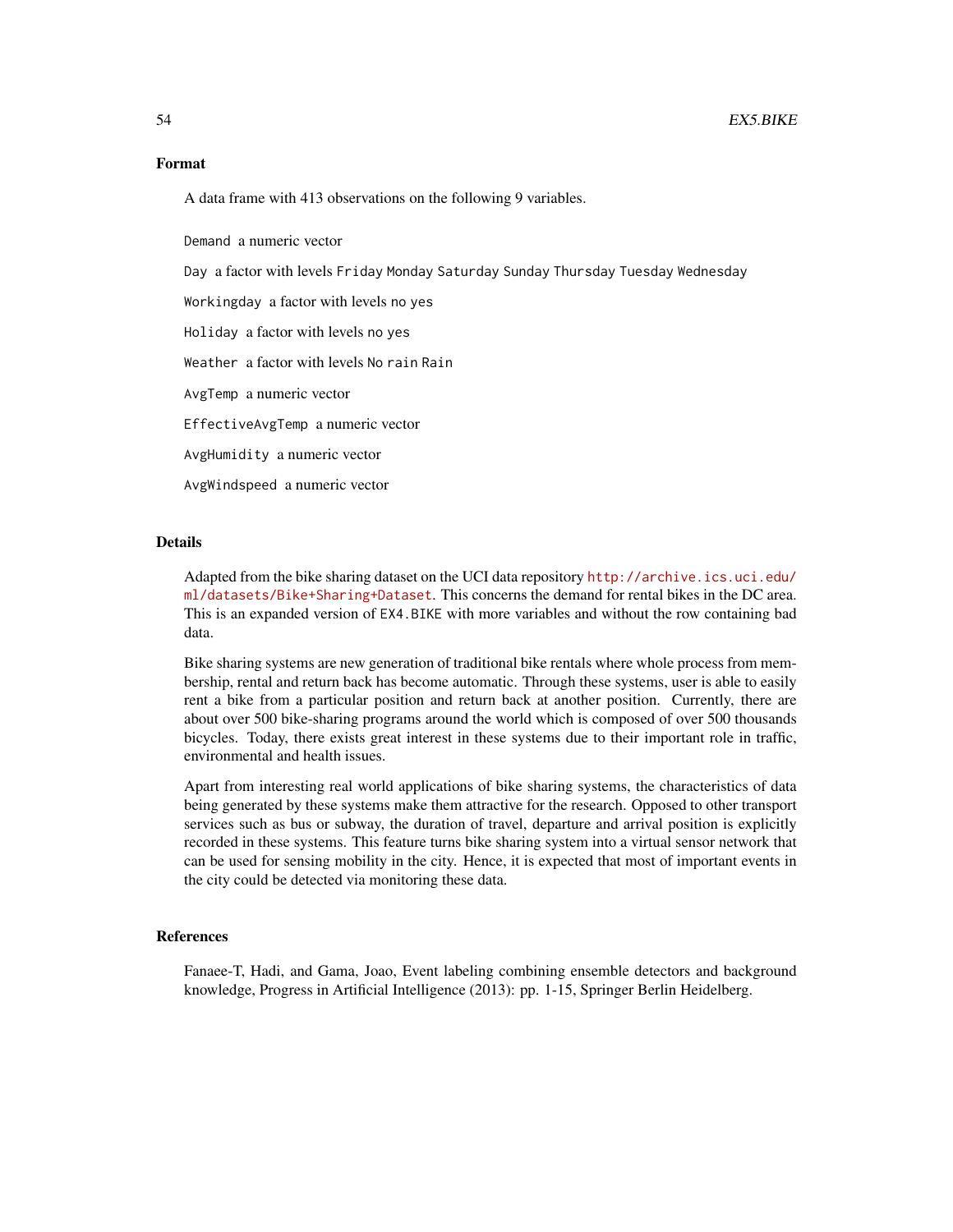DONOR dataset for Exercise 4 in Chapter 5

#### Usage

```
data("EX5.DONOR")
```
#### Format

A data frame with 8132 observations on the following 18 variables.

Donate a factor with levels No Yes LastAmount a numeric vector AccountAge a numeric vector Age a numeric vector Setting a factor with levels Rural Suburban Urban Homeowner a factor with levels No Yes Gender a factor with levels Female Male Unknown Phone a factor with levels Listed Unlisted Source a factor with levels B M N P, source from which the donor was match; B is both sources and N is neither MedianHomeValue a numeric vector MedianIncome a numeric vector PercentOwnerOccupied a numeric vector, of the neighborhood in which donor lives Recent a factor with levels No Yes RecentResponsePercent a numeric vector RecentAvgAmount a numeric vector MonthsSinceLastGift a numeric vector TotalAmount a numeric vector

TotalDonations a numeric vector

## Details

See DONOR for details. This data is a subset, though attributes have been renamed.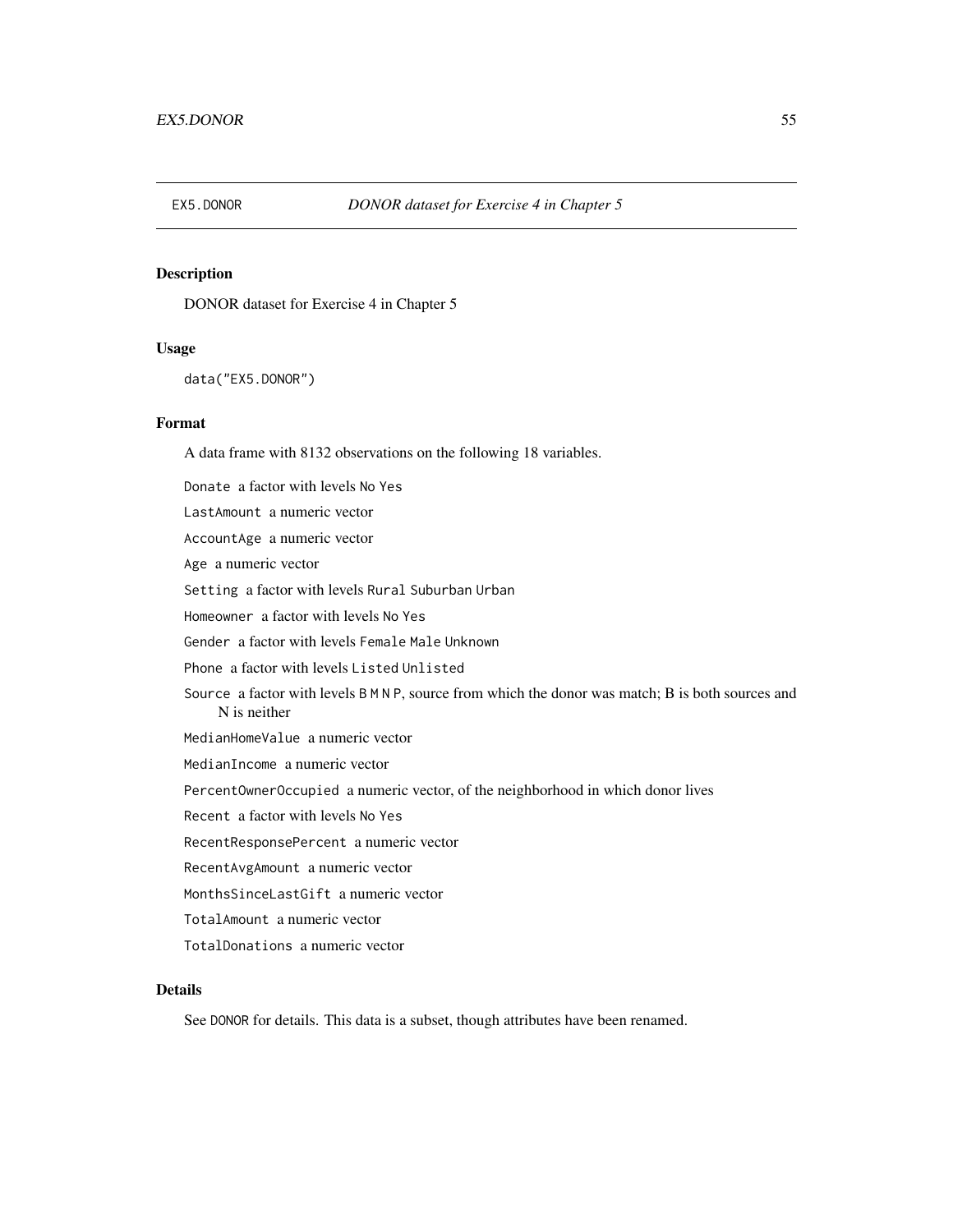CLICK data for Exercise 2 in Chapter 6

## Usage

data("EX6.CLICK")

## Format

A data frame with 13594 observations on the following 15 variables.

Click a factor with levels No Yes

BannerPosition a factor with levels Pos1 Pos2, location of ad

SiteID a factor with levels S1 S2 S3 S4 S5 S6 S7 S8

SiteDomain a factor with levels SD1 SD2 SD3 SD4 SD5 SD6 SD7 SD8

SiteCategory a factor with levels SCat1 SCat2 SCat3 SCat4 SCat5

AppDomain a factor with levels AD1 AD2 AD3

AppCategory a factor with levels AC1 AC2

- DeviceModel a factor with levels D1 D10 D11 D12 D13 D14 D15 D16 D17 D18 D2 D3 D4 D5 D6 D7 D8 D9
- x1 a numeric vector
- x2 a factor with levels A B C D E F G H I J K L M N O P Q R
- x3 a factor with levels a b c d e f
- x4 a factor with levels val1 val2 val3
- x5 a factor with levels type1 type2 type3 type4
- x6 a factor with levels class1 class2 class3 class4
- x7 a factor with levels AA BB CC DD EE

## Details

Inspired from a competition to predict the click-thru rates of ads displayed on mobile devices <https://www.kaggle.com/c/avazu-ctr-prediction>. Does the click-thru rate vary based on where the ad placed, what kind of site and device is used to view the ad, something else? All variables are anonymized.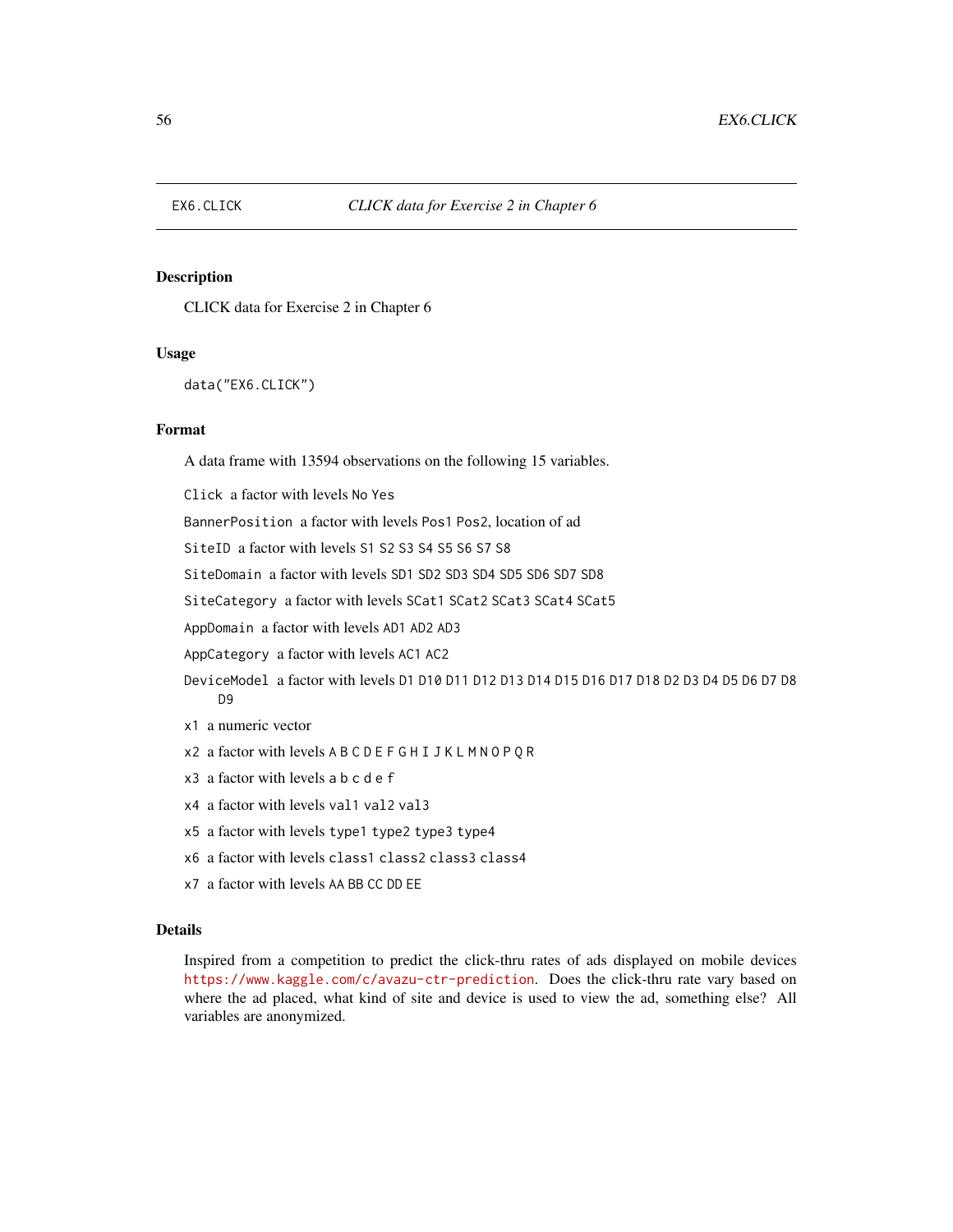DONOR dataset for Exercise 1 in Chapter 6

## Usage

data("EX6.DONOR")

## Format

A data frame with 8132 observations on the following 18 variables. Donate a factor with levels No Yes LastAmount a numeric vector AccountAge a numeric vector Age a numeric vector Setting a factor with levels Rural Suburban Urban Homeowner a factor with levels No Yes Gender a factor with levels Female Male Unknown Phone a factor with levels Listed Unlisted Source a factor with levels B M N P MedianHomeValue a numeric vector MedianIncome a numeric vector PercentOwnerOccupied a numeric vector Recent a factor with levels No Yes RecentResponsePercent a numeric vector RecentAvgAmount a numeric vector MonthsSinceLastGift a numeric vector TotalAmount a numeric vector TotalDonations a numeric vector

# Details

Identical to EX5.DONOR, so see that for details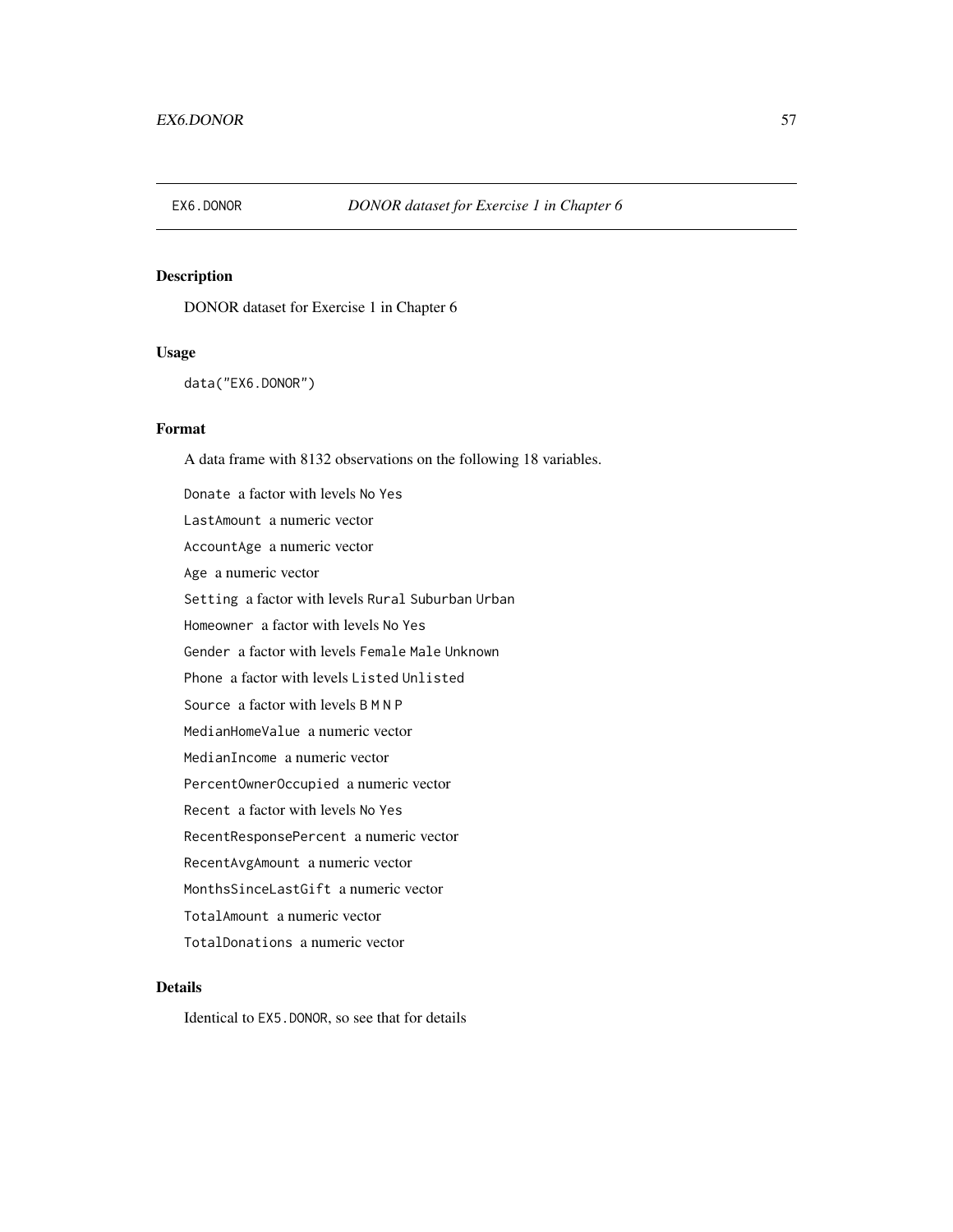WINE data for Exercise 3 Chapter 6

## Usage

data("EX6.WINE")

## Format

A data frame with 2700 observations on the following 12 variables.

Quality a factor with levels High Low fixed.acidity a numeric vector volatile.acidity a numeric vector citric.acid a numeric vector residual.sugar a numeric vector free.sulfur.dioxide a numeric vector total.sulfur.dioxide a numeric vector density a numeric vector pH a numeric vector sulphates a numeric vector alcohol a numeric vector chlorides a factor with levels Little Lots

# Details

Adapted from the wine quality dataset at the UCI data repository. In this case, the original quality metric has been recoded from a score between 0 and 10 to either High or Low, and the chlorides is treated here as a categorical variable instead of a quantitative variable.

## Source

#### <https://archive.ics.uci.edu/ml/datasets/Wine+Quality>

P. Cortez, A. Cerdeira, F. Almeida, T. Matos and J. Reis. Modeling wine preferences by data mining from physicochemical properties. In Decision Support Systems, Elsevier, 47(4):547-553, 2009.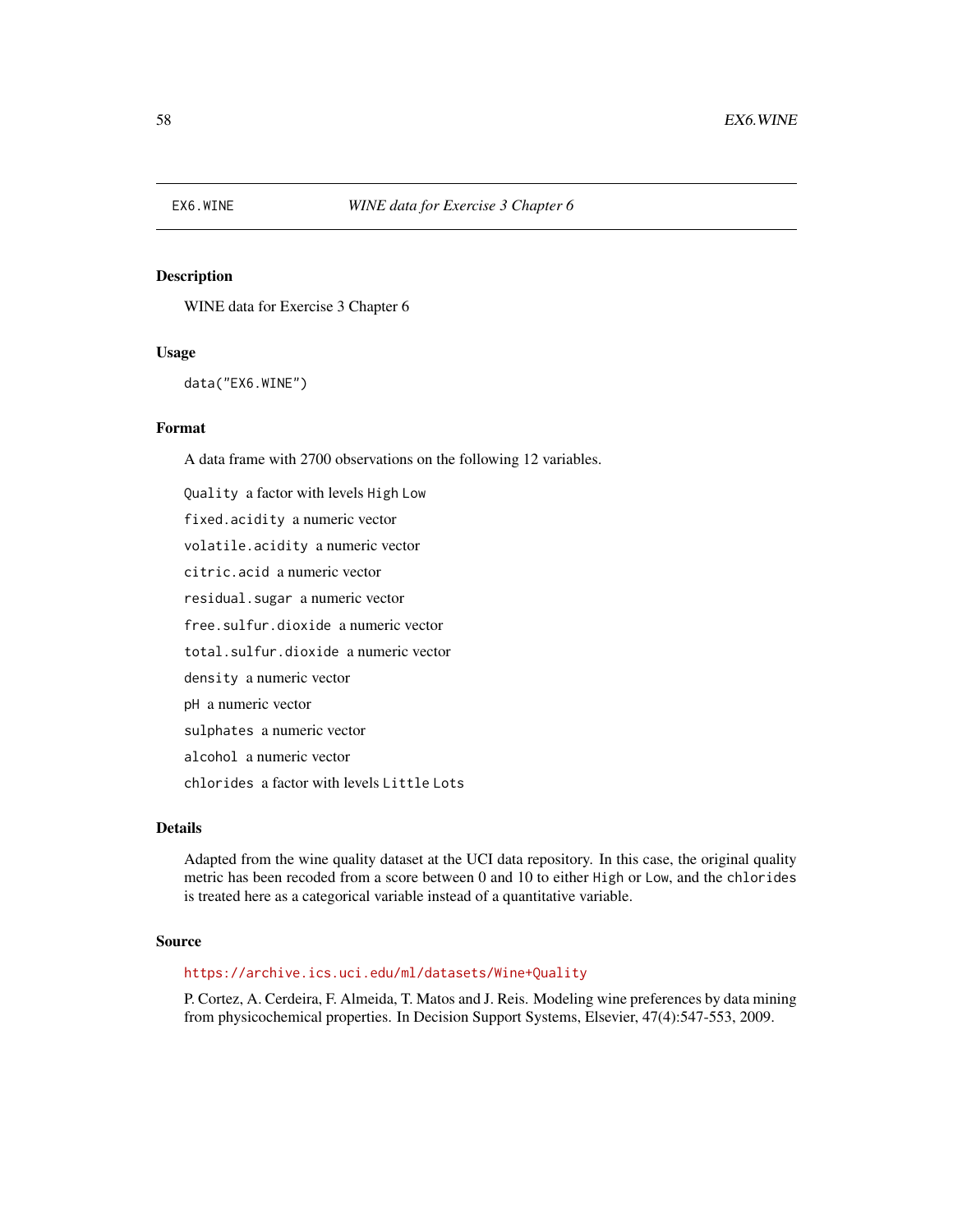BIKE dataset for Exercise 1 Chapters 7 and 8

## Usage

data("EX7.BIKE")

# Format

A data frame with 410 observations on the following 9 variables.

Demand a numeric vector Day a factor with levels Friday Monday Saturday Sunday Thursday Tuesday Wednesday Workingday a factor with levels no yes Holiday a factor with levels no yes Weather a factor with levels No rain Rain AvgTemp a numeric vector EffectiveAvgTemp a numeric vector AvgHumidity a numeric vector AvgWindspeed a numeric vector

# Details

Identical to EX5.BIKE except with three additional rows deleted. See that dataset for details.

EX7.CATALOG *CATALOG data for Exercise 2 in Chapters 7 and 8*

# Description

CATALOG data for Exercise 2 in Chapters 7 and 8

## Usage

data("EX7.CATALOG")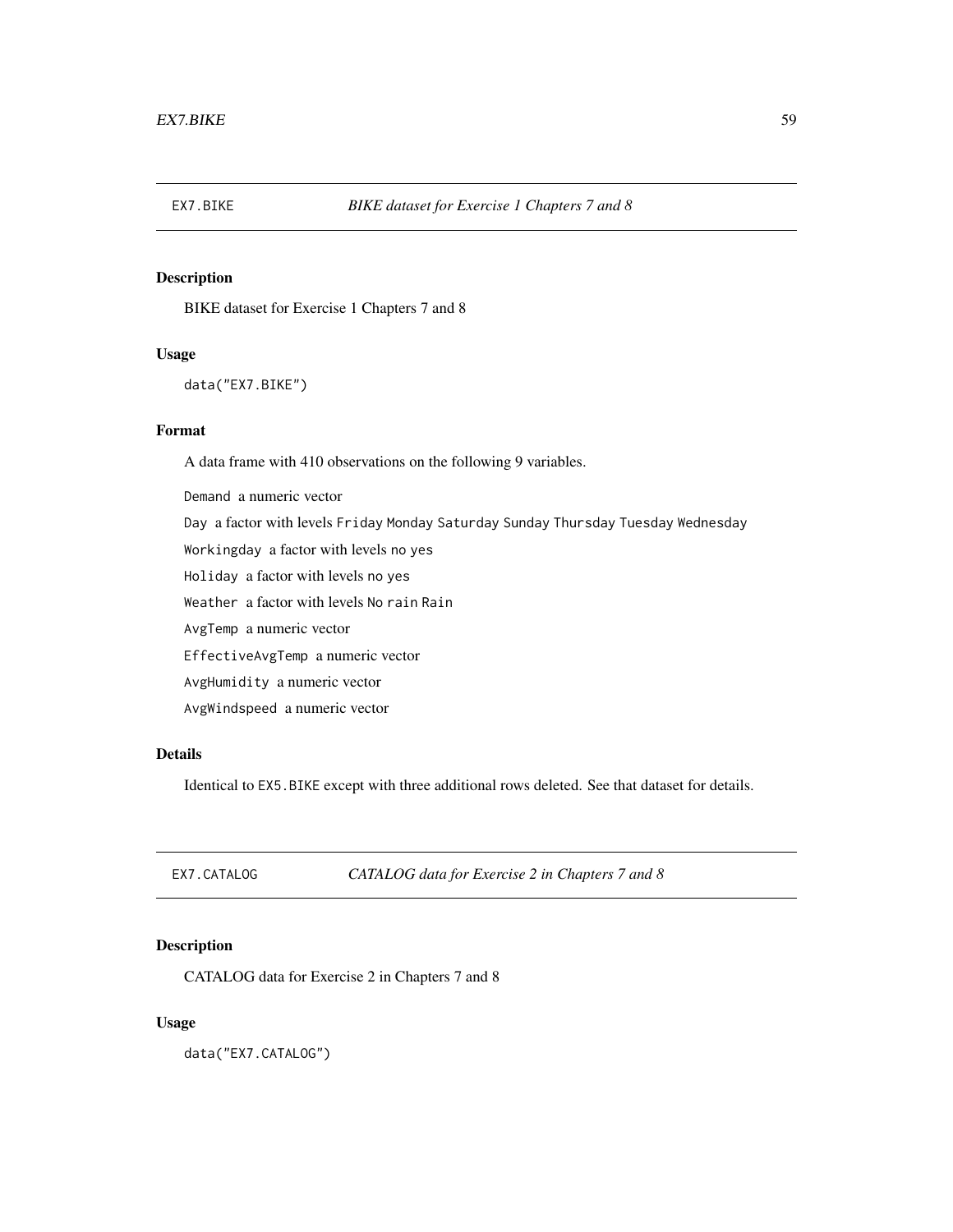## Format

A data frame with 4000 observations on the following 7 variables.

Buy a factor with levels No Yes, whether customer made a purchase through the catalog next quarter

- QuartersWithPurchase a numeric vector, number of quarters where customer made a purchase through the catalog
- PercentQuartersWithPurchase a numeric vector, percentage of quarters where customer made a purchase through the catalog
- CatalogsReceived a numeric vector, total number of catalogs customer has received
- DaysSinceLastPurchase a numeric vector, number of days since customer placed his or her last order
- AvgOrderSize a numeric vector, the typical number of items per order when customers buys through the catalog
- LifetimeOrder a numeric vector, the number of orders the customer has placed through the catalog

# Details

The original source of this data is lost, but it is likely adapted from real data.

EX9.BIRTHWEIGHT *Birthweight dataset for Exercise 1 in Chapter 9*

## Description

Birthweight dataset for Exercise 1 in Chapter 9

## Usage

```
data("EX9.BIRTHWEIGHT")
```
## Format

A data frame with 553 observations on the following 13 variables.

Birthweight a numeric vector, grams

Gestation a numeric vector, weeks

MotherRace a factor with levels Asian Black Mexican Mixed White, self-reported

MotherAge a numeric vector, self-reported

MotherEducation a factor with levels below HS College HS, self-reported

MotherHeight a numeric vector, inches

MotherWeight a numeric vector, pounds

FatherRace a factor with levels Asian Black Mexican Mixed White, self-reported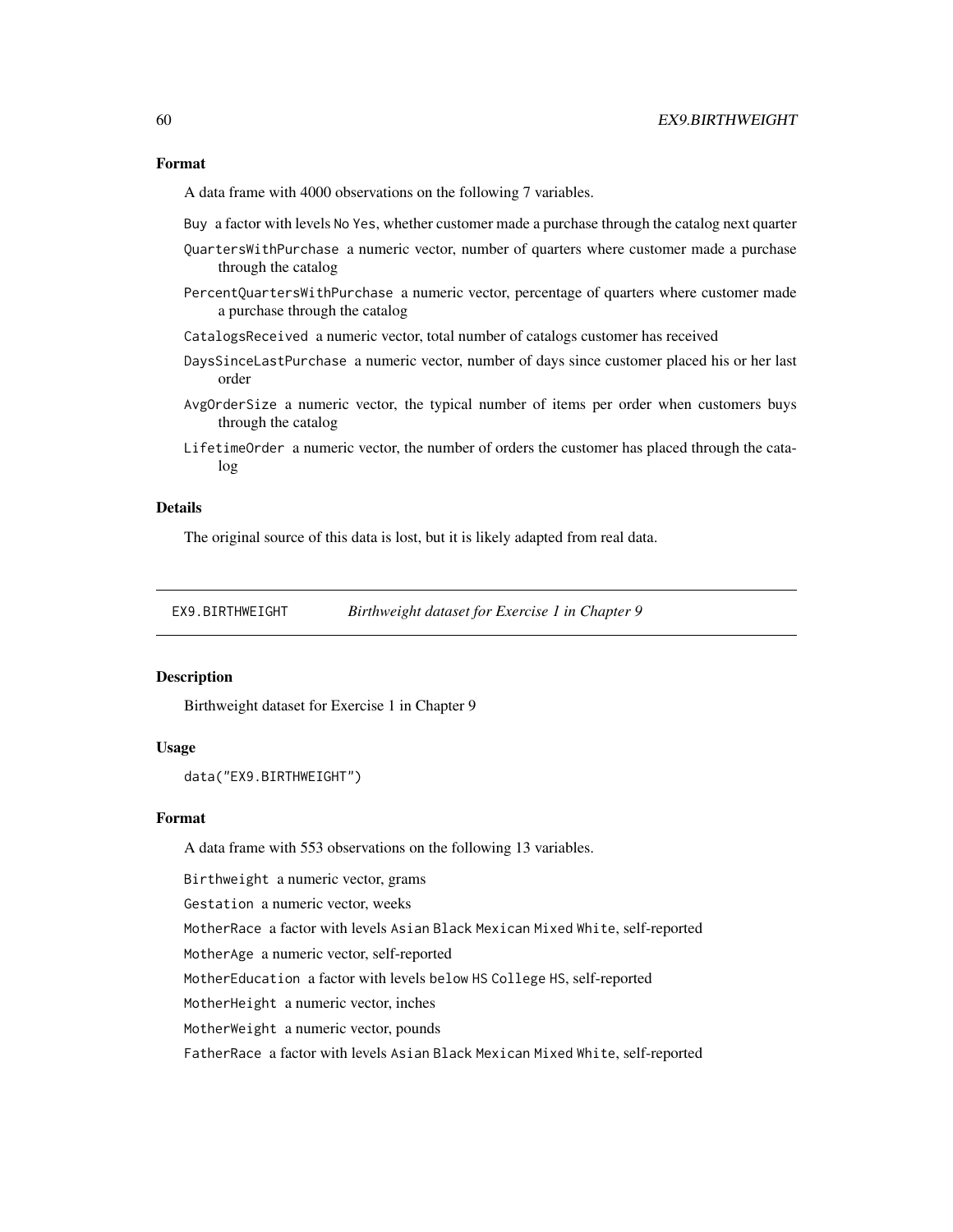#### $EX9.$ NFL 61

FatherAge a numeric vector, self-reported

Father\_Education a factor with levels below HS College HS, self-reported

FatherHeight a numeric vector, inches

FatherWeight a numeric vector, pounds

Smoking a factor with levels never now, self-reported

# Details

An examination of birthweights and their link to gestation, mother and father characteristics, and whether the mother smoked during pregnancy.

# Source

Adapted from a subset of a study from Nolan and Speed (2000) consisting of male, single births which survived for at least 28 days. Some rows that contained bad data have been omitted. [http:](http://had.co.nz/stat645/week-05/birthweight.txt) [//had.co.nz/stat645/week-05/birthweight.txt](http://had.co.nz/stat645/week-05/birthweight.txt)

EX9.NFL *NFL data for Exercise 2 Chapter 9*

## Description

NFL data for Exercise 2 Chapter 9

#### Usage

data("EX9.NFL")

#### Format

A data frame with 352 observations on the following 26 variables.

Wins a numeric vector

X1.OffTotPlays a numeric vector

X2.OffTotYdsperPly a numeric vector

X3.OffPass1stDwns a numeric vector

X4.OffRush1stDwns a numeric vector

X5.OffFumblesLost a numeric vector

X6.OffPassComp a numeric vector

X7.OffPassINT a numeric vector

X8.OffPassLongest a numeric vector

X9.OffPassYdsperAtt a numeric vector

X10.OffPassYdsperComp a numeric vector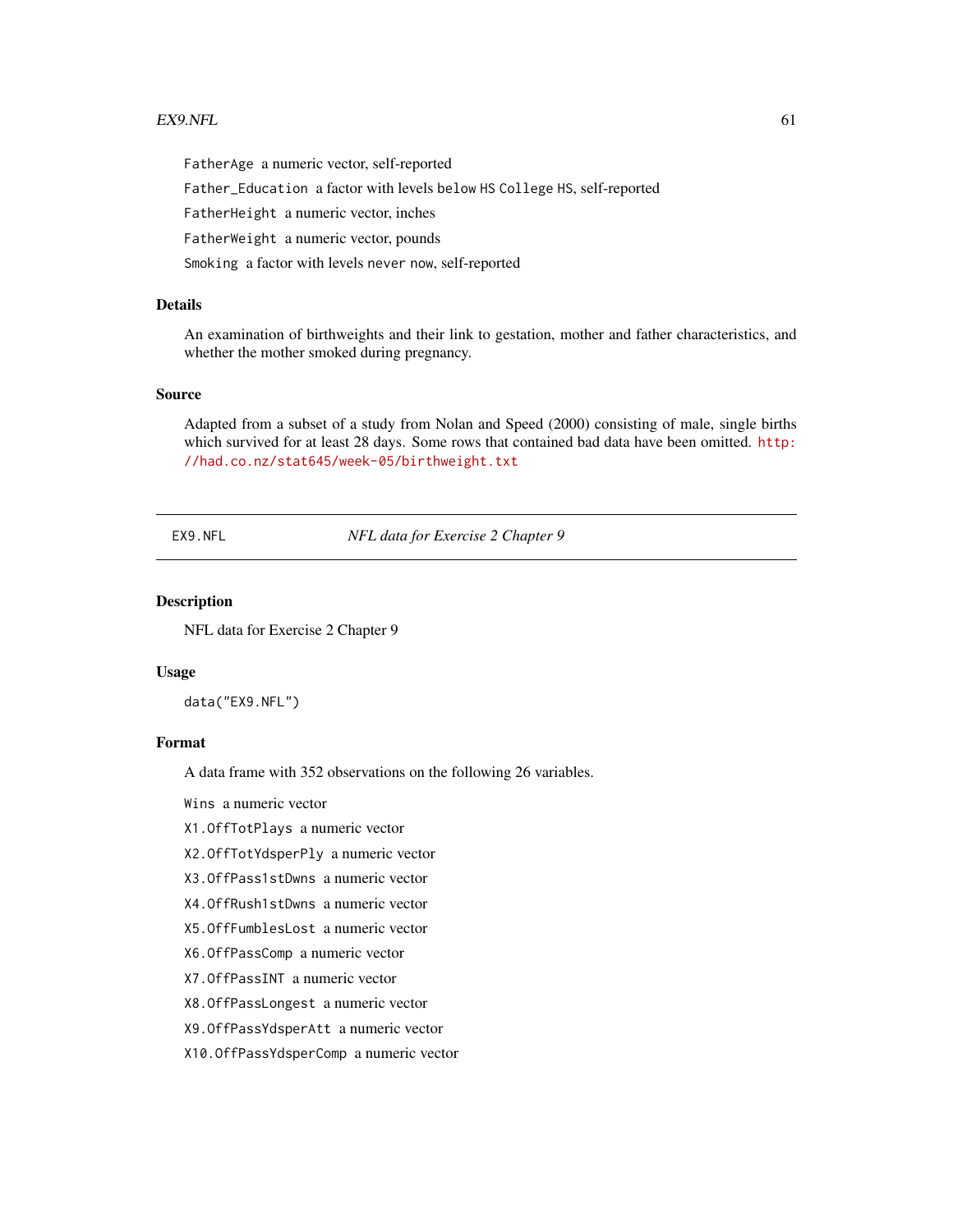- X11.OffPassSackYds a numeric vector
- X12.OffPassSack a numeric vector
- X13.OffRushLongest a numeric vector
- X14.OffRushYdsperAtt a numeric vector
- X15.OffRushYdsperGame a numeric vector
- X16.OffFumbles a numeric vector
- X17.1to29ydFG a numeric vector
- X18.30to39ydFG a numeric vector
- X19.40.ydFG a numeric vector
- X20.TotalFGAtt a numeric vector
- X21.OffTimesPunted a numeric vector
- X22.OffTimesHadPuntBlocked a numeric vector
- X23.OffYardsPerPunt a numeric vector
- X24.Off2ptConvMade a numeric vector
- X25.OffSafeties a numeric vector

# Details

A subset of the NFL data (see entry for details) containing statistics on the offense.

EX9.STORE *Data for Exercise 3 Chapter 9*

# Description

Data for Exercise 3 Chapter 9

# Usage

data("EX9.STORE")

# Format

A data frame with 1500 observations on the following 68 variables.

Store1 a factor with levels Buy No

Store2 a factor with levels Buy No

- Store3 a factor with levels Buy No
- Store4 a factor with levels Buy No
- Store5 a factor with levels Buy No
- Store6 a factor with levels Buy No
- Store7 a factor with levels Buy No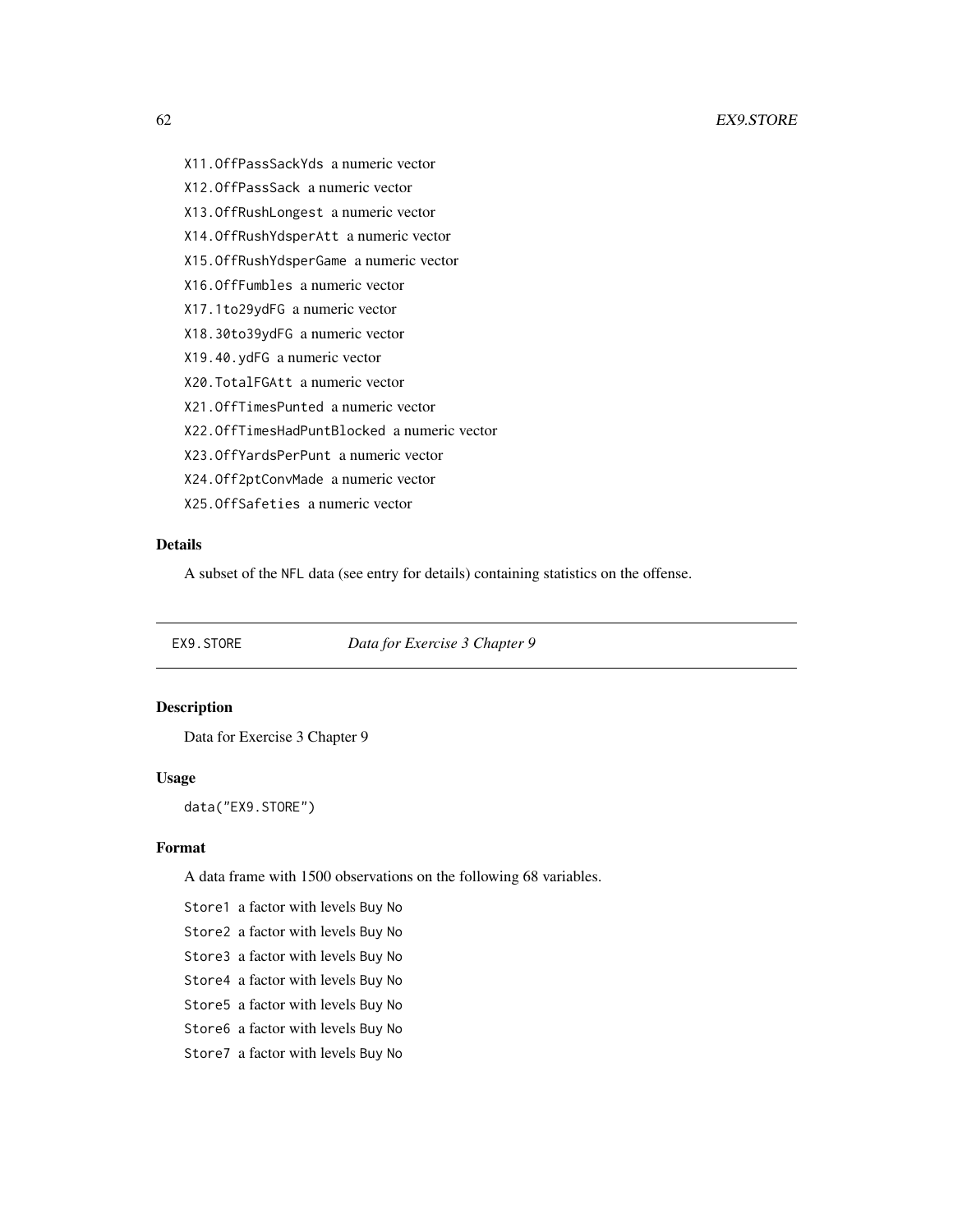#### EX9.STORE 63

Store8 a factor with levels Buy No Store9 a factor with levels Buy No Store10 a factor with levels Buy No Store11 a factor with levels Buy No Store12 a factor with levels Buy No Store13 a factor with levels Buy No Store14 a factor with levels Buy No Store15 a factor with levels Buy No Store16 a factor with levels Buy No Store17 a factor with levels Buy No Store18 a factor with levels Buy No Store19 a factor with levels Buy No Store20 a factor with levels Buy No Store21 a factor with levels Buy No Store22 a factor with levels Buy No Store23 a factor with levels Buy No Store24 a factor with levels Buy No Store25 a factor with levels Buy No Store26 a factor with levels Buy No Store27 a factor with levels Buy No Store28 a factor with levels Buy No Store29 a factor with levels Buy No Store30 a factor with levels Buy No Store31 a factor with levels Buy No Store32 a factor with levels Buy No Store33 a factor with levels Buy No Store34 a factor with levels Buy No Store35 a factor with levels Buy No Store36 a factor with levels Buy No Store37 a factor with levels Buy No Store38 a factor with levels Buy No Store39 a factor with levels Buy No Store40 a factor with levels Buy No Store41 a factor with levels Buy No Store42 a factor with levels Buy No Store43 a factor with levels Buy No Store44 a factor with levels Buy No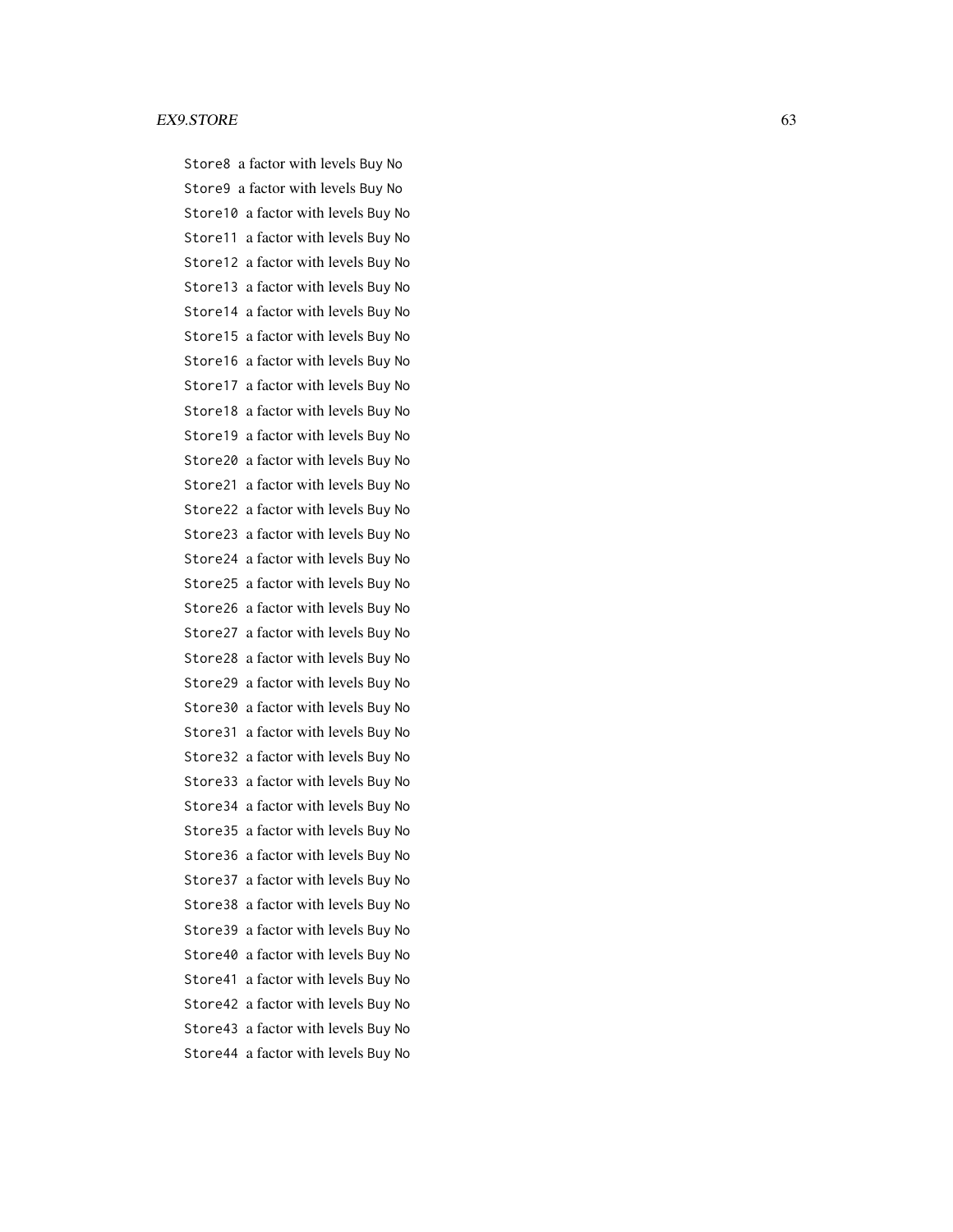Store45 a factor with levels Buy No Store46 a factor with levels Buy No Store47 a factor with levels Buy No Store48 a factor with levels Buy No Store49 a factor with levels Buy No Store50 a factor with levels Buy No Store51 a factor with levels Buy No Store52 a factor with levels Buy No Store53 a factor with levels Buy No Store54 a factor with levels Buy No Store55 a factor with levels Buy No Store56 a factor with levels Buy No Store57 a factor with levels Buy No Store58 a factor with levels Buy No Store59 a factor with levels Buy No Store60 a factor with levels Buy No Store61 a factor with levels Buy No Store62 a factor with levels Buy No Store63 a factor with levels Buy No Store64 a factor with levels Buy No Store65 a factor with levels Buy No Store66 a factor with levels Buy No Store67 a factor with levels Buy No Store68 a factor with levels Buy No

## Details

The data consists of a random sample of 1500 credit card customers and their shopping habits regarding 68 different stores (whether they did or did not make a purchase in the last 90 days). Shoppers don't pick and choose places to shop at random, so it is interesting to study which stores appear together in a customers' history.

## Source

Consultation with an anonymous client. Stores have been anonymized to protect the source.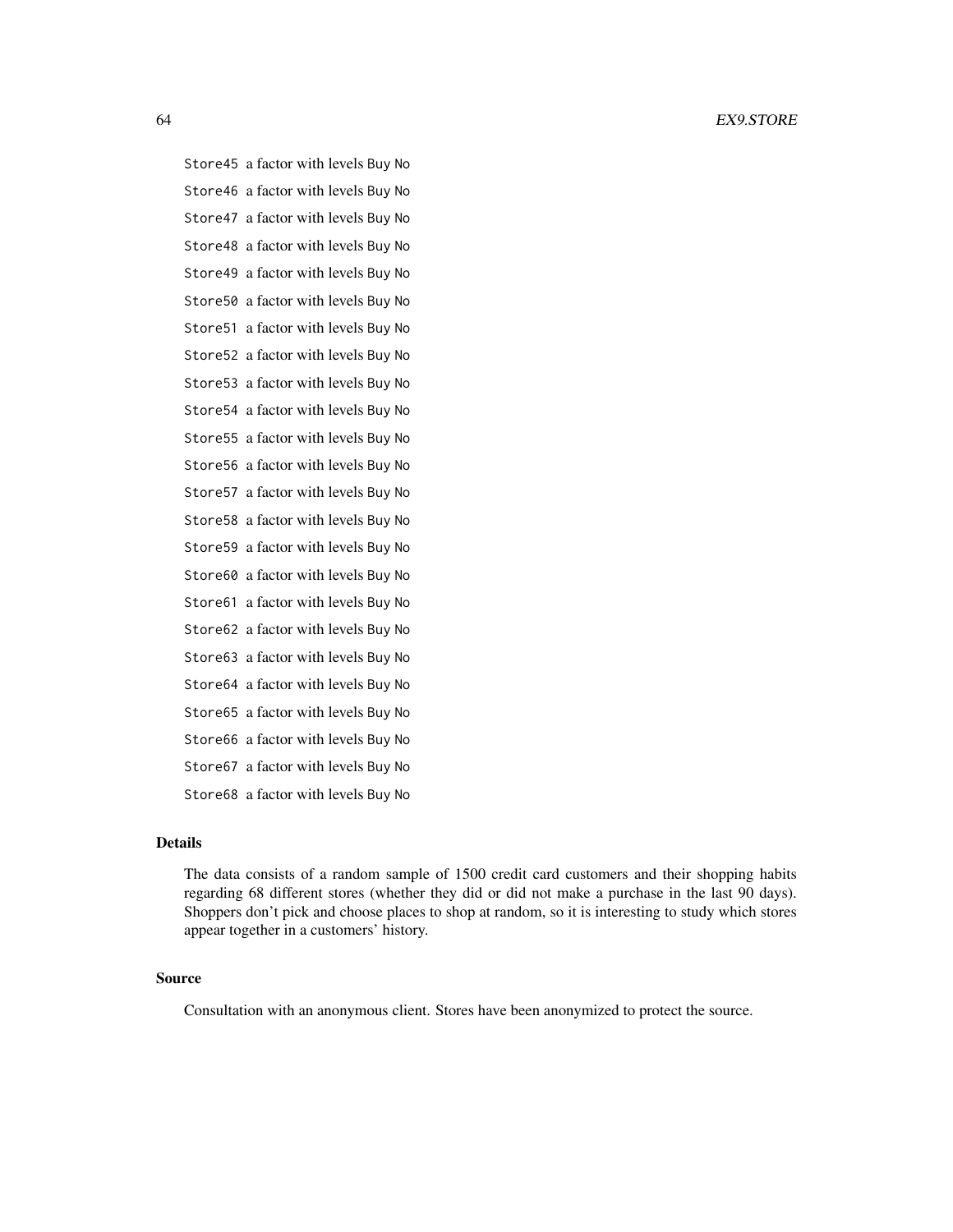This function computes the Mahalanobis distance of points as a check for potential extrapolation.

## Usage

extrapolation\_check(M,newdata)

## Arguments

| A fitted model that uses only quantitative variables                                                                                    |
|-----------------------------------------------------------------------------------------------------------------------------------------|
| Data frame (that has the exact same columns as predictors used to fit the model<br>M) whose Mahalanobis distances are to be calculated. |
|                                                                                                                                         |

## Details

This function computes the shape of the predictor data cloud and calculates the distances of points from the center (with respect to the shape of the data cloud). Extrapolation occurs at a combination of predictors that is far from combinations used to build the model. An observation with a large Mahalanobis distance MAY be far from the observations used to build the model and thus MAY require extrapolation.

Note: analysis assumes the predictor data cloud is roughly elliptical (this may not be a good assumptions).

The function reports the percentiles of the Mahalanobis distances of the points in newdata. Percentiles are the fraction of observations used in model that are CLOSER to the center than the point(s) in question. Large values of these percentages indicate a greater risk for extrapolation. If Percentile is about 99 you may be extrapolating.

The method is sensitive to outliers clusters of outliers and gives only a crude idea of the potential for extrapolation.

## Author(s)

Adam Petrie

## References

Introduction to Regression and Modeling

## See Also

[mahalanobis](#page-0-0)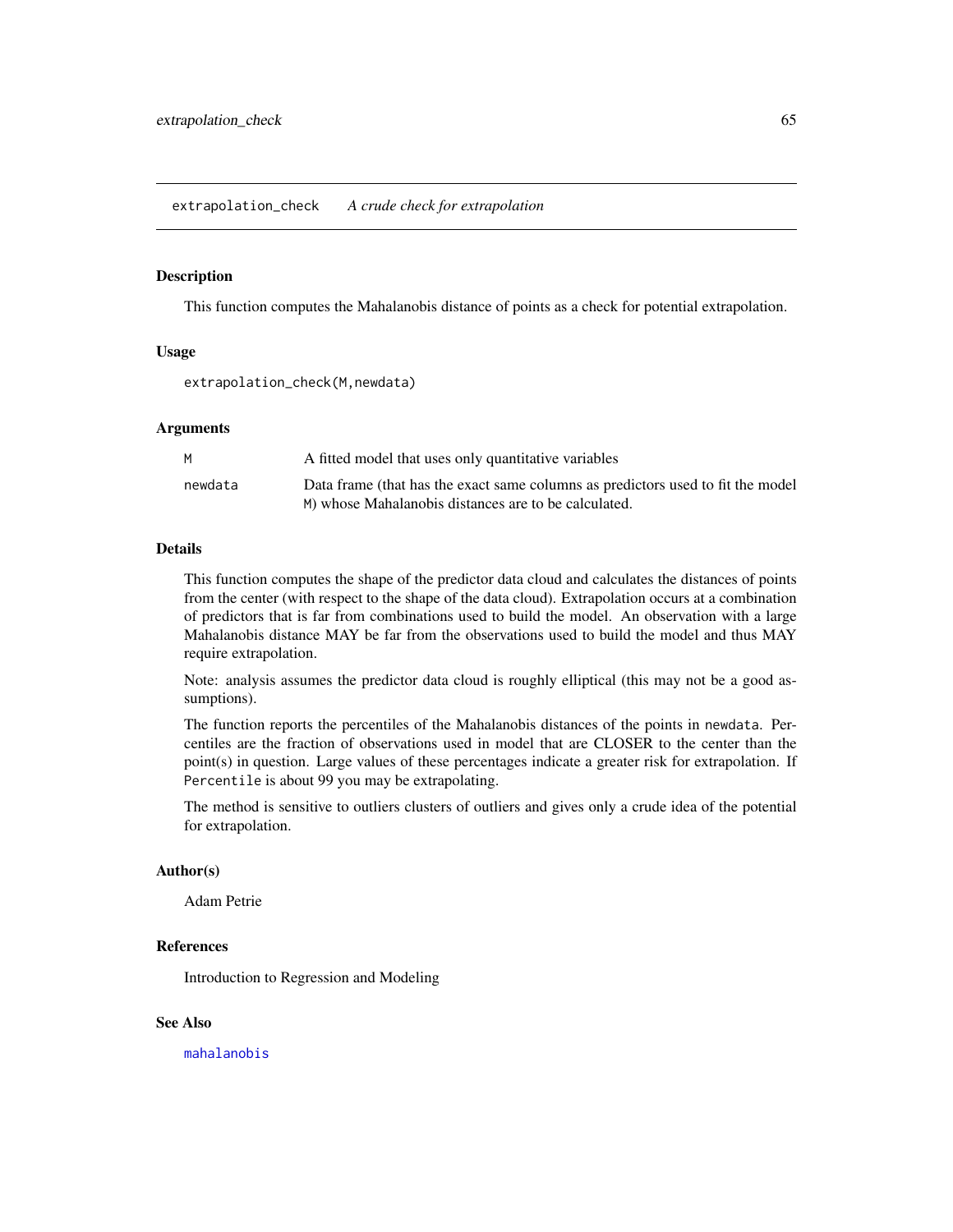## Examples

```
data(SALARY)
M <- lm(Salary~Education*Experience+Months,data=SALARY)
newdata <- data.frame(Education=c(0,5,10),Experience=c(15,15,15),Months=c(0,0,0))
extrapolation_check(M,newdata)
#Individuals 1 and 3 are rather unusual (though not terribly) while individual 2 is typical.
```
find\_transformations *Transformations for simple linear regression*

# **Description**

This function takes a simple linear regression model and finds the transformation of x and y that results in the highest R2

## Usage

```
find_transformations(M,powers=seq(from=-3,to=3,by=.25),threshold=0.02,...)
```
## Arguments

| M         | A simple linear regression model fitted with $\text{Im}$                                                                                                     |
|-----------|--------------------------------------------------------------------------------------------------------------------------------------------------------------|
| powers    | A sequence of powers to try for x and y. By default this ranges from -3 to 3 in<br>steps of 0.25. If 0 is a valid power, then the logarithm is used instead. |
| threshold | Report all models that have an R2 that is within threshold of the model with<br>the highest R <sub>2</sub>                                                   |
| $\cdots$  | Additional arguments to plot such as pch and cex.                                                                                                            |

## Details

The relationship between y and x may not be linear. However, some transformation of y may have a linear relationship with some transformation of x. This function considers simple linear regression with x and y raised to powers between -3 and 3 (in 0.25 increments) by default. The function outputs a list of the top models as gauged by  $R^2$  (all models within 0.02 of the highest  $R^2$ ). Note: there is no guarantee that these "best" transformations are actually good, since a large R^2 can be produced by outliers created during transformations. A plot of the transformation is also provided.

It is exceedingly rare that the "best" transformation is raising x and y to the 1 power (i.e., the original variables). Transformations are typically used only when there are issues in the residuals plots, highly skewed variables, or physical/logical justifications.

Note: if a variable has 0s or negative numbers, only integer transformations are considered.

## Author(s)

Adam Petrie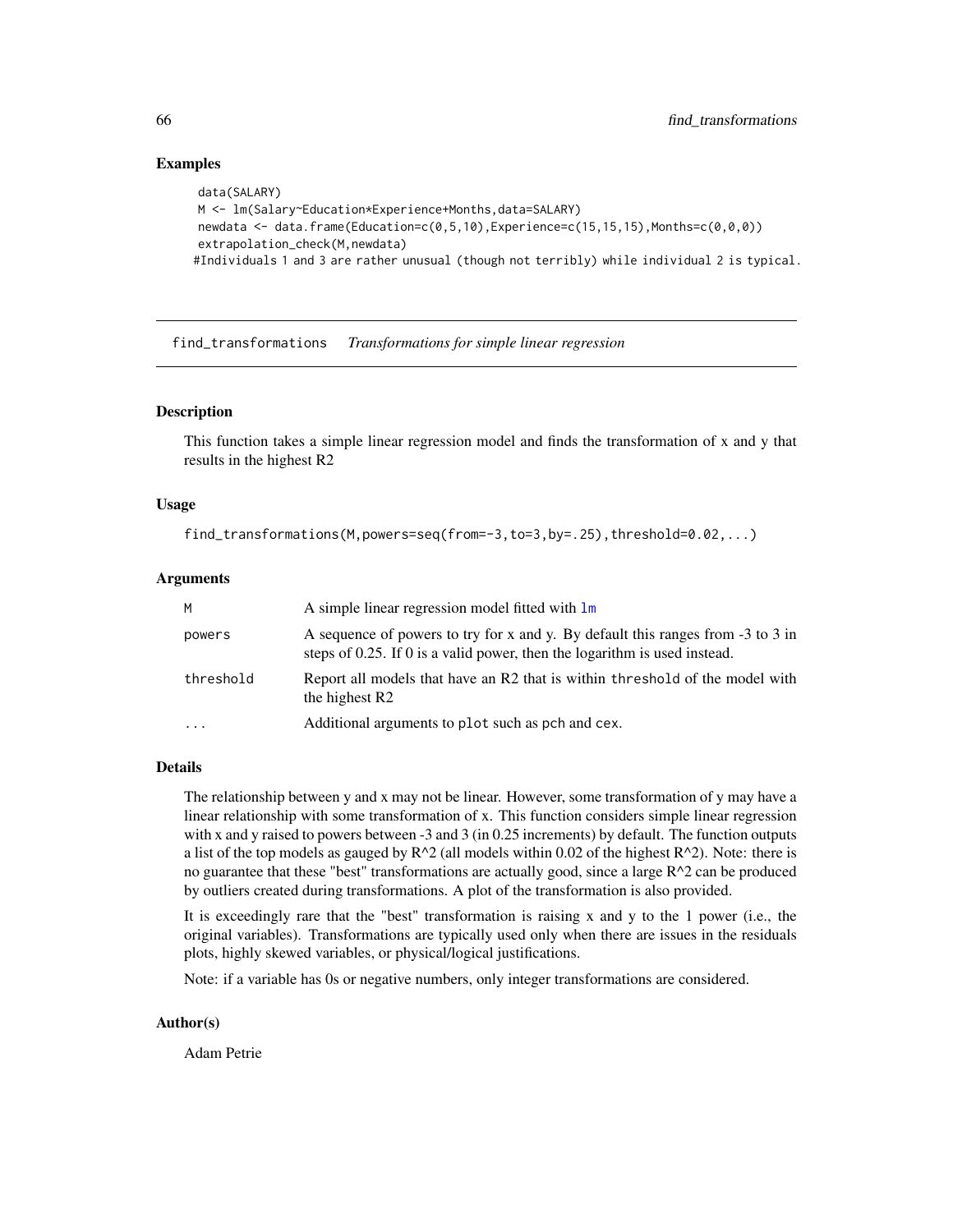#### FRIEND 67

## References

Introduction to Regression and Modeling

#### Examples

```
#Straightforward example
 data(BULLDOZER)
M <- lm(SalePrice~YearMade,data=BULLDOZER)
find_transformations(M,pch=20,cex=0.3)
 #Results are very misleading since selected models have high R2 due to outliers
 data(MOVIE)
 M <- lm(Total~Weekend,data=MOVIE)
find_transformations(M,powers=seq(-2,2,by=0.5),threshold=0.05)
```
FRIEND *Friendship Potential vs. Attractiveness Ratings*

## **Description**

Examining the relationship between how likely someone would be friends with a person based on that person's level of attractiveness

#### Usage

data("FRIEND")

## Format

A data frame with 54 observations on the following 2 variables.

- Attractiveness a numeric vector the average scores (1-5) from about 80 male students who rated the attractiveness of the women in each picture
- FriendshipPotential a numeric vector the average scores (1-5) from about 30 female students who rated how likely they would be to be friends with the pictured woman

#### Details

The data contain information on 54 pictures of women posted on the (now defunct/renamed) site hotornot.com. The women in two classes of introductory statistics at the University of Tennessee rated how likely they would be friends with the pictured women (on a scale of 1-5, 1 being very unlikely and 5 being very likely). The men in three (different) classes of introductory statistics gave an attractiveness score to each woman (on a scale of 1-5, 1 being very unattractive and 5 being very attractive). The numbers presented are the averages over all student ratings.

#### Source

Surveys administered to introductory statistics students at the University of Tennessee from 2008- 2010.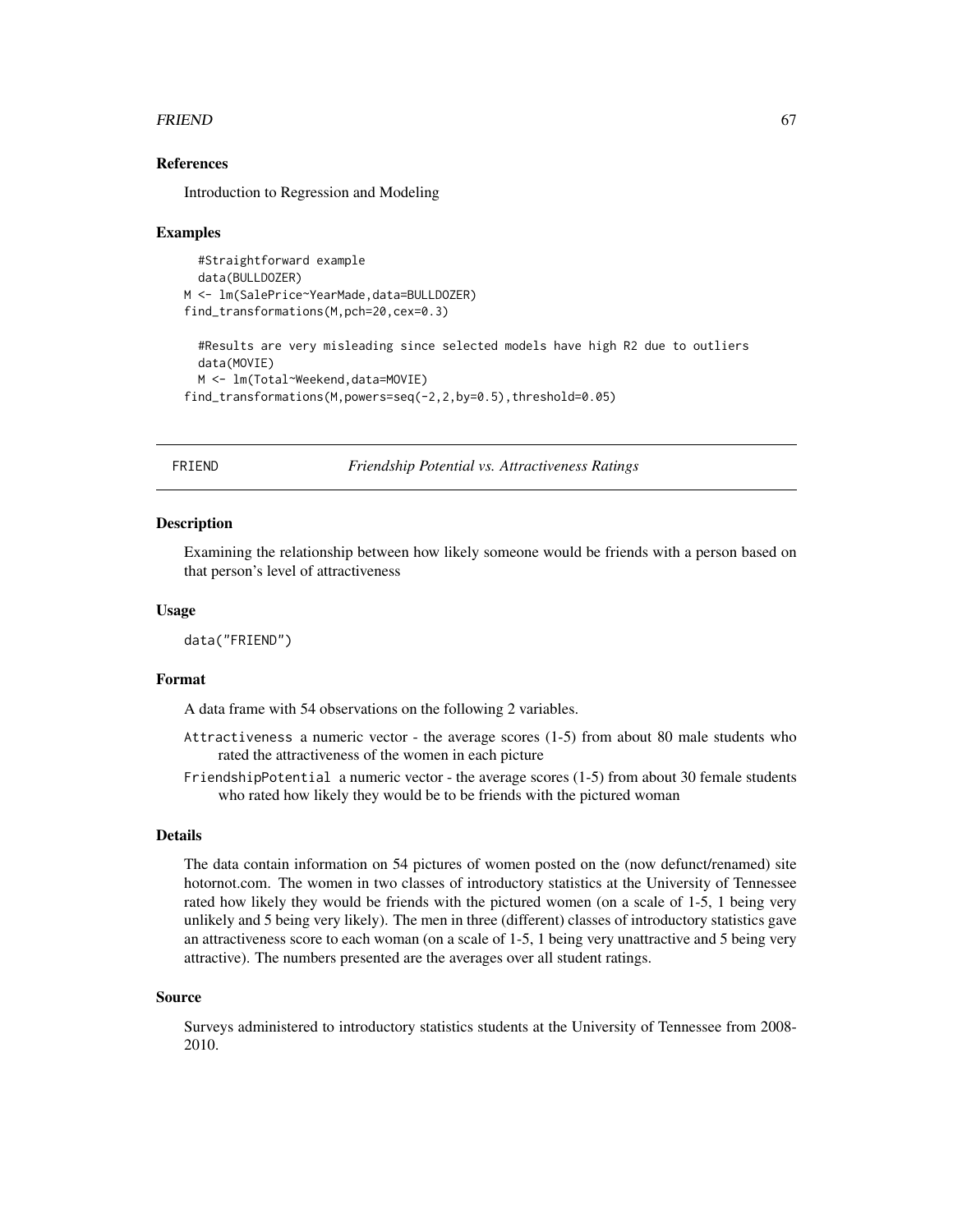Wins vs. Fumbles of an NFL team

## Usage

```
data("FUMBLES")
```
## Format

A data frame with 352 observations on the following 2 variables.

Wins a numeric vector, number of wins (0-16) of an NFL team over the course of a season

FumblesLost a numeric vector, the number of fumbles lost by that team over the course of a season

## Details

This is a subset of the NFL data. Data is from the 2002-2012 seasons.

## Source

Collected by an undergraduate student from available web data in 2013.

generalization\_error *Calculating the generalization error of a model on a set of data*

# Description

This function takes a linear regression from lm, logistic regression from glm, partition model from rpart, or random forest from randomForest and calculates the generalization error on a dataframe.

## Usage

generalization\_error(MODEL,HOLDOUT,Kfold=FALSE,K=5,R=10,seed=NA)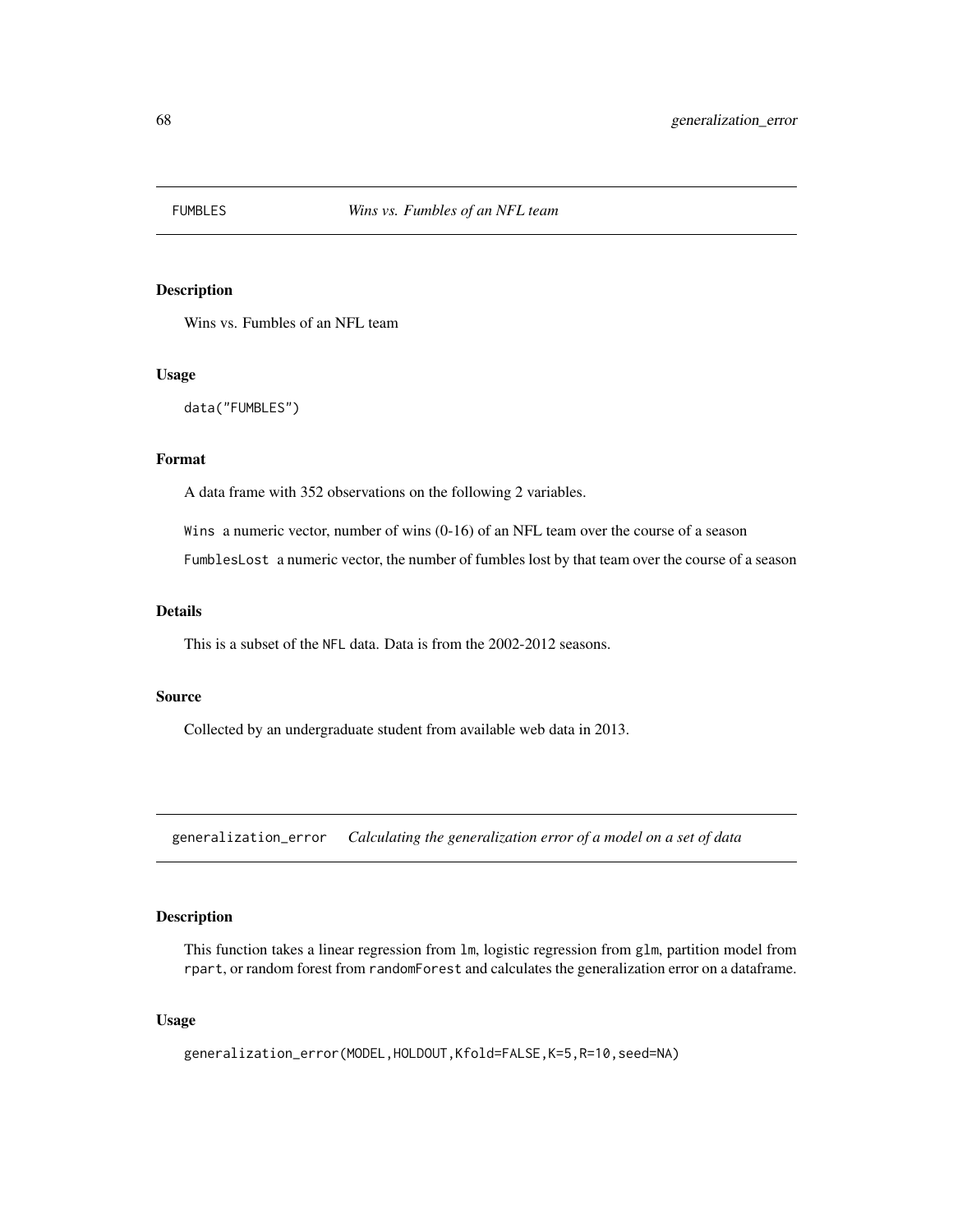## Arguments

| MODEL          | A linear regression model created using $\text{lm}$ , a logistic regression model created<br>using glm, a partition model created using rpart, or a random forest created<br>using randomForest.                          |
|----------------|---------------------------------------------------------------------------------------------------------------------------------------------------------------------------------------------------------------------------|
| <b>HOLDOUT</b> | A dataset for which the generalization error will be calculated. If not given, the<br>error on the data used to build the model (MODEL) is used.                                                                          |
| Kfold          | If TRUE, function will estimate the generalization error of MODEL using repeated<br>K-fold cross validation (regression models only)                                                                                      |
| К              | The number of folds used in repeated K-fold cross-validation for the estimation<br>of the generalization error for the model MODEL. It is useful to compare this<br>number to the actual generalization error on HOLDOUT. |
| R              | The number of repeats used in repeated K-fold cross-validation.                                                                                                                                                           |
| seed           | an optional argument priming the random number seed for estimating the gen-<br>eralization error                                                                                                                          |

# Details

This function calculates the error on MODEL, its estimated generalization error from repeated K-fold cross-validation (for regression models only), and the actual generalization error on HOLDOUT. If the response is quantitative, the RMSE is reported. If the response is categorical, the confusion matrices and misclassification rates are returned.

## Author(s)

Adam Petrie

# References

Introduction to Regression and Modeling

# Examples

```
#Education analytics
data(STUDENT)
set.seed(1010)
train.rows <- sample(1:nrow(STUDENT),0.7*nrow(STUDENT))
TRAIN <- STUDENT[train.rows,]
HOLDOUT <- STUDENT[-train.rows,]
M <- lm(CollegeGPA~.,data=TRAIN)
#Also estimate the generalization error of the model
generalization_error(M,HOLDOUT,Kfold=TRUE,seed=5020)
#Try partition and randomforest, though they do not perform as well as regression here
TREE <- rpart(CollegeGPA~.,data=TRAIN)
FOREST <- randomForest(CollegeGPA~.,data=TRAIN)
generalization_error(TREE,HOLDOUT)
generalization_error(FOREST,HOLDOUT)
```
#Wine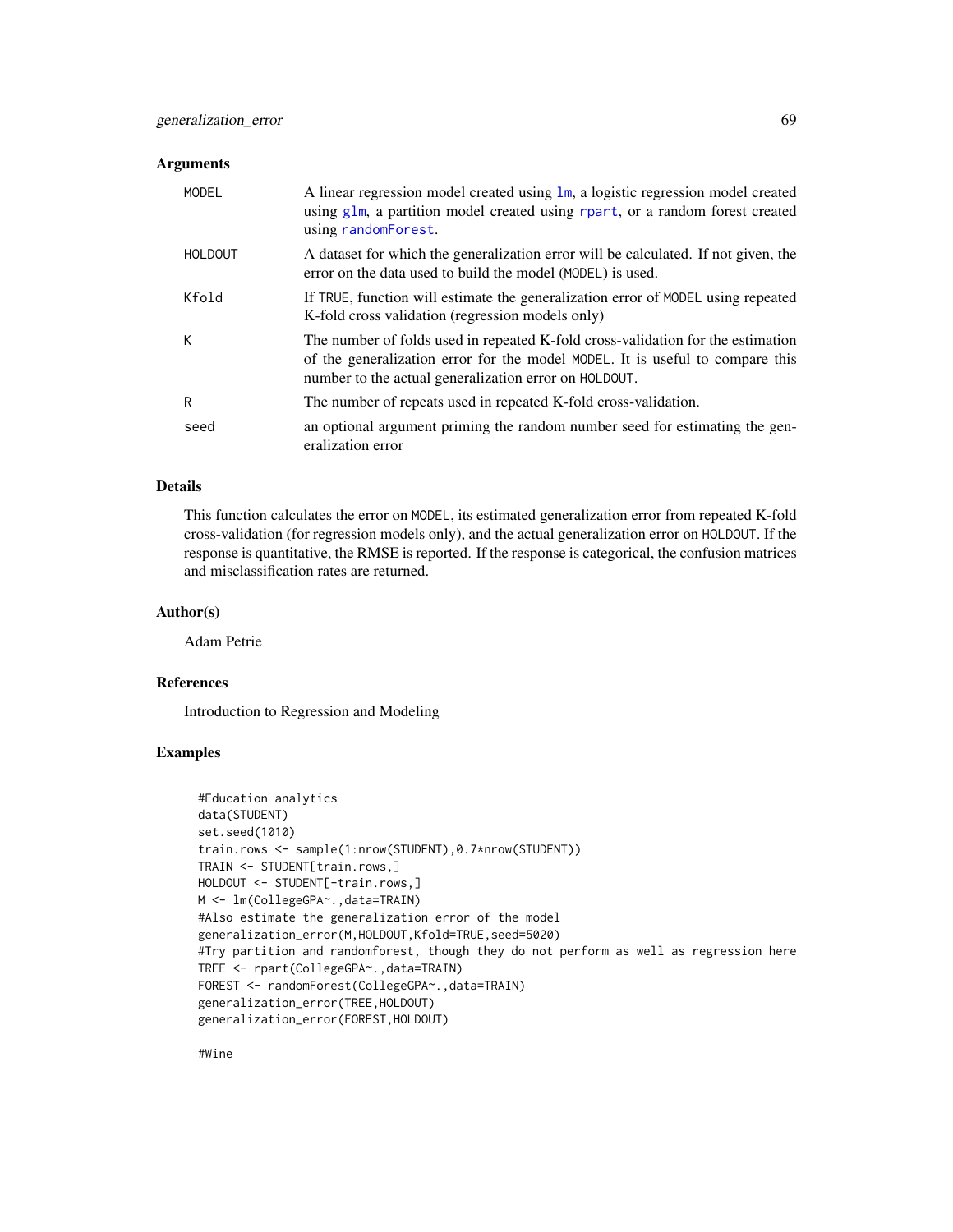```
data(WINE)
set.seed(2020)
train.rows <- sample(1:nrow(WINE),0.7*nrow(WINE))
TRAIN <- WINE[train.rows,]
HOLDOUT <- WINE[-train.rows,]
M <- glm(Quality~.^2,data=TRAIN,family=binomial)
generalization_error(M,HOLDOUT)
#Random forest predicts best on the holdout sample
TREE <- rpart(Quality~.,data=TRAIN)
FOREST <- randomForest(Quality~.,data=TRAIN)
generalization_error(TREE,HOLDOUT)
generalization_error(FOREST,HOLDOUT)
```
getcp *Complexity Parameter table for partition models*

## Description

A simple function to take the output of a partition model created with rpart and return information abouthe complexity parameter and performance of varies models.

#### Usage

getcp(TREE)

#### Arguments

TREE An object of class rpart. This is created by making a partition model using rpart.

## Details

This function prints out a table of the complexity parameter, number of splits, relative error, cross validation error, and standard deviation of cross validation error for a partition model. It adds helpful advice for what the value of CP is for the tree that had the lowest cross validation error and also the value of CP for the simplest tree with a cross validation error at most 1 standard deviation above the lowest.

Further, a plot is made of the estimated generalization error (xerror) versus the number of splits to illustrate when the tree stops improving. Vertical lines are draw at the number of splits corresponding to the lowest estimated generalization error to the tree selected by the one standard deviation rule.

## Author(s)

Adam Petrie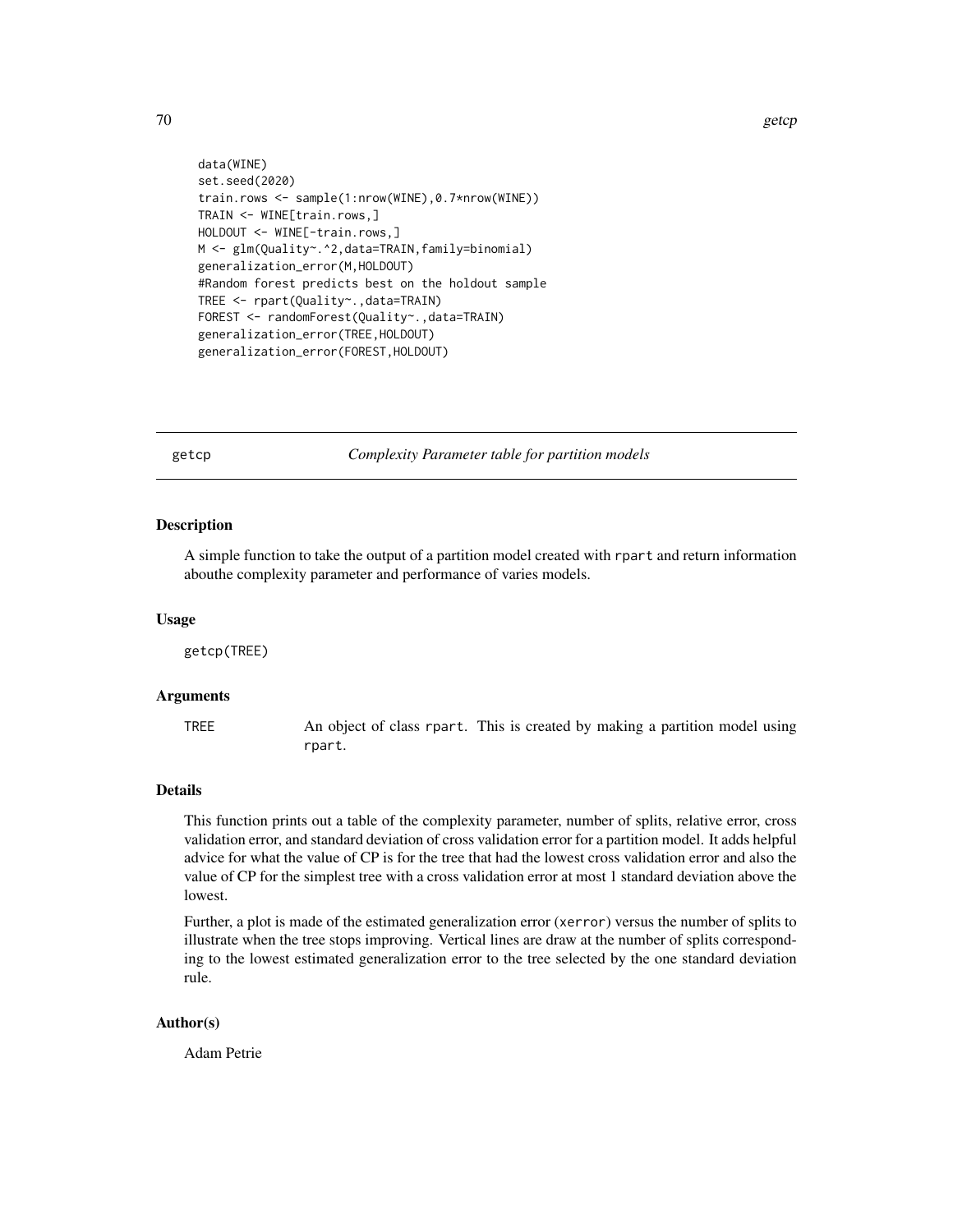# influence\_plot 71

## References

Introduction to Regression and Modeling

#### See Also

[rpart](#page-0-0)

## Examples

```
data(JUNK)
TREE <- rpart(Junk~.,data=JUNK,control=rpart.control(cp=0,xval=10,minbucket=5))
getcp(TREE)
```
influence\_plot *Influence plot for regression diganostics*

# **Description**

This function plots the leverage vs. deleted studentized residuals for a regression model, highlighting points that are influent based on these two factors as well as Cook's distance

#### Usage

influence\_plot(M,large.cook,cooks=FALSE)

#### Arguments

| M          | A linear regression model fitted with $Im()$                                                                                  |
|------------|-------------------------------------------------------------------------------------------------------------------------------|
| large.cook | The threshold for a "large" Cook's distance. If not specified, a default of 4/n is<br>used.                                   |
| cooks      | TRUE or FALSE (default) regarding whether to return the row numbers of obser-<br>vations with unusually large Cooks distances |

## Details

A point is influential if its addition to the data changes the regression substantially. One way of measuring influence is by looking at the point's leverage (distance from the center of the predictor's datacloud with respect to it shape) and deleted studentized residual (relative size of the residual with respect to a regression made without that point). Points with leverages larger than  $2(k+1)/n$ (where k is the number of predictors) and deleted studentized residuals larger than 2 in magnitude are considered influential.

Influence can also be measured by Cook's distance, which essentially combines the above two measures. This function considers the Cook's distances to be large when it exceeds 4/n, but the user can specify another cutoff.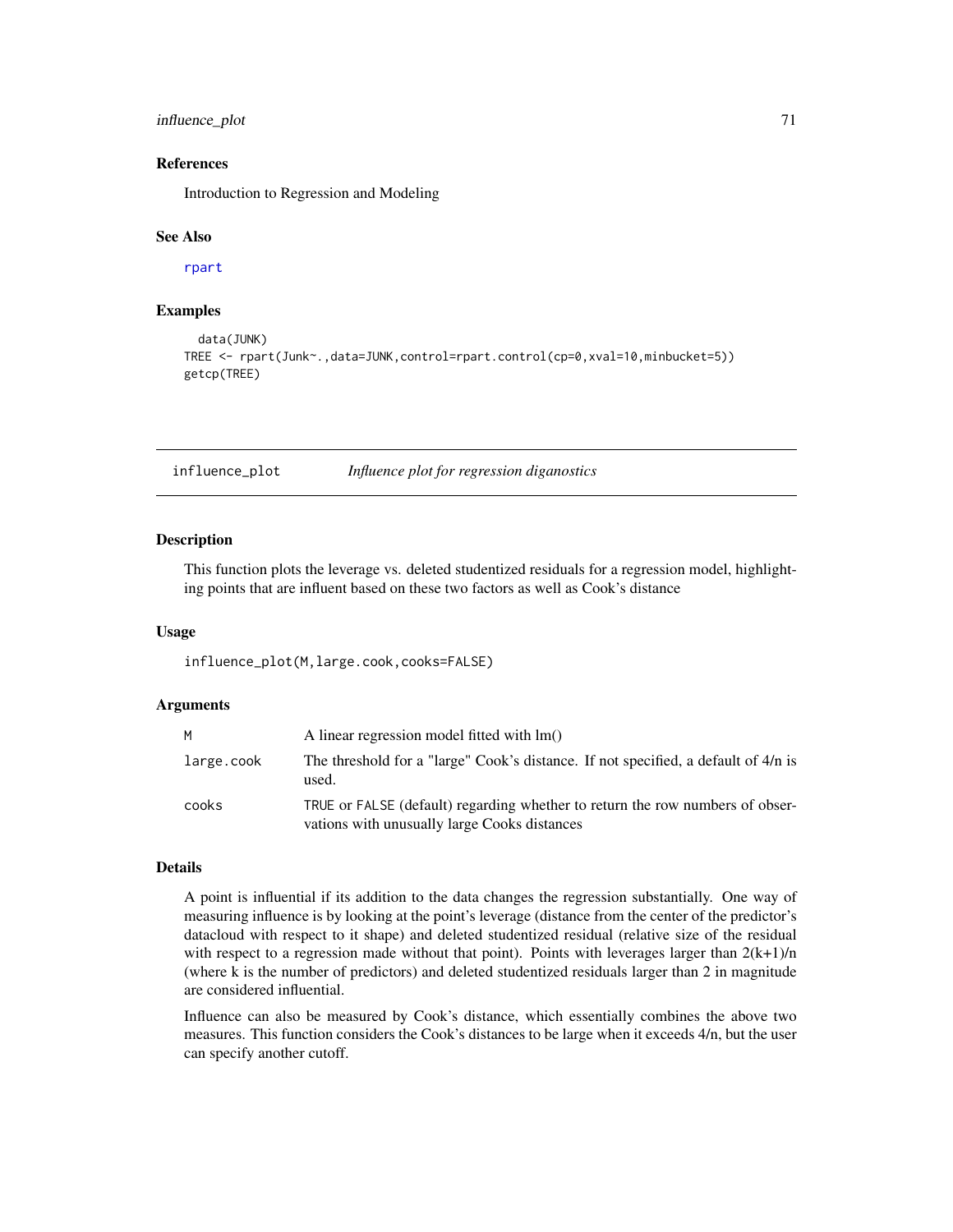The radius of a point is proportional to the square root of the Cook's distance. Influential points according to leverage/residual criteria have an X through them while influential points according to Cook's distance are bolded.

The function returns the row numbers of influential observations.

## Value

A list with the row numbers of influential points according to Cook's distance (\$Cooks) and according to leverage/residual criteria (\$Leverage).

# Author(s)

Adam Petrie

## References

Introduction to Regression and Modeling

# See Also

[cooks.distance](#page-0-0), [hatvalues](#page-0-0), [rstudent](#page-0-0)

## Examples

```
data(TIPS)
 M <- lm(TipPercentage~.-Tip,data=TIPS)
influence_plot(M)
```
JUNK *Junk-mail dataset*

# Description

Building a junk mail classifier based on word and character frequencies

# Usage

data("JUNK")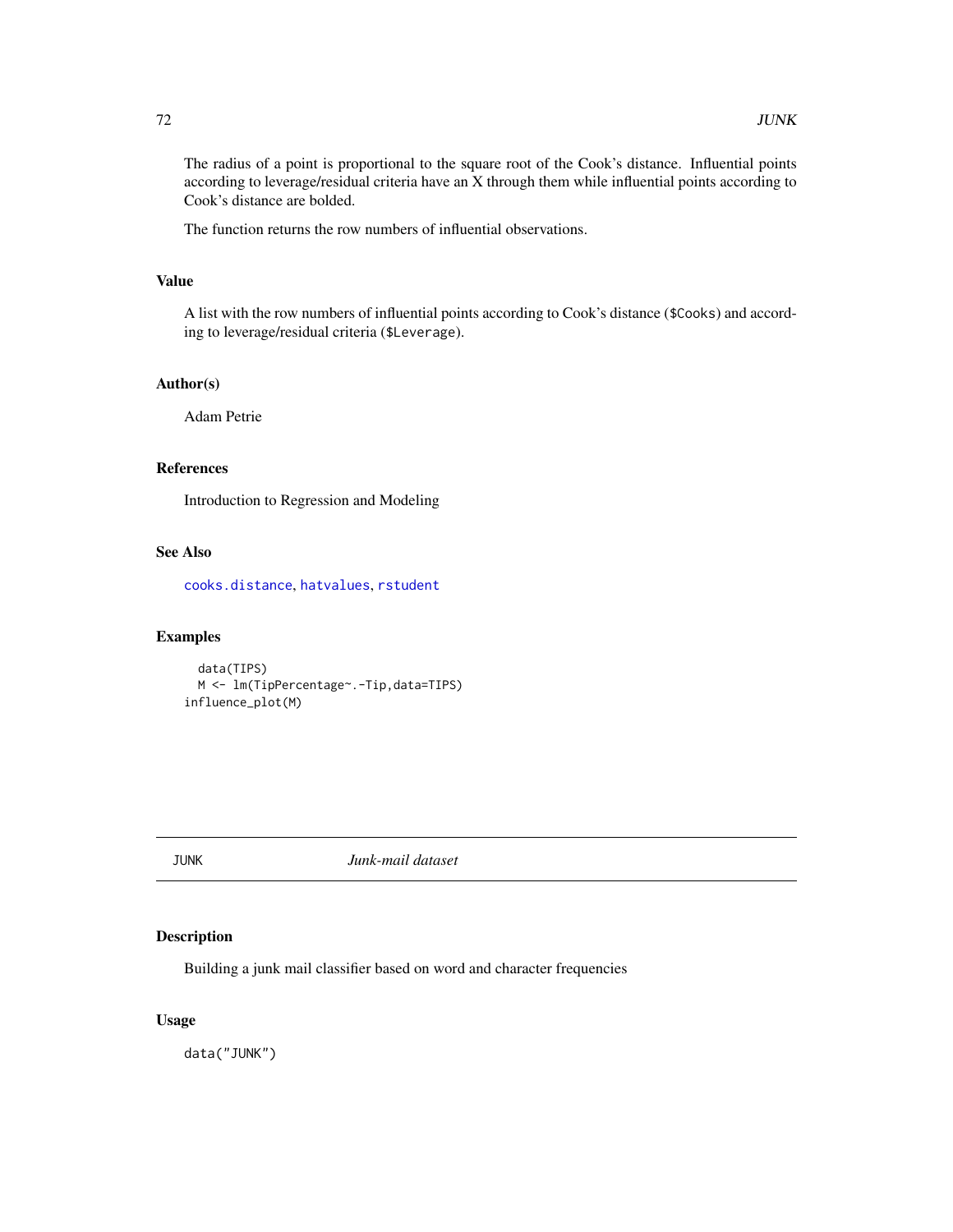#### $JUNK$  73

# Format

A data frame with 4601 observations on the following 58 variables.

Junk a factor with levels Junk Safe

make a numeric vector, the percentage (0-100) of words in the email that are the word make

address a numeric vector

all a numeric vector

X3d a numeric vector, the percentage (0-100) of words in the email that are the word 3d

our a numeric vector

over a numeric vector

remove a numeric vector

internet a numeric vector

order a numeric vector

mail a numeric vector

receive a numeric vector

will a numeric vector

people a numeric vector

report a numeric vector

addresses a numeric vector

free a numeric vector

business a numeric vector

email a numeric vector

you a numeric vector

credit a numeric vector

your a numeric vector

font a numeric vector

X000 a numeric vector, the percentage (0-100) of words in the email that are the word 000

money a numeric vector

hp a numeric vector

hpl a numeric vector

george a numeric vector

X650 a numeric vector

lab a numeric vector

labs a numeric vector

telnet a numeric vector

X857 a numeric vector

data a numeric vector

X415 a numeric vector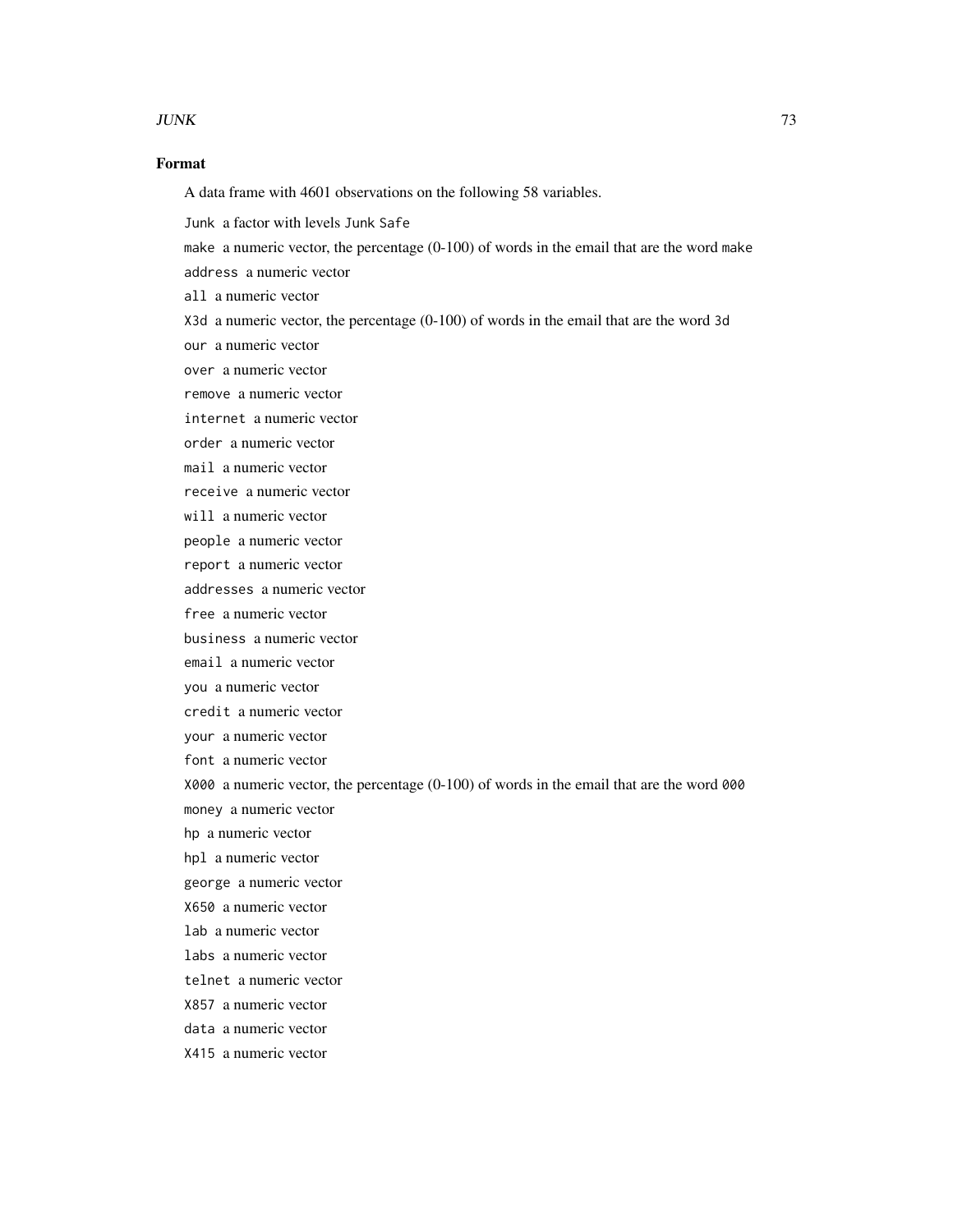- technology a numeric vector
- X1999 a numeric vector
- parts a numeric vector
- pm a numeric vector
- direct a numeric vector
- cs a numeric vector
- meeting a numeric vector
- original a numeric vector
- project a numeric vector
- re a numeric vector
- edu a numeric vector
- table a numeric vector
- conference a numeric vector

semicolon a numeric vector, the percentage (0-100) of characters in the email that are semicolons

- parenthesis a numeric vector
- bracket a numeric vector
- exclamation a numeric vector
- dollarsign a numeric vector
- hashtag a numeric vector
- capital\_run\_length\_average a numeric vector, average length of uninterrupted sequence of capital letters
- capital\_run\_length\_longest a numeric vector, length of longest uninterrupted sequence of capital letters
- capital\_run\_length\_total a numeric vector, total number of capital letters in the email

# Details

The collection of junk emails came from the postmaster and individuals who classified the email as junk. The collection of safe emails were from work and personal emails. Note that most of the variables are percents and can vary from 0-100, though most values are much less than 1 (1%).

## Source

Adapted from the Spambase Data Set at the UCI data repository [https://archive.ics.uci.edu/](https://archive.ics.uci.edu/ml/datasets/Spambase) [ml/datasets/Spambase](https://archive.ics.uci.edu/ml/datasets/Spambase). Creators: Mark Hopkins, Erik Reeber, George Forman, Jaap Suermondt; Hewlett-Packard Labs, 1501 Page Mill Rd., Palo Alto, CA 94304. Donor: George Forman (gforman at nospam hpl.hp.com)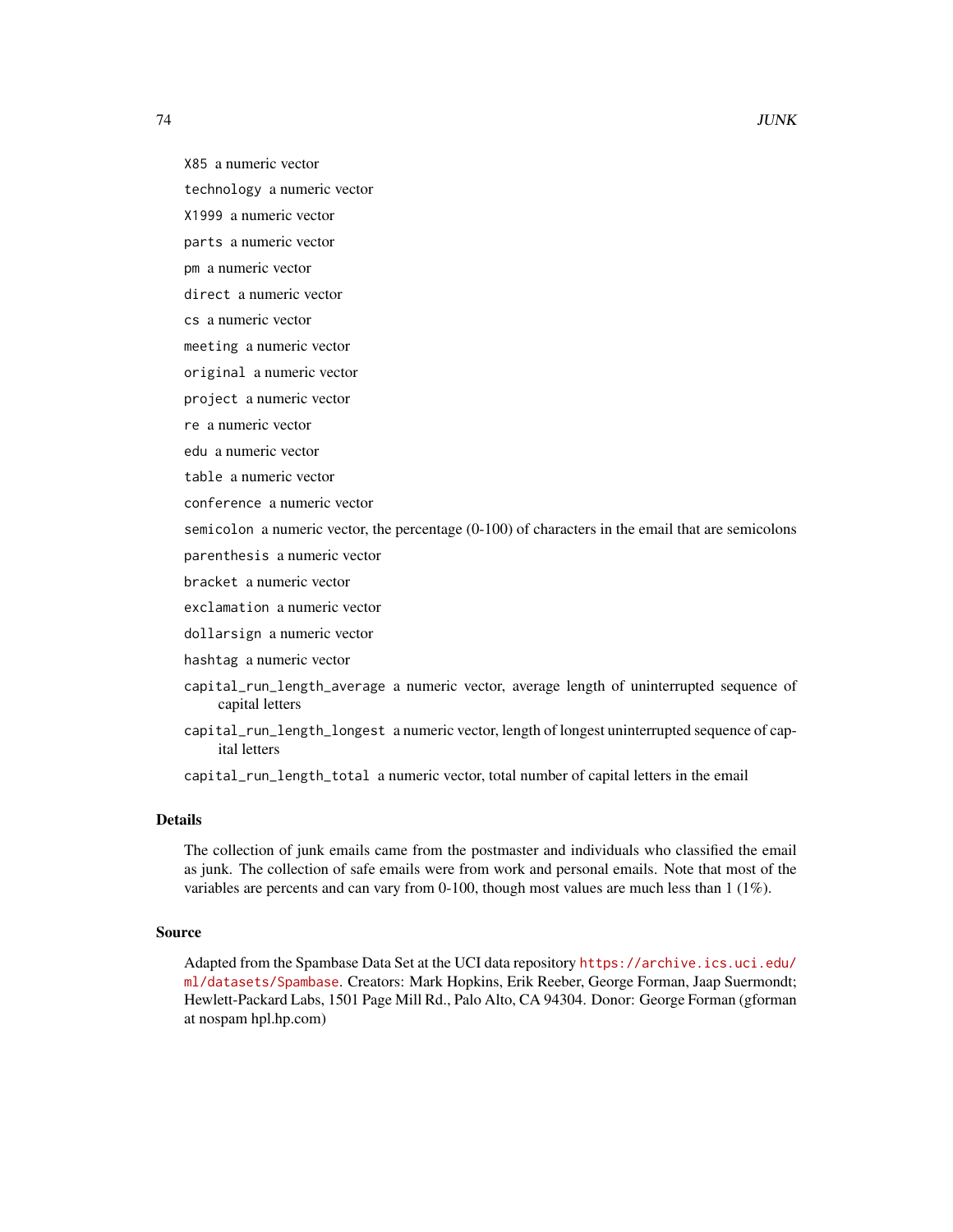## Description

Interest in frequent flier program (artificial)

#### Usage

```
data("LARGEFLYER")
```
# Format

A data frame with 100000 observations on the following 2 variables.

Gender a factor with levels Female Male

Interest a factor with levels No Yes

# Details

This artificial datasets tabulates the interest in a new frequent flyer program based on gender. It illustrates that a statistically significant association may have absolutely no practical significance.

LAUNCH *New product launch data*

#### Description

The profit of newly released products over the first few months of their release

#### Usage

data("LAUNCH")

#### Format

A data frame with 652 observations on the following 420 variables.

- Profit an anonymized numeric vector, the profit from the product over the first few months of release
- x1 an anonymized numeric vector
- x2 an anonymized numeric vector
- x3 an anonymized numeric vector
- x4 an anonymized numeric vector
- x5 an anonymized numeric vector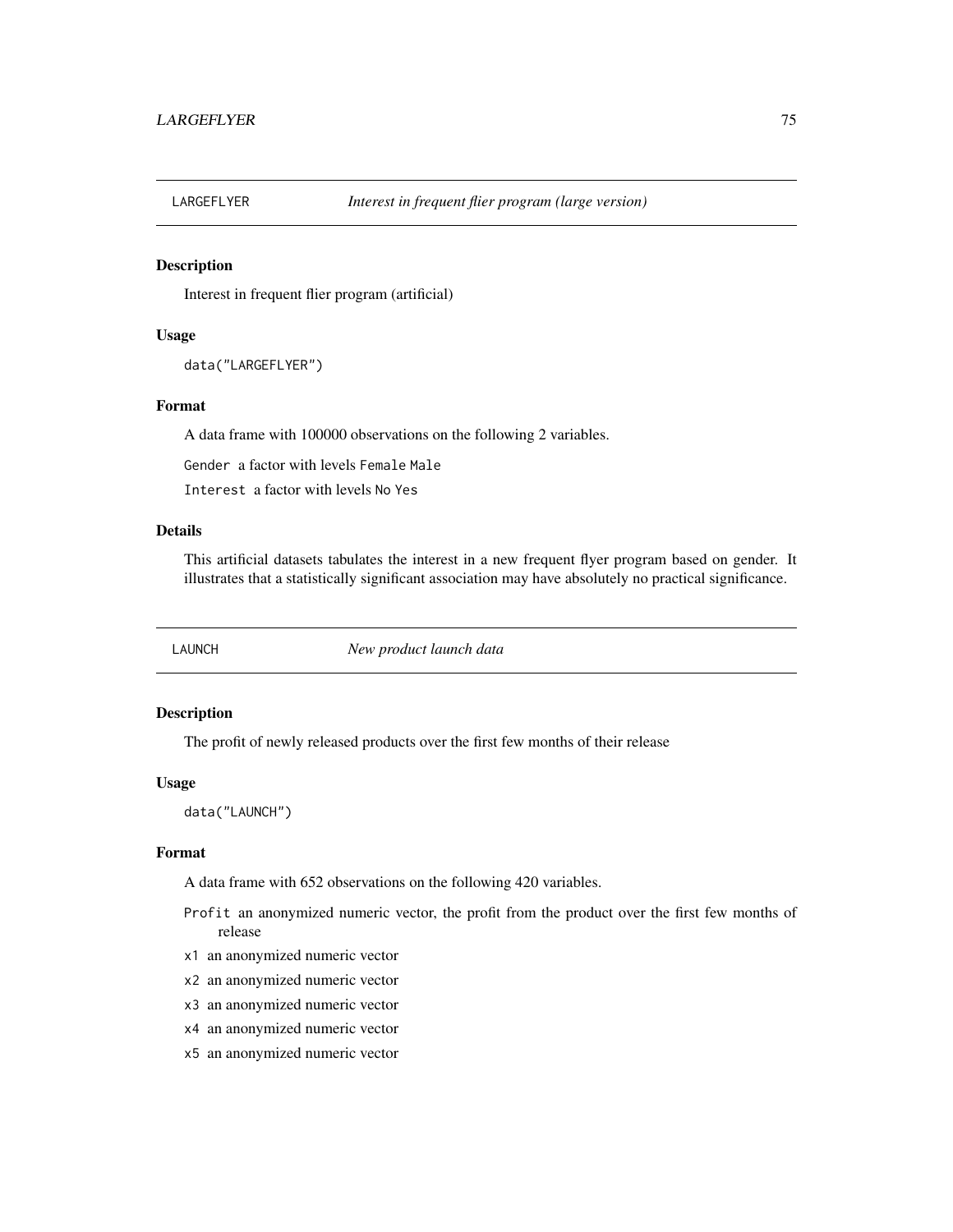x6 an anonymized numeric vector x7 an anonymized numeric vector x8 an anonymized numeric vector x9 an anonymized numeric vector x10 an anonymized numeric vector x11 an anonymized numeric vector x12 an anonymized numeric vector x13 an anonymized numeric vector x14 an anonymized numeric vector x15 an anonymized numeric vector x16 an anonymized numeric vector x17 an anonymized numeric vector x18 an anonymized numeric vector x19 an anonymized numeric vector x20 an anonymized numeric vector x21 an anonymized numeric vector x22 an anonymized numeric vector x23 an anonymized numeric vector x24 an anonymized numeric vector x25 an anonymized numeric vector x26 an anonymized numeric vector x27 an anonymized numeric vector x28 an anonymized numeric vector x29 an anonymized numeric vector x30 an anonymized numeric vector x31 an anonymized numeric vector x32 an anonymized numeric vector x33 an anonymized numeric vector x34 an anonymized numeric vector x35 an anonymized numeric vector x36 an anonymized numeric vector x37 an anonymized numeric vector x38 an anonymized numeric vector x39 an anonymized numeric vector x40 an anonymized numeric vector x41 an anonymized numeric vector x42 an anonymized numeric vector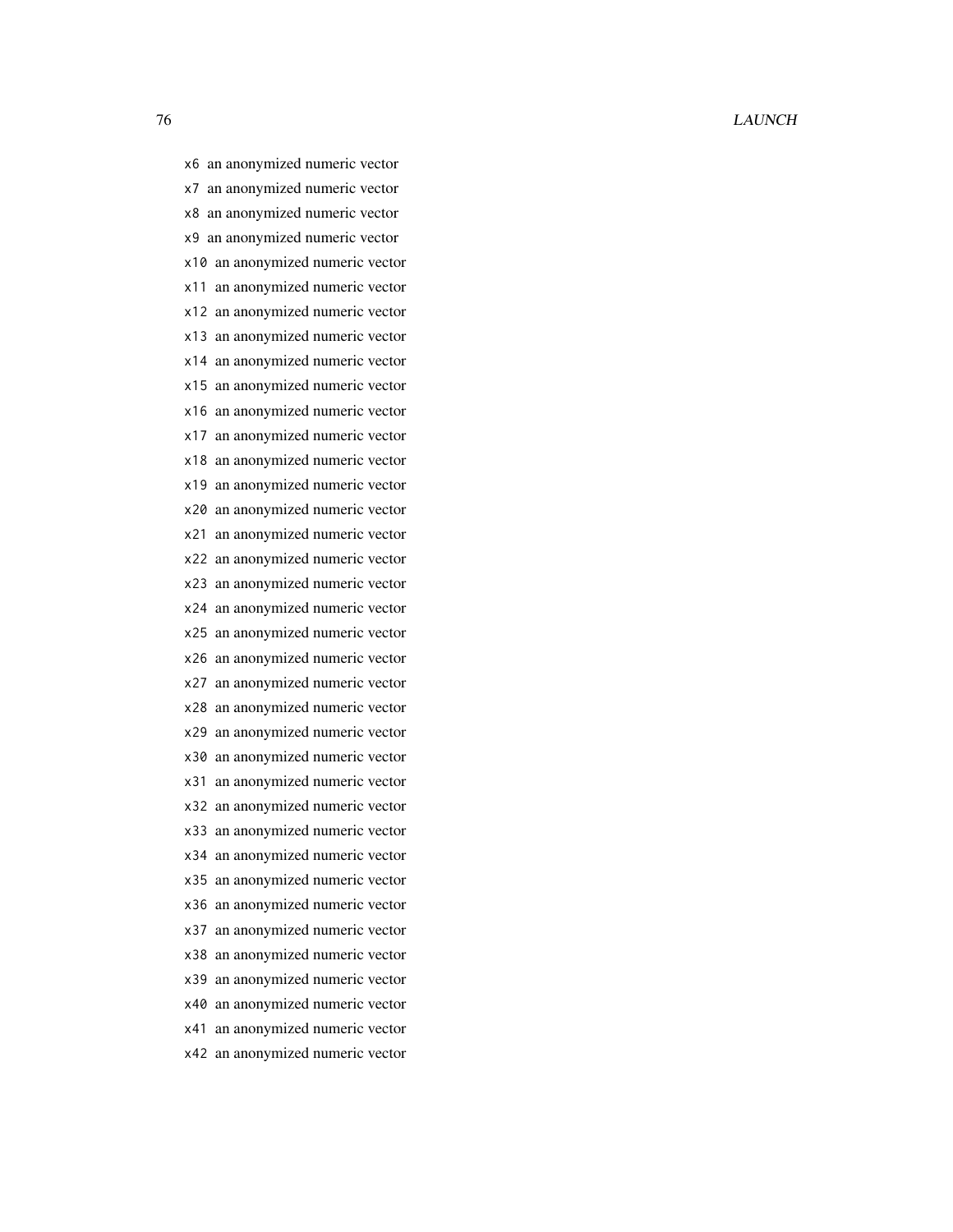x43 an anonymized numeric vector x44 an anonymized numeric vector x45 an anonymized numeric vector x46 an anonymized numeric vector x47 an anonymized numeric vector x48 an anonymized numeric vector x49 an anonymized numeric vector x50 an anonymized numeric vector x51 an anonymized numeric vector x52 an anonymized numeric vector x53 an anonymized numeric vector x54 an anonymized numeric vector x55 an anonymized numeric vector x56 an anonymized numeric vector x57 an anonymized numeric vector x58 an anonymized numeric vector x59 an anonymized numeric vector x60 an anonymized numeric vector x61 an anonymized numeric vector x62 an anonymized numeric vector x63 an anonymized numeric vector x64 an anonymized numeric vector x65 an anonymized numeric vector x66 an anonymized numeric vector x67 an anonymized numeric vector x68 an anonymized numeric vector x69 an anonymized numeric vector x70 an anonymized numeric vector x71 an anonymized numeric vector x72 an anonymized numeric vector x73 an anonymized numeric vector x74 an anonymized numeric vector x75 an anonymized numeric vector x76 an anonymized numeric vector x77 an anonymized numeric vector x78 an anonymized numeric vector

x79 an anonymized numeric vector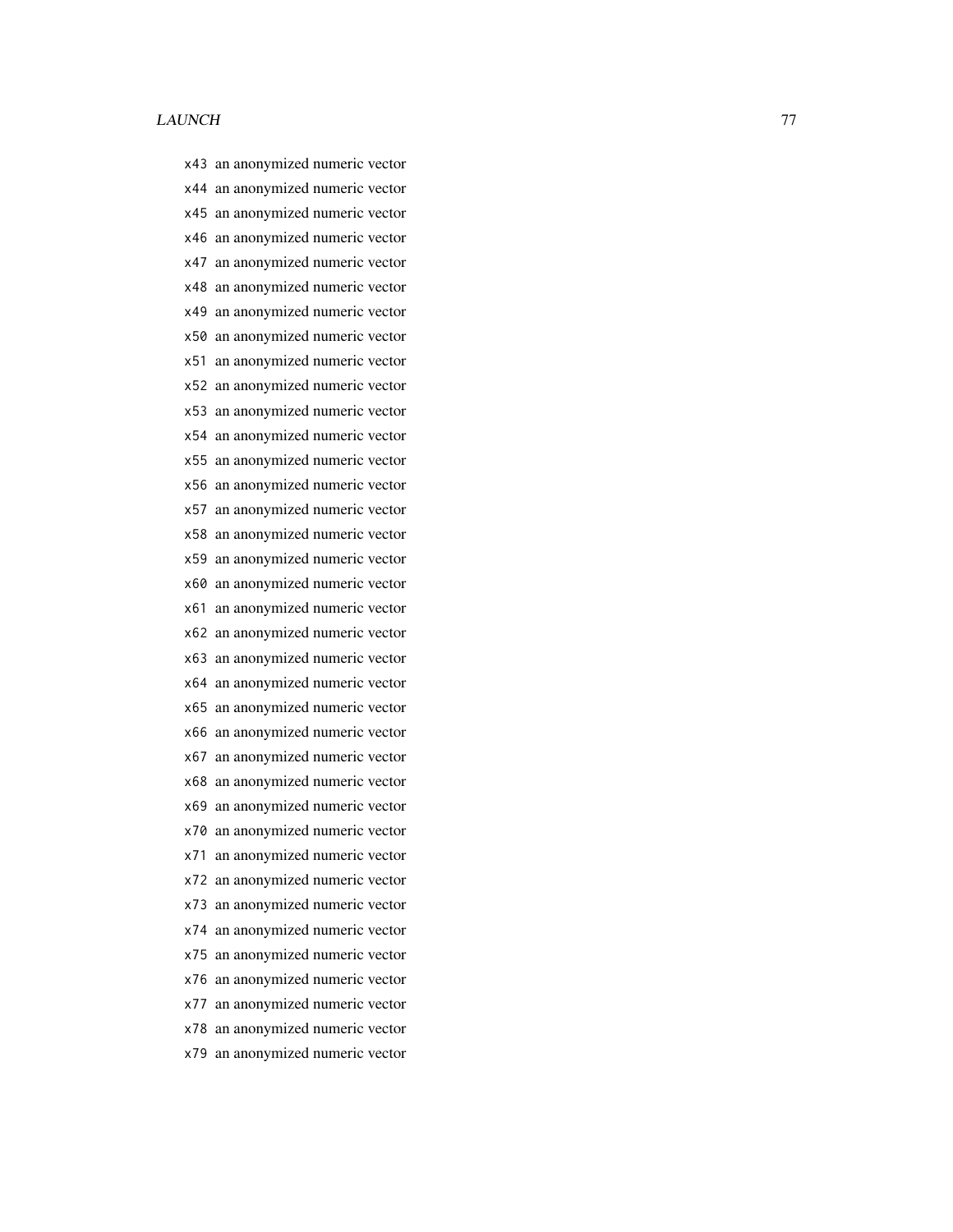x80 an anonymized numeric vector x81 an anonymized numeric vector x82 an anonymized numeric vector x83 an anonymized numeric vector x84 an anonymized numeric vector x85 an anonymized numeric vector x86 an anonymized numeric vector x87 an anonymized numeric vector x88 an anonymized numeric vector x89 an anonymized numeric vector x90 an anonymized numeric vector x91 an anonymized numeric vector x92 an anonymized numeric vector x93 an anonymized numeric vector x94 an anonymized numeric vector x95 an anonymized numeric vector x96 an anonymized numeric vector x97 an anonymized numeric vector x98 an anonymized numeric vector x99 an anonymized numeric vector x100 an anonymized numeric vector x101 an anonymized numeric vector x102 an anonymized numeric vector x103 an anonymized numeric vector x104 an anonymized numeric vector x105 an anonymized numeric vector x106 an anonymized numeric vector x107 an anonymized numeric vector x108 an anonymized numeric vector x109 an anonymized numeric vector x110 an anonymized numeric vector x111 an anonymized numeric vector x112 an anonymized numeric vector x113 an anonymized numeric vector x114 an anonymized numeric vector x115 an anonymized numeric vector x116 an anonymized numeric vector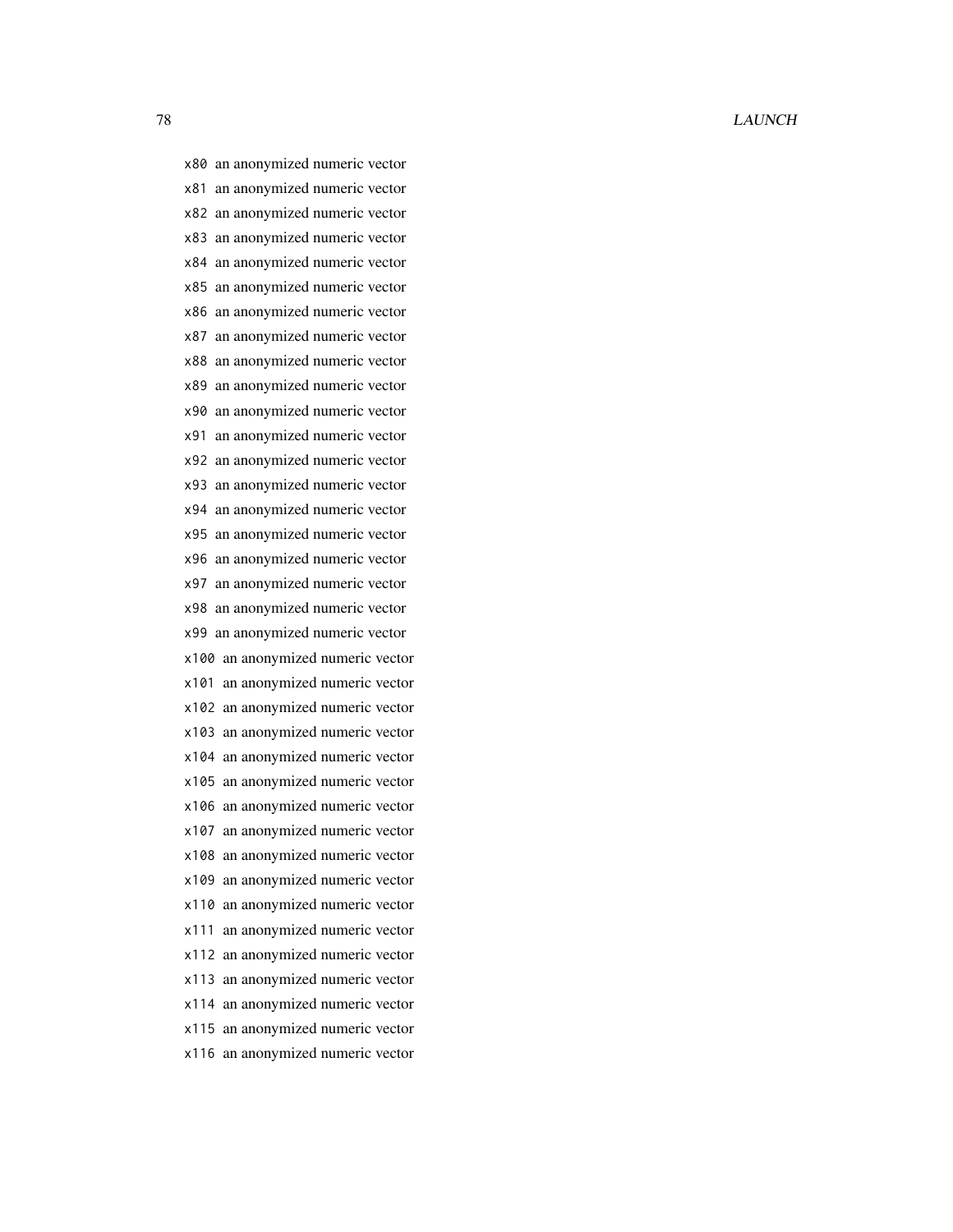x117 an anonymized numeric vector x118 an anonymized numeric vector x119 an anonymized numeric vector x120 an anonymized numeric vector x121 an anonymized numeric vector x122 an anonymized numeric vector x123 an anonymized numeric vector x124 an anonymized numeric vector x125 an anonymized numeric vector x126 an anonymized numeric vector x127 an anonymized numeric vector x128 an anonymized numeric vector x129 an anonymized numeric vector x130 an anonymized numeric vector x131 an anonymized numeric vector x132 an anonymized numeric vector x133 an anonymized numeric vector x134 an anonymized numeric vector x135 an anonymized numeric vector x136 an anonymized numeric vector x137 an anonymized numeric vector x138 an anonymized numeric vector x139 an anonymized numeric vector x140 an anonymized numeric vector x141 an anonymized numeric vector x142 an anonymized numeric vector x143 an anonymized numeric vector x144 an anonymized numeric vector x145 an anonymized numeric vector x146 an anonymized numeric vector x147 an anonymized numeric vector x148 an anonymized numeric vector x149 an anonymized numeric vector x150 an anonymized numeric vector x151 an anonymized numeric vector x152 an anonymized numeric vector x153 an anonymized numeric vector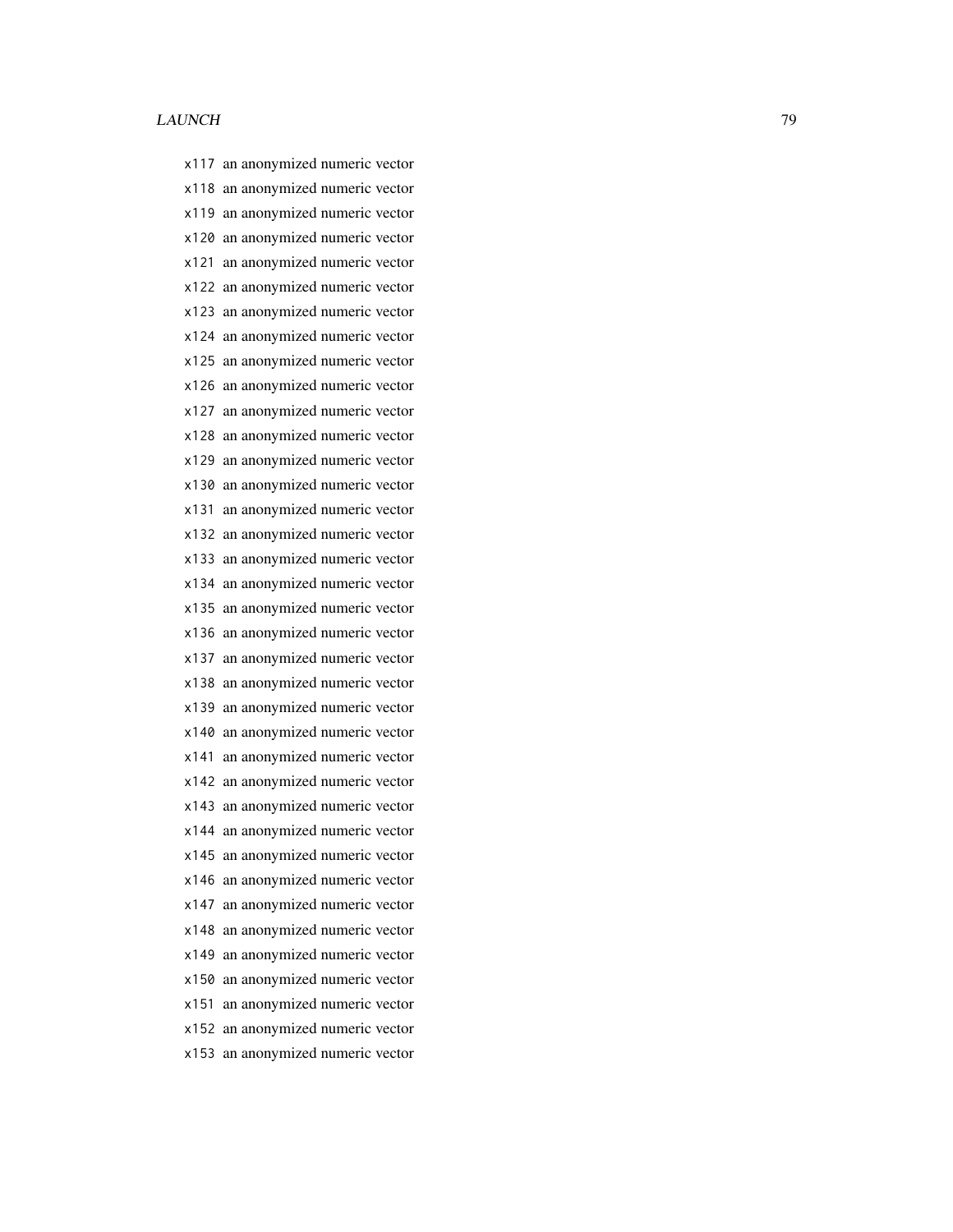x154 an anonymized numeric vector x155 an anonymized numeric vector x156 an anonymized numeric vector x157 an anonymized numeric vector x158 an anonymized numeric vector x159 an anonymized numeric vector x160 an anonymized numeric vector x161 an anonymized numeric vector x162 an anonymized numeric vector x163 an anonymized numeric vector x164 an anonymized numeric vector x165 an anonymized numeric vector x166 an anonymized numeric vector x167 an anonymized numeric vector x168 an anonymized numeric vector x169 an anonymized numeric vector x170 an anonymized numeric vector x171 an anonymized numeric vector x172 an anonymized numeric vector x173 an anonymized numeric vector x174 an anonymized numeric vector x175 an anonymized numeric vector x176 an anonymized numeric vector x177 an anonymized numeric vector x178 an anonymized numeric vector x179 an anonymized numeric vector x180 an anonymized numeric vector x181 an anonymized numeric vector x182 an anonymized numeric vector x183 an anonymized numeric vector x184 an anonymized numeric vector x185 an anonymized numeric vector x186 an anonymized numeric vector x187 an anonymized numeric vector x188 an anonymized numeric vector x189 an anonymized numeric vector x190 an anonymized numeric vector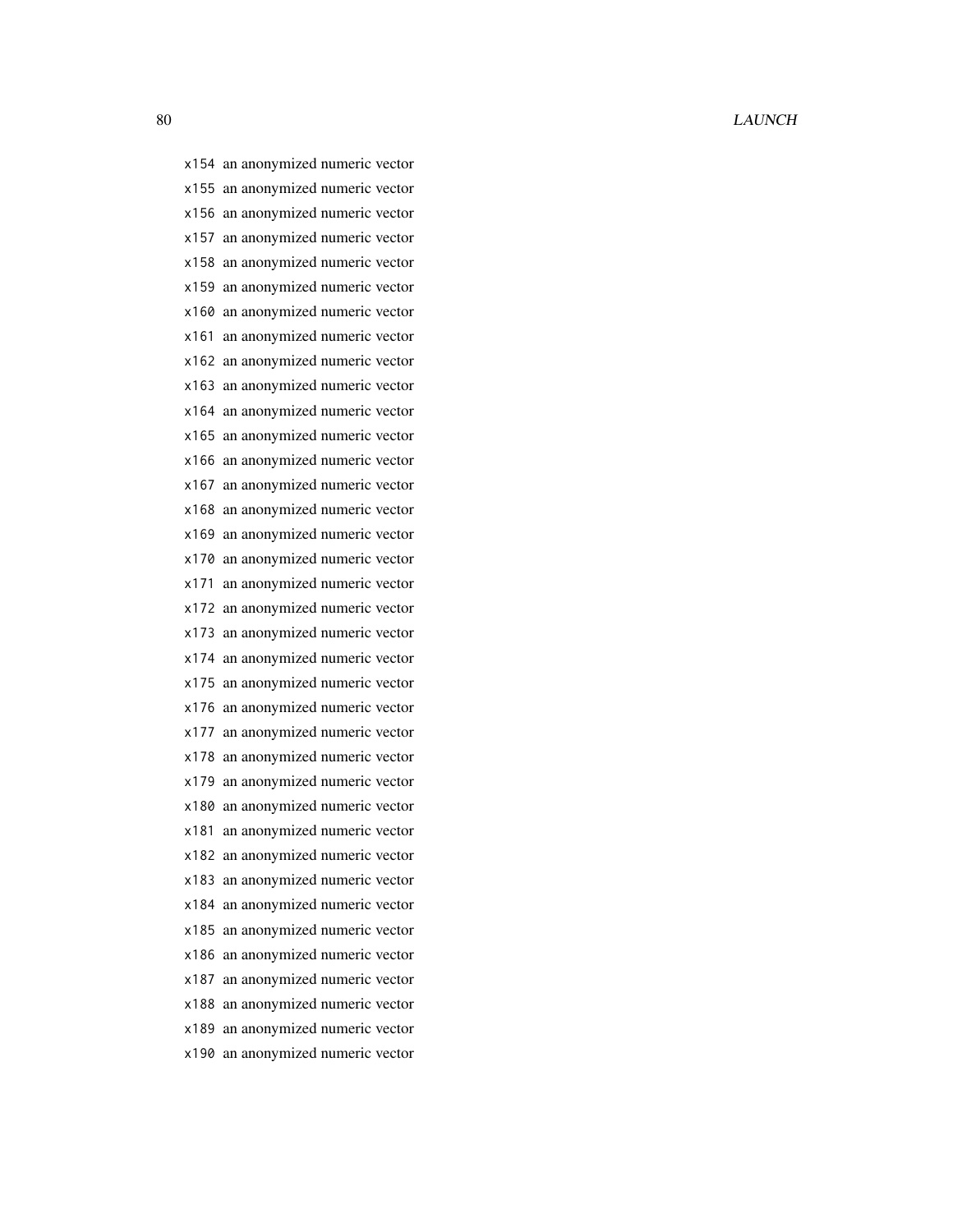x191 an anonymized numeric vector x192 an anonymized numeric vector x193 an anonymized numeric vector x194 an anonymized numeric vector x195 an anonymized numeric vector x196 an anonymized numeric vector x197 an anonymized numeric vector x198 an anonymized numeric vector x199 an anonymized numeric vector x200 an anonymized numeric vector x201 an anonymized numeric vector x202 an anonymized numeric vector x203 an anonymized numeric vector x204 an anonymized numeric vector x205 an anonymized numeric vector x206 an anonymized numeric vector x207 an anonymized numeric vector x208 an anonymized numeric vector x209 an anonymized numeric vector x210 an anonymized numeric vector x211 an anonymized numeric vector x212 an anonymized numeric vector x213 an anonymized numeric vector x214 an anonymized numeric vector x215 an anonymized numeric vector x216 an anonymized numeric vector x217 an anonymized numeric vector x218 an anonymized numeric vector x219 an anonymized numeric vector x220 an anonymized numeric vector x221 an anonymized numeric vector x222 an anonymized numeric vector x223 an anonymized numeric vector x224 an anonymized numeric vector x225 an anonymized numeric vector x226 an anonymized numeric vector x227 an anonymized numeric vector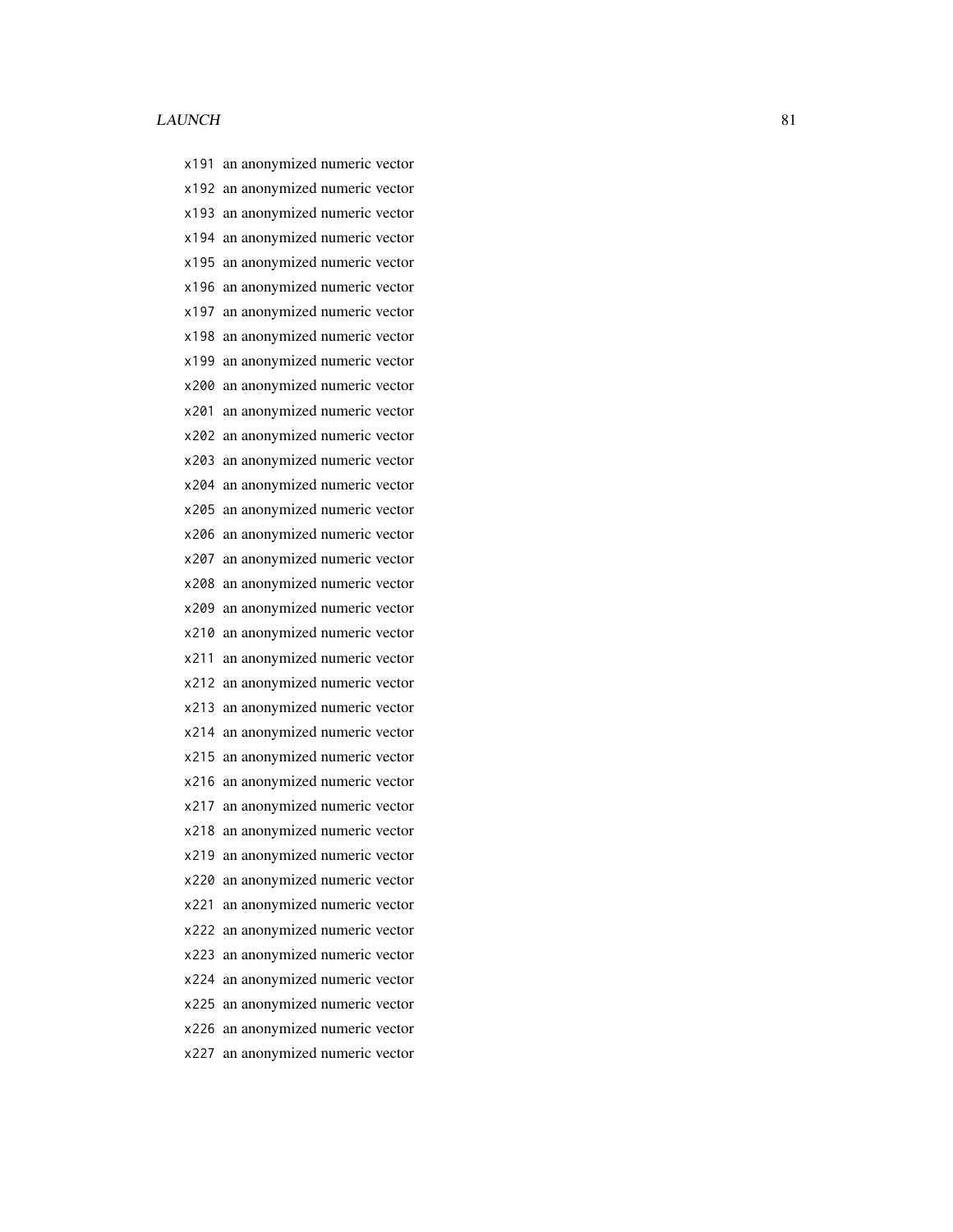x228 an anonymized numeric vector x229 an anonymized numeric vector x230 an anonymized numeric vector x231 an anonymized numeric vector x232 an anonymized numeric vector x233 an anonymized numeric vector x234 an anonymized numeric vector x235 an anonymized numeric vector x236 an anonymized numeric vector x237 an anonymized numeric vector x238 an anonymized numeric vector x239 an anonymized numeric vector x240 an anonymized numeric vector x241 an anonymized numeric vector x242 an anonymized numeric vector x243 an anonymized numeric vector x244 an anonymized numeric vector x245 an anonymized numeric vector x246 an anonymized numeric vector x247 an anonymized numeric vector x248 an anonymized numeric vector x249 an anonymized numeric vector x250 an anonymized numeric vector x251 an anonymized numeric vector x252 an anonymized numeric vector x253 an anonymized numeric vector x254 an anonymized numeric vector x255 an anonymized numeric vector x256 an anonymized numeric vector x257 an anonymized numeric vector x258 an anonymized numeric vector x259 an anonymized numeric vector x260 an anonymized numeric vector x261 an anonymized numeric vector x262 an anonymized numeric vector x263 an anonymized numeric vector x264 an anonymized numeric vector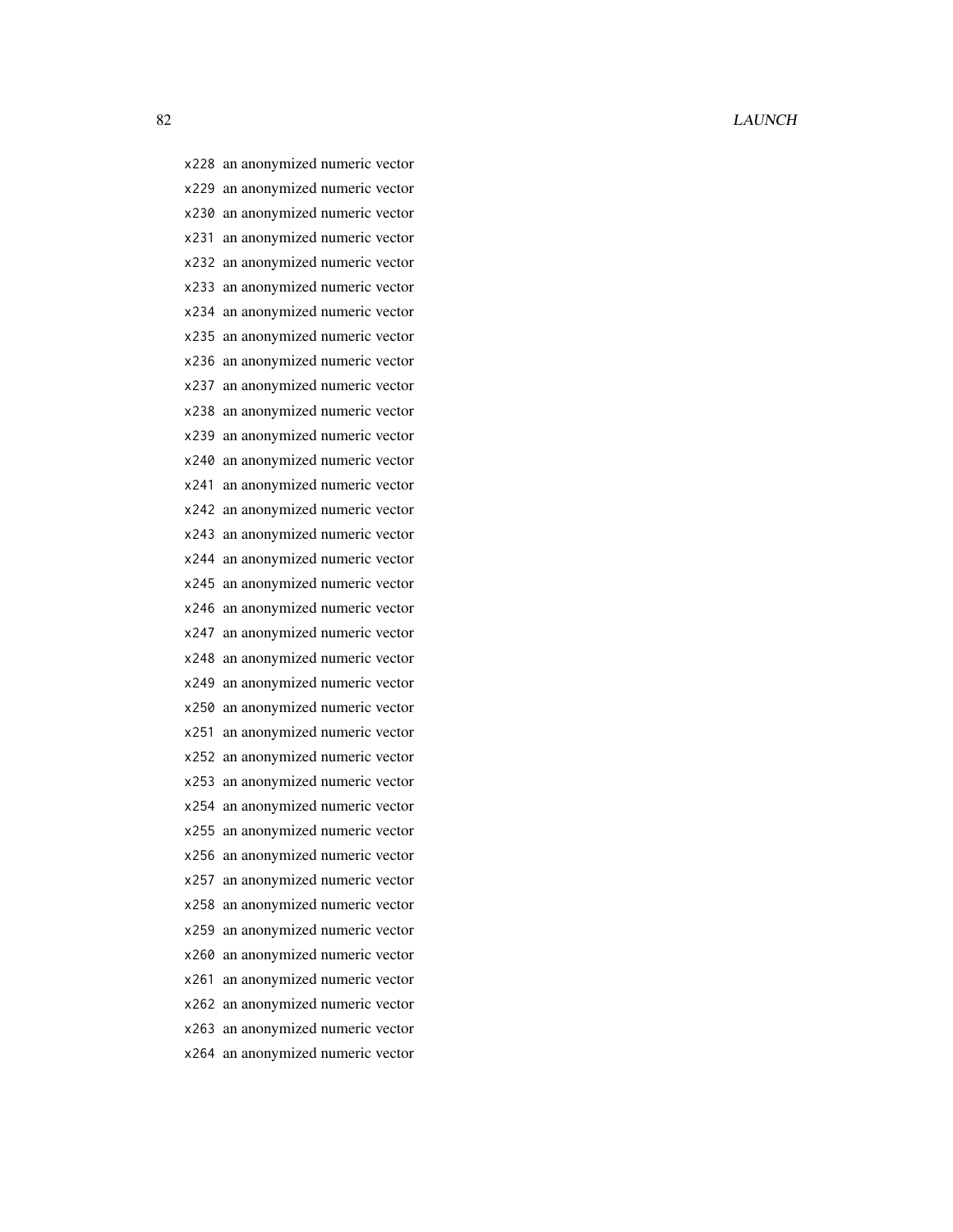x265 an anonymized numeric vector x266 an anonymized numeric vector x267 an anonymized numeric vector x268 an anonymized numeric vector x269 an anonymized numeric vector x270 an anonymized numeric vector x271 an anonymized numeric vector x272 an anonymized numeric vector x273 an anonymized numeric vector x274 an anonymized numeric vector x275 an anonymized numeric vector x276 an anonymized numeric vector x277 an anonymized numeric vector x278 an anonymized numeric vector x279 an anonymized numeric vector x280 an anonymized numeric vector x281 an anonymized numeric vector x282 an anonymized numeric vector x283 an anonymized numeric vector x284 an anonymized numeric vector x285 an anonymized numeric vector x286 an anonymized numeric vector x287 an anonymized numeric vector x288 an anonymized numeric vector x289 an anonymized numeric vector x290 an anonymized numeric vector x291 an anonymized numeric vector x292 an anonymized numeric vector x293 an anonymized numeric vector x294 an anonymized numeric vector x295 an anonymized numeric vector x296 an anonymized numeric vector x297 an anonymized numeric vector x298 an anonymized numeric vector x299 an anonymized numeric vector x300 an anonymized numeric vector x301 an anonymized numeric vector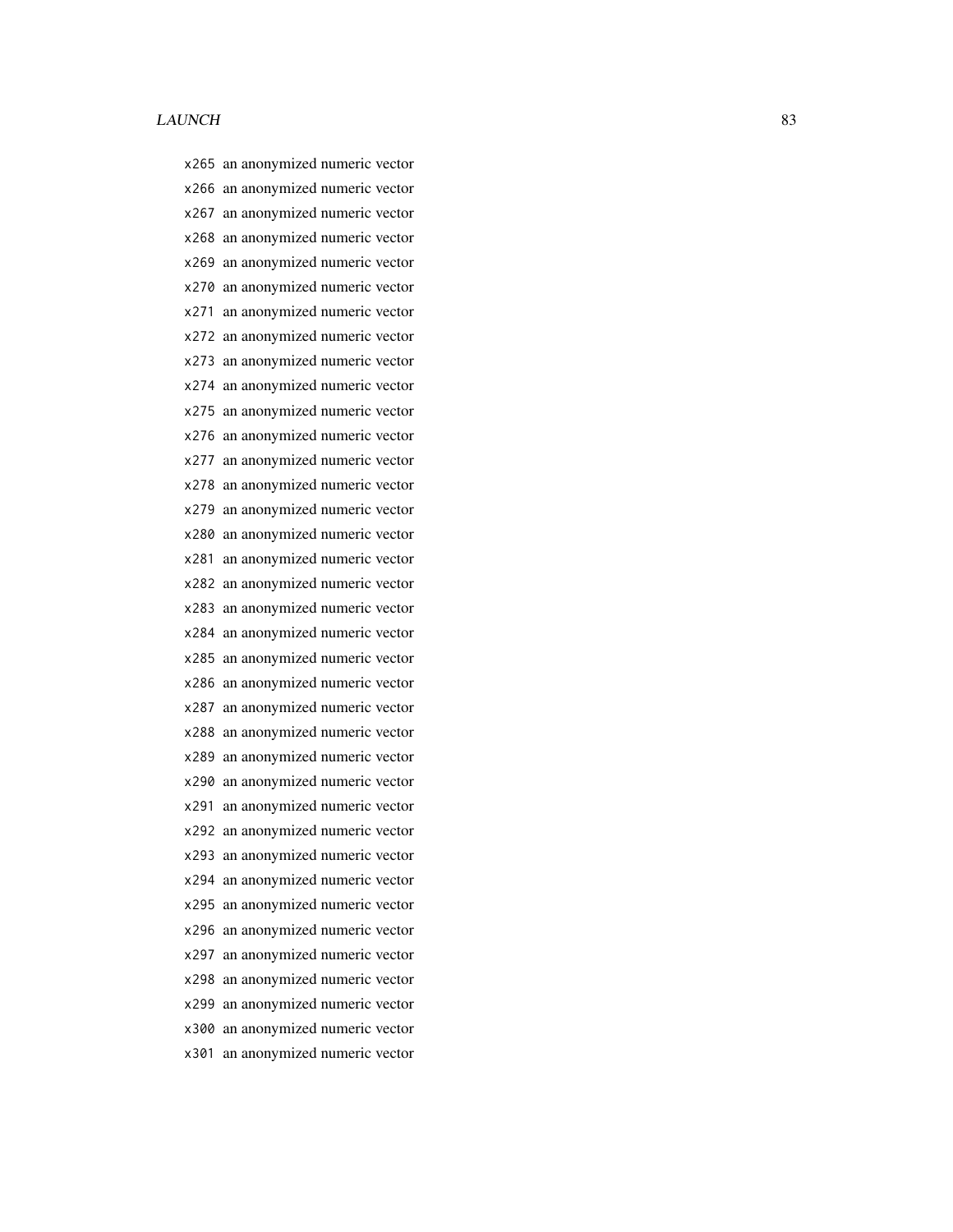x302 an anonymized numeric vector x303 an anonymized numeric vector x304 an anonymized numeric vector x305 an anonymized numeric vector x306 an anonymized numeric vector x307 an anonymized numeric vector x308 an anonymized numeric vector x309 an anonymized numeric vector x310 an anonymized numeric vector x311 an anonymized numeric vector x312 an anonymized numeric vector x313 an anonymized numeric vector x314 an anonymized numeric vector x315 an anonymized numeric vector x316 an anonymized numeric vector x317 an anonymized numeric vector x318 an anonymized numeric vector x319 an anonymized numeric vector x320 an anonymized numeric vector x321 an anonymized numeric vector x322 an anonymized numeric vector x323 an anonymized numeric vector x324 an anonymized numeric vector x325 an anonymized numeric vector x326 an anonymized numeric vector x327 an anonymized numeric vector x328 an anonymized numeric vector x329 an anonymized numeric vector x330 an anonymized numeric vector x331 an anonymized numeric vector x332 an anonymized numeric vector x333 an anonymized numeric vector x334 an anonymized numeric vector x335 an anonymized numeric vector x336 an anonymized numeric vector x337 an anonymized numeric vector x338 an anonymized numeric vector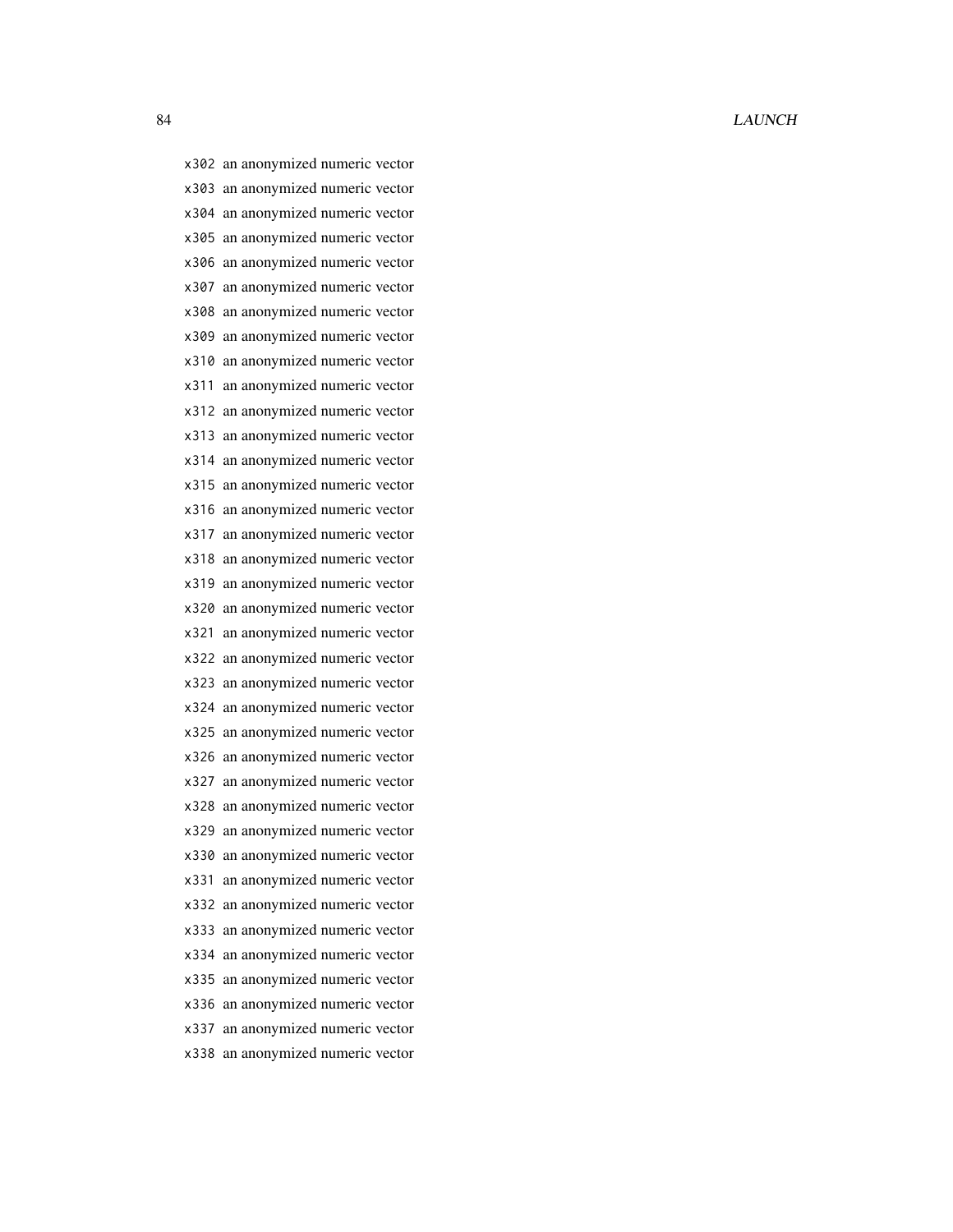x339 an anonymized numeric vector x340 an anonymized numeric vector x341 an anonymized numeric vector x342 an anonymized numeric vector x343 an anonymized numeric vector x344 an anonymized numeric vector x345 an anonymized numeric vector x346 an anonymized numeric vector x347 an anonymized numeric vector x348 an anonymized numeric vector x349 an anonymized numeric vector x350 an anonymized numeric vector x351 an anonymized numeric vector x352 an anonymized numeric vector x353 an anonymized numeric vector x354 an anonymized numeric vector x355 an anonymized numeric vector x356 an anonymized numeric vector x357 an anonymized numeric vector x358 an anonymized numeric vector x359 an anonymized numeric vector x360 an anonymized numeric vector x361 an anonymized numeric vector x362 an anonymized numeric vector x363 an anonymized numeric vector x364 an anonymized numeric vector x365 an anonymized numeric vector x366 an anonymized numeric vector x367 an anonymized numeric vector x368 an anonymized numeric vector x369 an anonymized numeric vector x370 an anonymized numeric vector x371 an anonymized numeric vector x372 an anonymized numeric vector x373 an anonymized numeric vector x374 an anonymized numeric vector x375 an anonymized numeric vector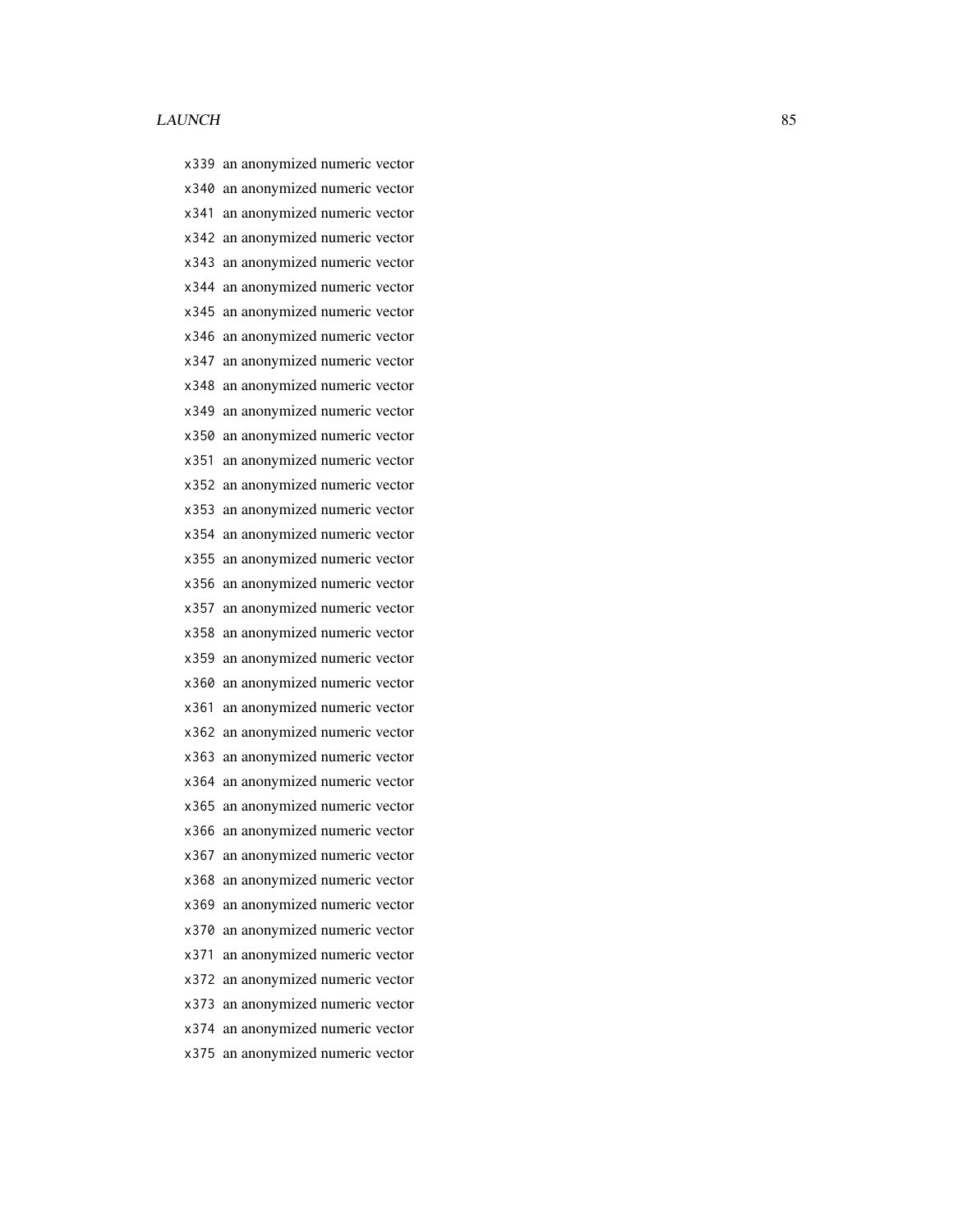x376 an anonymized numeric vector x377 an anonymized numeric vector x378 an anonymized numeric vector x379 an anonymized numeric vector x380 an anonymized numeric vector x381 an anonymized numeric vector x382 an anonymized numeric vector x383 an anonymized numeric vector x384 an anonymized numeric vector x385 an anonymized numeric vector x386 an anonymized numeric vector x387 an anonymized numeric vector x388 an anonymized numeric vector x389 an anonymized numeric vector x390 an anonymized numeric vector x391 an anonymized numeric vector x392 an anonymized numeric vector x393 an anonymized numeric vector x394 an anonymized numeric vector x395 an anonymized numeric vector x396 an anonymized numeric vector x397 an anonymized numeric vector x398 an anonymized numeric vector x399 an anonymized numeric vector x400 an anonymized numeric vector x401 an anonymized numeric vector x402 an anonymized numeric vector x403 an anonymized numeric vector x404 an anonymized numeric vector x405 an anonymized numeric vector x406 an anonymized numeric vector x407 an anonymized numeric vector x408 an anonymized numeric vector x409 an anonymized numeric vector x410 an anonymized numeric vector x411 an anonymized numeric vector x412 an anonymized numeric vector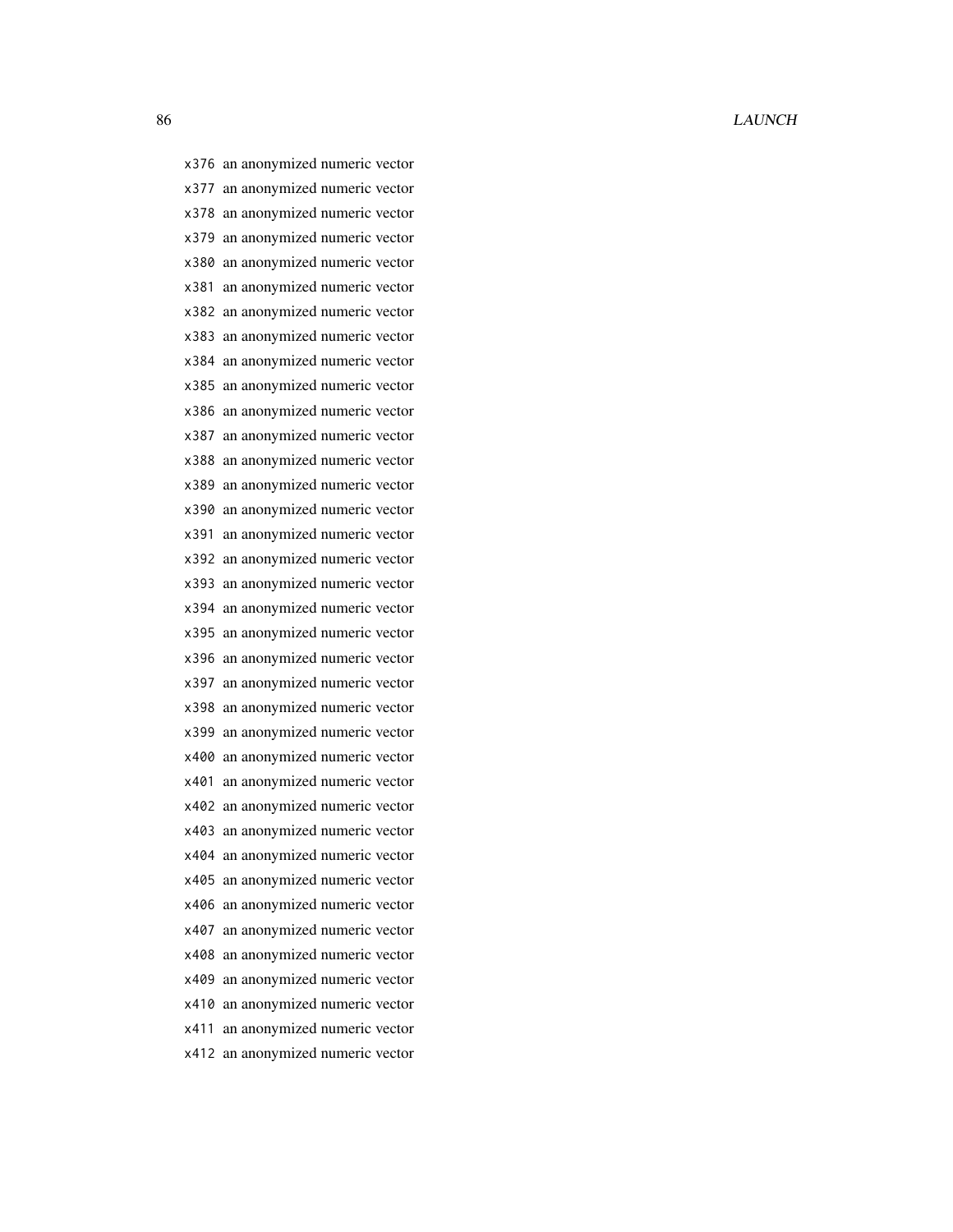# mode\_factor 87

- x413 an anonymized numeric vector
- x414 an anonymized numeric vector
- x415 an anonymized numeric vector
- x416 an anonymized numeric vector
- x417 an anonymized numeric vector
- x418 an anonymized numeric vector
- x419 an anonymized numeric vector

# Details

This example is inspired by the Online Product Sales competition on kaggle.com. The goal is to isolate the minimum number predictors required for accurately predicting Profit. Since the data is based on an actual case, all predictors are anonymized (some were originally categorical but are treated as numerical for the example).

#### Source

Inspired by <https://www.kaggle.com/c/online-sales>

mode\_factor *Find the mode of a categorical variable*

# Description

This function finds the mode of a categorical variable

## Usage

```
mode_factor(x)
```
## Arguments

x a factor

# Details

The mode is the most frequently occuring level of a categorical variable. This function returns the mode of a categorical variable. If there is a tie for the most frequent level, it returns all modes.

#### Author(s)

Adam Petrie

#### References

Introduction to Regression and Modeling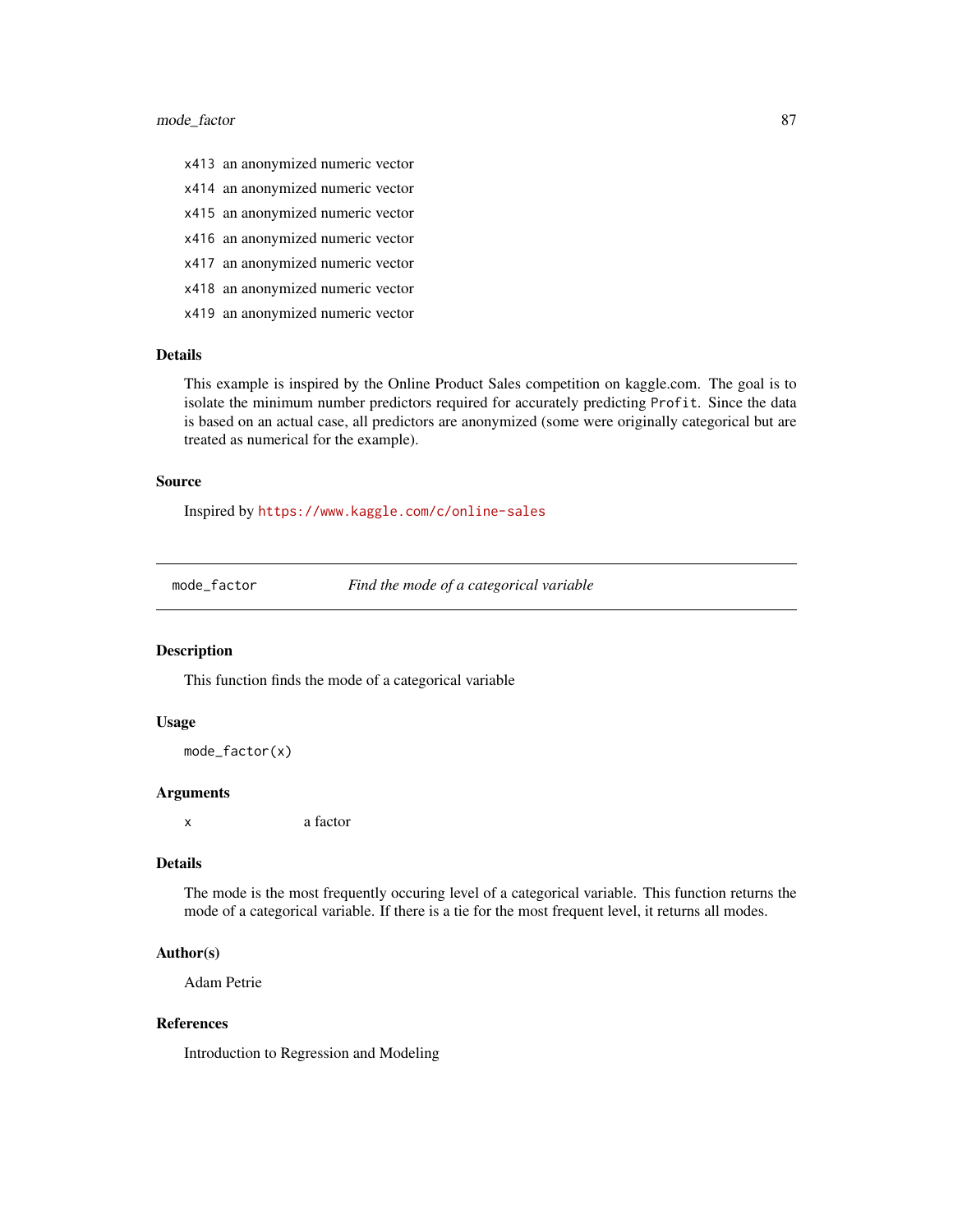#### 88 mosaic no ben'ny tanàna mandritry ny taona 2008–2014. Ilay kaominina dia kaominina mpikambana amin'ny fivondronan-

# Examples

```
data(EX6.CLICK)
  mode_factor(EX6.CLICK$DeviceModel)
  #To see how often it appears try sorting a table
  sort( table(EX6.CLICK$DeviceModel),decreasing=TRUE )
  x \leftarrow c ( rep(letters[1:4],5), "e", "f" ) #multimodel
  mode_factor(x)
```
mosaic *Mosaic plot*

# Description

Provides a mosaic plot to visualize the association between two categorical variables

# Usage

```
mosaic(formula,data,color=TRUE,labelat=c(),xlab=c(),ylab=c(),
                        magnification=1,equal=FALSE,inside=FALSE,ordered=FALSE)
```
# Arguments

| formula       | A standard R formula written as $y \sim x$ , where y is the name of the variable playing<br>the role of y and x is the name of the variable playing the role of x.                               |
|---------------|--------------------------------------------------------------------------------------------------------------------------------------------------------------------------------------------------|
| data          | An optional argument giving the name of the data frame that contains x and y. If<br>not specified, the function will use existing definitions in the parent environment.                         |
| color         | TRUE or FALSE. If FALSE, plots are presented in greyscale. If TRUE, an intelligent<br>color scheme is chosen to shade the plot.                                                                  |
| labelat       | a vector of factor levels of x to be labeled (in the case that you want only certain<br>levels to be labeled)                                                                                    |
| xlab          | Label of horizontal axis if you want something different that the name of the x<br>variable                                                                                                      |
| ylab          | Label of vertical axis if you want something different that the name of the y<br>variable                                                                                                        |
| magnification | Magnification of the labels of the x variable. A number smaller than 1 shrinks<br>everything. A number larger than 1 makes everything larger                                                     |
| equal         | If FALSE, the bar widths are proportional to the frequency of the corresponding<br>level. If TRUE, the bar widths are all equal (useful if there are many levels or<br>some are extremely rare). |
| inside        | If FALSE, labels are beneath the bars. If TRUE, labels are placed inside the bars<br>and rotated (useful if the levels have long names)                                                          |
| ordered       | If FALSE, bars are in alphabetical order. If TRUE, the ordering of the bars reflects<br>the ordering of the factor levels.                                                                       |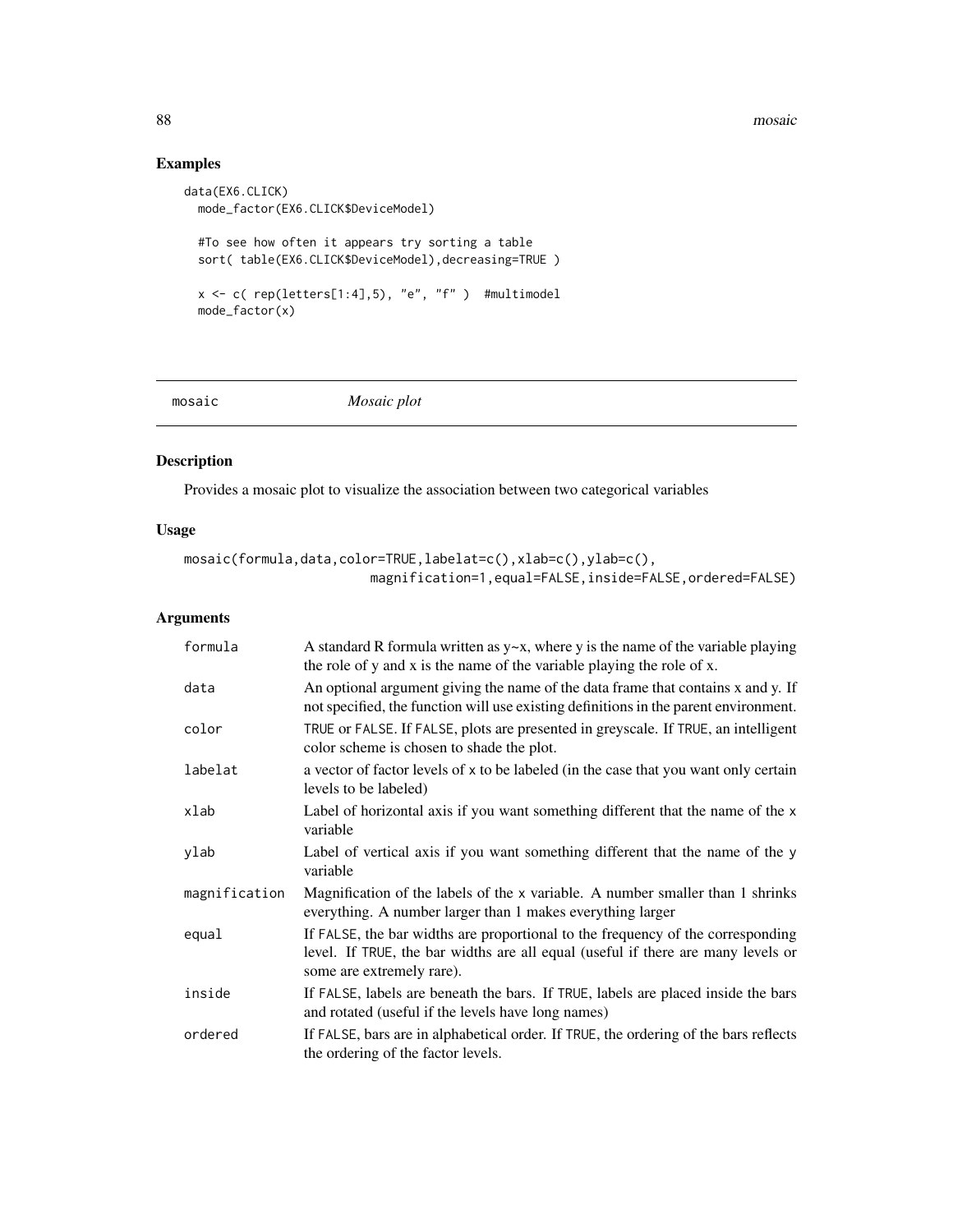## $MovIE$  89

# Details

This function shows a mosaic plot to visualize the conditional distributions of y for each level of x, along with the marginal distribution of y to the right of the plot. The widths of the segmented bar charts are proportional to the frequency of each level of x. These plots are the same that appear using associate.

# Author(s)

Adam Petrie

# References

Introduction to Regression and Modeling

#### See Also

[associate](#page-5-0)

## Examples

```
data(ACCOUNT)
mosaic(Area.Classification~Purchase,data=ACCOUNT,color=TRUE)
```

```
data(EX6.CLICK)
#Default presentation: not very useful
mosaic(Click~DeviceModel,data=EX6.CLICK)
#Better presentation
mosaic(Click~DeviceModel,data=EX6.CLICK,equal=TRUE,inside=TRUE,magnification=0.8)
```
MOVIE *Movie grosses*

#### Description

Movie grosses from the late 1990s

#### Usage

data("MOVIE")

#### Format

A data frame with 309 observations on the following 3 variables.

Movie a factor giving the name of the movie

Weekend a numeric vector, the opening weekend gross (millions of dollars)

Total a numeric vector, the total US gross (millions of dollars)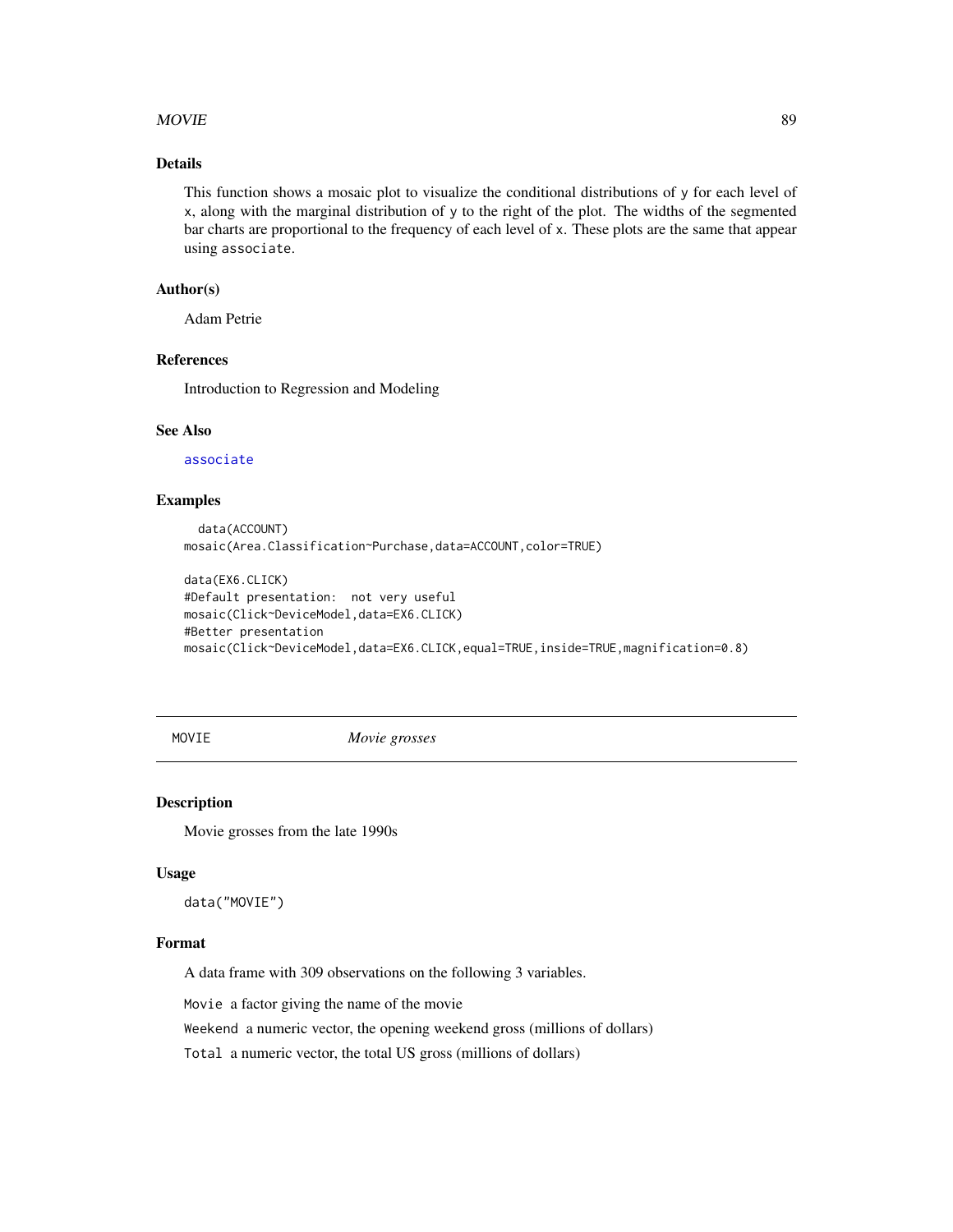# Details

The goal is to predict the total gross of a movie based on its opening weekend gross.

#### Source

Compiled via information provided on <https://www.imdb.com/>

| <b>NFL</b> | NFL database |  |
|------------|--------------|--|
|            |              |  |

## Description

Statistics for NFL teams from the 2002-2012 seasons

#### Usage

data("NFL")

# Format

A data frame with 352 observations on the following 113 variables.

- X4.Wins a numeric vector, number of wins (0-16) of an NFL team for the season
- X5.OffTotPlays a numeric vector, number of total plays made on offense for the season
- X6.OffTotYdsperPly a numeric vector
- X7.OffTot1stDwns a numeric vector
- X8.OffPass1stDwns a numeric vector
- X9.OffRush1stDwns a numeric vector
- X10.OffFumblesLost a numeric vector
- X11.OffPassComp a numeric vector
- X12.OffPassComp a numeric vector
- X13.OffPassYds a numeric vector
- X14.OffPassTds a numeric vector
- X15.OffPassTD a numeric vector
- X16.OffPassINTs a numeric vector
- X17.OffPassINT a numeric vector
- X18.OffPassLongest a numeric vector
- X19.OffPassYdsperAtt a numeric vector
- X20.OffPassAdjYdsperAtt a numeric vector
- X21.OffPassYdsperComp a numeric vector
- X22.OffPasserRating a numeric vector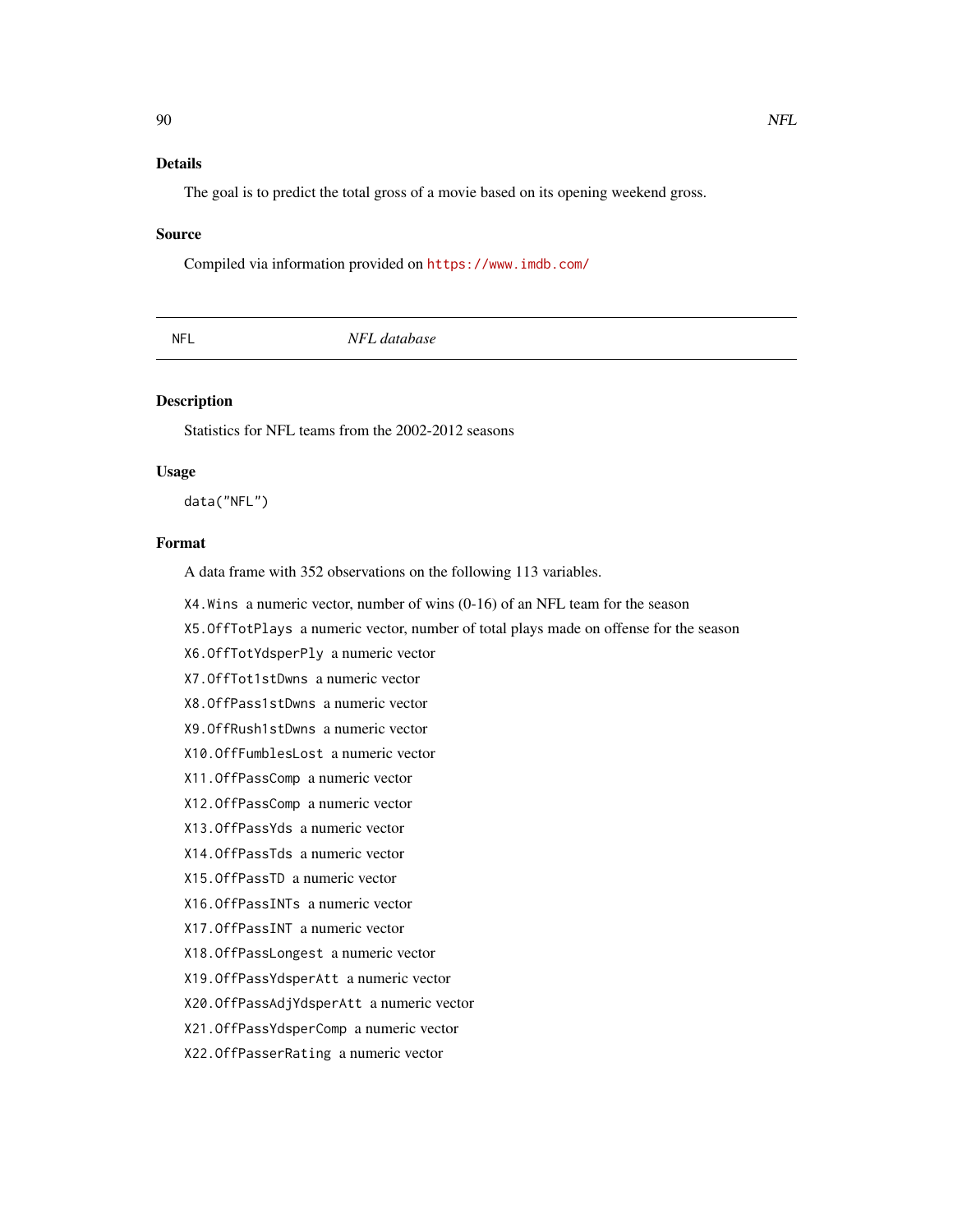- X23.OffPassSacksAlwd a numeric vector
- X24.OffPassSackYds a numeric vector
- X25.OffPassNetYdsperAtt a numeric vector
- X26.OffPassAdjNetYdsperAtt a numeric vector
- X27.OffPassSack a numeric vector
- X28.OffRushYds a numeric vector
- X29.OffRushTds a numeric vector
- X30.OffRushLongest a numeric vector
- X31.OffRushYdsperAtt a numeric vector
- X32.OffFumbles a numeric vector
- X33.OffPuntReturns a numeric vector
- X34.OffPRYds a numeric vector
- X35.OffPRTds a numeric vector
- X36.OffPRLongest a numeric vector
- X37.OffPRYdsperAtt a numeric vector
- X38.OffKRTds a numeric vector
- X39.OffKRLongest a numeric vector
- X40.OffKRYdsperAtt a numeric vector
- X41.OffAllPurposeYds a numeric vector
- X42.1to19ydFGAtt a numeric vector
- X43.1to19ydFGMade a numeric vector
- X44.20to29ydFGAtt a numeric vector
- X45.20to29ydFGMade a numeric vector
- X46.1to29ydFG a numeric vector
- X47.30to39ydFGAtt a numeric vector
- X48.30to39ydFGMade a numeric vector
- X49.30to39ydFG a numeric vector
- X50.40to49ydFGAtt a numeric vector
- X51.40to49ydFGMade a numeric vector
- X52.50ydFGAtt a numeric vector
- X53.50ydFGAtt a numeric vector
- X54.40ydFG a numeric vector
- X55.OffTotFG a numeric vector
- X56.OffXP a numeric vector
- X57.OffTimesPunted a numeric vector
- X58.OffPuntYards a numeric vector
- X59.OffLongestPunt a numeric vector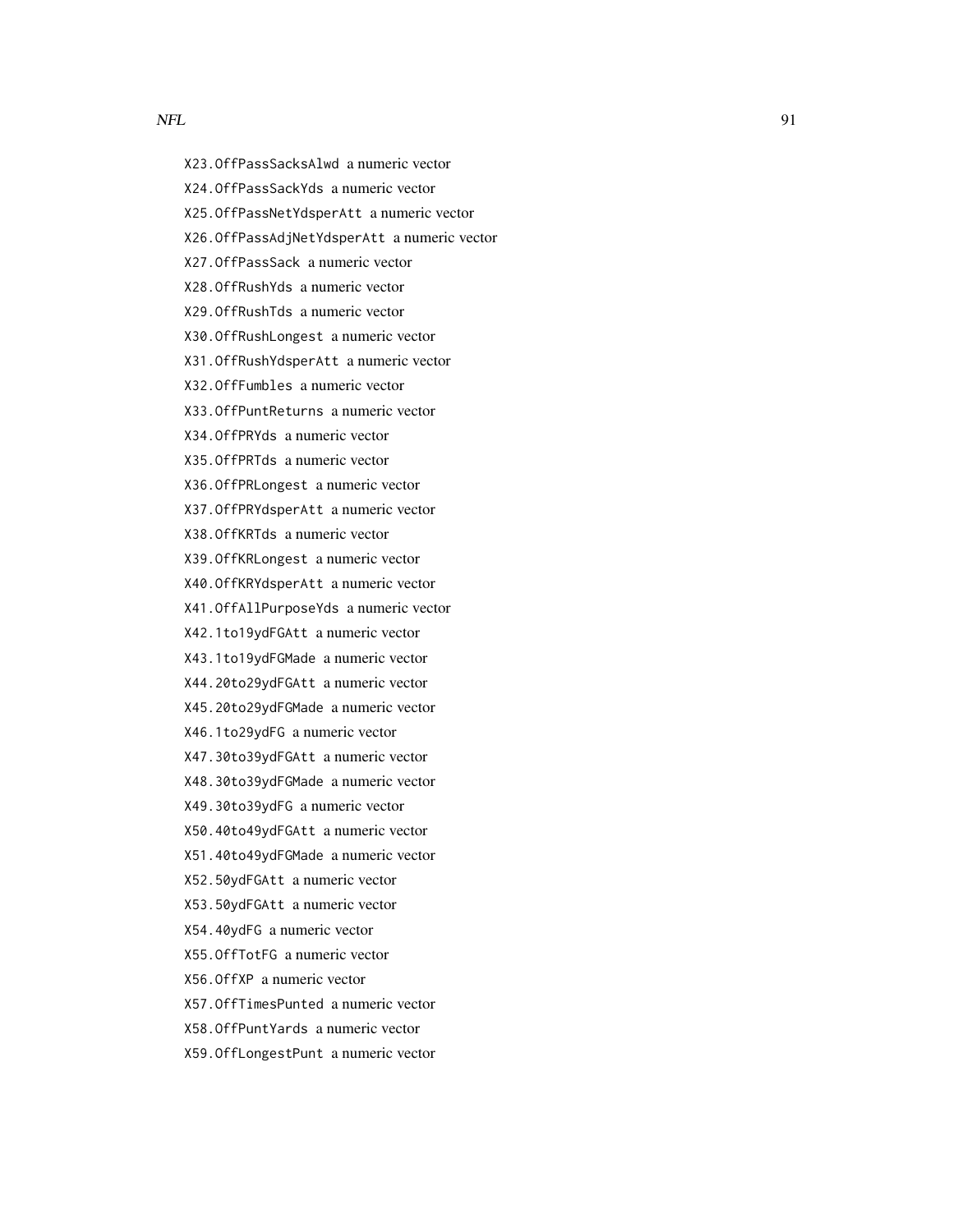- X60.OffTimesHadPuntBlocked a numeric vector
- X61.OffYardsPerPunt a numeric vector
- X62.FmblTds a numeric vector
- X63.DefINTTdsScored a numeric vector
- X64.BlockedKickorMissedFGRetTds a numeric vector
- X65.Off2ptConvMade a numeric vector
- X66.DefSafetiesScored a numeric vector
- X67.DefTotYdsAlwd a numeric vector
- X68.DefTotPlaysAlwd a numeric vector
- X69.DefTotYdsperPlayAlwd a numeric vector
- X70.DefTot1stDwnsAlwd a numeric vector
- X71.DefPass1stDwnsAlwd a numeric vector
- X72.DefRush1stDwnsAlwd a numeric vector
- X73.DefFumblesRecovered a numeric vector
- X74.DefPassCompAlwd a numeric vector
- X75.DefPassAttAlwd a numeric vector
- X76.DefPassCompAlwd a numeric vector
- X77.DefPassYdsAlwd a numeric vector
- X78.DefPassTdsAlwd a numeric vector
- X79.DefPassTDAlwd a numeric vector
- X80.DefPassINTs a numeric vector
- X81.DefPassINT a numeric vector
- X82.DefPassYdsperAttAlwd a numeric vector
- X83.DefPassAdjYdsperAttAlwd a numeric vector
- X84.DefPassYdsperCompAlwd a numeric vector
- X85.DefPasserRatingAlwd a numeric vector
- X86.DefPassSacks a numeric vector
- X87.DefPassSackYds a numeric vector
- X88.DefPassNetYdsperAttAlwd a numeric vector
- X89.DefPassAdjNetYdsperAttAlwd a numeric vector
- X90.DefPassSack a numeric vector
- X91.DefRushYdsAlwd a numeric vector
- X92.DefRushTdsAlwd a numeric vector
- X93.DefRushYdsperAttAlwd a numeric vector
- X94.DefPuntReturnsAlwd a numeric vector
- X95.DefPRTdsAlwd a numeric vector
- X96.DefKickReturnsAlwd a numeric vector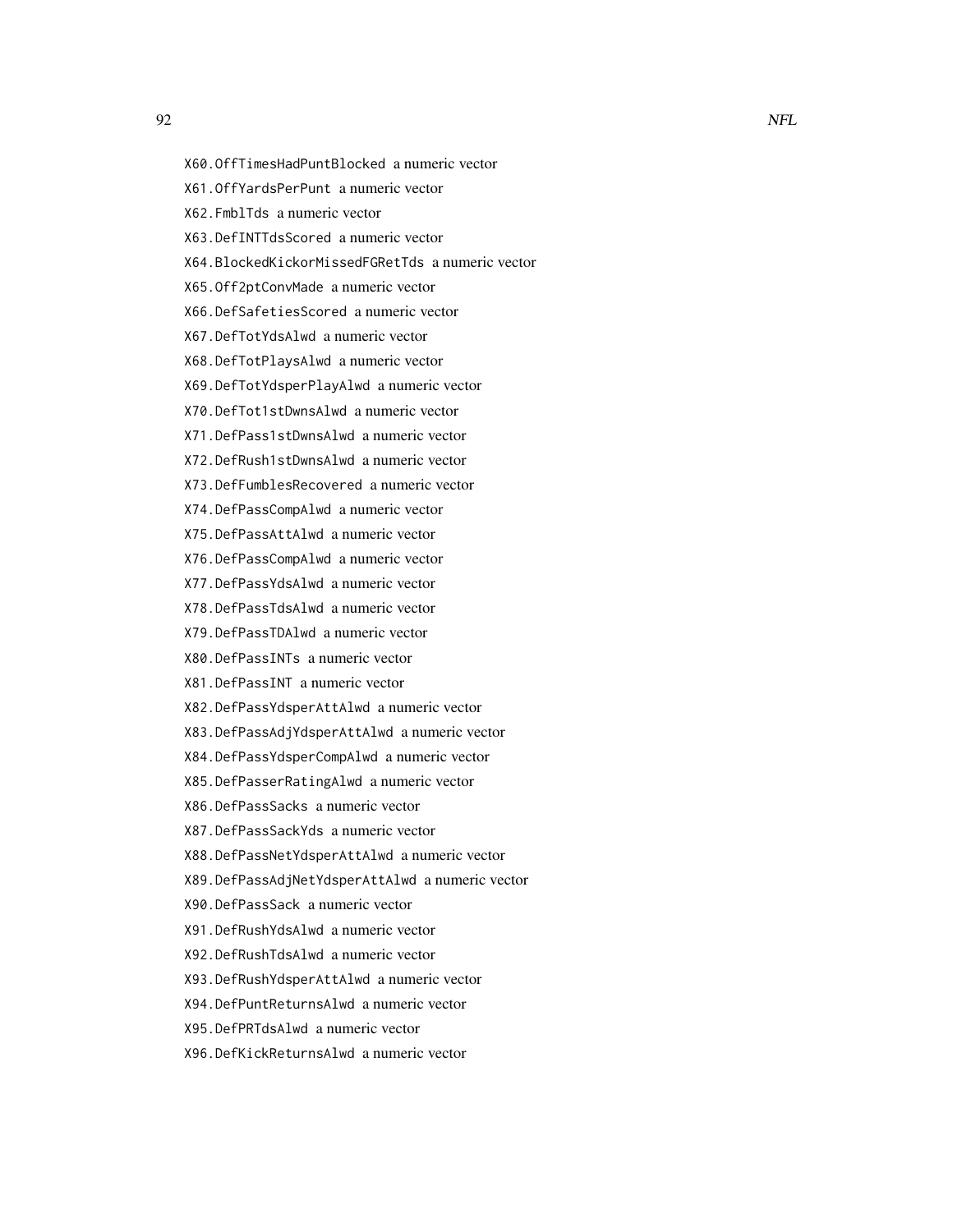- X97.DefKRTdsAlwd a numeric vector
- X98.DefKRYdsperAttAlwd a numeric vector
- X99.DefTotFGAttAlwd a numeric vector
- X100.DefTotFGAlwd a numeric vector
- X101.DefXPAlwd a numeric vector
- X102.DefPuntsAlwd a numeric vector
- X103.DefPuntYdsAlwd a numeric vector
- X104.DefPuntYdsperAttAlwd a numeric vector
- X105.Def2ptConvAlwd a numeric vector
- X106.OffSafeties a numeric vector
- X107.OffRushSuccessRate a numeric vector
- X108.OffRunPassRatio a numeric vector
- X109.OffRunPly a numeric vector
- X110.OffYdsPt a numeric vector
- X111.DefYdsPt a numeric vector
- X112.HeadCoachDisturbance a factor with levels No Yes, whether the head coached changed between this season and the last
- X113.QBDisturbance a factor with levels No Yes, whether the quarterback changed between this season and the last
- X114.RBDisturbance a factor with levels ? No Yes, whether the runningback changed between this seasons and the last
- X115.OffPassDropRate a numeric vector
- X116.DefPassDropRate a numeric vector

## Details

Data was collected from many sources on the internet by a student for use in an independent study in the spring of 2013. Abbreviations for predictor variables typically follow the full name in prior variables, e.g.,  $KR =$  kick returns,  $PR =$  punt returns,  $XP =$  extra point. Data is organized by year, so rows 1-32 rows are from 2002, rows 33-64 are from 2003, etc.

# Source

Contact the originator Weller Ross (jwellerross@gmail.com) for further details.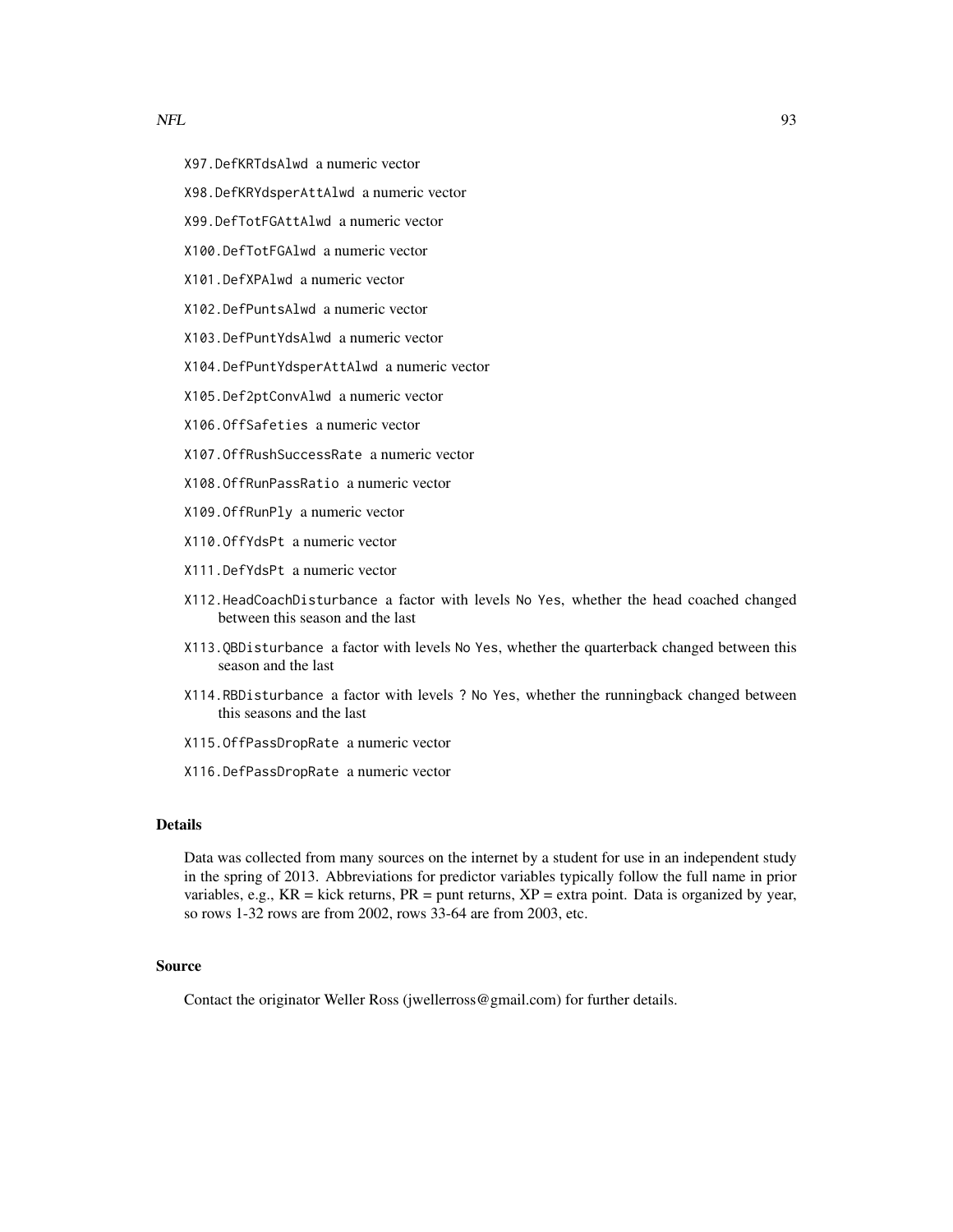#### Description

A subset of the NFL dataset contain some statistics of teams on offense

#### Usage

data("OFFENSE")

#### Format

A data frame with 352 observations on the following 10 variables.

Win a numeric vector, number of wins of team over the season (0-16) FirstDowns a numeric vector, number of first downs made over the season PassingYards a numeric vector, number of passing yards over the season Interceptions a numeric vector, number of times ball was intercepted on offense RushingYards a numeric vector, number of rushing yards over the season Fumbles a numeric vector, number of fumbles made on offense X1to19FGAttempts a numeric vector, number of field goal attempts made from 1-19 yards X20to29FGAttempts a numeric vector, number of field goal attemps made from 20-29 yards X30to39FGAttempts a numeric vector X40to50FGAttempts a numeric vector

# Details

A small subset of the NFL dataset contain select statistics. Seasons are from 2002-2012

outlier\_demo *Interactive demonstration of the effect of an outlier on a regression*

# **Description**

This function shows regression lines on user-defined data before and after adding an additional point.

## Usage

outlier\_demo(cex.leg=0.8)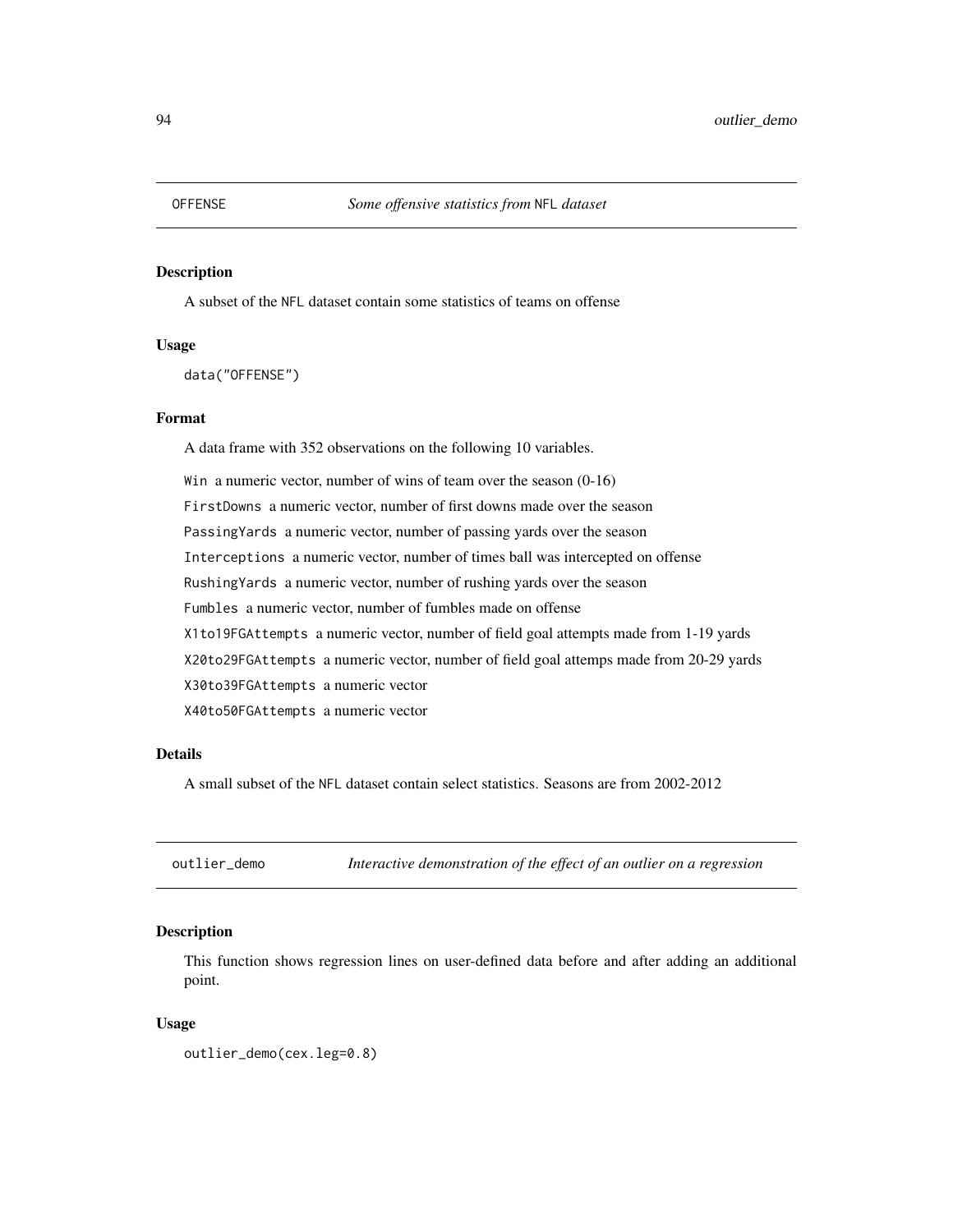# overfit\_demo 95

#### **Arguments**

cex.leg A number specifying the magnification of legends inside the plot. Smaller numbers mean smaller font.

## Details

This function allows the user to generate data by click on a plot. Once two points are added, the least squares regression line is draw. When an additional point is added, the regression line updates while also showing the line without that point. The effect of outliers on a regression line can easily be illustrated. Pressing the red UNDO button on the plot will allow you to take away recently added points for further exploration.

Note: To end the demo, you MUST click on the red box labeled "End" (or press Escape, which will return an error)

# Author(s)

Adam Petrie

## References

Introduction to Regression and Modeling

overfit\_demo *Demonstration of overfitting*

# Description

This function gives a demonstration of how overfitting occurs on a user-inputted dataset by showing the estimated generalization error as additional variables are added to the regression model (up to all two-way interactions).

## Usage

```
overfit_demo(DF,y=NA,seed=NA,aic=TRUE)
```
#### Arguments

| DF   | The data frame where demonstration will occur.                                              |
|------|---------------------------------------------------------------------------------------------|
|      | The response variable (in quotes)                                                           |
| seed | Optional argument setting the random number seed if results need to be repro-<br>duced      |
| aic  | logical, if FALSE the demo will show the RMSE on the training sample instead<br>of the AIC. |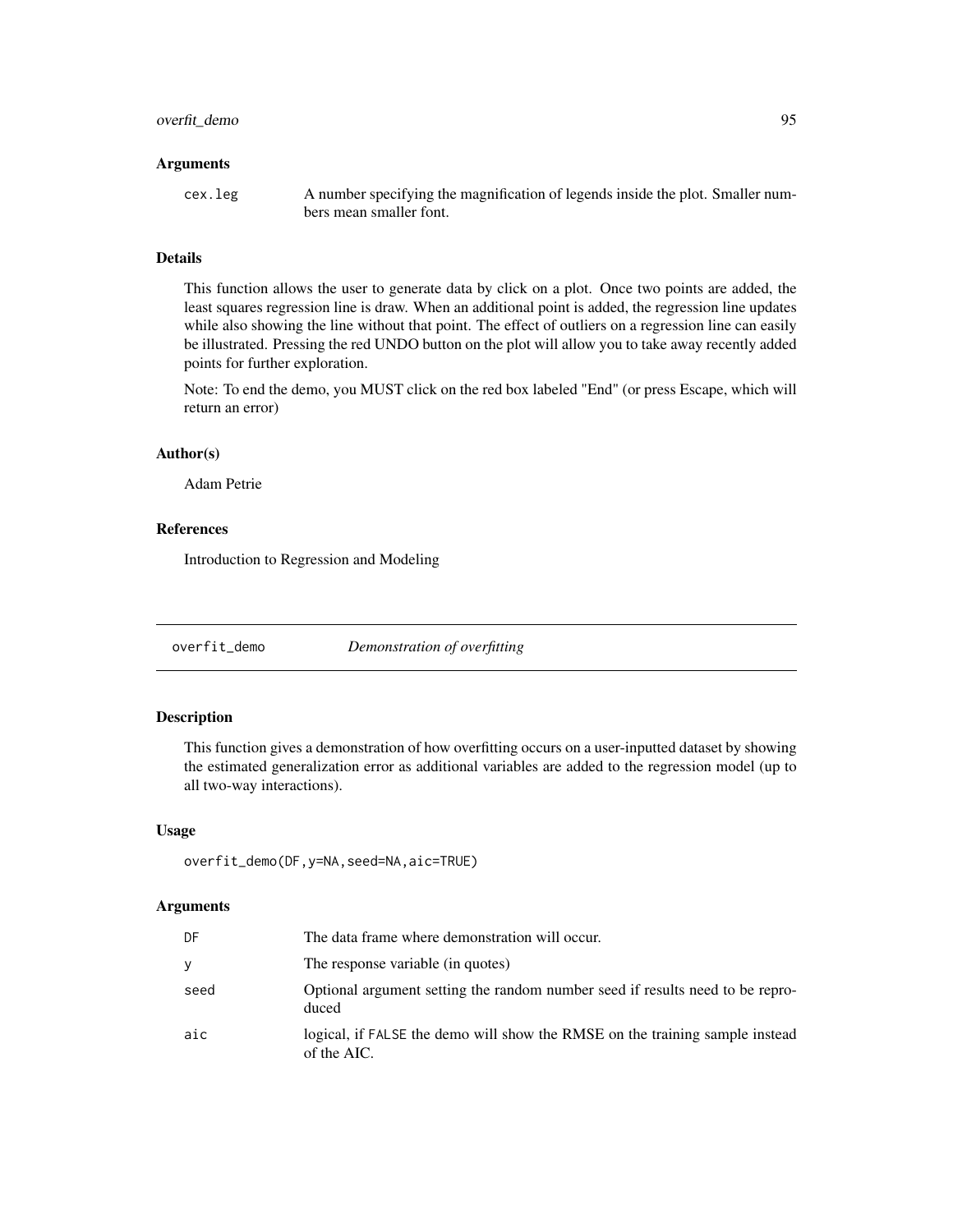# Details

This function splits DF in half to obtain training and holdout samples. Regression models are constructed using a forward selection procedure (adding the variable that decreases the AIC the most on the training set), starting at the naive model and terminating at the full model with all two-way interactions.

The generalization error of each model is computed on the holdout sample. The AIC (or RMSE on the training) and generalization errors are plotted versus the number of variables in the model to illustrate overfitting. Typically, the generalization error decreases at first as useful variables are added to the model, then the generalization error increases after the new variables added start to fit the quirks present only in the training data. When this happens, the model is said to be overfit.

## Author(s)

Adam Petrie

#### References

Introduction to Regression and Modeling

## Examples

```
#Overfitting occurs after about 10 predictors (AIC begins to increase after 12/13)
data(BODYFAT)
```
overfit\_demo(BODYFAT,y="BodyFat",seed=1010)

#Overfitting occurs after about 5 predictors data(OFFENSE) overfit\_demo(OFFENSE,y="Win",seed=1997,aic=FALSE)

## PIMA *Pima Diabetes dataset*

#### Description

Diabetes among women aged 21+ with Pima heritage

#### Usage

data("PIMA")

## Format

A data frame with 392 observations on the following 8 variables.

Pregnant a numeric vector, number of times the woman has been pregnant

Glucose a numeric vector, plasma glucose concentration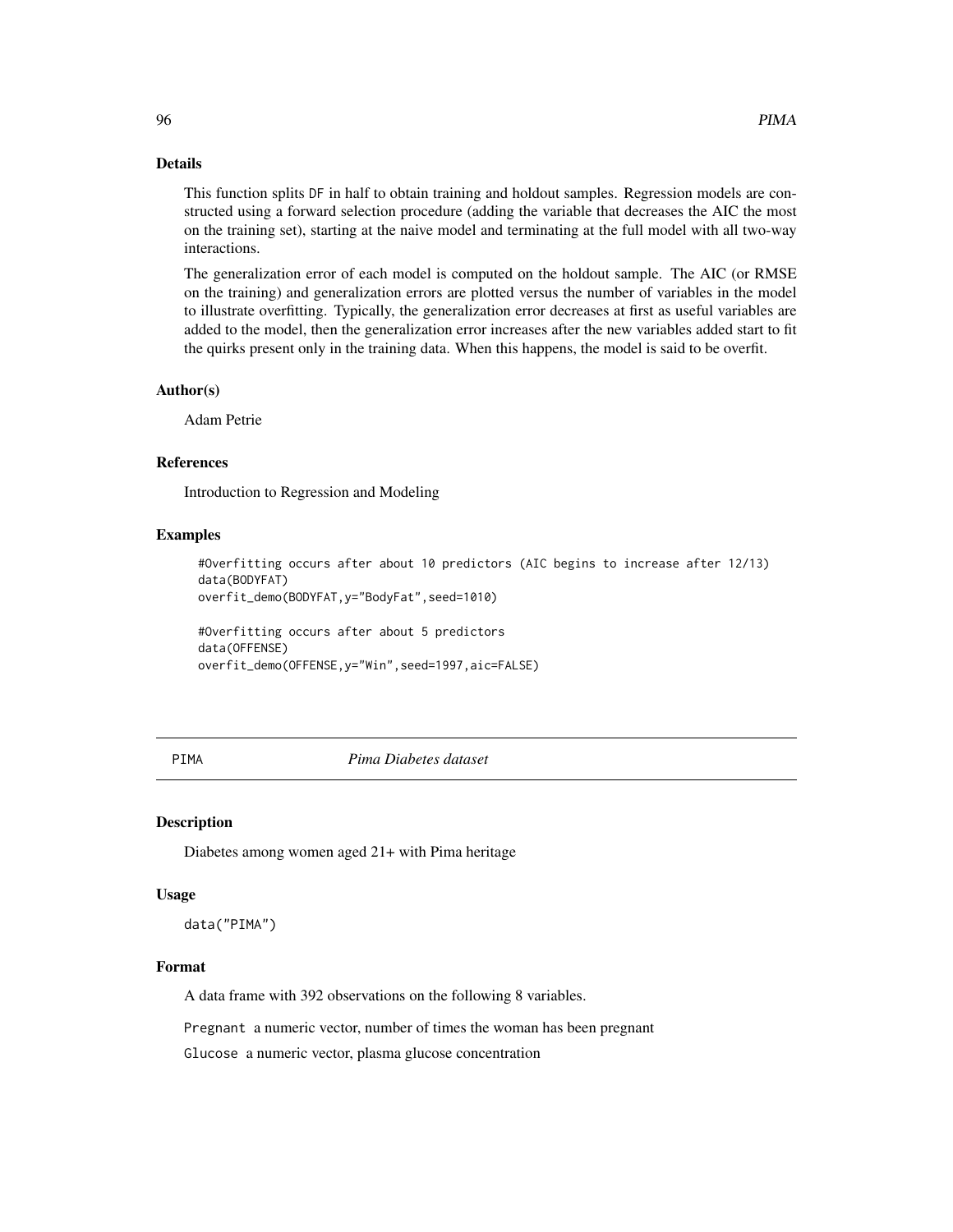#### POISON 97

BloodPressure a numeric vector, diastolic blood pressure in mm Hg

BodyFat a numeric vector, a measurement of the triceps skinfold thickness which is an indicator of body fat percentage

Insulin a numeric vector, 2-hour serum insulin

BMI a numeric vector, body mass index

Age a numeric vector, years

Diabetes a factor with levels No Yes

## Details

Data on 768 women belonging to the Pima tribe. The purpose is to study the associations between having diabetes and various physiological characteristics. Although there are surely other factors (including genetic) that influence the chance of having diabetes, the hope is that by having women who are genetically similar (all from the Pima tribe), that these other factors are naturally accounted for.

#### Source

Adapted from the UCI data repository [https://archive.ics.uci.edu/ml/datasets/Pima+Indi](https://archive.ics.uci.edu/ml/datasets/Pima+Indians+Diabetes)ans+ [Diabetes](https://archive.ics.uci.edu/ml/datasets/Pima+Indians+Diabetes). A variable measuring the "diabetes pedigree function" has been omitted.

POISON *Cockroach poisoning data*

## Description

Dosages and mortality of cockroaches

## Usage

data("POISON")

## Format

A data frame with 481 observations on the following 2 variables.

Dose a numeric vector indicated the dosage of the poison administered to the cockroach

```
Outcome a factor with levels Die Live
```
# Details

Artificial data illustrating a dose-reponse curve. The probability of dying is well-modeled by a logistic regression model.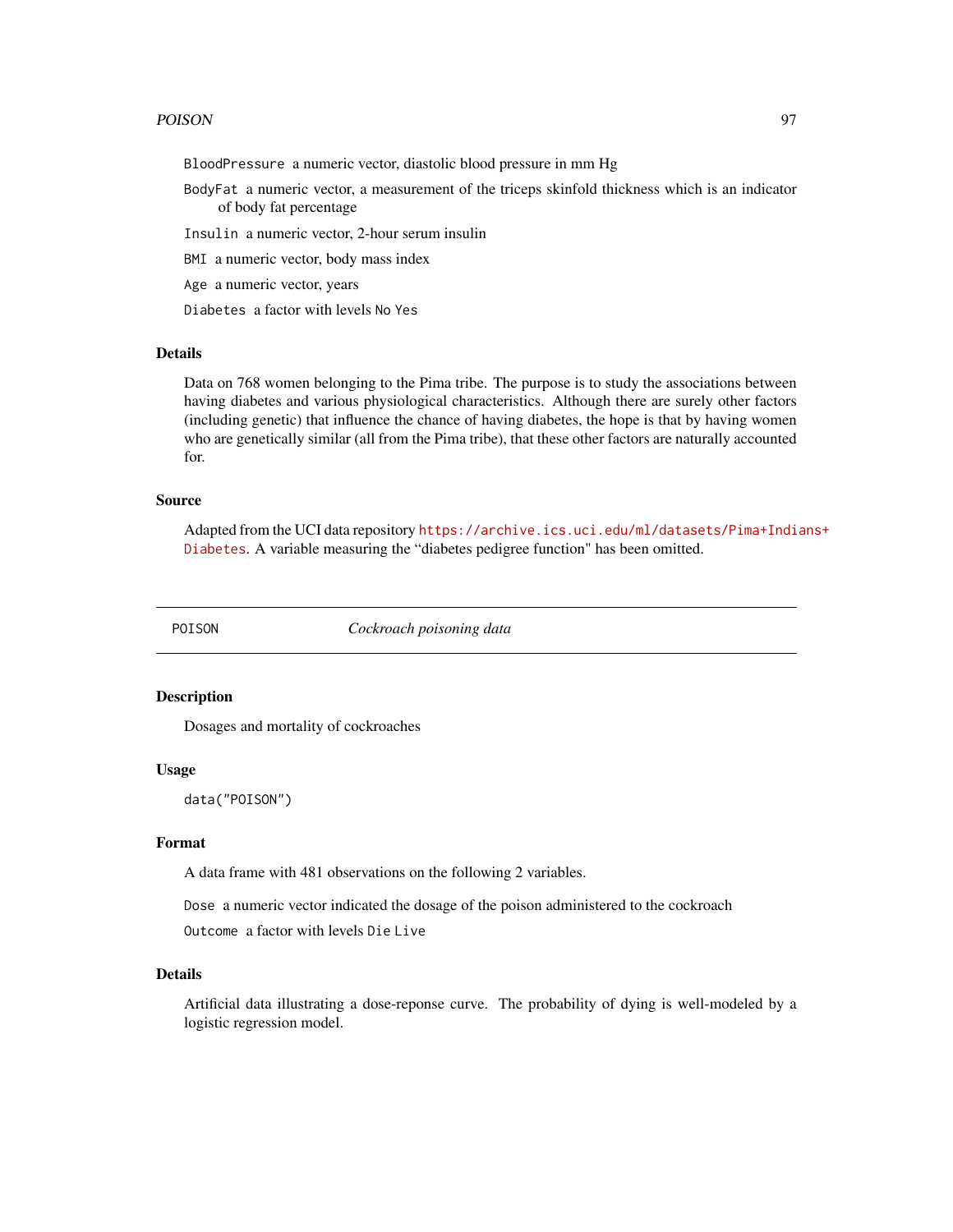possible\_regressions *Illustrating how a simple linear/logistic regression could have turned out via permutations*

## Description

This function gives a demonstration of what simple linear or logistic regression lines could have looked like "by chance" if x and y were unrelated. A scatterplot and fitted regression line is displayed along with the regression lines produced when x and y are unrelated via the permutation procedure. The sum of squared error reductions for all lines (for linear regressions) are also displayed for an informal assessement of significance.

#### Usage

```
possible_regressions(M,permutations=100,sse=TRUE,reduction=TRUE)
```
## Arguments

| м            | A simple linear regression model from 1m                                                                                                                    |
|--------------|-------------------------------------------------------------------------------------------------------------------------------------------------------------|
| permutations | The number of artificial samples generated with the permutation procedure to<br>consider (each will have y and x be independent by design).                 |
| sse          | Optional argument to either show or hide the histogram of sum of squared errors<br>of the regression lines.                                                 |
| reduction    | Optional argument that, if sse is TRUE, shows the reduction in the sum of squared<br>errors or the raw sum of squared errors of the regressions themselves. |

# Details

This function gives a scatterplot and fitted regression line for M in red for a linear regression, or the fitted logistic curve (in black) for logistic regression. Then, via the permutation procedure, it generates permutations, artificial samples where the observed values of x and y are paired up at random, ensuring that no relationship exists between them. A regression is fit on this permutation sample, and the regression line is drawn in grey to illustrate how it may look "by chance" when x and y are unrelated.

If requested, a histogram of the sum of squared error reductions of each of the regressions on the permutation datasets (and the original regression in red) is displayed to allow for an informal assessement of the statistical significance of the regression.

# Author(s)

Adam Petrie

## References

Introduction to Regression and Modeling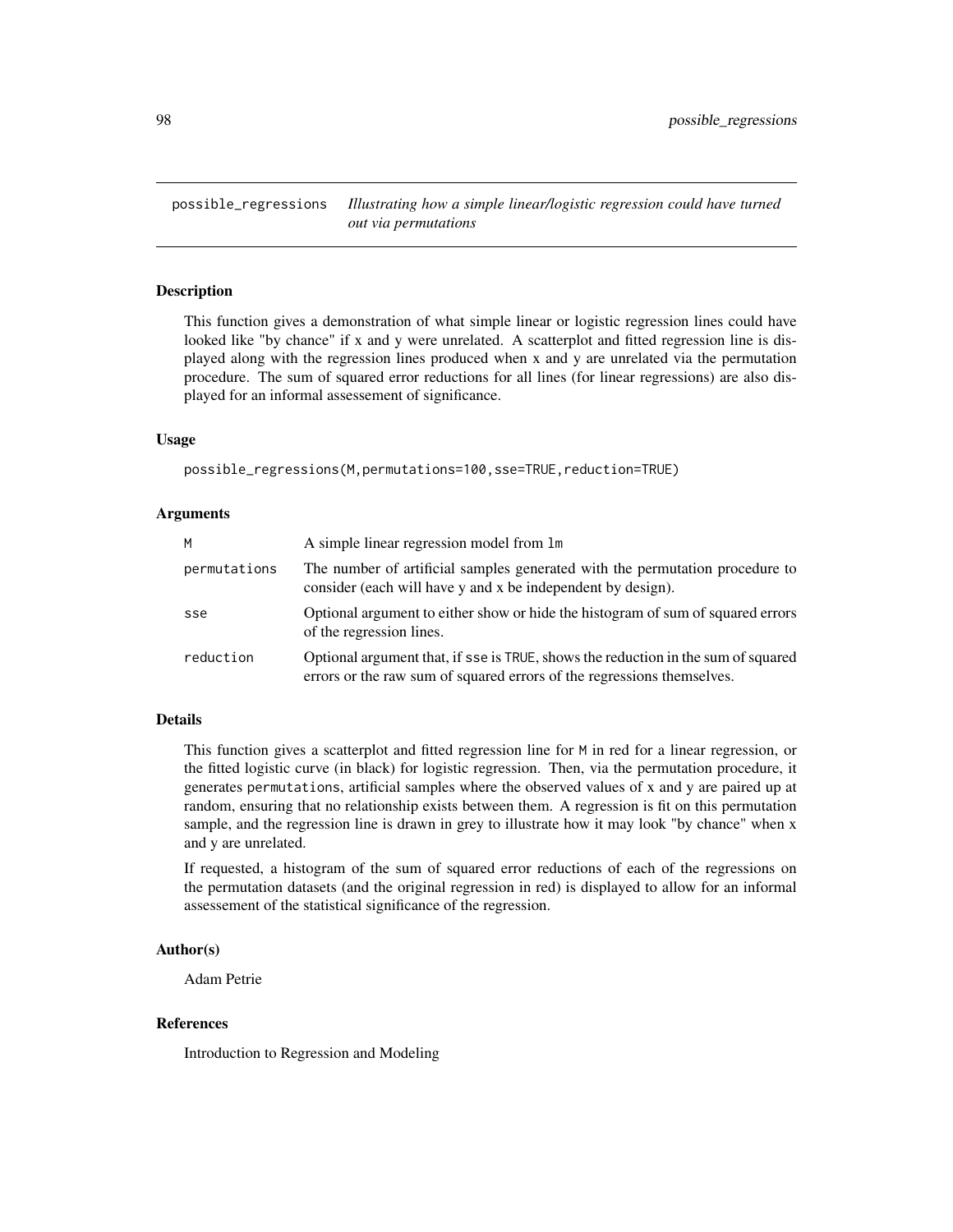## PRODUCT 99

## Examples

```
#A weak but statistically significant relationship
data(TIPS)
M <- lm(TipPercentage~Bill,data=TIPS)
possible_regressions(M)
#A very strong relationship
data(SURVEY10)
M <- lm(PercMoreIntelligentThan~PercMoreAttractiveThan,data=SURVEY10)
possible_regressions(M,permutations=1000)
#Show raw SSE instead of reductions
```

```
M <- lm(TipPercentage~PartySize,data=TIPS)
possible_regressions(M,reduction=FALSE)
```
PRODUCT *Sales of a product one quarter after release*

#### Description

Sales of a product two quarters after release

#### Usage

data("PRODUCT")

# Format

A data frame with 2768 observations on the following 4 variables.

- Outcome a factor with levels fail success indicating whether the product was deemed a success or failure
- Category a factor with levels A B C D, the type of item (e.g., kitchen, toys, consumables)
- Trend a factor with levels down up, indicating whether the sales over the first 13 weeks had an upward trend or downward trend according to a simple linear regression
- SoldWeek13 a numeric vector, the number of items sold 13 weeks after release

## Details

Inspired by the dunnhumby hackathon hosted at <https://www.kaggle.com/c/hack-reduce-dunnhumby-hackathon>. The goal is to predict whether a product will be a success or failure half a year after its release based on its characteristics and performance during the first quarter after its release.

#### Source

Adapted from <https://www.kaggle.com/c/hack-reduce-dunnhumby-hackathon>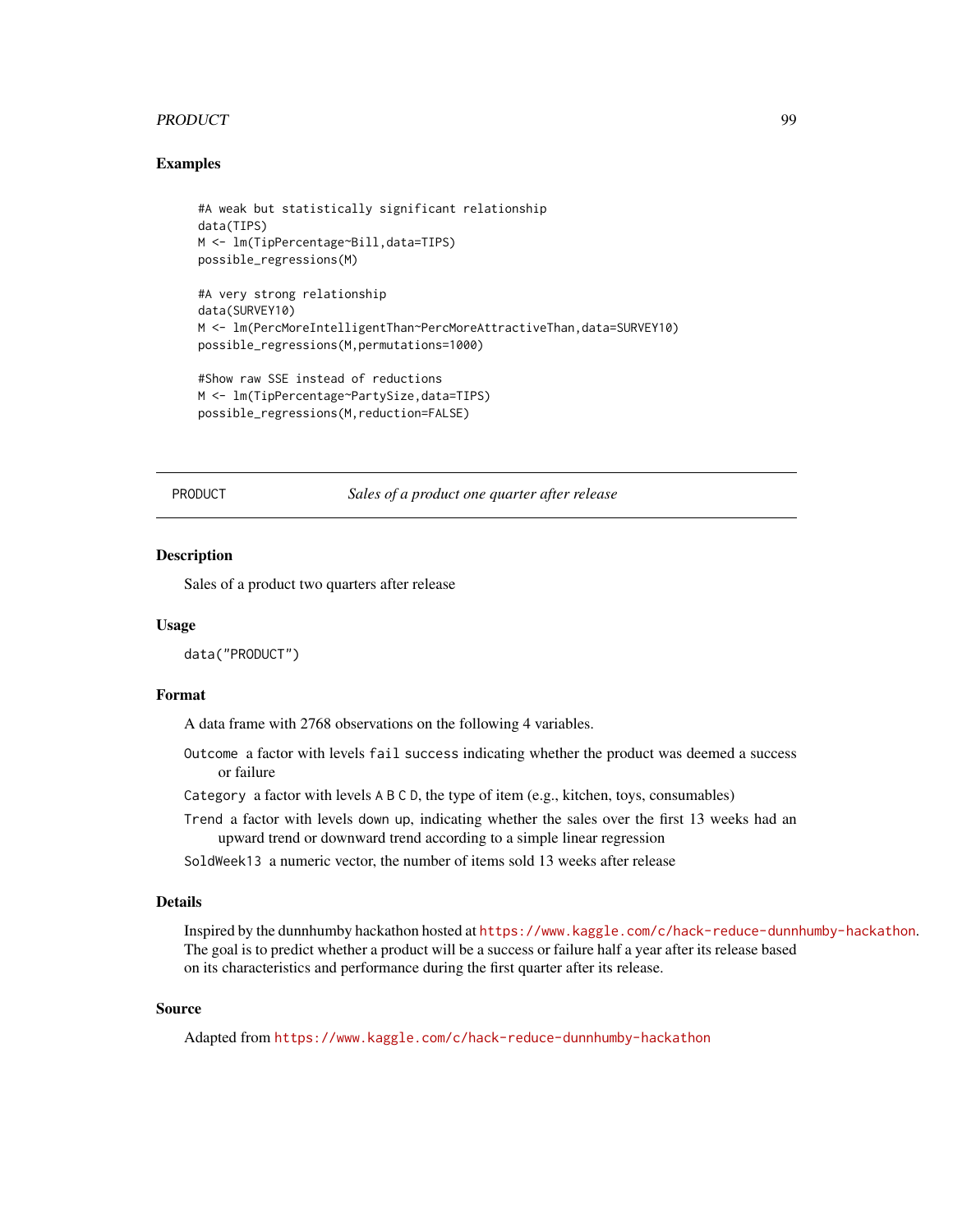## Description

Purchase habits of customers

#### Usage

data("PURCHASE")

#### Format

A data frame with 27723 observations on the following 6 variables.

- Purchase a factor with levels Buy No, whether the customer made a purchase in the following 30 days
- Visits a numeric vector, number of visits customer has made to the chain in last 90 days
- Spent a numeric vector, amount of money customer has spent at the chain the last 90 days
- PercentClose a numeric vector, the percentage of customers' purchases that occur within 5 miles of their home
- Closest a numeric vector, the distance between the customer's home and the nearest store in the chain
- CloseStores a numeric vector, the number of stores in the chain within 5 miles of the customer's home

# Details

A nation-wide chain is curious as to whether it can predict whether a former customer will make a purchase at one of its stores in the next 30 days based on the customer's spending habits. Some variables are known by the chain (e.g., Visits) and some are available to purchase from credit card companies (e.g., PercentClose). Is purchasing additional information about the customer worth it?

#### Source

Adapted from real data on the condition that neither the name of the chain nor other parties be disclosed.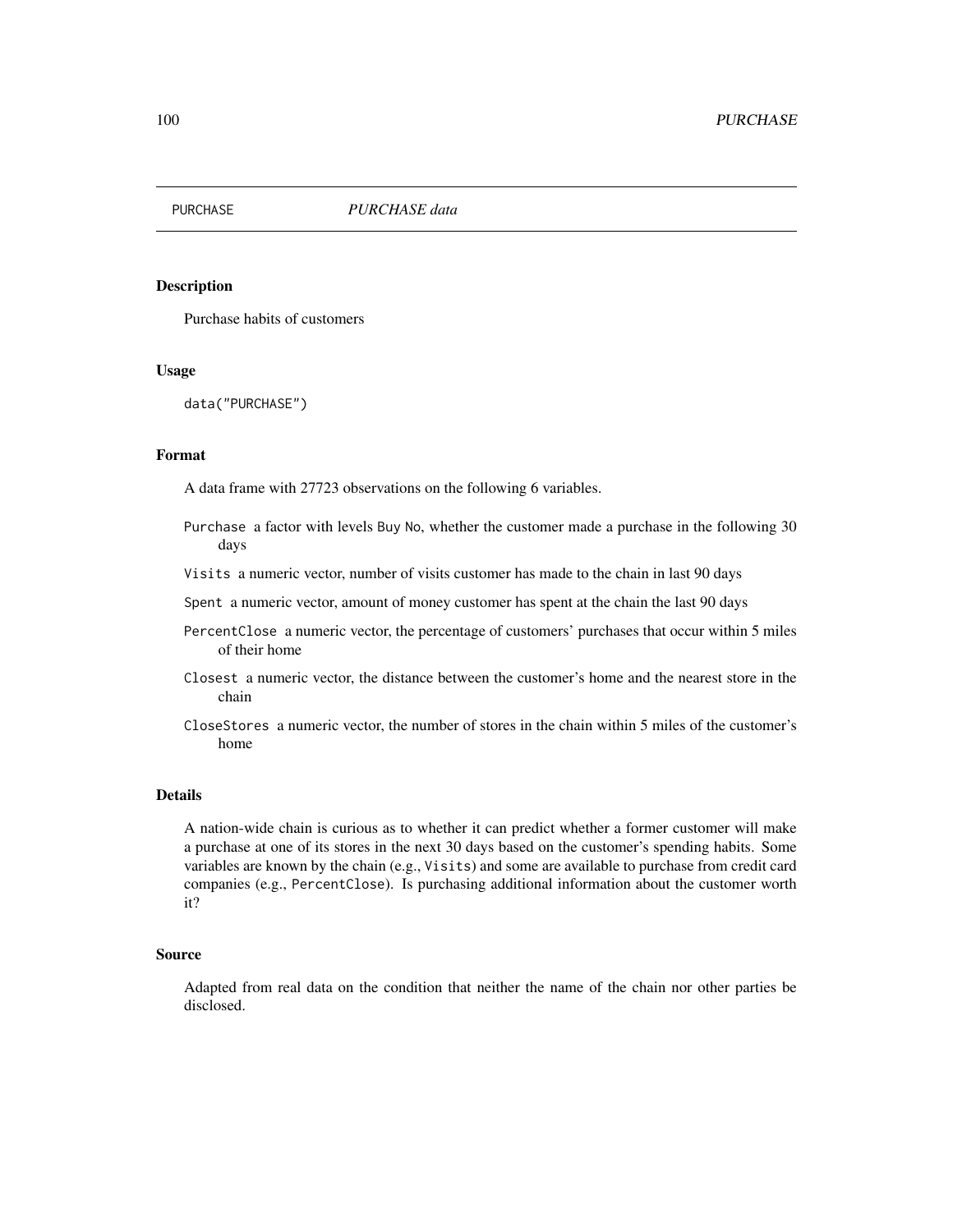# Description

A QQ plot designed with statistics students in mind

## Usage

qq(x,ax=NA,leg=NA,cex.leg=0.8)

# Arguments

| $\mathsf{x}$ | A vector of data                                                                                                                                                   |
|--------------|--------------------------------------------------------------------------------------------------------------------------------------------------------------------|
| ax           | The name you want to call x for the x-axis (if omitted, defaults to what was<br>passed as the first argument). Useful if the variable is a column in a data frame. |
| leg          | Optional argument that places a legend in the top left of the plot with the text<br>given by leg                                                                   |
| cex.leg      | Optional argument that gives the magnification of the text in the legend                                                                                           |

# Details

This function gives a "QQ plot" that is more easily interpreted than the standard QQ plot. Instead of plotting quantiles, it plots the observed values of x versus the values expected had x come from a Normal distribution.

The distribution can be considered approximately Normal if the points stay within the upper/lower dashed red lines (with the possible exception at the far left/right) and if there is no overall global curvature.

# Author(s)

Adam Petrie

# References

Introduction to Regression and Modeling

# Examples

```
#Distribution does not resemble a Normal
data(TIPS)
qq(TIPS$Bill,ax="Bill")
#Distribution resembles aNormal
data(ATTRACTF)
qq(ATTRACTF$Score,ax="Attractiveness Score")
```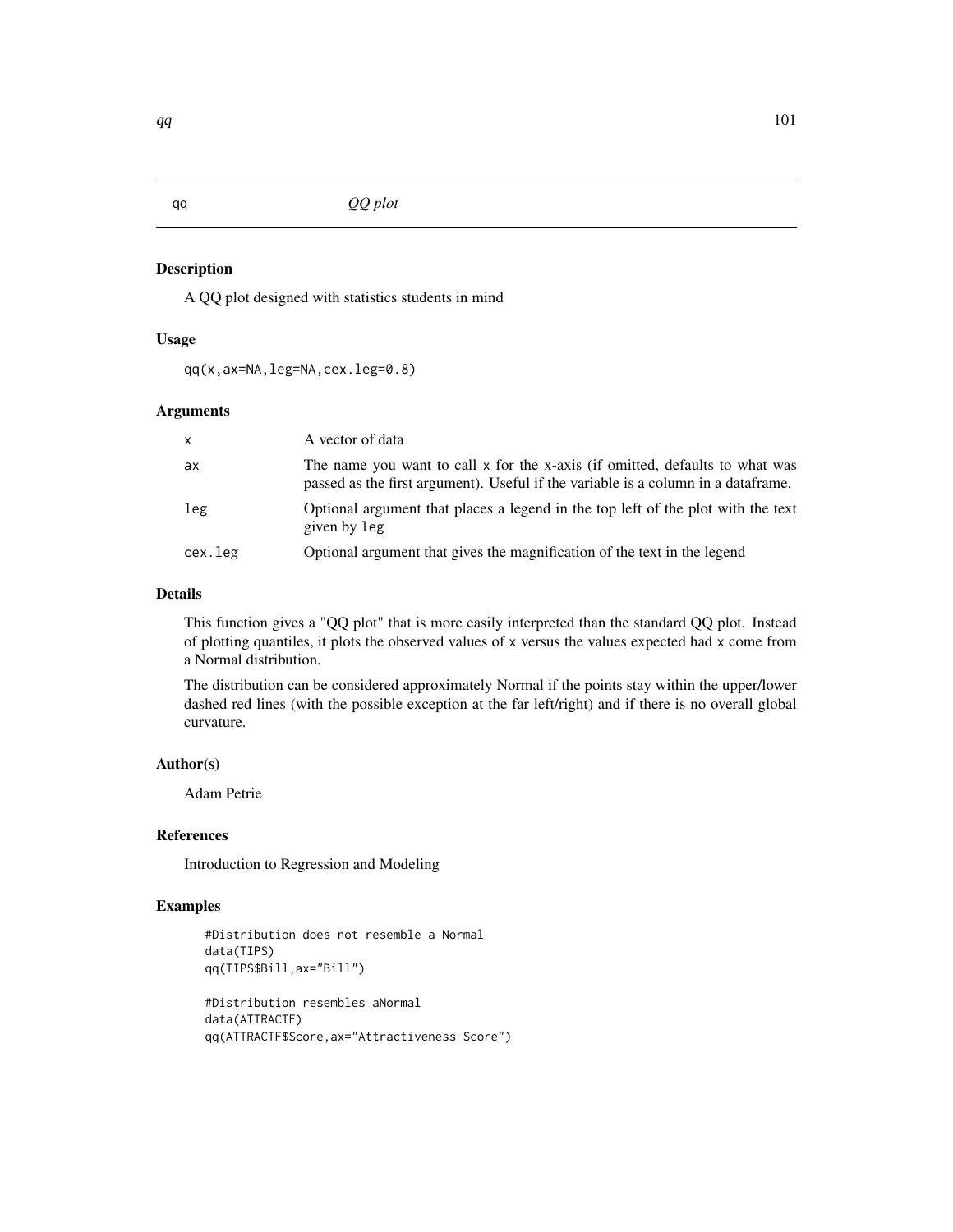## SALARY *Harris Bank Salary data*

# Description

Harris Bank Salary data

## Usage

data("SALARY")

# Format

A data frame with 93 observations on the following 5 variables.

Salary a numeric vector, starting monthly salary in dollars

Education a numeric vector, years of schooling at the time of hire

Experience a numeric vector, number of years of previous work experience

Months a numeric vector, number of months after Jan 1 1969 that the individual was hired

Gender a factor with levels Female Male

# Details

Real data used in a court lawsuit. 93 randomly selected employees of Harris Bank Chicago from 1977. Values in this data have been scaled from the original values (e.g., Experience in years instead of months, Education starts at 0 instead of 8, etc.)

#### Source

Adapted from the case study at [http://www.stat.ualberta.ca/statslabs/casestudies/sexdi](http://www.stat.ualberta.ca/statslabs/casestudies/sexdiscrimination.htm)scrimination. [htm](http://www.stat.ualberta.ca/statslabs/casestudies/sexdiscrimination.htm)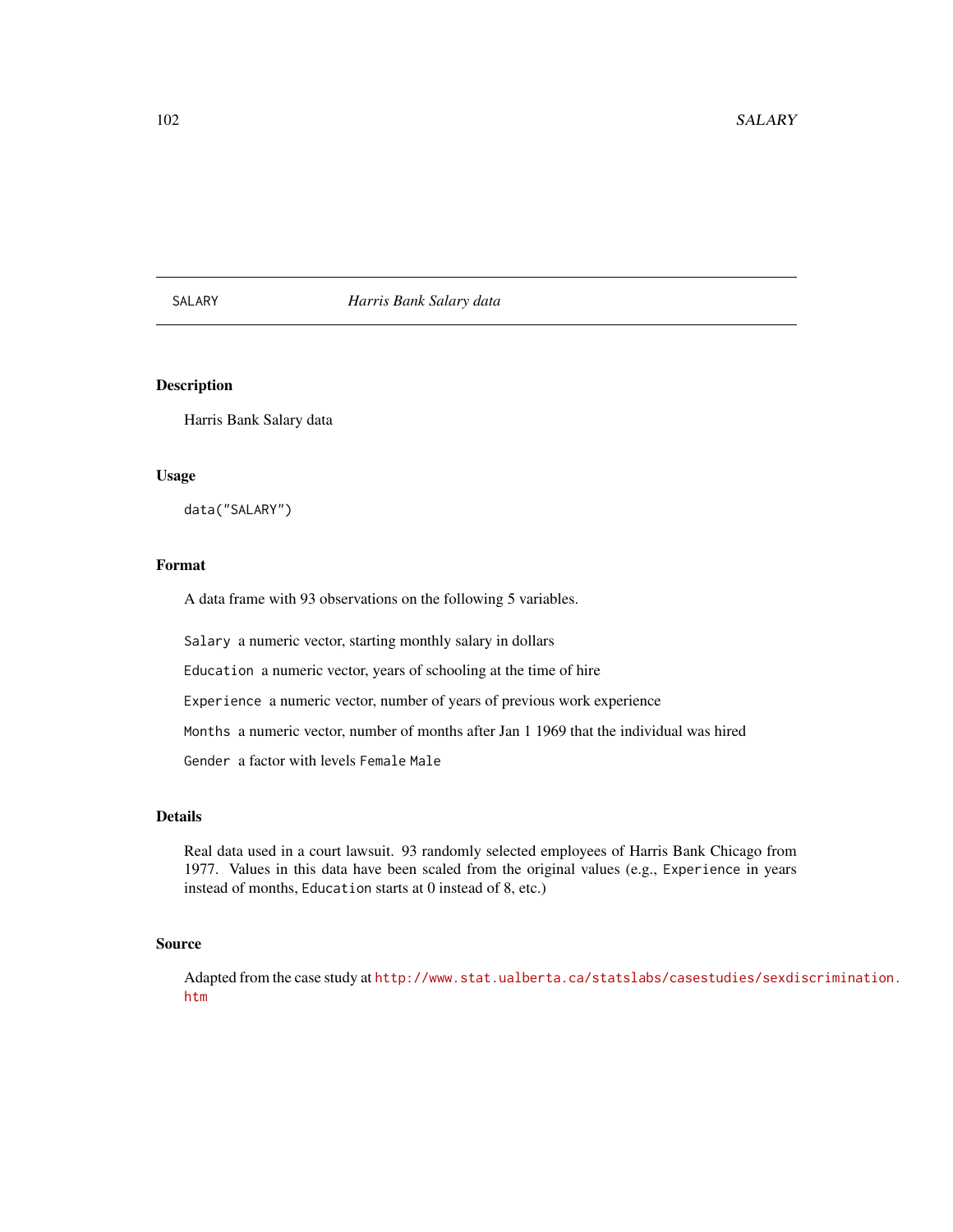see\_interactions *Examining pairwise interactions between quantitative variables for a fitted regression model*

#### Description

Plots all pairwise interactions present in a regression model to allow for an informal assessment of their strength. When both variables are quantitative, the implicit regression lines of y vs. x1 for a small, the median, and a large value of x2 are provided (and vice versa). If one of the variables is categorical, the implicit regression lines of y vs. x as displayed for each level of the categorical variable.

## Usage

```
see_interactions(M,pos="bottomright",many=FALSE,level=0.95,...)
```
#### Arguments

| M         | A fitted linear regression model with interactions between quantitative variables.                                                                                                                                                   |
|-----------|--------------------------------------------------------------------------------------------------------------------------------------------------------------------------------------------------------------------------------------|
| pos       | Where to put the legend, one of "topleft", "top", "topright", "left", "center", "right", "bottomleft", "bottom", "l                                                                                                                  |
| many      | If TRUE, will give one pair of interaction plots per page and prompt the user to<br>go to the next set (useful if 3+ interactions). If FALSE, tries to put all pairs on<br>one plot (recommended when 1 or 2 interactions in model). |
| level     | Defines what makes a "small" and "large" value of x1 and x2. By default level<br>is 0.95 so that a large value is the 95th percentile and a small value is the 5th<br>percentile.                                                    |
| $\ddotsc$ | Additional arguments to legend, namely cex to make them smaller.                                                                                                                                                                     |
|           |                                                                                                                                                                                                                                      |

## Details

When determining the implicit regression lines, all variables not involved in the interaction are assumed to be equal 0 (if quantitative) or equal to the level that comes first alphabetically (if categorical). Tickmarks on the y axis are thus irrelevant and are not displayed.

The plots allow an informal assessment of the presence of an interaction between the variables x1 and x2 in the model, after accounting for the other predictors. If the implicit regression lines are nearly parallel, then the interaction is weak if it exists at all. If the implicit regression lines have noticeably different slopes, then the interaction is strong.

When an interaction is present, then the strength of the relationship between y and x1 depends on the value of x2. In other words, the difference in the average value of y between two individuals who differ in x1 by 1 unit depends on their (common) value of x2 (sometimes the expected difference is large; sometimes it is small).

If one of the variables in the interaction is cateogorical, the presence of an interaction implies that the strength of the relationship between y and x is different between levels of the categorical variable. In other words, sometimes the difference in the expected value of y between an individual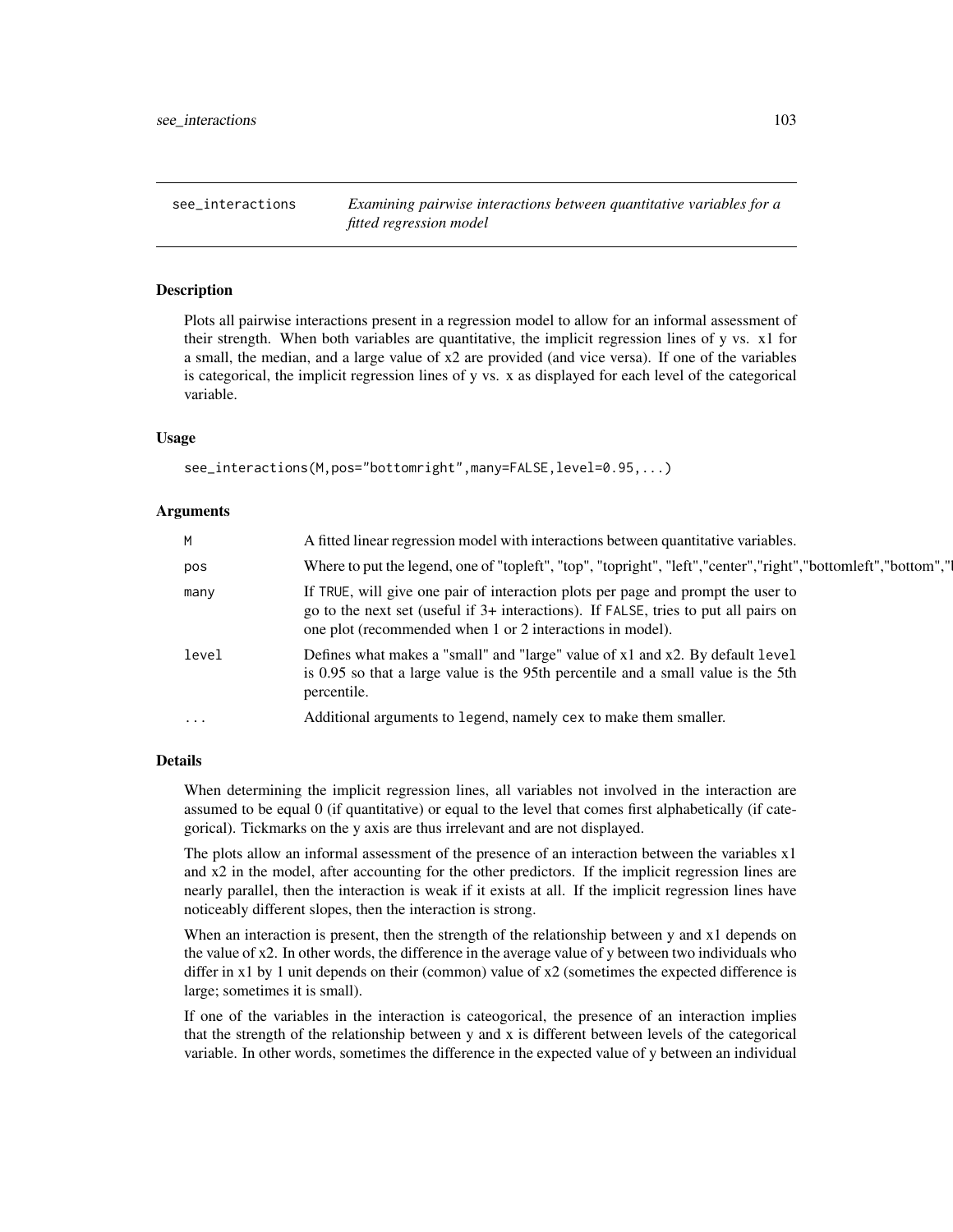with level A and an individual with level B is large and sometimes it is small (and this depends on the common value of x of the individuals we are comparing).

The command visualize.model gives a better representation when only two predictors are in the model.

#### Author(s)

Adam Petrie

# References

Introduction to Regression and Modeling

# See Also

[visualize.model](#page-121-0)

# Examples

```
data(SALARY)
M <- lm(Salary~.^2,data=SALARY)
#see_interactions(M,many=TRUE) #not run since it requires user input
data(STUDENT)
M <- lm(CollegeGPA~(Gender+HSGPA+Family)^2+HSGPA*ACT,data=STUDENT)
see_interactions(M,cex=0.6)
```
see\_models *Examining model AICs from the "all possible" regressions procedure using regsubsets*

# Description

This function takes the output of regsubsets and prints out a table of the top performing models based on AIC criteria.

# Usage

see\_models(ALLMODELS,report=0,aicc=FALSE,reltomin=FALSE)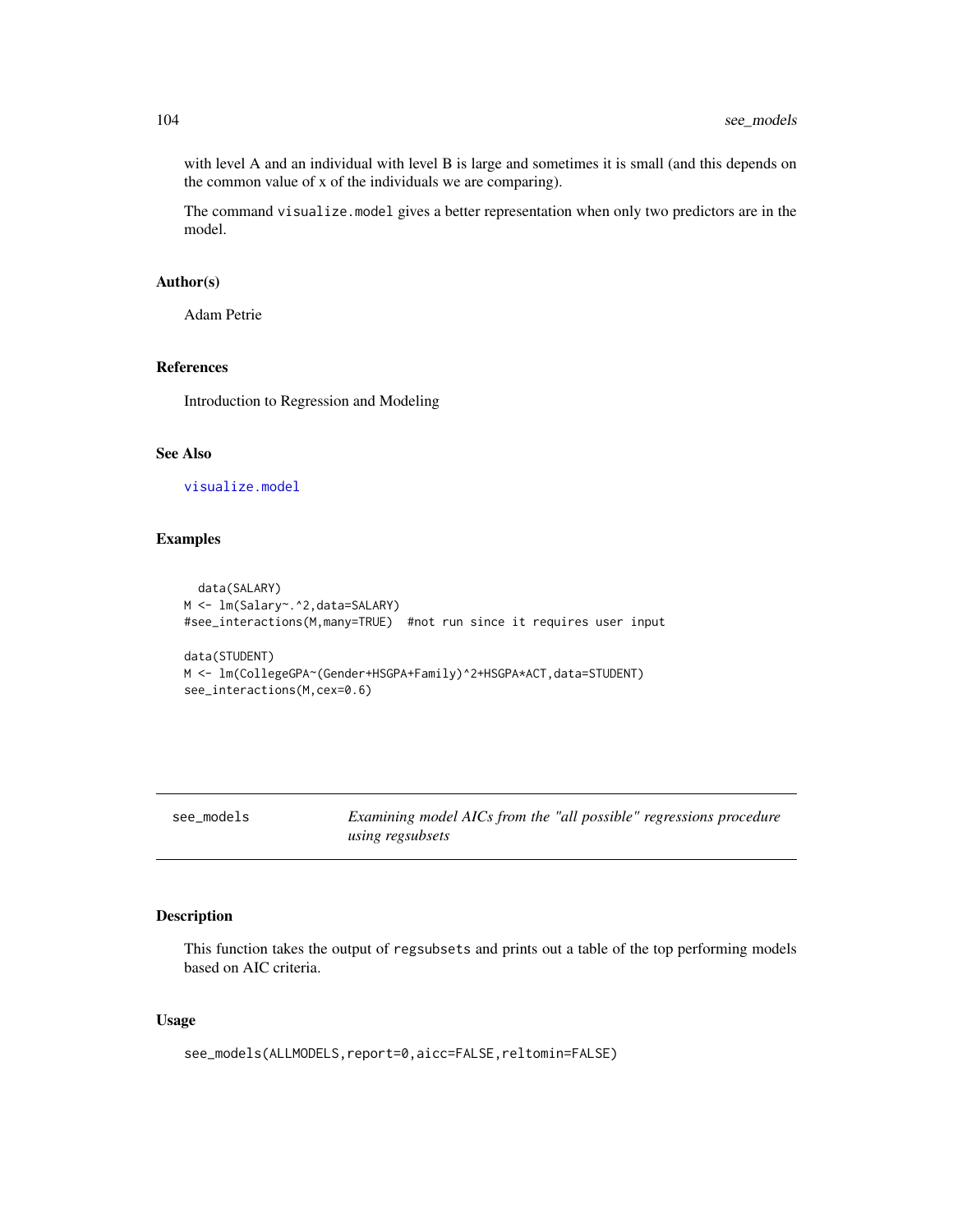## see\_models 105

#### Arguments

| <b>ALLMODELS</b> | An object of class regsubsets created from regsubsets in package leaps.                                                                                                                    |
|------------------|--------------------------------------------------------------------------------------------------------------------------------------------------------------------------------------------|
| report           | An optional argument specifying the number of top models to print out. If left<br>at a default of 0, the function reports all models whose AICs are within 4 of the<br>lowest overall AIC. |
| aicc             | Either TRUE or FALSE. If TRUE, the AICc of a model is reported instead of the<br>AIC.                                                                                                      |
| reltomin         | Either TRUE or FALSE, specifying whether the actual value of the AIC is reported<br>(FALSE) or if AICs should be reported relative to the smallest overall AIC (TRUE)                      |

## Details

This function uses the [summary](#page-0-0) function applied to the output of [regsubsets](#page-0-0). The AIC is calculated to be the one obtained via [extractAIC](#page-0-0) to allow for easy comparison with [build.model](#page-13-0) and [step](#page-0-0).

Although the model with the lowest AIC is typically chosen when making a descriptive model, models with AICs within 2 are essentially functionally equivalent. Any model with an AIC within 2 of the smallest is a reasonable choice since there is no statistical reason to prefer one over the other. The function returns a data frame of the AIC (or AICc), the number of variables, and the predictors in the "best" models.

Recall that the function [regsubsets](#page-0-0) by default considers up to 8 predictors and does not preserve model hierarchy. Interactions may appear without both component terms. Further, only a subset of the indicator variables used to represent a categorical variable may appear.

#### Author(s)

Adam Petrie

#### References

Introduction to Regression and Modeling

## See Also

[regsubsets](#page-0-0), [extractAIC](#page-0-0)

# Examples

```
data(SALARY)
ALL <- regsubsets(Salary~.^2,data=SALARY,method="exhaustive",nbest=4)
see_models(ALL)
#By default, regsubsets considers up to 8 predictors, here it looks at up to 15
data(ATTRACTF)
ALL <- regsubsets(Score~.,data=ATTRACTF,nvmax=15,nbest=1)
see_models(ALL,aicc=TRUE,report=5)
```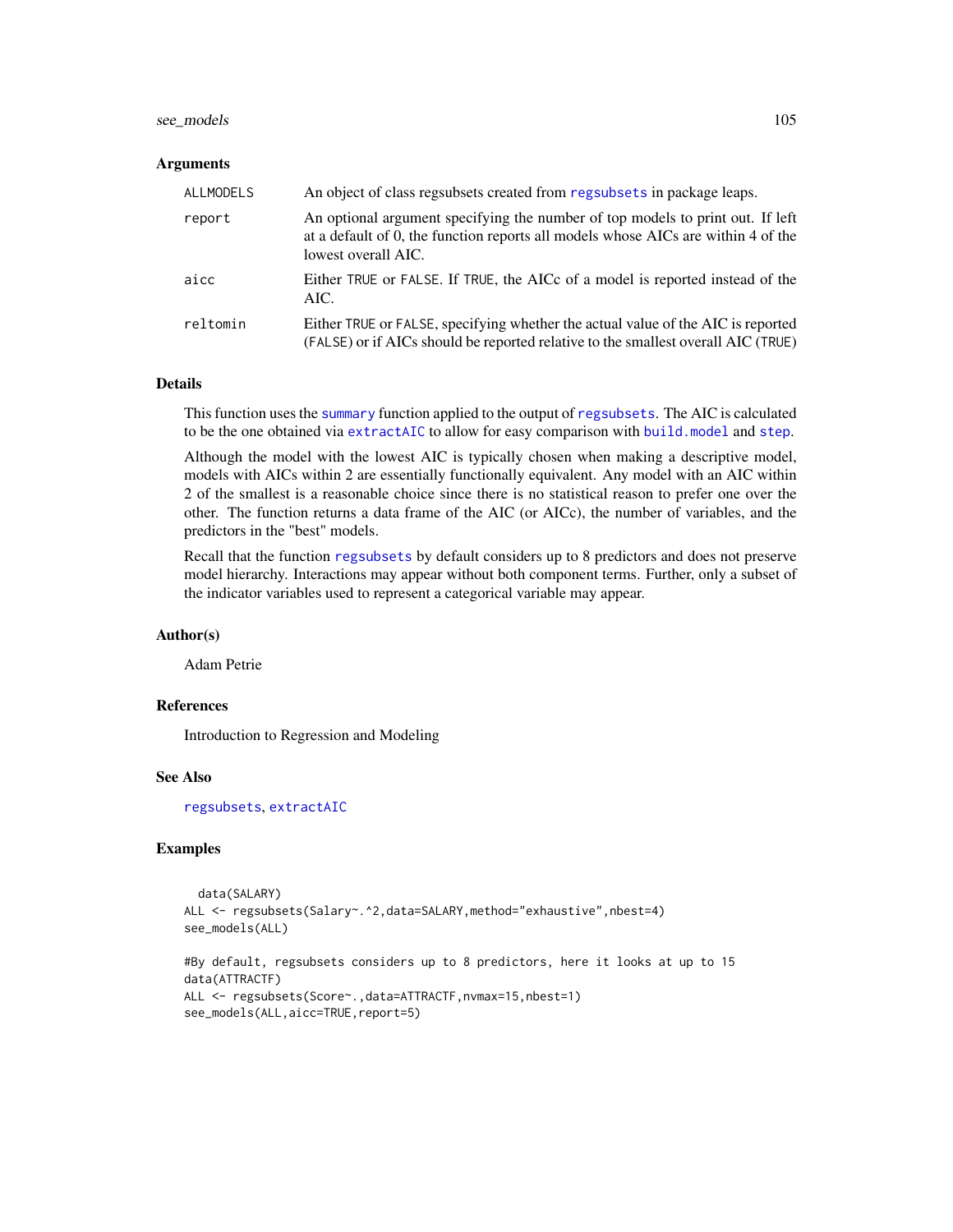# Description

Produces a segmented barchart of the input variable, forcing it to be categorical if necessary

## Usage

```
segmented_barchart(x)
```
# Arguments

x A vector. If numerical, it is treated as categorical variable in the form of a factor

#### Details

Standard segmented barchart. Shaded areas are labeled with the levels they represent, and the percentage of cases with that level is labeled on the axis to the right.

#### Author(s)

Adam Petrie

# References

Introduction to Regression and Modeling

# Examples

```
data(STUDENT)
segmented_barchart(STUDENT$Family) #Categorical variable
data(TIPS)
segmented_barchart(TIPS$PartySize) #Numerical variable treated as categorical
```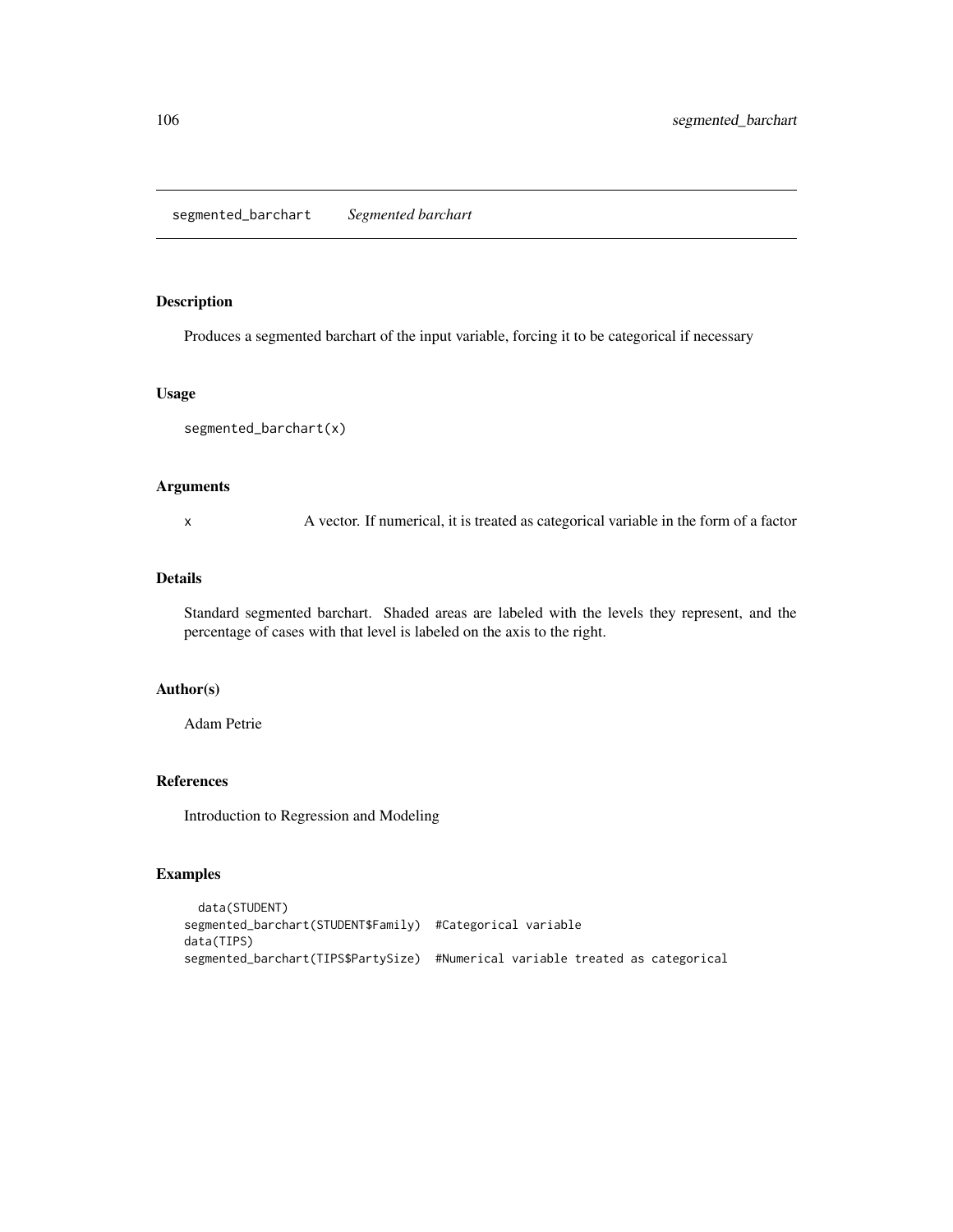## Description

Interest in a frequent flier program (artificial)

#### Usage

```
data("SMALLFLYER")
```
# Format

A data frame with 100 observations on the following 2 variables.

Gender a factor with levels Female Male

Interest a factor with levels No Yes

# Details

This artificial datasets tabulates the interest in a new frequent flyer program based on gender. A larger version of the same data is in LARGEFLYER.

SOLD26 *Predicting future sales*

#### Description

Predicting future sales based on sales data in first quarter after release

#### Usage

data("SOLD26")

## Format

A data frame with 2768 observations on the following 16 variables.

- SoldWeek26 a numeric vector, the number of items sold 26 weeks after release and the quantity to predict
- StoresSelling1 a numeric vector, the number of stores selling the item 1 week after release
- StoresSelling3 a numeric vector
- StoresSelling5 a numeric vector
- StoresSelling7 a numeric vector
- StoresSelling9 a numeric vector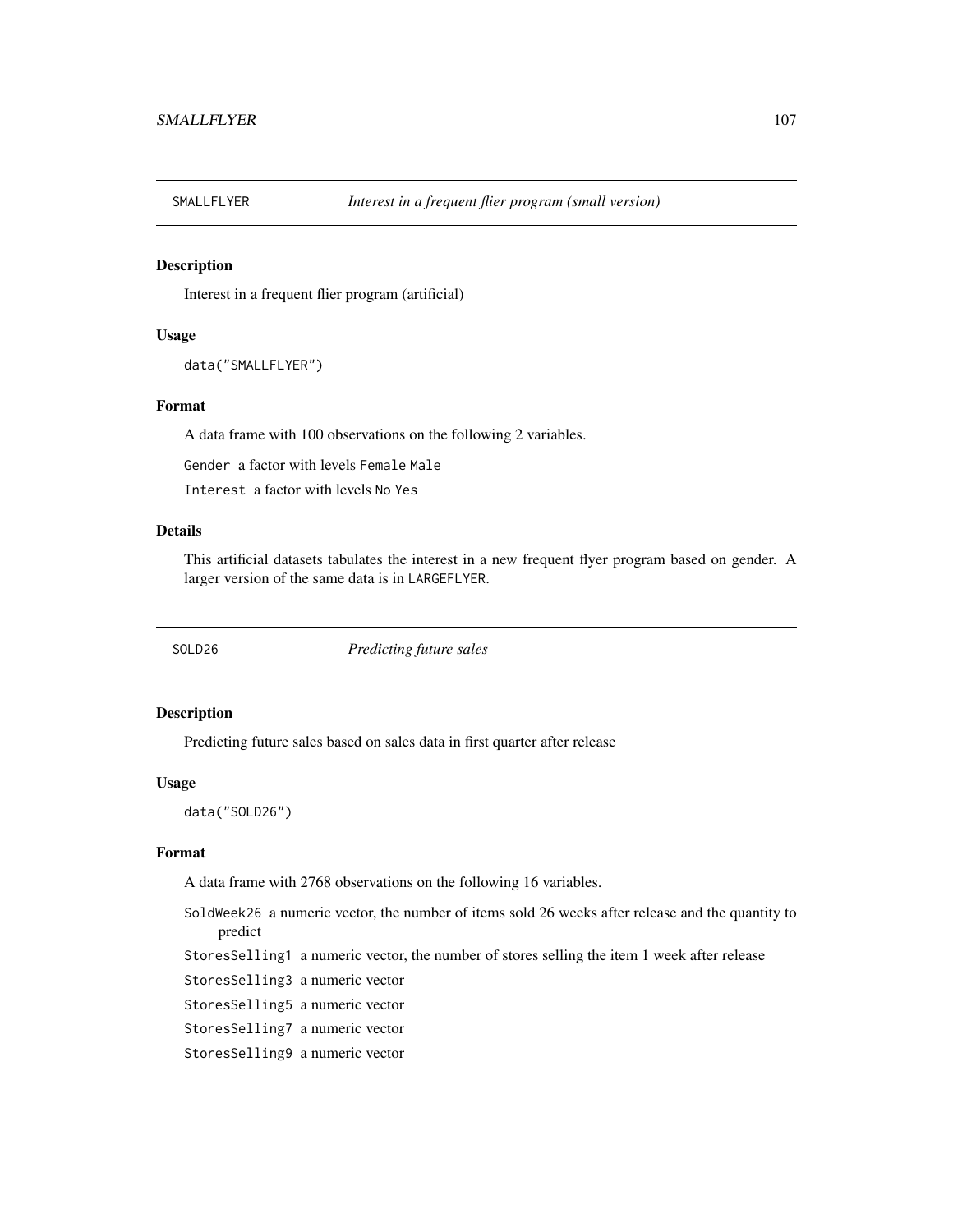## 108 SPEED

StoresSelling11 a numeric vector StoresSelling13 a numeric vector StoresSelling26 a numeric vector, the planned number of stores selling the item 26 weeks after release Sold1 a numeric vector, the number of items sold 1 week after release Sold3 a numeric vector Sold5 a numeric vector Sold7 a numeric vector Sold9 a numeric vector Sold11 a numeric vector Sold13 a numeric vector, the number of items sold 13 weeks after release

# Details

Inspired by the dunnhumby hackathon hosted at <https://www.kaggle.com/c/hack-reduce-dunnhumby-hackathon>. The goal is to predict the number of items sold 26 weeks after released based on the characteristics of its sales during the first 13 weeks after release (along with information about how many stores are planning to sell the product 26 weeks after release).

## Source

Adapted from <https://www.kaggle.com/c/hack-reduce-dunnhumby-hackathon>

SPEED *Speed vs. Fuel Efficiency*

#### Description

Speed vs. Fuel Efficiency

#### Usage

data("SPEED")

#### Format

A data frame with 40 observations on the following 2 variables.

AverageSpeed a numeric vector describing the average speed that the vehicle was driven FuelEfficiency a numeric vector describing the measured fuel efficiency

## Details

The relationship between fuel efficiency and speed is non-monotonic.

## Source

Artificial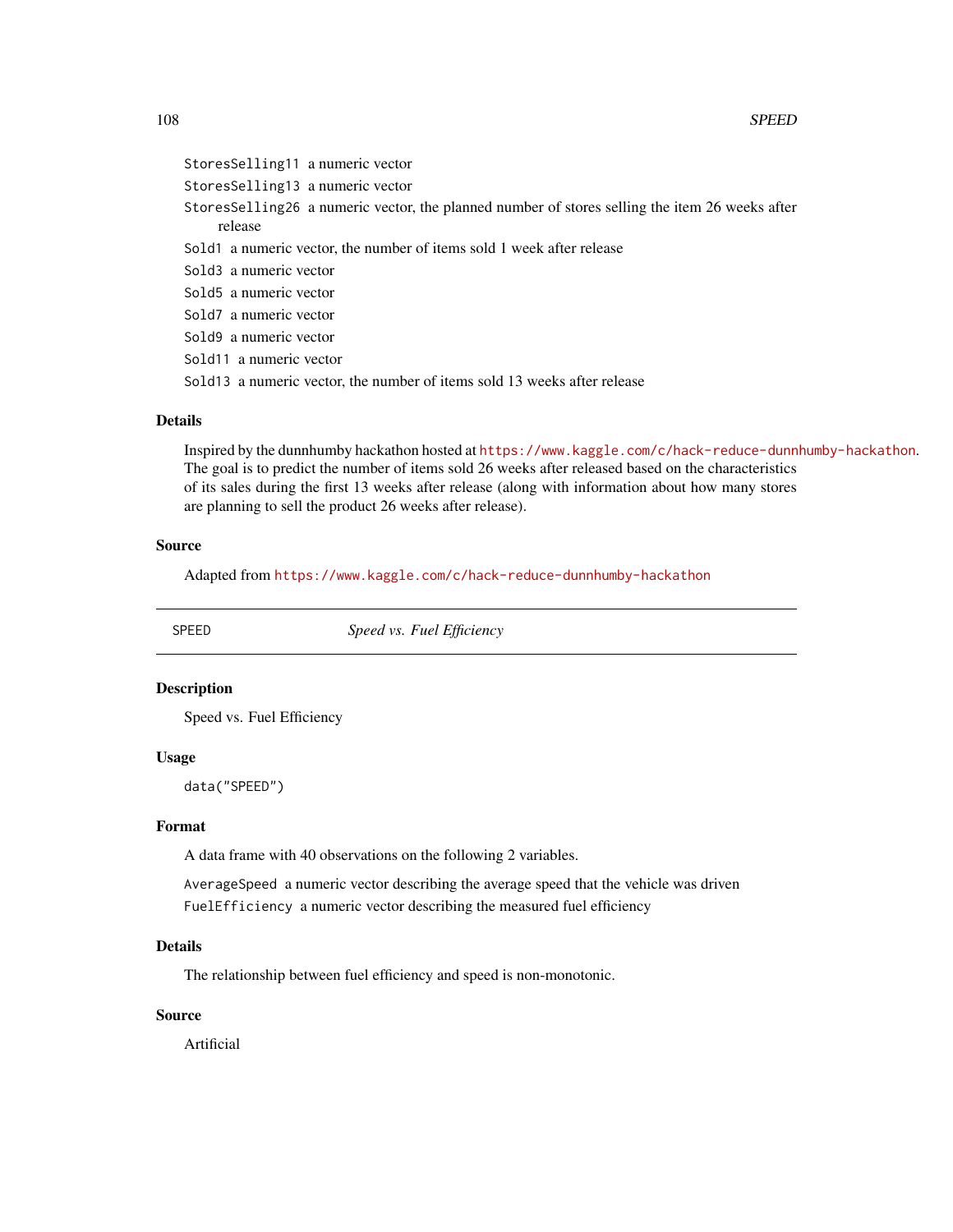<span id="page-108-0"></span>

# **Description**

Data on the College GPAs of students in an introductory statistics class

#### Usage

data("STUDENT")

# Format

A data frame with 607 observations on the following 19 variables.

CollegeGPA a numeric vector Gender a factor with levels Female Male HSGPA a numeric vector, can range up to 5 if the high school allowed it ACT a numeric vector, ACT score

APHours a numeric vector, number of AP hours student took in HS

JobHours a numeric vector, number of hours student currently works on average

School a factor with levels Private Public, type of HS

Languages a numeric vector

Honors a numeric vector, number of honors classes taken in HS

Smoker a factor with levels No Yes

- AffordCollege a factor with levels No Yes, can the student and his/her family pay for the University of Tennessee without taking out loans?
- HSClubs a numeric vector, number of clubs belonged to in HS

HSJob a factor with levels No Yes, whether the student maintained a job at some point while in HS

Churchgoer a factor with levels No Yes, answer to the question Do you regularly attend chruch?

Height a numeric vector (inches)

Weight a numeric vector (lbs)

- Class a factor with levels Junior Senior Sophomore
- Family what position they are in the family, a factor with levels Middle Child Oldest Child Only Child Youngest Child
- Pet favorite pet, a factor with levels Both Cat Dog Neither

#### Details

Same data as EDUCATION with the addition of the Class variable and with slighly different names for variables.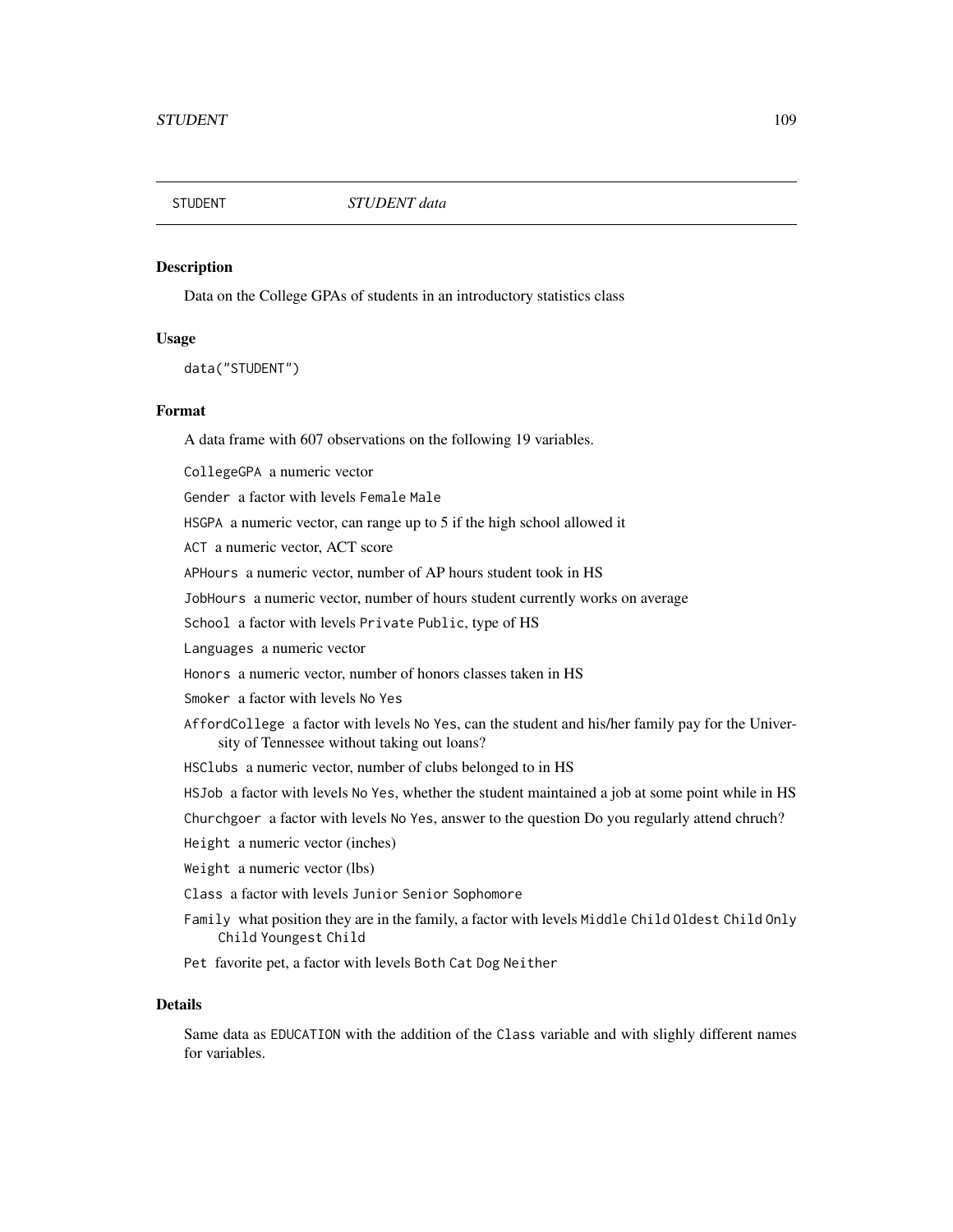#### Source

Responses are from students in an introductory statistics class at the University of Tennessee in 2010.

suggest\_levels *Combining levels of a categorical variable*

#### Description

This function determines levels that are similar to each other either in terms of their average value of some quantitative variable or the percentages of each level of a two-level categorical variable. Use it to get a rough idea of what levels are "about the same" with regard to some variable.

### Usage

```
suggest_levels(formula,data,maxlevels=NA,target=NA,recode=FALSE,plot=TRUE,...)
```
#### **Arguments**

| formula   | A standard R formula written as $y \sim x$ . Here, x is the variable whose levels you<br>wish to combine, and y is the quantitative or two-level categorical variable.                                                    |
|-----------|---------------------------------------------------------------------------------------------------------------------------------------------------------------------------------------------------------------------------|
| data      | An optional argument giving the name of the data frame that contains x and y. If<br>not specified, the function will use existing definitions in the parent environment.                                                  |
| maxlevels | The maximum number of combined levels to consider (cannot exceed 26).                                                                                                                                                     |
| target    | The number of resulting levels into which the levels of x will be combined. Will<br>default to the suggested value of the fewest number whose resulting BIC is no<br>more than 4 above the lowest BIC of any combination. |
| recode    | TRUE or FALSE. If TRUE, the function outputs a conversion table as well as the<br>new level identities                                                                                                                    |
| plot      | TRUE or FALSE. If TRUE, a plot is provided which shows the distribution of y for<br>each level of x and lines showing which levels are grouped together.                                                                  |
| .         | Additional arguments used to make the plot. Typically this will be equal=TRUE<br>and inside=TRUE to be passed to mosaic.                                                                                                  |

#### Details

This function calculates the average value (or percentage of each level) of y for each level of x. It then builds a partition model taking y to be this average value (or percentage) with x being the predictor variable. The first split yields the "best" scheme for combining levels of x into 2 values. The second split yields the "best" scheme for combining levels of x into 3 values, etc.

The argument maxlevels specifies the maximum numbers of levels in the combination scheme. By default, it will use the number of levels of x (ie, no combination). Setting this to a lower number saves time, since most likely a small number of combined levels is desired. This is useful for seeing how different combination schemes compare.

<span id="page-109-0"></span>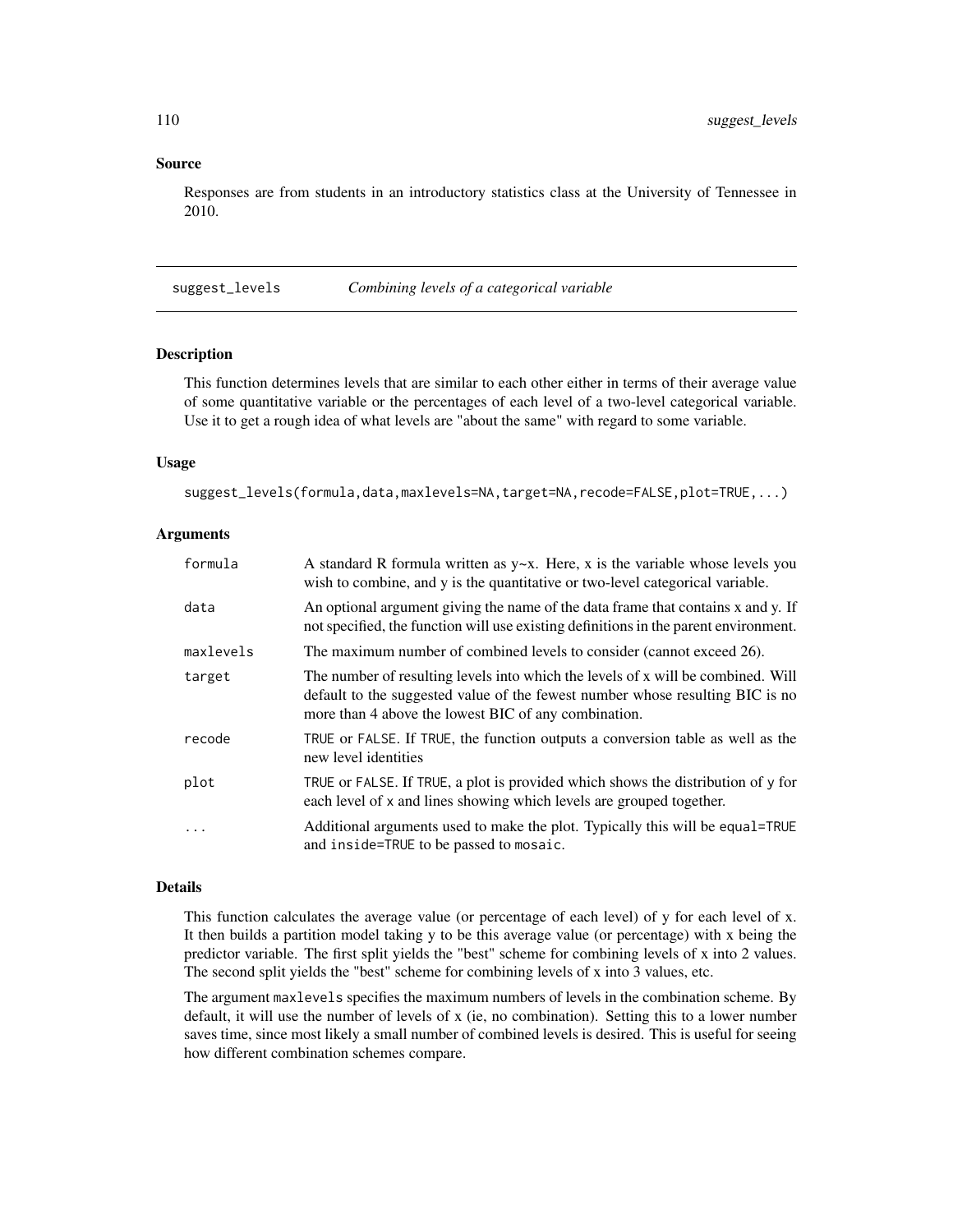#### <span id="page-110-0"></span>summarize\_tree 111

The argument target will force the algorithm to producing exactly this number of combined levels. This is useful once you have determined how many levels of x you want.

If recode is FALSE, a table showing the combined levels along with the "BIC" of the combination scheme (lower is better, but a difference of around 4 or less is negligible). The suggested combination will be the fewer number of levels which has as BIC no more than 4 above the scheme that gave the lowest BIC.

If recode is TRUE, a list of three elements is produced. \$Conversion1 gives a table of the Old and New levels alphabetized by Old while \$Conversion2 gives a table of the Old and New levels alphabized by New. \$newlevels gives a factor of the cases levels under the new combination scheme. If target is not set, it will use the suggested number of levels.

#### Author(s)

Adam Petrie

#### References

Introduction to Regression and Modeling

# Examples

data(DONOR)

```
#Can levels of URBANICITY be treated the same with regards to probability of donation?
#Analysis suggests yes (all levels in one)
suggest_levels(Donate~URBANICITY,data=DONOR)
```
#Can levels of URBANICITY be treated the same with regards to donation amount? #Analysis suggests yes, but perhaps there are four "effective levels"

```
suggest_levels(Donation.Amount~URBANICITY,data=DONOR)
 SL <- suggest_levels(Donation.Amount~URBANICITY,data=DONOR,target=4,recode=TRUE)
SL$Conversion
```
#Add a column to the DONOR dataframe that contains these new cluster identities DONOR\$newCLUSTER\_CODE <- SL\$newlevels

summarize\_tree *Useful summaries of partition models from rpart*

# Description

Reports the RMSE, AIC, and variable importances for a partition model or the variable importances from a random forest.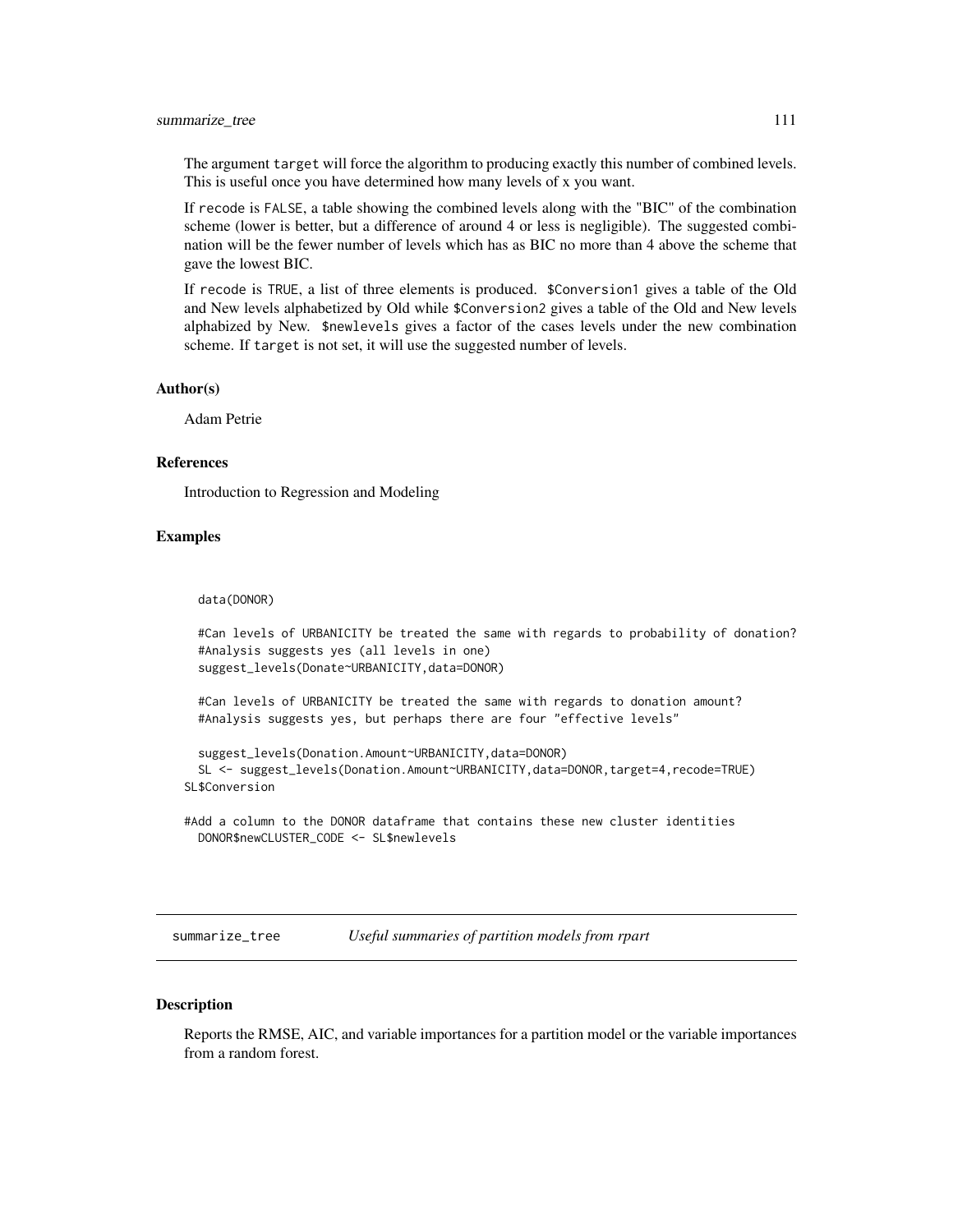# <span id="page-111-0"></span>Usage

```
summarize_tree(TREE)
```
# Arguments

TREE A partition model created with rpart or a random forest from randomForest

# Details

Extracts the RMSE and AIC of a partition model and the variable importances of partition models or random forests.

# Author(s)

Adam Petrie

# References

Introduction to Regression and Modeling

# See Also

[rpart](#page-0-0), [randomForest](#page-0-0)

# Examples

```
data(WINE)
TREE <- rpart(Quality~.,data=WINE,control=rpart.control(cp=0.01,xval=10,minbucket=5))
summarize_tree(TREE)
RF <- randomForest(Quality~.,data=WINE,ntree=50)
summarize_tree(RF)
data(NFL)
```

```
TREE <- rpart(X4.Wins~.,data=NFL,control=rpart.control(cp=0.002,xval=10,minbucket=5))
summarize_tree(TREE)
RF <- randomForest(X4.Wins~.,data=NFL,ntree=50)
```

```
summarize_tree(RF)
```

| SURVEY09 | Student survey 2009 |
|----------|---------------------|
|----------|---------------------|

# Description

Characteristics of students in an introductory statistics class at the University of Tennessee in 2009

#### Usage

data("SURVEY09")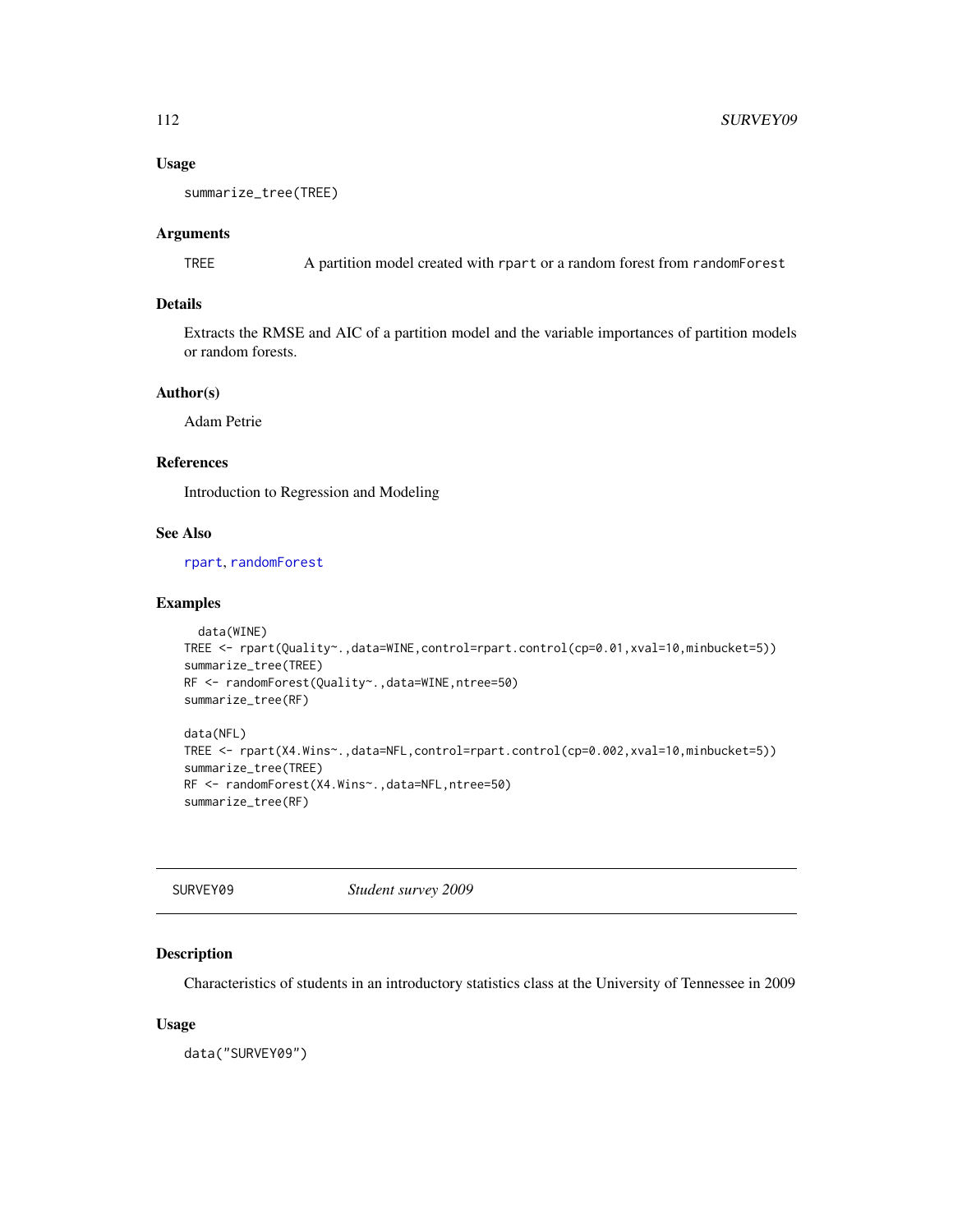#### SURVEY09 113

# Format

A data frame with 579 observations on the following 47 variables.

- X01.ID a numeric vector
- X02.Gender a factor with levels Female Male
- X03.Weight a numeric vector, estimated weight
- X04.DesiredWeight a numeric vector
- X05.Class a factor with levels Freshman Junior Senior Sophmore
- X06.BornInTN a factor with levels No Yes
- X07.Greek a factor with levels No Yes, if the student belongs to a fraternity/sorority
- X08.UTFirstChoice a factor with levels No Yes
- X09.Churchgoer a factor with levels No Yes, does student attend a religious service once a week
- X10.ParentsMarried a factor with levels No Yes
- X11.GPA a numeric vector
- X12.SittingLocation a factor with levels Back Front Middle Varies
- X13.WeeklyHoursStudied a numeric vector
- X14.Scholarship a factor with levels No Yes
- X15.FacebookFriends a numeric vector
- X16.AgeFirstKiss a numeric vector, age at which student had their first romantic kiss
- X17.CarYear a numeric vector
- X18.DaysPerWeekAlcohol a numeric vector, how many days a week student typically drinks
- X19.NumDrinksParty a numeric vector, how many drinks student typically has when he or she goes to a party
- X20.CellProvider a factor with levels ATT Sprint USCellar Verizon
- X21.FreqDroppedCalls a factor with levels Occasionally Often Rarely
- X22.MarriedAt a numeric vector, age by which student hopes to be married
- X23.KidsBy a numeric vector, age by which students hopes to have kids
- X24.Computer a factor with levels Mac Windows
- X25.FastestDrivingSpeed a numeric vector
- X26.BusinessMajor a factor with levels No Yes
- X27.Major a factor with levels Business NonBusiness
- X28.TxtsPerDay a numeric vector
- X29.FootballGames a numeric vector, games student hopes to attend
- X30.HoursWorkOut a numeric vector, per week
- X31.MilesToSchool a numeric vector, each day
- X32.MoneyInBank a numeric vector
- X33.MoneyOnHaircut a numeric vector
- X34.PercentTuitionYouPay a numeric vector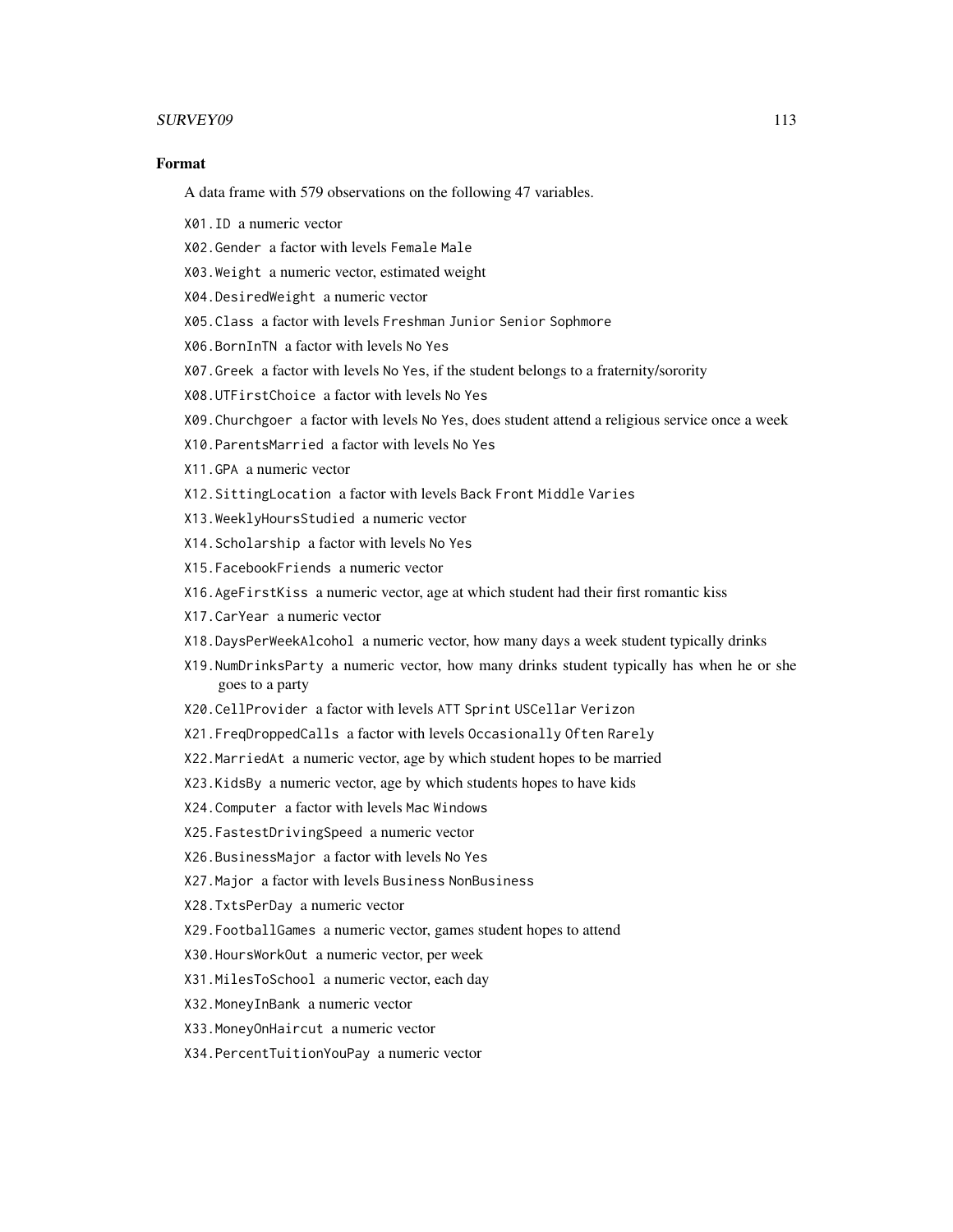- X35.SongsDownloaded a numeric vector, songs typically downloaded (legally/illegally) a month
- X36.ParentCollegeGraduate a factor with levels No Yes
- X37.HoursSleepPerNight a numeric vector
- X38.Last2DigitsPhone a numeric vector
- X39.NumClassesMissed a numeric vector
- X40.BooksReadThisYear a numeric vector
- X41.UseChopsticks a factor with levels No Yes
- X42.YourAttractiveness a numeric vector, 1 (unattractive) to 5 (very attractive)
- X43.Obama a factor with levels No NotVote Yes
- X44.HoursWorkedPerWeek a numeric vector, at a job outside of a school
- X45.MoviesInTheater a numeric vector, number watched in theater this year
- X46.KnowSomeoneH1N1 a factor with levels No Yes
- X47.ReadBeacon a factor with levels No Yes, the school newspaper

#### Details

Students answered 47 questions to generate data for a project in an introductory statistics class at the University of Tennessee in the Fall of 2009. The responses here have only had minimal cleaning (negative numbers omitted) so some data is bad (e.g., a weight of 16). The questions were:

Stat 201 Fall 2009 Survey Questions 1. What section are you in? 2. Gender [Male, Female] 3. Your weight (in pounds) [0 to 500] 4. What is your desired weight (in pounds)? [0 to 1000] 5. What year are you? [Freshman, Sophomore, Junior, Senior, Other] 6. Were you born in Tennessee? [Yes, No] 7. Are you a member of a Greek social society (i.e., a Fraternity/Sorority? [Yes, No] 8. Was UT your first choice? [Yes, No] 9. Do you usually attend a religious service once a week? [Yes, No] 10. Are your parents married? [Yes, No] 11. Thus far, what is your GPA (look up on CPO if you need to)? [0 to 4] 12. Given a choice, where do you like to sit in class? [The front row, Near the front, Around the middle, Near the back, The back row, Somewhere different all the time] 13. On average, how many hours per day do you study/do homework? [0 to 24] 14. Do you receive one or more scholarships? [Yes, No] 15. How many Facebook friends do you have? Type -1 if you dont use Facebook. [-1 to 5000] 16. How old were you when you had your first romantic kiss? Type -1 if it has not happened yet. [-1 to 100] 17. What is the year of the car you drive most often? Type a four digit number. Enter 1908 if you never drive a car. [1908 to 2011] 18. On average, how many days per week do you consume one or more alcoholic beverage? Type -1 if you never drink alcoholic beverages. [-1 to 7] 19. On average, how many alcoholic drinks do you have when you party? Type -1 if you never drink alcoholic beverages. [-1 to 100] 20. Which cell phone provider do you use (the most, if you have multiple services)? [ATT (Cingular), Cricket, Sprint, T-Mobile, U.S. Cellular, Verizon, Other, I dont use a cell phone] 21. How often do you have dropped calls? [Never, Rarely, Sometimes, Often, Constantly] 22. What is the age at which you hope to be married? Type -1 if you are already married and type -2 if you never want to get married. [-2 to 100] 23. What is the age at which you hope to have your first child? Type -1 if you already have one or more children, type -2 if you never want to have children. [-2 to 100] 24. What type of computer do you use most often? [PC running Windows, PC running linux, Mac running Mac OS, Mac running linux, Mac running Windows, Other, I dont understand the choices above] 25. What is the fastest speed (in miles per hour) you have ever achieved while driving a car? [0 to 300] 26. Do you plan on going into the Business School? [Yes, No] 27. What is your desired (or actual)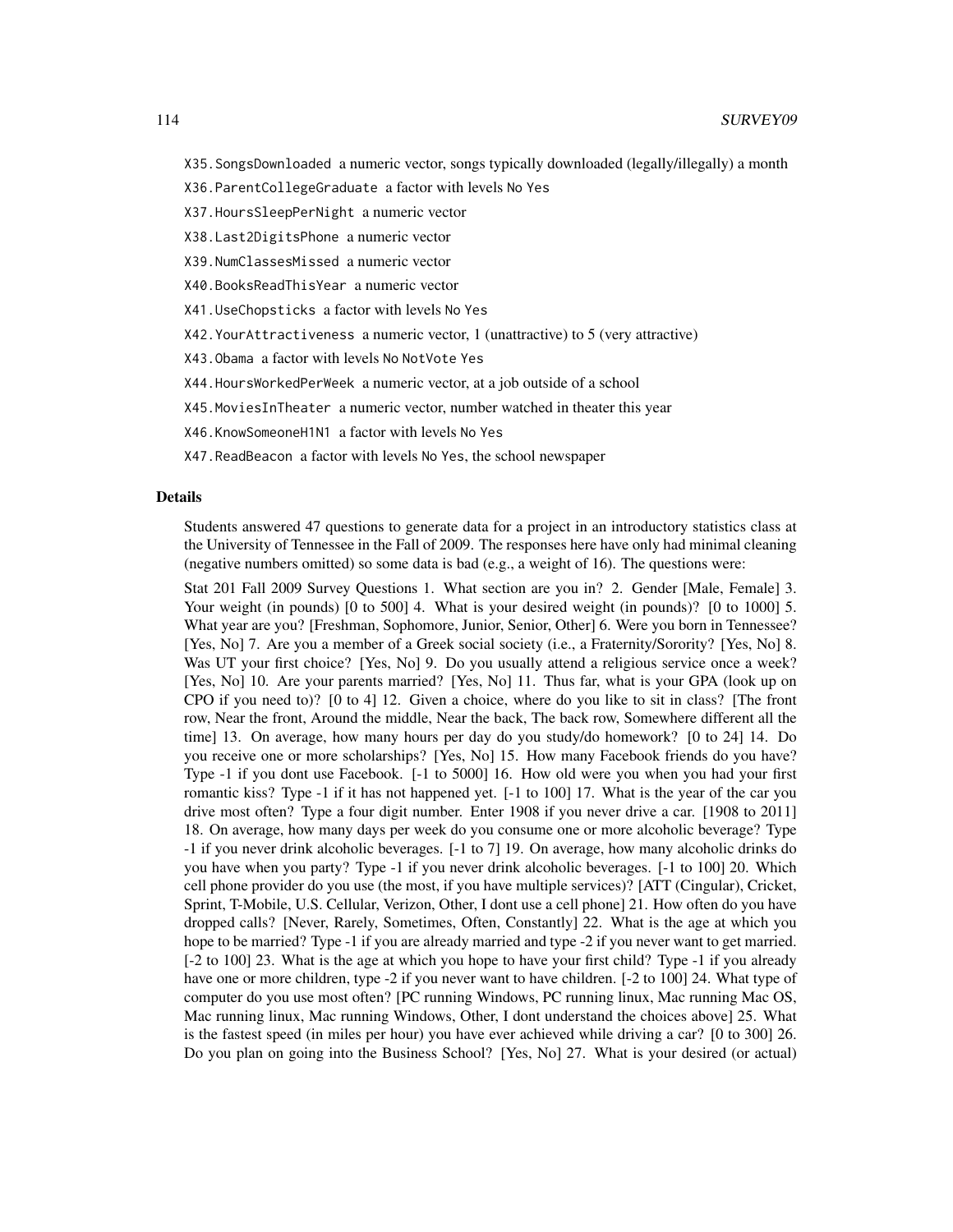<span id="page-114-0"></span>major? [Accounting, Economics, Finance, Logistics, Marketing, Statistics, Other] 28. How many text messages do you typically send on any given day? Type -1 if you never send text messages. [-1 to 1000] 29. How many UT football games do you hope to attend this year? (Include games already attended this year. Do not include scrimmages.) [0 to 14] 30. How many hours a week do you work out/play sports/exercise, etc.? [0 to 168] 31. How many miles do you drive to school on a typical day? [0 to 500] 32. How much money do you have in your bank account? Type -999 if you think its none of our business. [-999 to 10000000] 33. How much do you typically spend on a hair cut? [0 to 1000] 34. What percent of tuition are you personally responsible for? Type a number between 0 and 100. [0 to 100] 35. Typically, how many songs do you download a month (both legally and/or illegally)? [0 to 10000] 36. Did at least one of your parents graduate from college? [Yes, No] 37. On average, how many hours do you sleep a night? [0 to 24] 38. What are the last two digits of your phone number? (Type 0 for 00, 1 for 01, 2 for 02, etc.) [0 to 99] 39. Approximately how many classes have you missed/skipped so far this semester? (For all your courses, including absences for legitimate excuses) [0 to 150] 40. How many books (other than textbooks) have you read so far this year? [0 to 1000] 41. Are you proficient with a pair of chopsticks? [Yes, No] 42. How would you rate your attractiveness on a scale of 1 to 5, with 5 being the most attractive? [1 to 5] 43. Did you vote for Barack Obama in last Novembers election? [Yes, No I voted for someone else, No I didnt vote at all 44. On average, how many hours do you work at a job per week? [0 to 168] 45. How many movies have you watched in theaters this year? [0 to 1000] 46. Do you personally know someone who has come down with H1N1 virus? [Yes, No] 47. Do you read the Daily Beacon on a regular basis? [Yes, No]

SURVEY10 *Student survey 2010*

#### Description

Characteristics of students in an introductory statistics class at the University of Tennessee in 2010

#### Usage

data("SURVEY10")

#### Format

A data frame with 699 observations on the following 20 variables.

Gender a factor with levels Female Male

Height a numeric vector

Weight a numeric vector

DesiredWeight a numeric vector

GPA a numeric vector

TxtPerDay a numeric vector

MinPerDayFaceBook a numeric vector

NumTattoos a numeric vector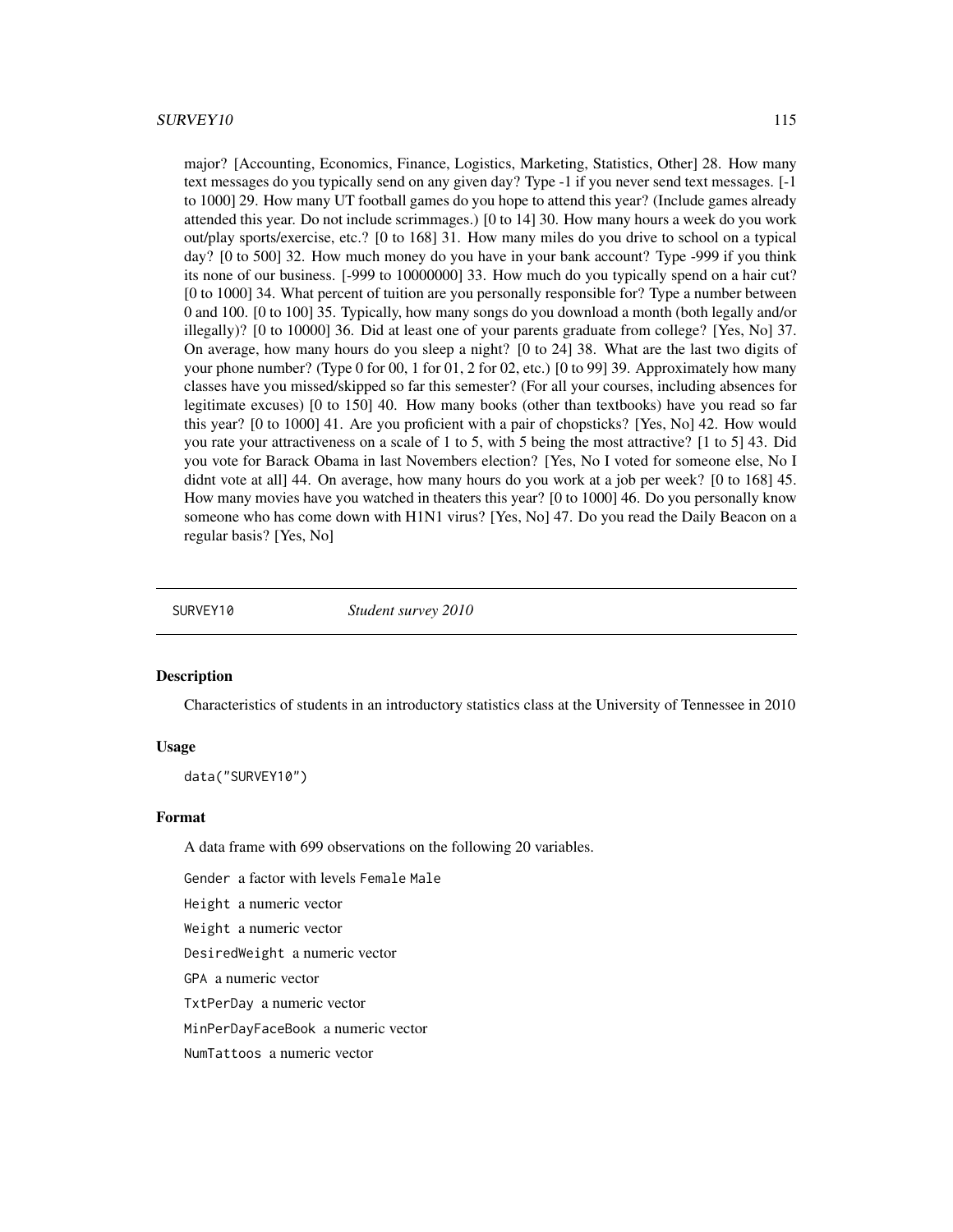NumBodyPiercings a numeric vector Handedness a factor with levels Ambidextrous Left Right WeeklyHrsVideoGame a numeric vector DistanceMovedToSchool a numeric vector PercentDateable a numeric vector NumPhoneContacts a numeric vector PercMoreAttractiveThan a numeric vector PercMoreIntelligentThan a numeric vector PercMoreAthleticThan a numeric vector PercFunnierThan a numeric vector SigificantOther a factor with levels No Yes

OwnAttractiveness a numeric vector

# Details

Students answered 50 questions to generate data for a project in an introductory statistics class at the University of Tennessee in the Fall of 2010. The data here represent a selection of the questions. The responses have been somewhat cleaned (unlike SURVEY09) where obviously bogus responses have been omitted, but there may still be issue.

The selected questions were:

Gender Gender [Male, Female] Height Your height (in inches) [48 to 96] Weight Your weight (in pounds) [0 to 500] DesiredWeight What is your desired weight (in pounds)? [0 to 1000] GPA Thus far, what is your GPA (look up on CPO if you need to)? [0 to 4] TxtPerDay How many text messages do you typically send on any given day? Type 0 if you never send text messages. [0 to 1000] MinPerDayFaceBook On average, how many minutes per day do you spend on internet social networks (such as Facebook, MySpace, Twitter, LinkedIn, etc.)? [0 to 1440] NumTattoos How many tattoos do you have? [0 to 100] NumBodyPiercings How many body piercings do you have (do not include piercings you have let heal up and are gone)? Count each piercing separately (i.e., pierced ears counts as 2 piercings). [0 to 100] Handedness Are you right-handed, left-handed, or ambidextrous? [Right-Handed, Left- Handed, Ambidextrous] WeeklyHrsVideoGame About how many hours a week do you play video games? This includes console games like Wii, Playstation, Xbox, as well as gaming apps for your phone, online games in Facebook, general computer games, etc. [0 to 168] DistanceMovedToSchool Go to maps.google.com or another website that provides maps. Get directions from your home address (the house/apartment/etc. you most recently lived in before coming to college) and the zip code 37996. How many miles does it say the trip is? Type the smallest number if offered multiple routes. Type 0 if you are unable to get driving directions for any reason. [0 to 5000] PercentDateable What percentage of people around your age in your preferred gender do you consider dateable? [0 to 100] NumPhoneContacts How many contacts do you have in your cell phone? Answer 0 if you don't use a cell phone, or have no contacts in your cell phone. [0 to 1000] PercMoreAttractiveThan What percentage of people at UT of your own gender and class level do you think you are more attractive than? [0 to 100] PercMoreIntelligentThan What percentage of people at UT of your own gender and class level do you think you are more intelligent than? [0 to 100] PercMoreAthleticThan What percentage of people at UT of your own gender and class level do you think you are more athletic than? [0 to 100] PercFunnierThan What percentage of people at UT of your own gender and class level do you think you are funnier than? [0 to 100]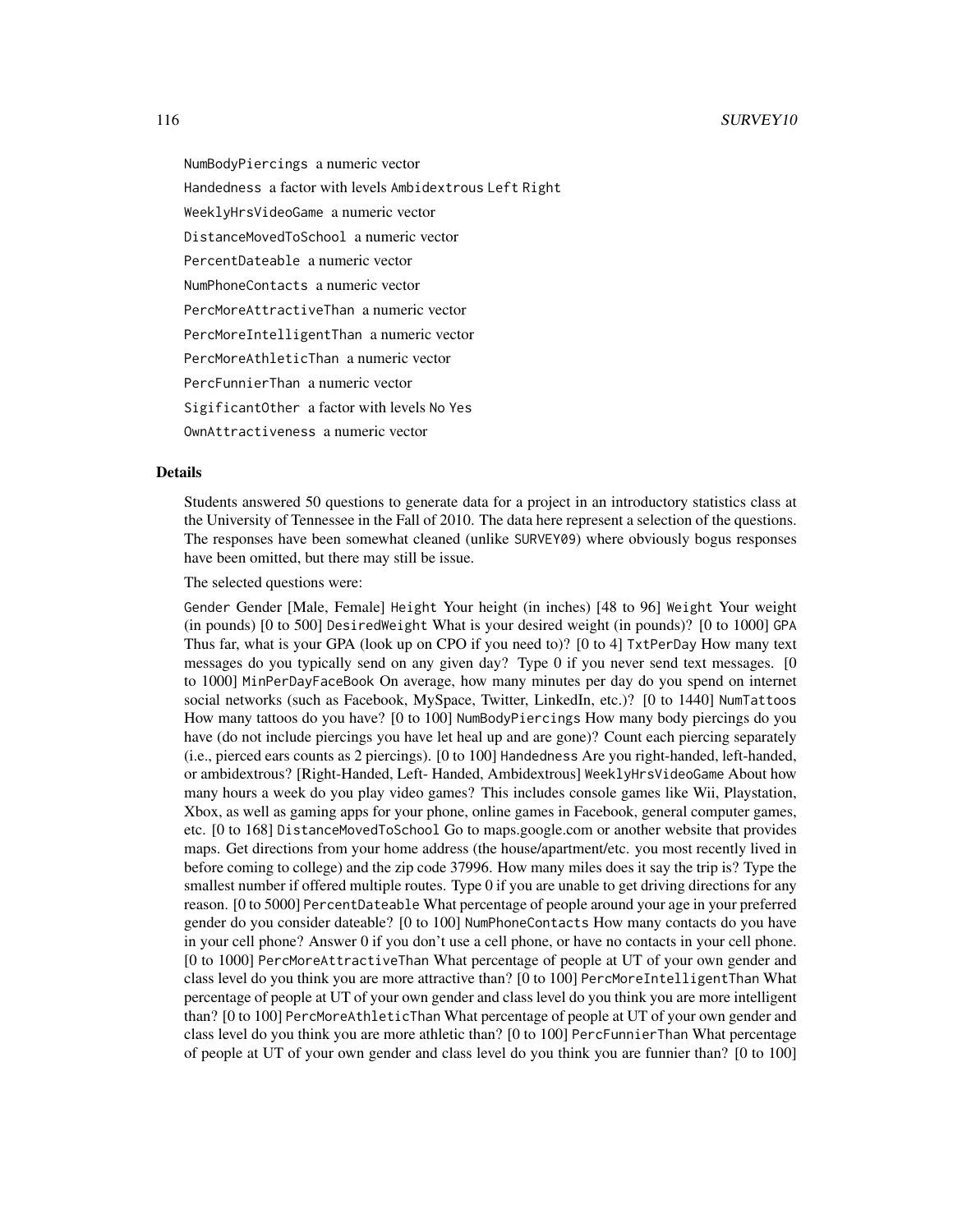<span id="page-116-0"></span>SigificantOther Do you have a significant other? [Yes, No] OwnAttractiveness On a scale of 1-100, with 100 being the most attractive, rate your own attractiveness. [1 to 100]

SURVEY11 *Student survey 2011*

# Description

Characteristics of students in an introductory statistics class at the University of Tennessee in 2011

#### Usage

data("SURVEY11")

#### Format

A data frame with 628 observations on the following 51 variables.

- X01.ID a numeric vector
- X02.Gender a factor with levels F M
- X03.Height a numeric vector
- X04.Weight a numeric vector
- X05.SatisfiedWithWeight a factor with levels No I Wish I Weighed Less No I Wish I Weighed More Yes
- X06.Class a factor with levels Freshman Junior Senior Sophomore
- X07.GPA a numeric vector
- X08.Greek a factor with levels No Yes
- X09.PoliticalBeliefs a factor with levels Conservative Liberal Mix
- X10.BornInTN a factor with levels No Yes
- X11.HairColor a factor with levels Black Blonde Brown Red
- X12.GrowUpInUS a factor with levels No Yes
- X13.NumberHousemates a numeric vector
- X14.FacebookFriends a numeric vector
- X15.NumPeopleTalkToOnPhone a numeric vector
- X16.MinutesTalkOnPhone a numeric vector
- X17.PeopleSendTextsTo a numeric vector
- X18.NumSentTexts a numeric vector
- X19.Computer a factor with levels Mac PC
- X20.Churchgoer a factor with levels No Yes
- X21.HoursAtJob a numeric vector
- X22.FastestCarSpeed a numeric vector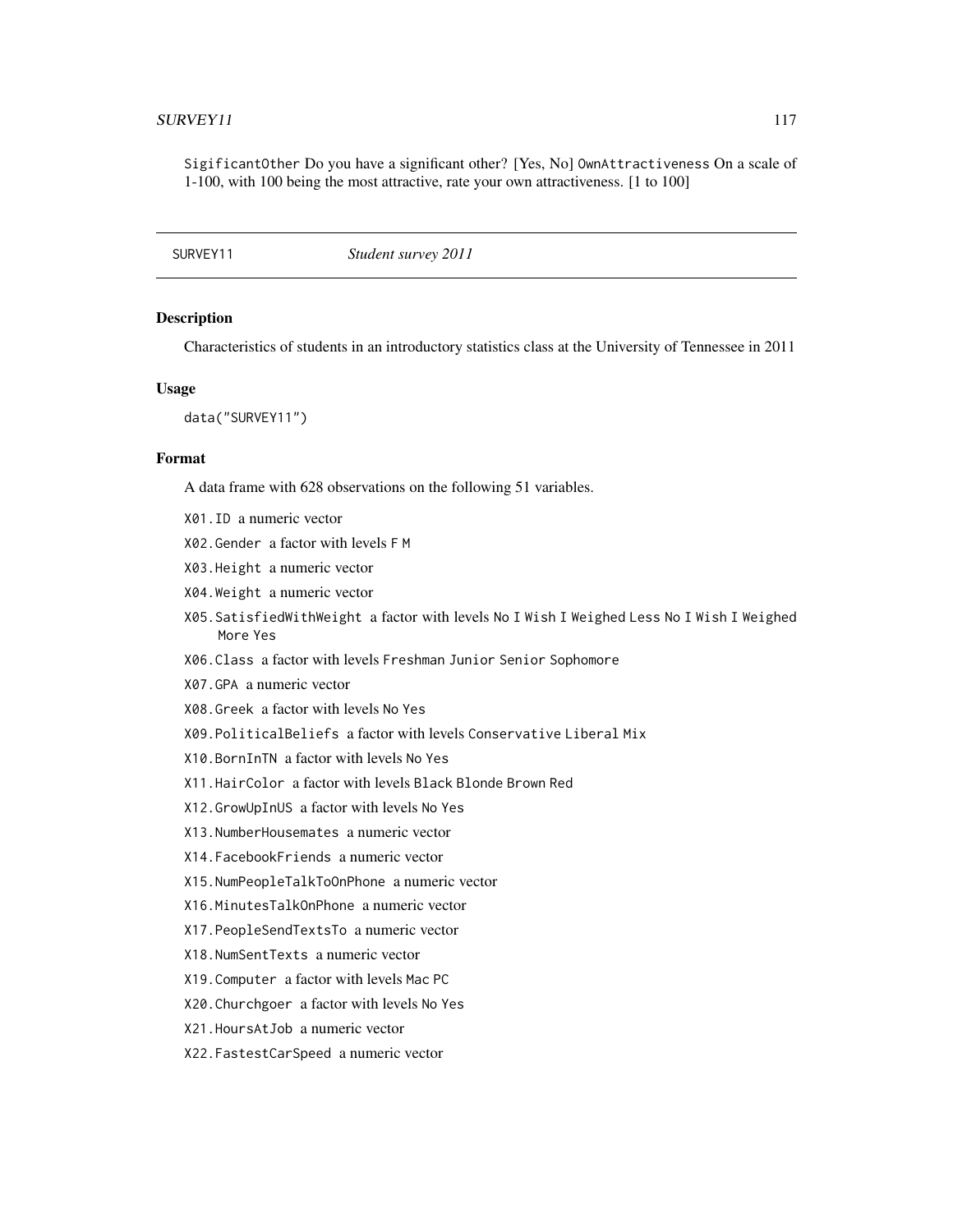- X23.NumTimesBrushTeeth a numeric vector
- X24.SleepPerNight a numeric vector
- X25.MinutesExercisingDay a numeric vector
- X26.BooksReadMonth a numeric vector
- X27.ShowerLength a numeric vector
- X28.PercentRecordedTV a numeric vector
- X29.MostMilesRunOneDay a numeric vector
- X30.MorningPerson a factor with levels No Yes
- X31.PercentStudentsDateable a numeric vector
- X32.PercentYouAreMoreAttractive a numeric vector
- X33.PercentYouAreSmarter a numeric vector
- X34.RelationshipStatus a factor with levels Complicated Dating Married Single
- X35.AgeFirstKiss a numeric vector
- X36.WeaponAttractMate a factor with levels Humor Intelligence Looks Other
- X37.NumSignificantOthers a numeric vector
- X38.WeeksLongestRelationship a numeric vector
- X39.NumDrinksWeek a numeric vector
- X40.FavAlcohol a factor with levels Beer Liquor None Wine
- X41.SpeedingTickets a numeric vector
- X42.Smoker a factor with levels No Yes
- X43.IllegalDrugs a factor with levels No Yes
- X44.DefendantInCourt a factor with levels No Yes
- X45.NightInJail a factor with levels No Yes
- X46.BrokenBone a factor with levels No Yes
- X47.CentsCarrying a numeric vector
- X48.SawLastHarryPotter a factor with levels No Yes
- X49.NumHarryPotterRead a numeric vector
- X50.HoursContinuouslyAwake a numeric vector
- X51.NumCountriesVisited a numeric vector

#### Details

Students answered 51 questions to generate data for a project in an introductory statistics class at the University of Tennessee in the Fall of 2011. The responses have been minimally modified or cleaned. The questions were:

1. What section are you in? (To be viewed only by the Stat 201 coordinator, and removed prior to distributing the data.) 2. What is your gender? [M,F] 3. What is your height (in inches)? [0,100] 4. What is your weight (in pounds)? [0,1000] 5. Are you satisfied with your current weight? [Yes, No I wish I weighed less, No I wish I weighed more] 6. What is your class level? [Freshman, Sophomore, Junior, Senior, 5+ year senior, Non-traditional] 7. What is your current GPA? [0,4] 8. Are you a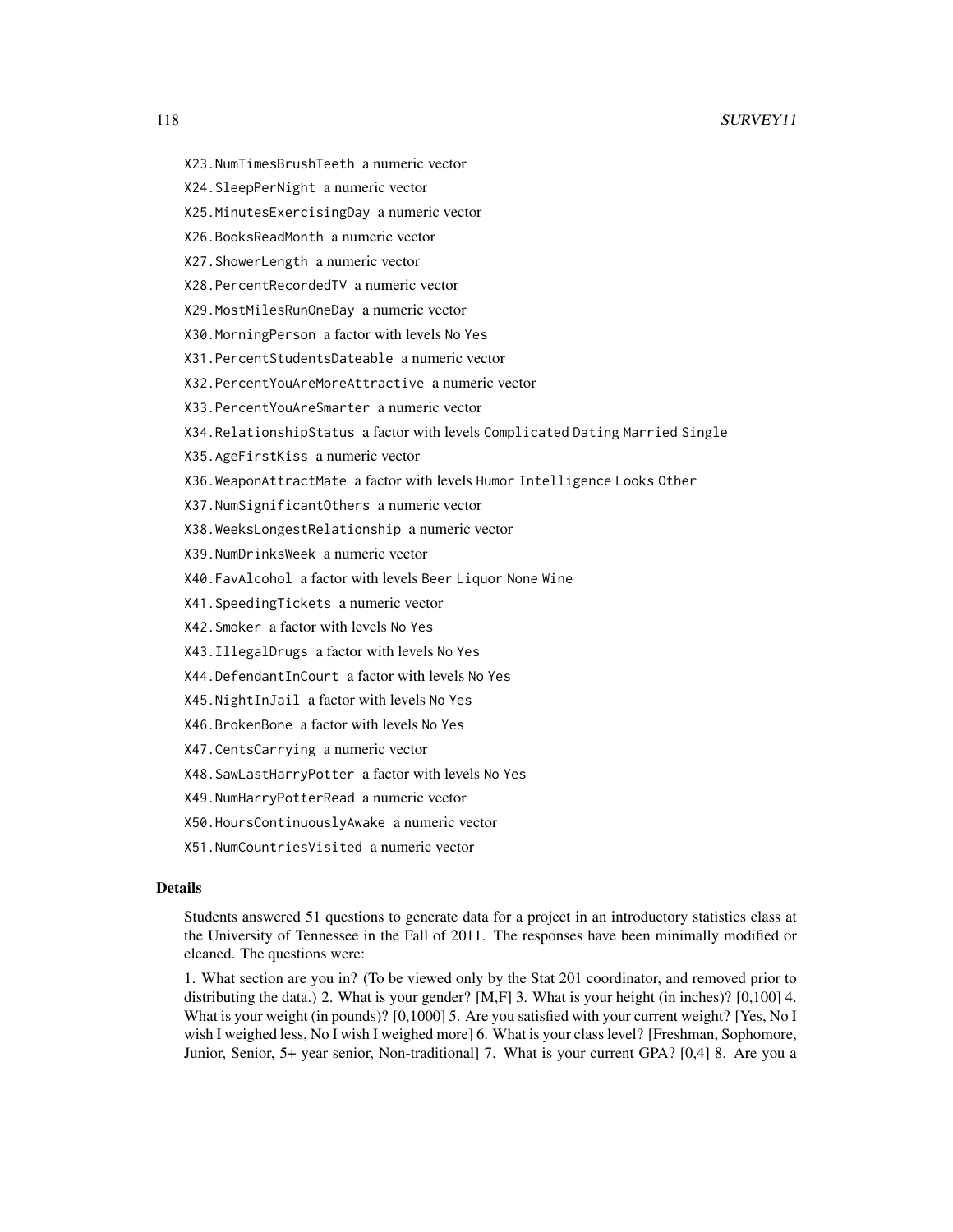member of a fraternity/sorority? [Yes, No] 9. Overall, do you consider your social/political beliefs to be: [more liberal, more conservative, a mix of liberal and conservative views] 10. Were you born in Tennessee? [Yes, No] 11. What is your natural hair color? [Black, Brown, Red, Blond, Gray] ##There was a database error requiring Blond and Gray to be combined into one category. 12. Did you grow up in the US? [Yes, No, Some time in the US but a significant time in another country] 13. How many people share your current residence? Count yourself, so if you live alone, answer 1. Also, if you live in a dorm, count yourself plus just your roommates/suitemates. [1, 1000] 14. How many Facebook friends do you currently have? (To see how many friends you have in Facebook, open a new tab or browser window and log in to Facebook, click the down arrow next to Account, select Edit Friends, and on the left of your screen your friends count is in parentheses.) [0,10000] 15. How many people do you talk to on the phone in a typical day? [0,1000] 16. How many MINUTES a day do you typically spend on the phone talking to people? [0,1440] 17. How many different people do you typically send text messages to on a typical day? [0,1000] 18. How many total texts do you think you send to people on a typical day? [0,5000] 19. What type of computer do you use the most? [Mac, PC, Linux] 20. Do you currently attend religious services at least once a month? [Yes, No] 21. About how many HOURS PER WEEK do you work at a job? [0,168] 22. What is the fastest speed you have achieved while driving a car (in miles per hour)? [0, 500] 23. How many times per day do you typically brush your teeth? [0, 100] 24. On a typical school night, how many HOURS do you sleep? [0, 24] 25. How many MINUTES PER DAY do you typically engage in physical activity (e.g., walking to and from class, working out at the gym, sports practice, etc.)? [0, 1440] 26. How many books have you read from cover to cover over the last month for pleasure? [0, 1000] 27. How many MINUTES do you typically spend when you take a shower? [0, 1440] 28. Advertisers are concerned that people are "fast forwarding" past their TV commercials, because more and more people are recording broadcast television and watching it later (for example, on a DVR). Approximately what percent of the TV that you watch (that HAS commercials in it) is something you recorded, and therefore you can "fast forward" past the commercials? [0, 100] 29. What is the longest that you've ever walked/run/hiked in a single day (in MILES)? [0,189] 30. Do you consider yourself a "morning person"? [Yes, No] 31. What percentage of UT students in your preferred gender do you think are dateable? [0, 100] 32. What percentage of UT students do you think you are more attractive than? [0, 100] 33. What percentage of UT students do you think you are more intelligent than? [0, 100] 34. What is your relationship status? [Single, Casually dating one or more people, Dating someone regularly, Engaged, Married, It's complicated] 35. How old were you when you had your first romantic kiss? (Enter 0 if this has not yet happened.) [0, 99] 36. Which of the following would you consider to be your main weapon for attracting a potential mate? [Looks, Intelligence, Sense of Humor, Other] 37. How many boyfriends/girlfriends have you had? (We'll leave it up to you as to what constitutes a boyfriend or girlfriend.) [0, 1000] 38. What is the longest amount of time (in WEEKS) that you have been in a relationship with a significant other? (A shortcut: take the number of months and multiply by 4, or the number of years and multiply by 52.) [0, 4000] 39. How many alcoholic beverages do you typically consume PER WEEK? (consider 1 alcoholic beverage a 12 oz. beer, a 4 oz. glass of wine, a 1 oz. shot of liquor, etc.) [0, 200] 40. What is your favorite kind of alcoholic beverage? [I don't drink alcoholic beverages, Beer, Wine, Whiskey, Vodka, Gin, Tequila, Rum, Other] 41. How may speeding tickets have you received? [0, 500] 42. Do you consider yourself a "smoker"? [Yes, No] 43. Have you ever used an illegal/controlled substance? (Exclude alcohol/cigarettes consumed when underaged.) [Yes, No] 44. Have you ever appeared before a judge/jury as a defendant? (Exclude speeding or parking tickets.) [Yes, No] 45. Have you ever spent the night in a jail cell? [Yes, No] 46. Have you ever broken a bone that required surgery or a cast (or both)? [Yes, No] 47. Check your pockets and/or purse and report how much money in coins (in CENTS) that you currently are carrying. For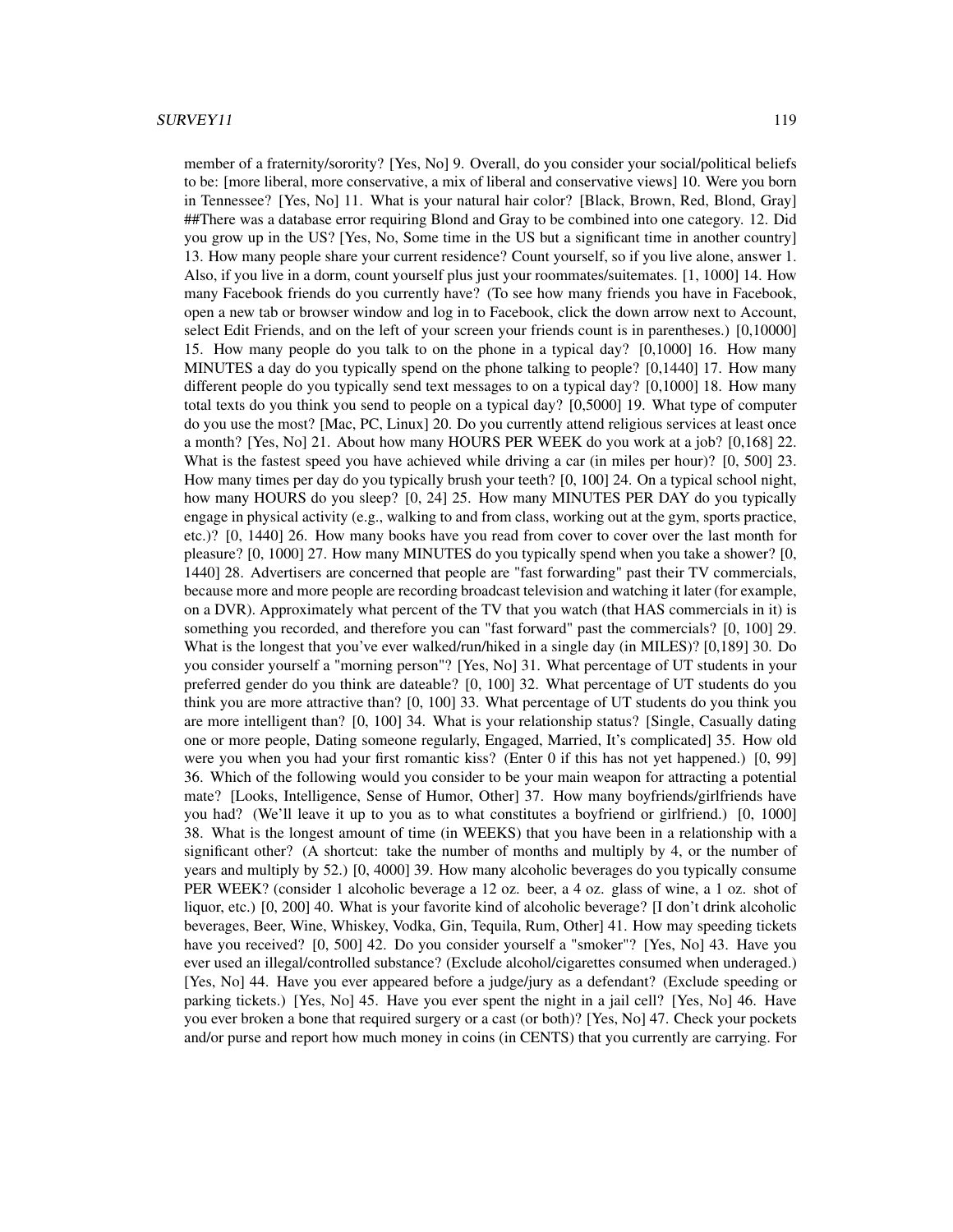<span id="page-119-0"></span>example, if you have one quarter and one penny, type 26, not 0.26. [0, 1000] 48. Have you seen the latest Harry Potter movie that came out in July 2011? [Yes, No] 49. How many of the seven Harry Potter books have you completely read? [0, 7] 50. Estimate the longest amount of time (in HOURS) that you have continuously stayed awake. [0, 450] 51. How many countries have you ever stepped foot in outside an airport (include the US in your count)? [1, 196]

TIPS *TIPS dataset*

# Description

One waiter recorded information about each tip he received over a period of a few months working in one restaurant. He collected several variables:

# Usage

data("TIPS")

# Format

A data frame with 244 observations on the following 8 variables.

TipPercentage a numeric vector, the tip written as a percentage (0-100) of the total bill

Bill a numeric vector, the bill amount (dollars)

Tip a numeric vector, the tip amount (dollars)

Gender a factor with levels Female Male, gender of the payer of the bill

Smoker a factor with levels No Yes, whether the party included smokers

Weekday a factor with levels Friday Saturday Sunday Thursday, day of the week

Time a factor with levels Day Night, rough time of day

PartySize a numeric vector, number of people in party

# Source

This is the Tips dataset in package reshape, modified to include the tip percentage.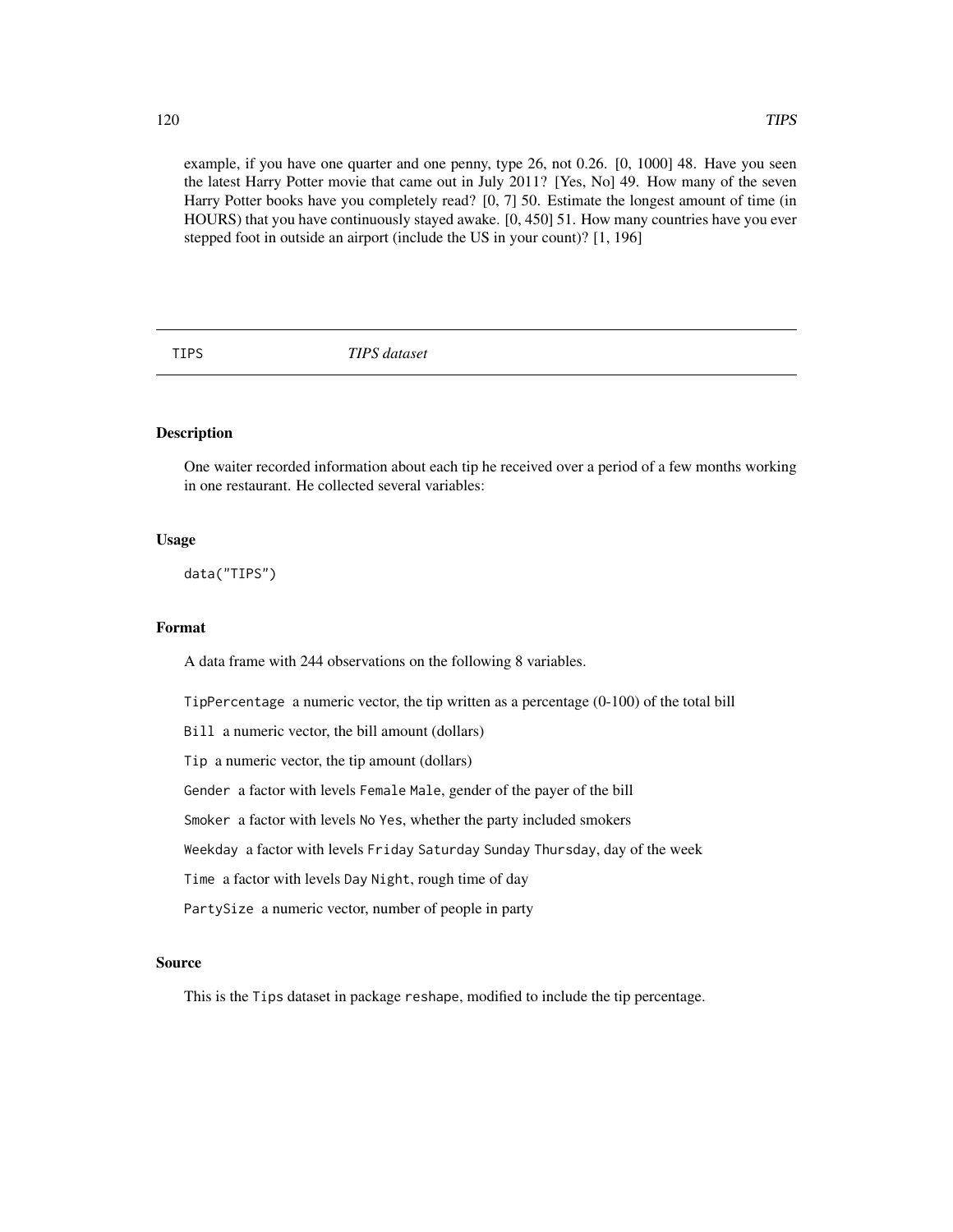# <span id="page-120-0"></span>Description

Calculates the variation inflation factors of all predictors in regression models

# Usage

VIF(mod)

#### Arguments

mod A linear or logistic regression model

# Details

This function is a simple port of vif from the car package. The VIF of a predictor is a measure for how easily it is predicted from a linear regression using the other predictors. Taking the square root of the VIF tells you how much larger the standard error of the estimated coefficient is respect to the case when that predictor is independent of the other predictors.

A general guideline is that a VIF larger than 5 or 10 is large, indicating that the model has problems estimating the coefficient. However, this in general does not degrade the quality of predictions. If the VIF is larger than 1/(1-R2), where R2 is the Multiple R-squared of the regression, then that predictor is more related to the other predictors than it is to the response.

# Author(s)

Adam Petrie

# References

Introduction to Regression and Modeling with R

# Examples

```
#A case where the VIFs are small
data(SALARY)
M <- lm(Salary~.,data=SALARY)
VIF(M)
 #A case where (some of) the VIFs are large
 data(BODYFAT)
 M <- lm(BodyFat~.,data=BODYFAT)
 VIF(M)
```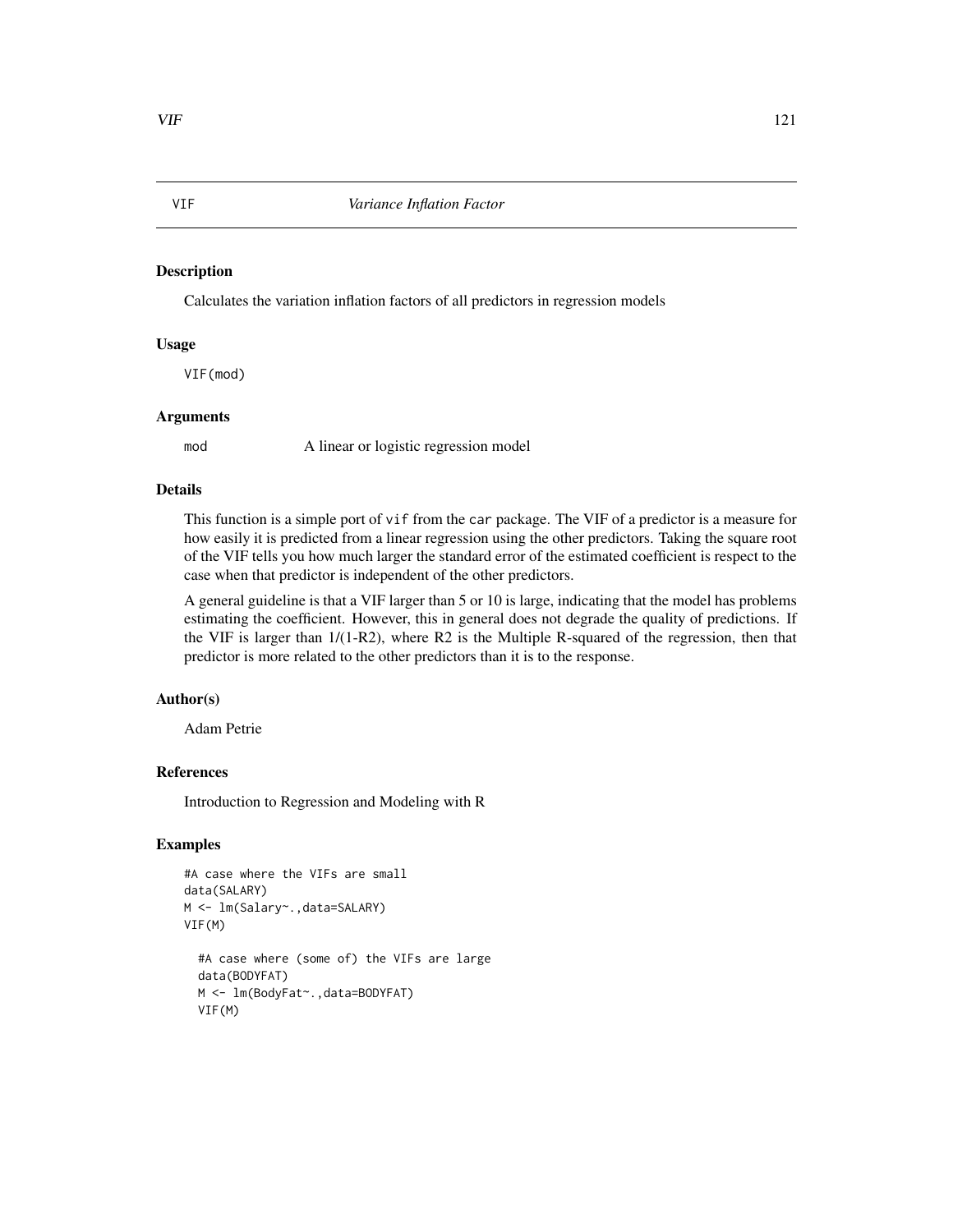<span id="page-121-0"></span>visualize\_model *Visualizations of one or two variable linear or logistic regressions or of partitions models*

# Description

Provides useful plots to illustrate the inner-workings of regression models with one or two predictors or a partition model with not too many branches.

# Usage

```
visualize_model(M,loc="topleft",level=0.95,cex.leg=0.7,midline=TRUE,...)
```
# Arguments

| M       | A linear or logistic regression model with one or two predictors (not all cate-<br>gorical) produced by 1m or g1m, respectively, or a partition model produced by<br>rpart. It is ok to pass an object made with train from the caret package if<br>method 1m or g1m is used. |
|---------|-------------------------------------------------------------------------------------------------------------------------------------------------------------------------------------------------------------------------------------------------------------------------------|
| loc     | The location for the legend, if one is to be displayed. Can also be "top", "topright",<br>"left", "center", "right", "bottomleft", "bottom", or "bottomright".                                                                                                                |
| level   | The level of confidence for confidence and prediction intervals for the case of<br>simple linear regression.                                                                                                                                                                  |
| cex.leg | Magnification factor for text in legends. Smaller numbers indicate smaller text.<br>Default is 0.7.                                                                                                                                                                           |
| midline | logical, either TRUE (draw a dotted line at p=0.5 for logistic regression) or FALSE<br>(do not draw line)                                                                                                                                                                     |
| .       | Additional arguments to plot. This is typically only used for logistic regression<br>models where x1im is to be specified to see the entirety of the curve instead of<br>using the default range.                                                                             |

#### Details

If M is a simple linear regression model, this provides a scatter plot, fitted line, and confidence/prediction intervals.

If M is a simple logistic regression model, this provides the fitted logistic curve.

If M is a regression with two quantitative predictors, this provides the implicit regression lines when one of the variables equals its 5th (small), 50th (median), and 95th (large) percentiles. The model may have interaction terms. In this case, the p-value of the interaction is output. The definition of small and large can be changed with the level argument.

If M is a regression with a quantitative predictor and a categorical predictor (with or without interactions), this provides the implicit regression lines for each level of the categorical predictor. The p-value of the effect test is displayed if an interaction is in the model.

If M is a partition model from rpart, this shows the tree.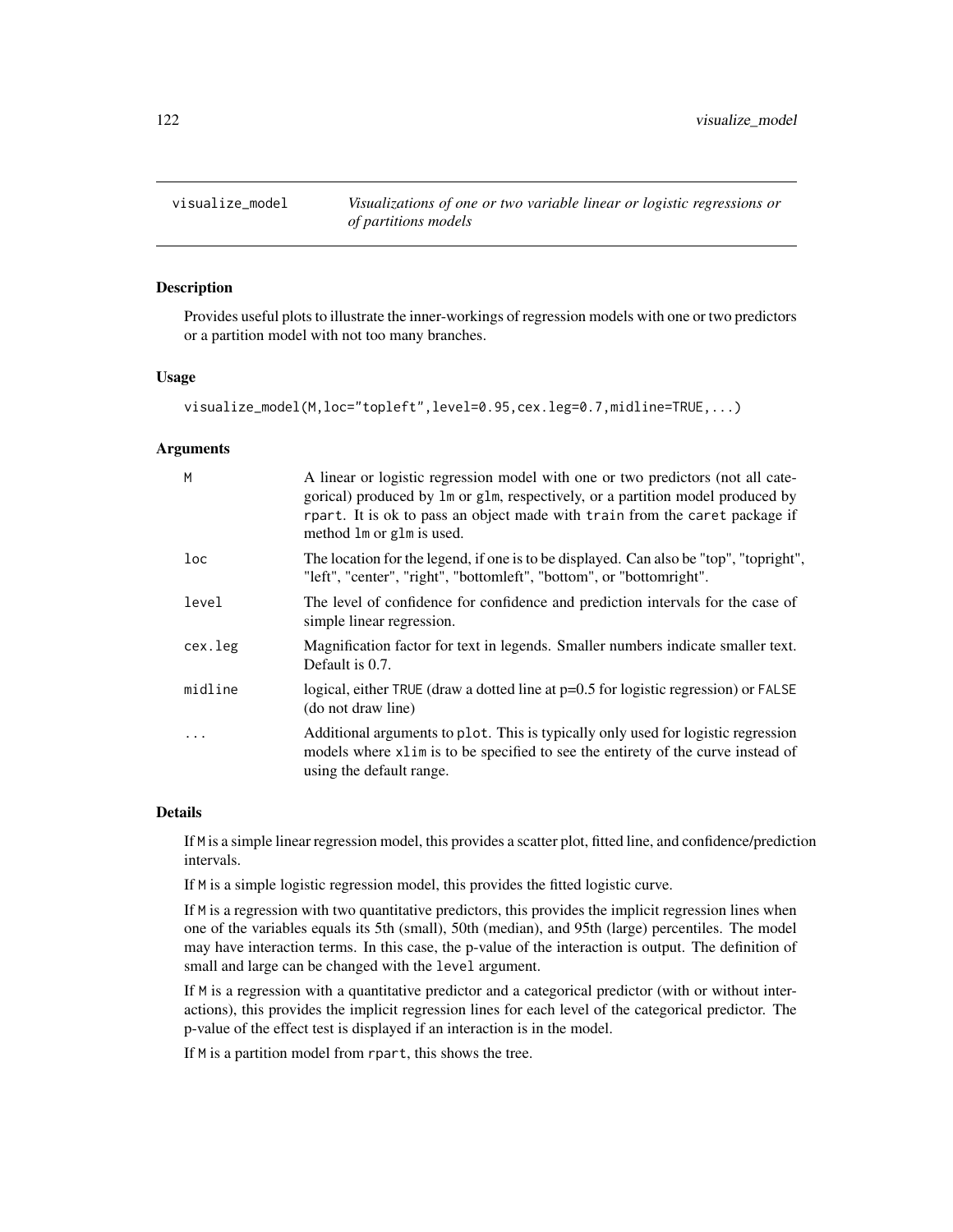<span id="page-122-0"></span>visualize\_model 123

#### Author(s)

Adam Petrie

# References

Introduction to Regression and Modeling

# See Also

[rpart](#page-0-0), [lm](#page-0-0), [glm](#page-0-0)

# Examples

```
data(SALARY)
#Simple linear regression with 90% confidence and prediction intervals
M <- lm(Salary~Education,data=SALARY)
visualize_model(M,level=0.90,loc="bottomright")
```
#Multiple linear regression with two quantitative predictors (no interaction) M <- lm(Salary~Education+Experience,data=SALARY) visualize\_model(M)

```
#Multiple linear regression with two quantitative predictors (with interaction)
#Take small and large to be the 25th and 75th percentiles
M <- lm(Salary~Education*Experience,data=SALARY)
visualize_model(M,level=0.75)
```
#Multiple linear regression with one categorical and one quantitative predictor M <- lm(Salary~Education\*Gender,data=SALARY) visualize\_model(M)

```
data(WINE)
#Simple logistic regression with expanded x limits
M <- glm(Quality~alcohol,data=WINE,family=binomial)
visualize_model(M,xlim=c(0,20))
```

```
#Multiple logistic regression with two quantitative predictors
M <- glm(Quality~alcohol*sulphates,data=WINE,family=binomial)
visualize_model(M,loc="left",midline=FALSE)
```

```
data(TIPS)
#Multiple logistic regression with one categorical and one quantitative predictor
#expanded x-limits to see more of the curve
M <- glm(Smoker~PartySize*Weekday,data=TIPS,family=binomial)
visualize_model(M,loc="topright",xlim=c(-5,15))
```

```
#Partition model predicting a quantitative response
TREE <- rpart(Salary~.,data=SALARY)
visualize_model(TREE)
```

```
#Partition model predicting a categorical response
TREE <- rpart(Quality~.,data=WINE)
```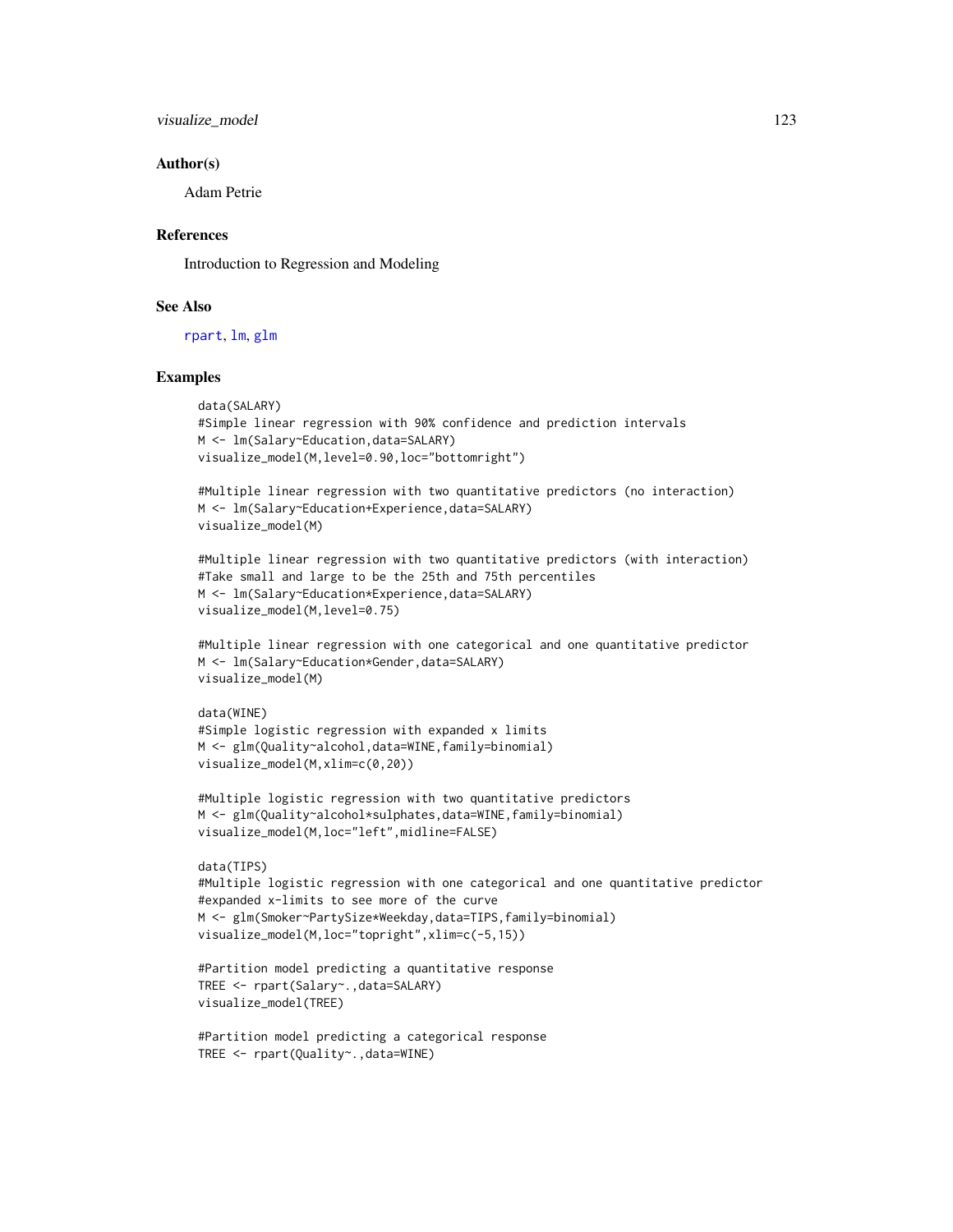<span id="page-123-0"></span>visualize\_model(TREE)

visualize\_relationship

*Visualizing the relationship between y and x in a partition model*

# Description

Attempts to show how the relationship between y and x is being modeled in a partition or random forest model

# Usage

```
visualize_relationship(TREE,interest,on,smooth=TRUE,marginal=TRUE,nplots=5,
  seed=NA,pos="topright",...)
```
# Arguments

| <b>TREE</b> | A partition or random forest model (though it works with many regression mod-<br>els as well)                                                                                                                                                                                                                                                     |
|-------------|---------------------------------------------------------------------------------------------------------------------------------------------------------------------------------------------------------------------------------------------------------------------------------------------------------------------------------------------------|
| interest    | The name of the predictor variable for which the plot of y vs. x is to be made.                                                                                                                                                                                                                                                                   |
| on.         | A dataframe giving the values of the other predictor variables for which the<br>relationship is to be visualized. Typically this is the dataframe on which the<br>partition model was built.                                                                                                                                                      |
| smooth      | If TRUE, the relationship is plotted using a loess to smooth out the relationship                                                                                                                                                                                                                                                                 |
| marginal    | If TRUE, the modeled value of y at a particular value of x is the average of the<br>predicted values of y over all rows which have that common value of x. If FALSE,<br>then nplots rows from on will be selected and all other predictors will be fixed,<br>showing the relationship between y and x for that particular set of characteristics. |
| nplots      | The number of rows of on for which the relationship is plotted (if marginal is<br>set to FALSE)                                                                                                                                                                                                                                                   |
| seed        | the seed for the random number seed if reproducibility is required                                                                                                                                                                                                                                                                                |
| pos         | the location of the legend                                                                                                                                                                                                                                                                                                                        |
| $\ddots$ .  | additional arguments past to plot, namely xlim and ylim                                                                                                                                                                                                                                                                                           |

# Details

The function shows a scatterplot of y vs. x in the on dataframe, then shows how TREE is modeling the relationship between y and x with predicted values of y for each row in the data and also a curve illustrating the relationship. It is useful for seeing what the relationship between y and x as modeled by TREE "looks like", both as a whole and for particular combinations of other variables. If marginal is FALSE, then differences in the curves indicate the presence of some interaction between x and another variable.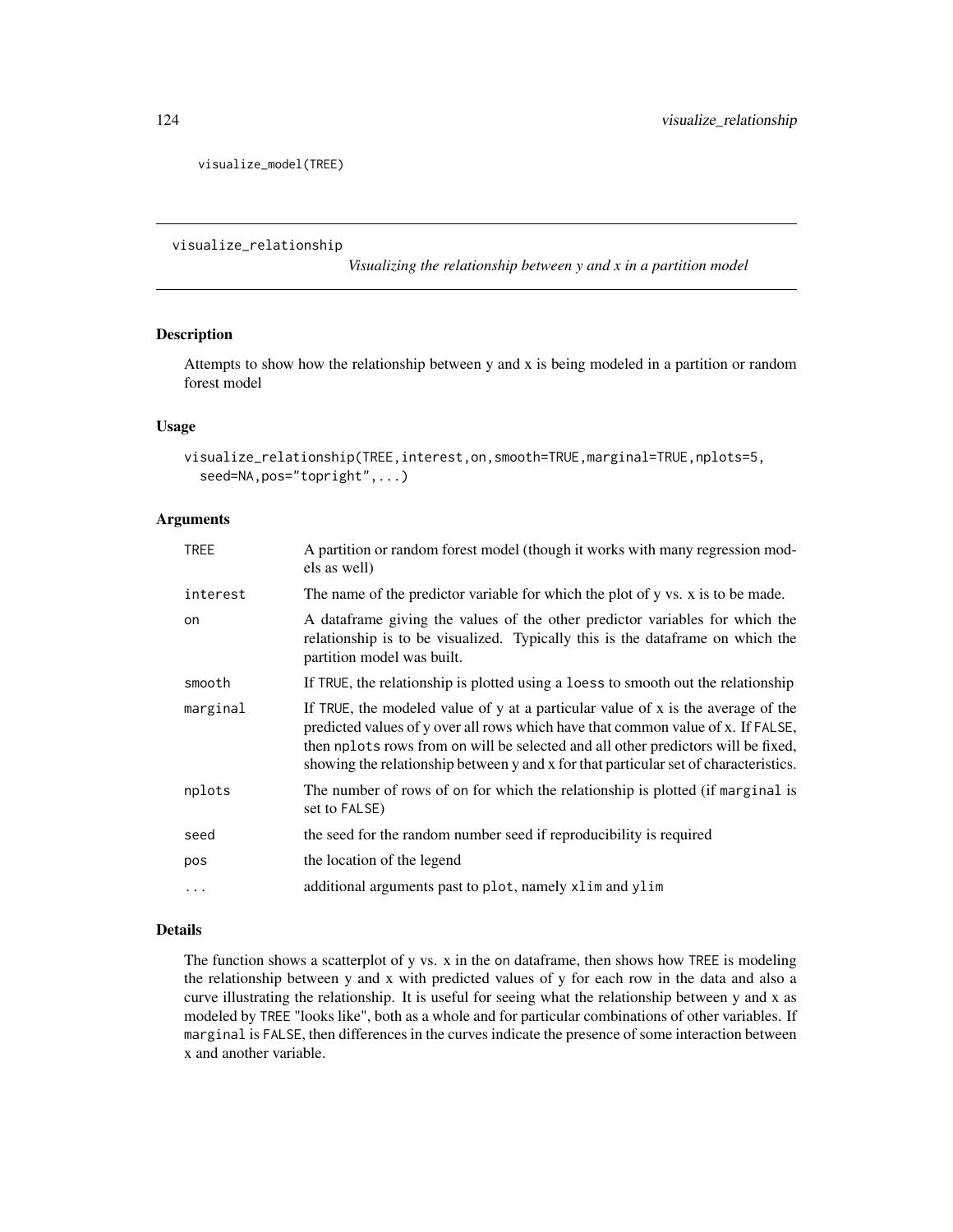# <span id="page-124-0"></span> $WINE$  and  $125$

# Author(s)

Adam Petrie

# References

Introduction to Regression and Modeling

# See Also

[loess](#page-0-0), [lm](#page-0-0), [glm](#page-0-0)

# Examples

```
data(SALARY)
FOREST <- randomForest(Salary~.,data=SALARY)
visualize_relationship(FOREST,interest="Experience",on=SALARY)
visualize_relationship(FOREST,interest="Months",on=SALARY,xlim=c(1,15),ylim=c(2500,4500))
```

```
data(WINE)
TREE <- rpart(Quality~.,data=WINE)
visualize_relationship(TREE,interest="alcohol",on=WINE,smooth=FALSE)
visualize_relationship(TREE,interest="alcohol",on=WINE,marginal=FALSE,nplots=7,smooth=FALSE)
```
WINE *WINE data*

# Description

Predicting the quality of wine based on its chemical characteristics

#### Usage

data("WINE")

# Format

A data frame with 2700 observations on the following 12 variables.

Quality a factor with levels high low

fixed.acidity a numeric vector

volatile.acidity a numeric vector

citric.acid a numeric vector

residual.sugar a numeric vector

chlorides a numeric vector

free.sulfur.dioxide a numeric vector

total.sulfur.dioxide a numeric vector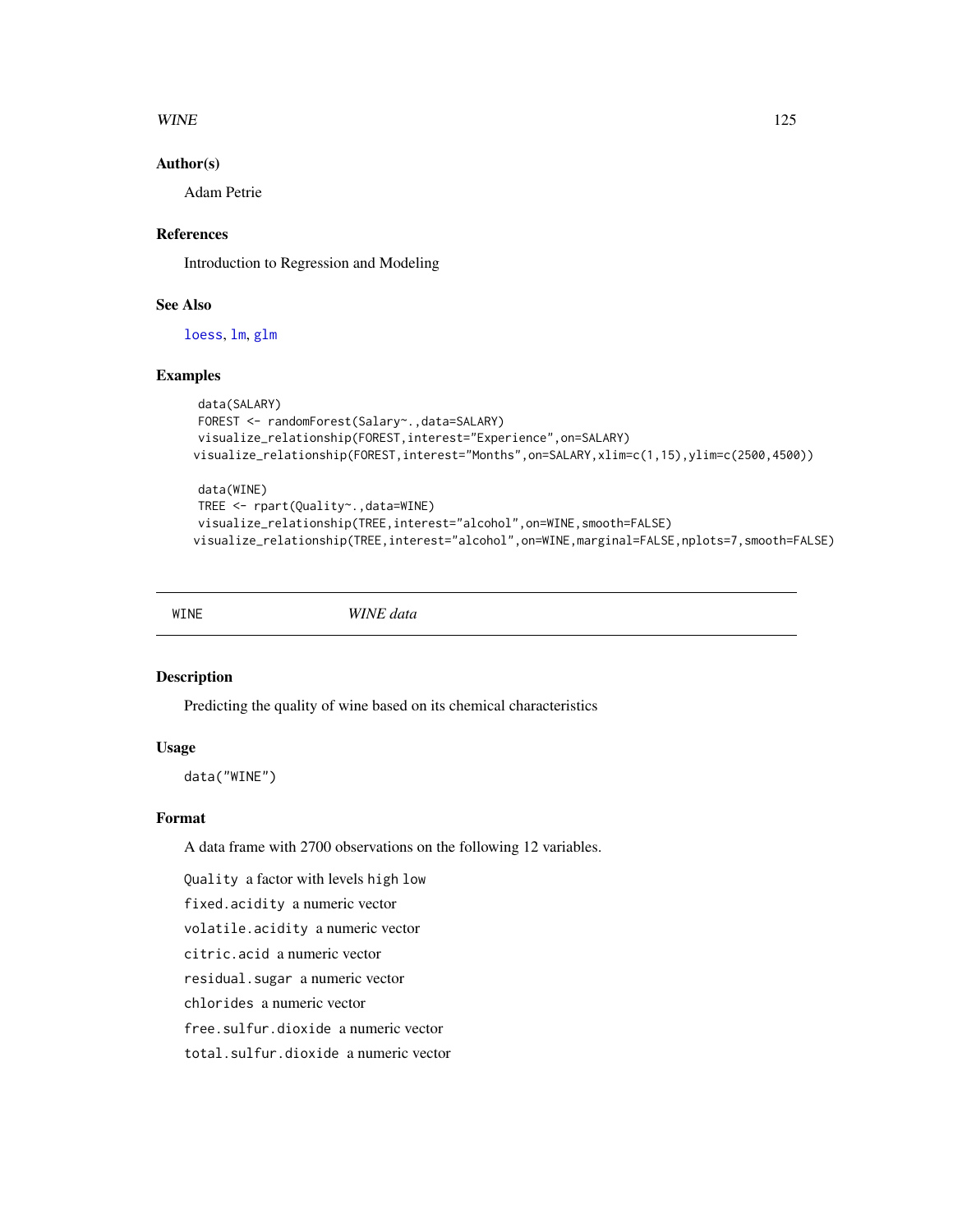density a numeric vector pH a numeric vector sulphates a numeric vector alcohol a numeric vector

#### Details

This is the famous wine dataset from the UCI data repository [https://archive.ics.uci.edu/](https://archive.ics.uci.edu/ml/datasets/Wine+Quality) [ml/datasets/Wine+Quality](https://archive.ics.uci.edu/ml/datasets/Wine+Quality) with some modifications. Namely, the quality in the original data was a score between 0 and 10. These has been coded as either high or low. See description on UCI for description of variables.

# References

P. Cortez, A. Cerdeira, F. Almeida, T. Matos and J. Reis. Modeling wine preferences by data mining from physicochemical properties. In Decision Support Systems, Elsevier, 47(4):547-553, 2009.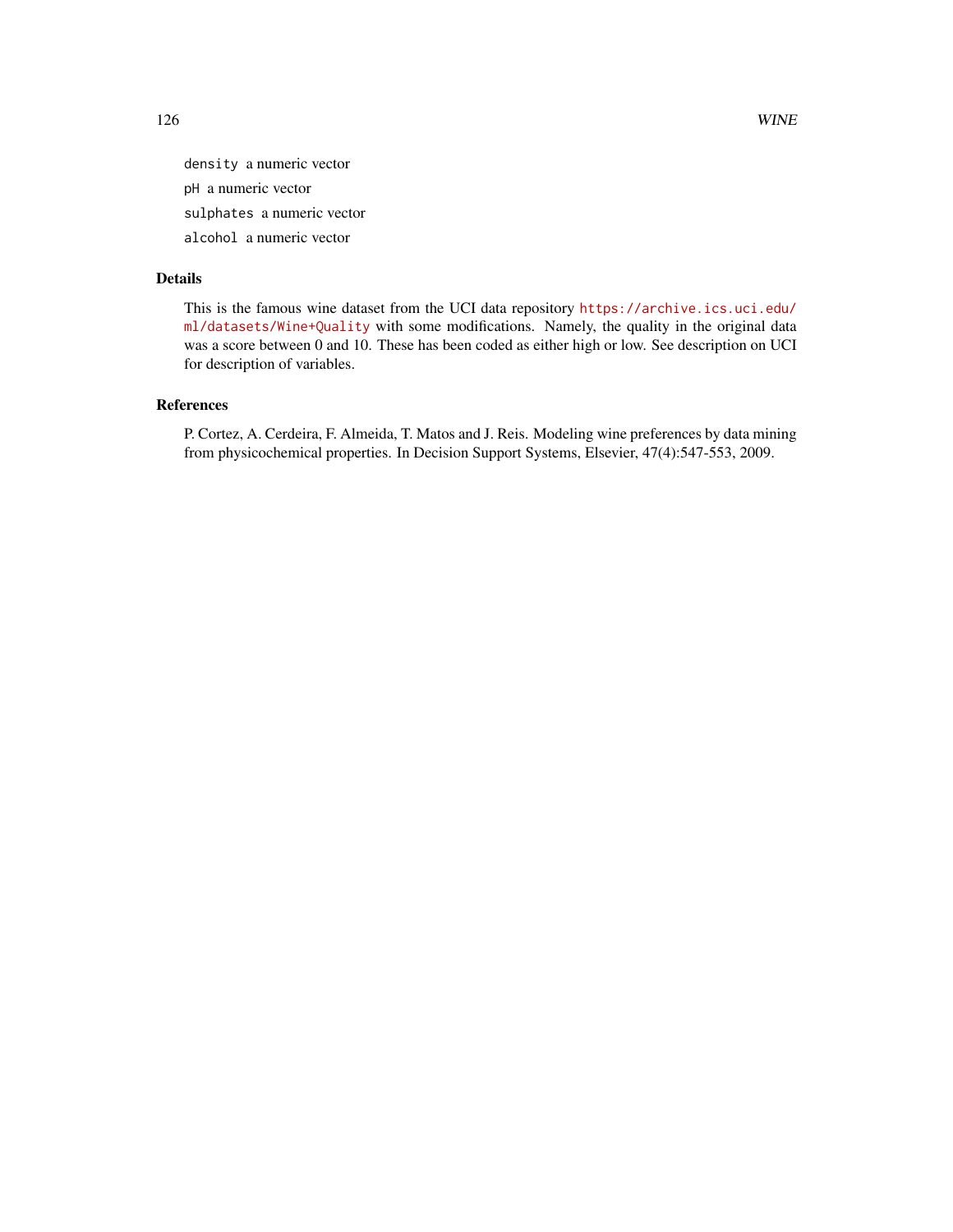# Index

∗Topic datasets ACCOUNT, [3](#page-2-0) APPLIANCE, [5](#page-4-0) ATTRACTF, [8](#page-7-0) ATTRACTM, [10](#page-9-0) AUTO , [12](#page-11-0) BODYFAT , [13](#page-12-0) BODYFAT2 , [14](#page-13-0) BULLDOZER , [18](#page-17-0) BULLDOZER2 , [19](#page-18-0) CALLS, [20](#page-19-0) CENSUS , [20](#page-19-0) CENSUSMLR , [22](#page-21-0) CHARITY, [23](#page-22-0) CHURN , [28](#page-27-0) CUSTCHURN , [33](#page-32-0) CUSTLOYALTY, [34](#page-33-0) CUSTREACQUIRE , [35](#page-34-0) CUSTVALUE , [36](#page-35-0) DIET , [37](#page-36-0) DONOR , [37](#page-36-0) EDUCATION, [40](#page-39-0) EX2.CENSUS , [41](#page-40-0) EX2. TIPS, [42](#page-41-0) EX3. ABALONE, [43](#page-42-0) EX3.BODYFAT, [44](#page-43-0) EX3.HOUSING, [44](#page-43-0) EX3.NFL, [45](#page-44-0) EX4.BIKE, [49](#page-48-0) EX4. STOCKPREDICT, [50](#page-49-0) EX4.STOCKS, [52](#page-51-0) EX5.BIKE, [53](#page-52-0) EX5.DONOR, [55](#page-54-0) EX6.CLICK, [56](#page-55-0) EX6.DONOR, [57](#page-56-0) EX6.WINE, [58](#page-57-0) EX7.BIKE, <mark>5</mark>9 EX7.CATALOG, [59](#page-58-0) EX9.BIRTHWEIGHT, [60](#page-59-0)

EX9.NFL, [61](#page-60-0) EX9.STORE, [62](#page-61-0) FRIEND , [67](#page-66-0) FUMBLES, [68](#page-67-0) JUNK , [72](#page-71-0) LARGEFLYER, [75](#page-74-0) LAUNCH, [75](#page-74-0) MOVIE, [89](#page-88-0) NFL , [90](#page-89-0) OFFENSE, [94](#page-93-0) PIMA, [96](#page-95-0) POISON, [97](#page-96-0) PRODUCT , [99](#page-98-0) PURCHASE, [100](#page-99-0) SALARY, [102](#page-101-0) SMALLFLYER, [107](#page-106-0) SOLD26 , [107](#page-106-0) SPEED , [108](#page-107-0) STUDENT, [109](#page-108-0) SURVEY09 , [112](#page-111-0) SURVEY10 , [115](#page-114-0) SURVEY11 , [117](#page-116-0) TIPS , [120](#page-119-0) WINE , [125](#page-124-0) ACCOUNT, [3](#page-2-0) all.correlations *(*all\_correlations *)* , [4](#page-3-0) all\_correlations , [4](#page-3-0) anova , *[8](#page-7-0)* APPLIANCE, [5](#page-4-0) associate , *[5](#page-4-0)* , [6](#page-5-0) , *[89](#page-88-0)* ATTRACTF, [8](#page-7-0) ATTRACTM , [10](#page-9-0) AUTO , [12](#page-11-0) bestglm , *[14](#page-13-0) [–16](#page-15-0)* BODYFAT , [13](#page-12-0) BODYFAT2, [14](#page-13-0) build.model , *[105](#page-104-0)*

build.model *(*build\_model *)* , [14](#page-13-0)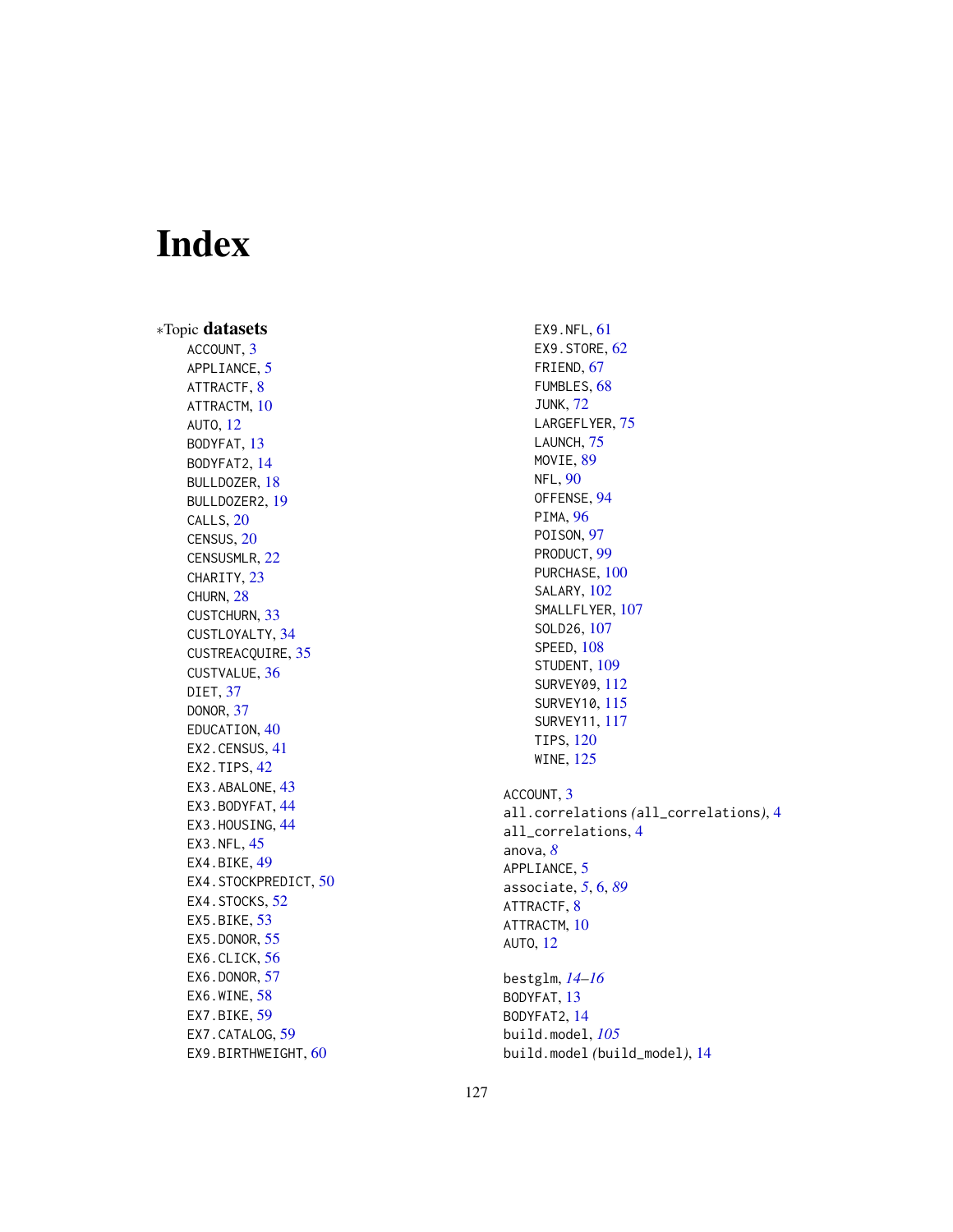build.tree *(*build\_tree*)*, [17](#page-16-0) build\_model, [14](#page-13-0) build\_tree, [17](#page-16-0) BULLDOZER, [18](#page-17-0) BULLDOZER2, [19](#page-18-0) CALLS, [20](#page-19-0) CENSUS, [20](#page-19-0) CENSUSMLR, [22](#page-21-0) CHARITY, [23](#page-22-0) check.regression *(*check\_regression*)*, [24](#page-23-0) check\_regression, [24](#page-23-0) chisq.test, *[8](#page-7-0)* choose.order *(*choose\_order*)*, [26](#page-25-0) choose\_order, [26](#page-25-0) CHURN, [28](#page-27-0) combine\_rare\_levels, [29](#page-28-0) confusion.matrix *(*confusion\_matrix*)*, [30](#page-29-0) confusion\_matrix, [30](#page-29-0) cooks.distance, *[72](#page-71-0)* cor, *[5](#page-4-0)*, *[8](#page-7-0)*, *[32](#page-31-0)* cor.demo *(*cor\_demo*)*, [31](#page-30-0) cor.matrix *(*cor\_matrix*)*, [32](#page-31-0) cor\_demo, [31](#page-30-0) cor\_matrix, [32](#page-31-0) CUSTCHURN, [33](#page-32-0) CUSTLOYALTY, [34](#page-33-0) CUSTREACQUIRE, [35](#page-34-0) CUSTVALUE, [36](#page-35-0) DIET, [37](#page-36-0) DONOR, [37](#page-36-0) EDUCATION, [40](#page-39-0) EX2.CENSUS, [41](#page-40-0) EX2.TIPS, [42](#page-41-0) EX3.ABALONE, [43](#page-42-0) EX3.BODYFAT, [44](#page-43-0) EX3.HOUSING, [44](#page-43-0) EX3.NFL, [45](#page-44-0) EX4.BIKE, [49](#page-48-0) EX4.STOCKPREDICT, [50](#page-49-0) EX4.STOCKS, [52](#page-51-0) EX5.BIKE, [53](#page-52-0) EX5.DONOR, [55](#page-54-0) EX6.CLICK, [56](#page-55-0) EX6.DONOR, [57](#page-56-0) EX6.WINE, [58](#page-57-0) EX7.BIKE, [59](#page-58-0)

```
EX7.CATALOG, 59
EX9.BIRTHWEIGHT, 60
EX9.NFL, 61
EX9.STORE, 62
extractAIC, 105
extrapolation.check
        (extrapolation_check), 65
extrapolation_check, 65
find.transformations
        (find_transformations), 66
find_transformations, 66
FRIEND, 67
FUMBLES, 68
generalization.error, 16
generalization.error
        (generalization_error), 68
generalization_error, 68
getcp, 18, 70
glm, 8, 24, 25, 30, 69, 123, 125
hatvalues, 72
influence.plot (influence_plot), 71
influence_plot, 71
JUNK, 72
ks.test, 25
LARGEFLYER, 75
LAUNCH, 75
lm, 8, 24, 25, 66, 69, 123, 125
loess, 125
mahalanobis, 65
mode_factor, 87
mosaic, 88
MOVIE, 89
NFL, 90
OFFENSE, 94
outlier_demo, 94
overfit.demo (overfit_demo), 95
overfit_demo, 95
PIMA, 96
POISON, 97
```